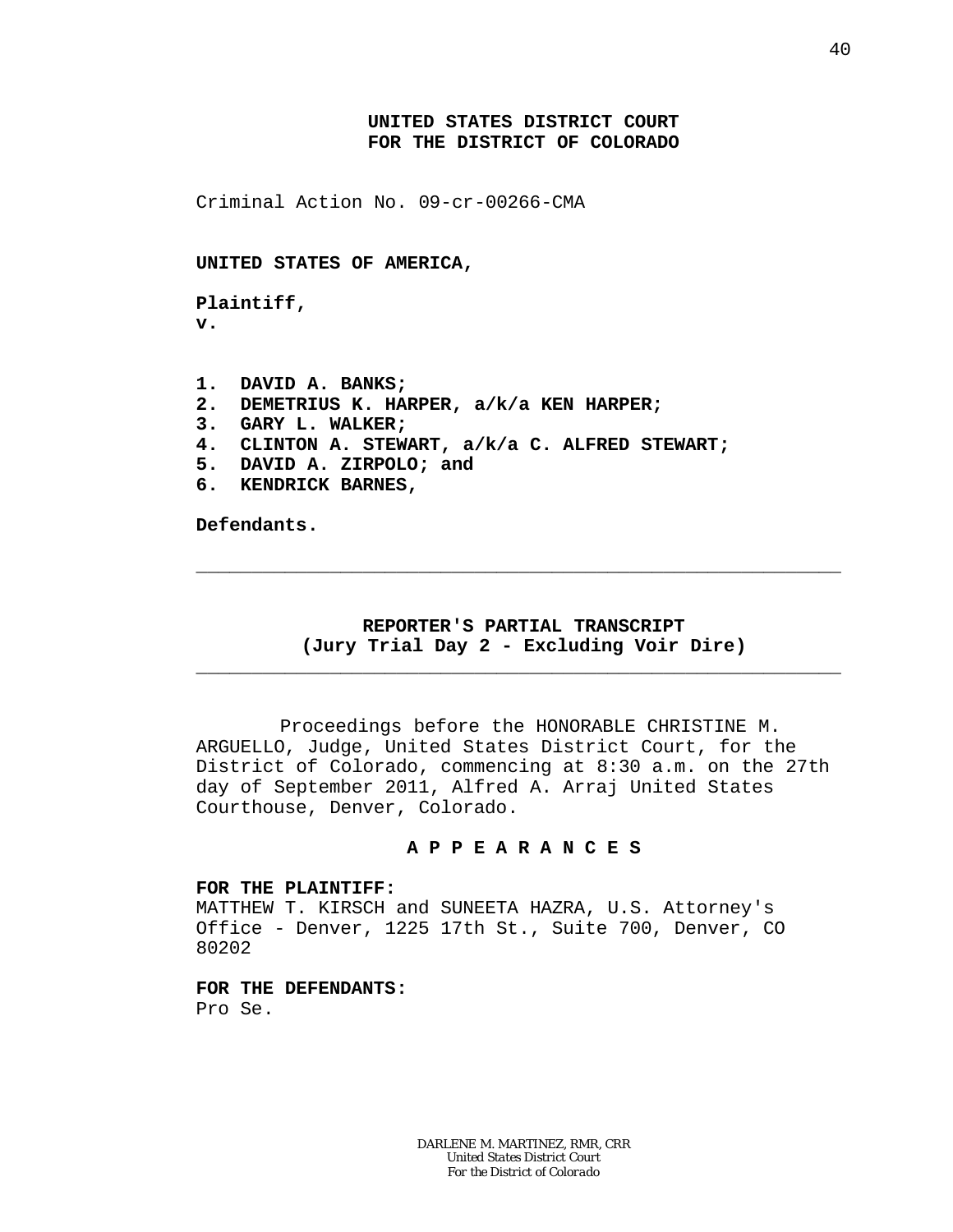# **I N D E X**

#### **WITNESSES: PAGE**

# **SCOTT TAIT**

| DIRECT EXAMINATION BY MR. KIRSCH   | 67.   |
|------------------------------------|-------|
| CROSS-EXAMINATION BY MR. BANKS     | 94    |
| CROSS-EXAMINATION BY MR. WALKER    | 1 0 4 |
| CROSS-EXAMINATION BY MR. STEWART   | 107   |
| REDIRECT EXAMINATION BY MR. KIRSCH | 112   |

### **RENEE RODRIQUEZ**

| DIRECT EXAMINATION BY MS. HAZRA   | 116 |
|-----------------------------------|-----|
| CROSS-EXAMINATION BY MR. BANKS    | 132 |
| CROSS-EXAMINATION BY MR. WALKER   | 136 |
| CROSS-EXAMINATION BY MR. ZIRPOLO  | 138 |
| REDIRECT EXAMINATION BY MS. HAZRA | 139 |
| RECROSS-EXAMINATION BY MR. WALKER | 142 |

#### **REMINGTON GREEN**

| DIRECT EXAMINATION BY MR. KIRSCH |  | 145 |
|----------------------------------|--|-----|
| CROSS-EXAMINATION BY MR. BANKS   |  | 167 |
| CROSS-EXAMINATION BY MR. WALKER  |  | 176 |

# **E X H I B I T S**

# 1A .......................................... 82 30.01 .......................................... 75 30.02 .......................................... 77 31.00 .......................................... 80 32.00 .......................................... 85 35.00 .......................................... 91 150.01 .......................................... 140 151.00 .......................................... 122 151.01 .......................................... 125 152.00 .......................................... 127 156.02 .......................................... 129 156.01 .......................................... 130 280.01 .......................................... 148 280.02 .......................................... 156 280.03 .......................................... 157 286.02 .......................................... 166

# 153.00 .......................................... 126 282.00 .......................................... 161

*DARLENE M. MARTINEZ, RMR, CRR United States District Court For the District of Colorado*

# **NO. ADMITTED**

# **No. ADMISSIBLE**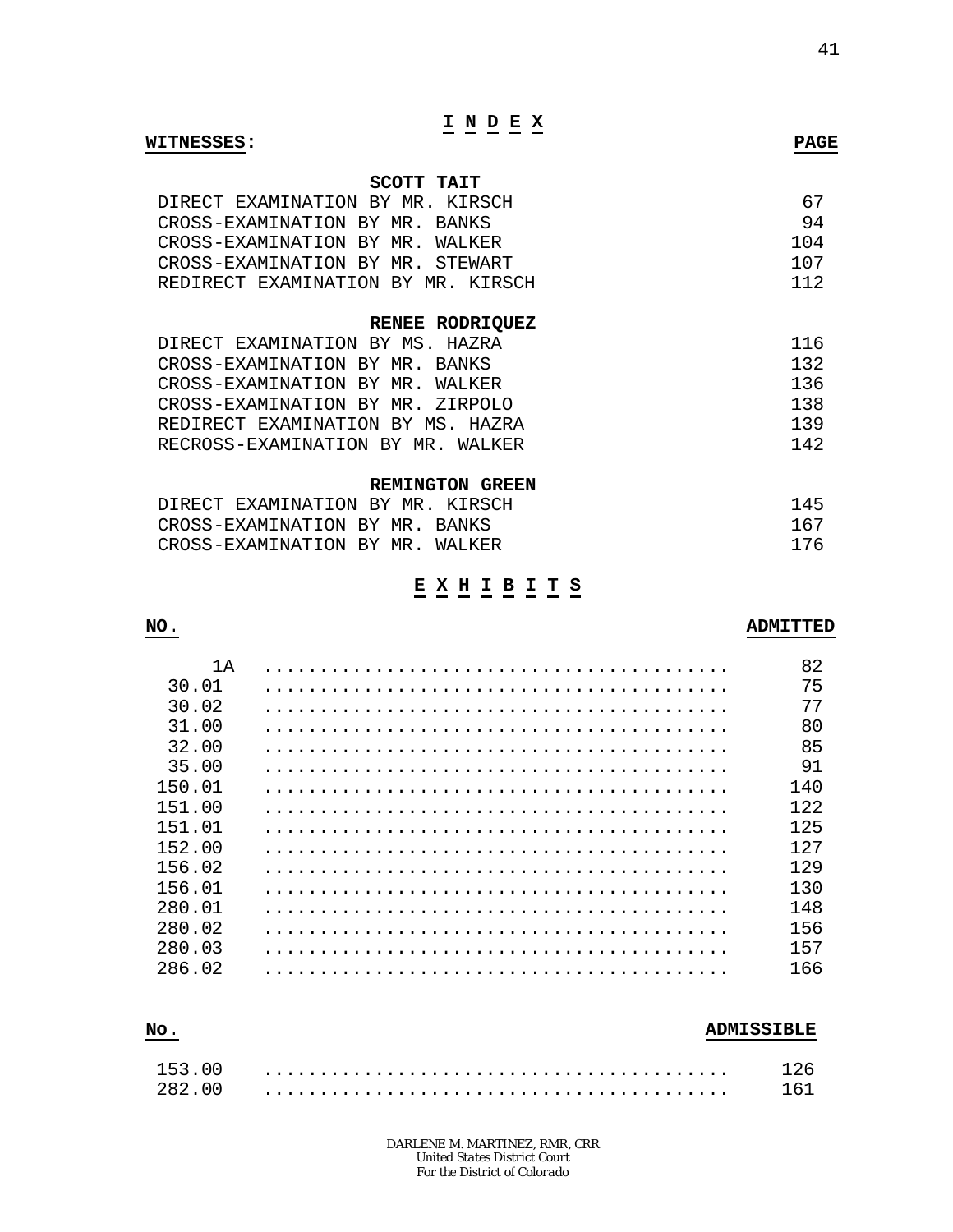| 1  | SEPTEMBER 27, 2011.                                        |
|----|------------------------------------------------------------|
| 2  | (Proceedings commence at 8:30 a.m.)                        |
| 3  | (The following is had in open court, outside the           |
| 4  | hearing and presence of the jury.)                         |
| 5  | THE COURT: You may be seated.                              |
| 6  | Back on the record on the second day of trial in           |
| 7  | Case No. 09-cr-00266-CMA. Court notes that all parties     |
| 8  | are present.                                               |
| 9  | First item of business, because I need to get my           |
| 10 | staff busy copying, are there any objections, changes to   |
| 11 | the proposed preliminary instructions?                     |
| 12 | MR. BANKS: No, Your Honor.                                 |
| 13 | MR. KIRSCH: The Government does have a few                 |
| 14 | objections or proposed changes, Your Honor.                |
| 15 | THE COURT: All right.                                      |
| 16 | MR. KIRSCH: The first is in Instruction No. 2, in          |
| 17 | the last paragraph, the sentence that begins, "Then I will |
| 18 | give you some specific rules of law." The Government       |
| 19 | would propose ending that sentence after "this particular  |
| 20 | case," because at least for the preliminary instructions,  |
| 21 | the Court is not going to explain the procedures they      |
| 22 | should follow in deliberations or the possible verdicts.   |
| 23 | THE COURT: Oh, you are right. Yes, that should be          |
| 24 | taken out.                                                 |
| 25 | Do the defendants have any objection to that?              |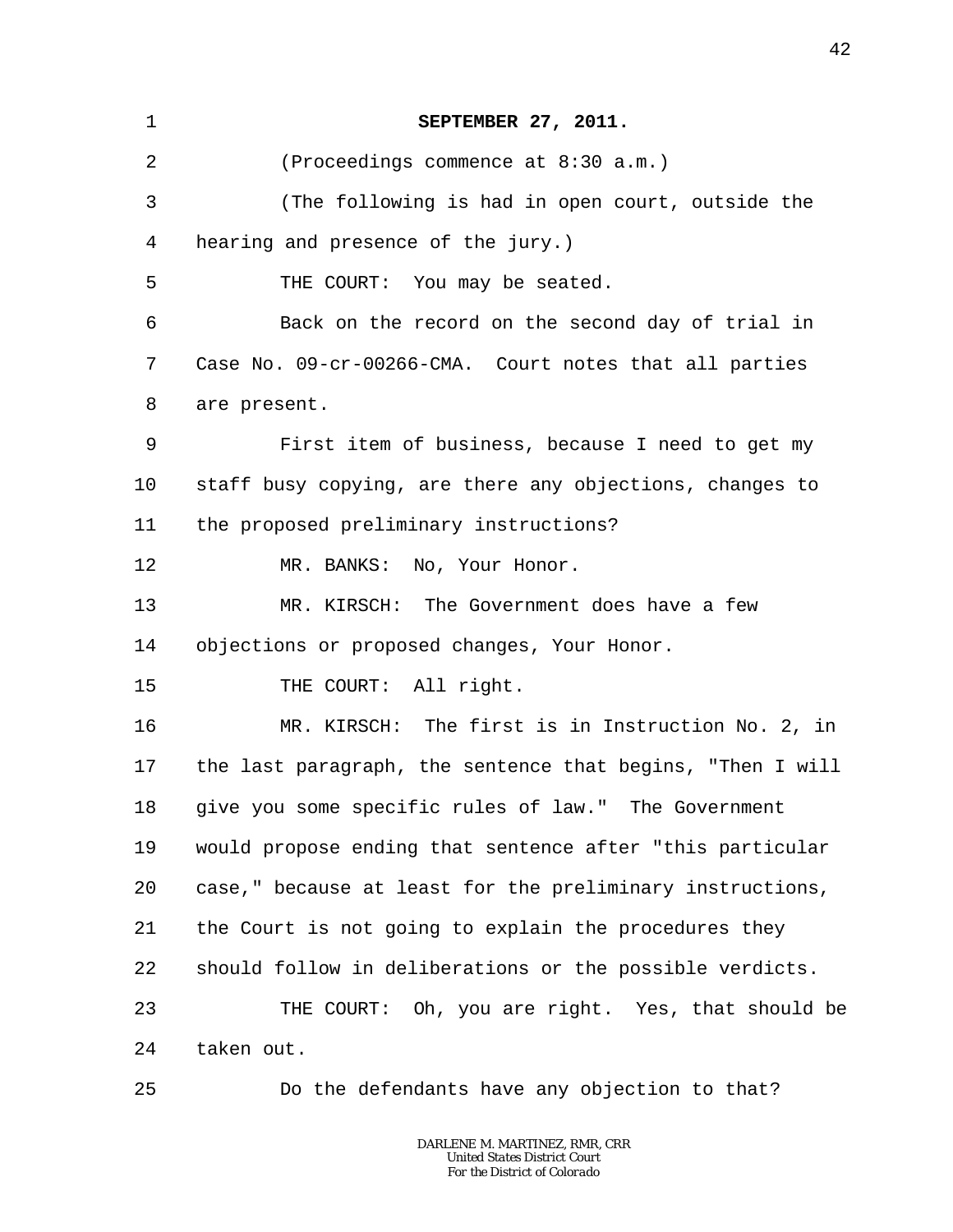1 MR. BANKS: No objection, Your Honor.

2 THE COURT: All right.

3 4 5 6 7 8 9 10 11 MR. KIRSCH: The next objection, Your Honor, applies to both Instruction Nos. 14 and 15. And there are two for each of those. The first is that in the definition of "intent to defraud," at the bottom of each of those pages, we would propose removing the word "with." We think the sentence should read, "An intent to defraud is accompanied ordinarily by a desire or a purpose." Then the same thing at the end of the sentence, "or by a desire or by a purpose."

12 13 THE COURT: You are right. That shouldn't be in there.

14 15 16 17 18 19 20 21 22 23 24 Do the defendants have any objection to that? MR. BANKS: No objection. I want to at least get on the record for the moment, Your Honor, we were satisfied with -- obviously we presented our definition as far as "scheme to defraud" was concerned. And we would ask that the -- obviously, Your Honor, that the standard definition that is a part of the mail fraud Instruction 4, under U.S.C. 1341(b), annotated as is in that statute. And I quess we question  $--$  this looks like a  $--$  now the Government has made what looks like a substantial change to the way the statute currently reads.

25 THE COURT: Hold on. Let me get to my original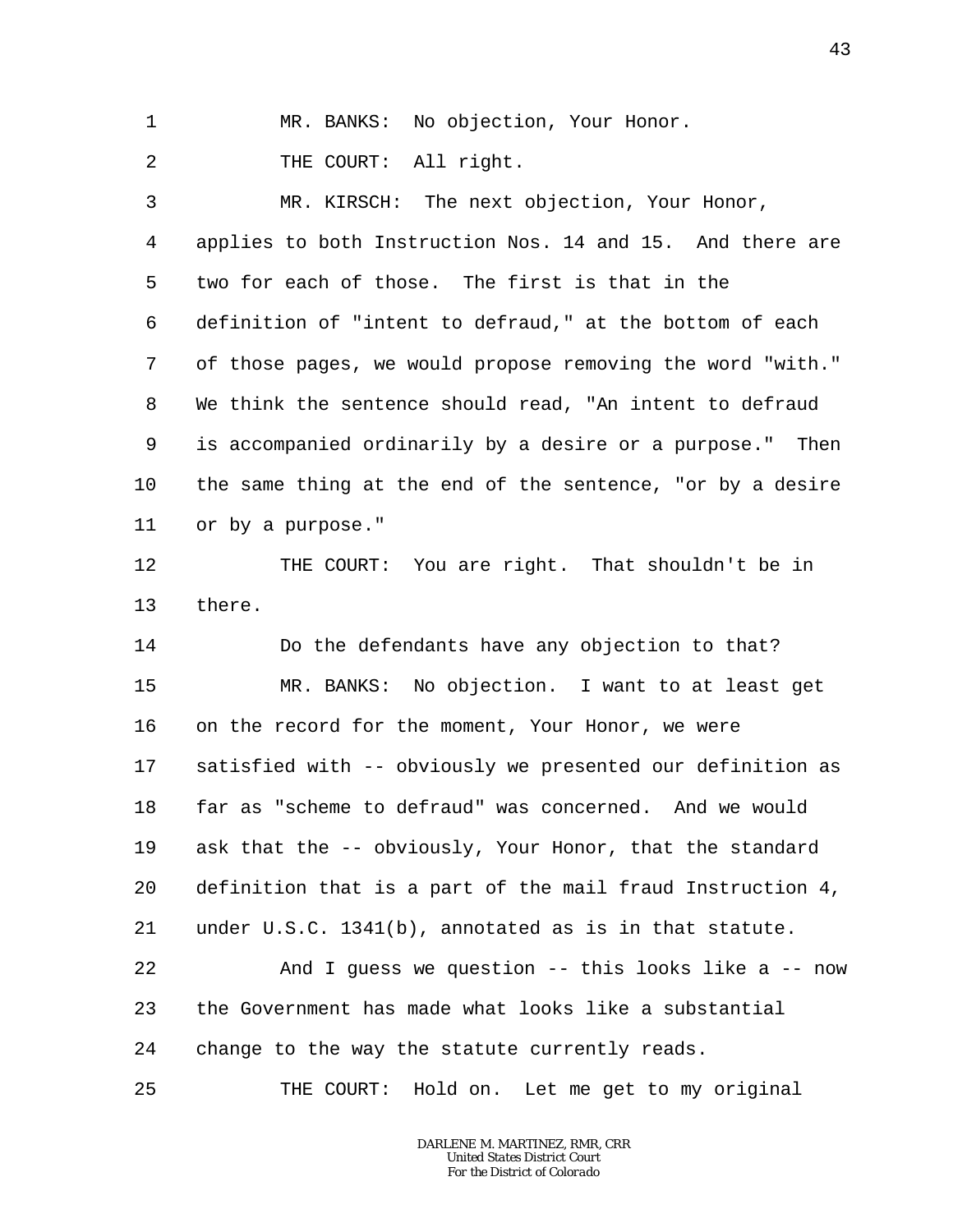1 2 3 instructions I sent out, because I had the explanation for why I chose the particular ones in that. Let me get to that right now.

4 5 6 7 8 Yes, in my original instructions to you, I did indicate to you what I was going to be using. I have not changed this from that definition. I will take out the italicized, because that was only for your information, so I will delete that.

9 10 11 12 13 14 That was included that "The intent to defraud is accompanied ordinarily by a desire or a purpose to bring about some gain or benefit to ones self or to some other person or by a desire or a purpose to cause a loss to some person," because that is taken from Federal Jury Practice Instructions, 5th Edition, Volume 1A, Section 1607.

15 16 17 18 19 20 21 22 23 The defendants' competing instruction on that included lengthy definitions of "specific intent to defraud" and "materiality." The specific intent proposed by the defendants was "an evil ambition to deceive or swindle or to deprive someone of something of value and to cause financial harm." And the Court found that definition to be confusing and an unnecessary substitute for the Tenth Circuit Pattern Instructions, which are essentially what are replicated here.

24 25 The Tenth Circuit has observed that "The term 'specific intent' is often confusing, requiring further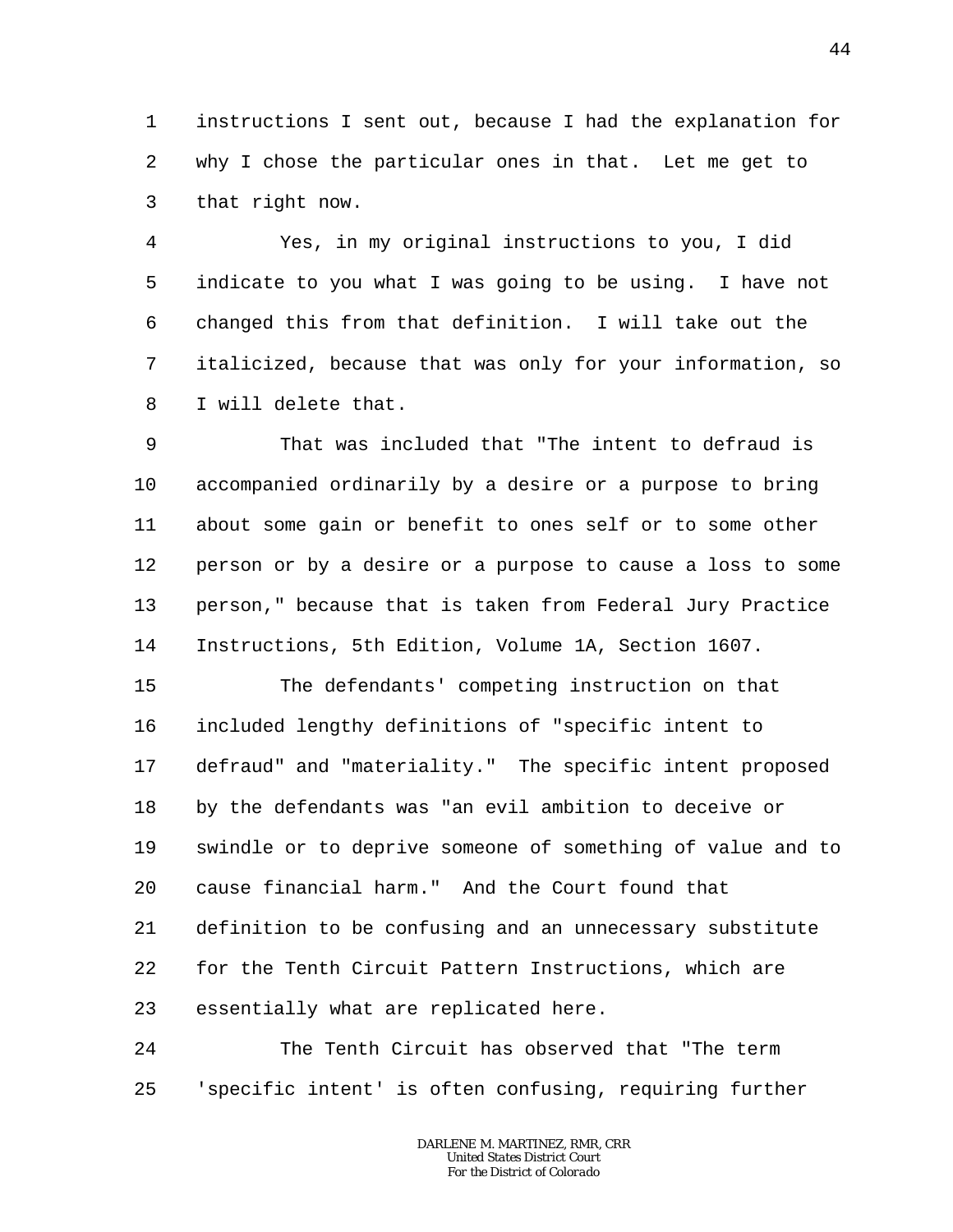1 2 3 elaboration to clarify precisely what the accused must know and intend." That is from United States v. Hall, 281 Fed. Appx. 809 Tenth Circuit, 2008 case.

4 5 6 7 8 9 10 11 12 13 14 15 16 17 18 19 20 21 22 23 I also found it unnecessary to include the defendants' proffered instruction entitled "mistake, negligence and recklessness," because it contains overly broad statements of the law, and would be distracting to the jury. This instruction already informs the jury that to find the defendants guilty they must find that each of them intended to deceive or cheat someone, and that necessarily would entail mistakes, negligence or recklessness, do not satisfy the mental state requirement. So your objection is noted. Do you wish to make any further statement for the record, Mr. Banks? MR. BANKS: Yes, Your Honor. We just would make - okay. I guess we'll cite our objection to this particular language here. Although we do have "the defendant acted with specific intent to defraud," is there any intention to further define "specific intent"? I know that the - both on conspiracy, mail fraud and wire fraud, are considered specific intent crimes. And obviously the underpinnings of our defense will be based on that specific intent.

24 25 And the reasons we engaged in the business we engaged in, the reason we engaged staffing companies in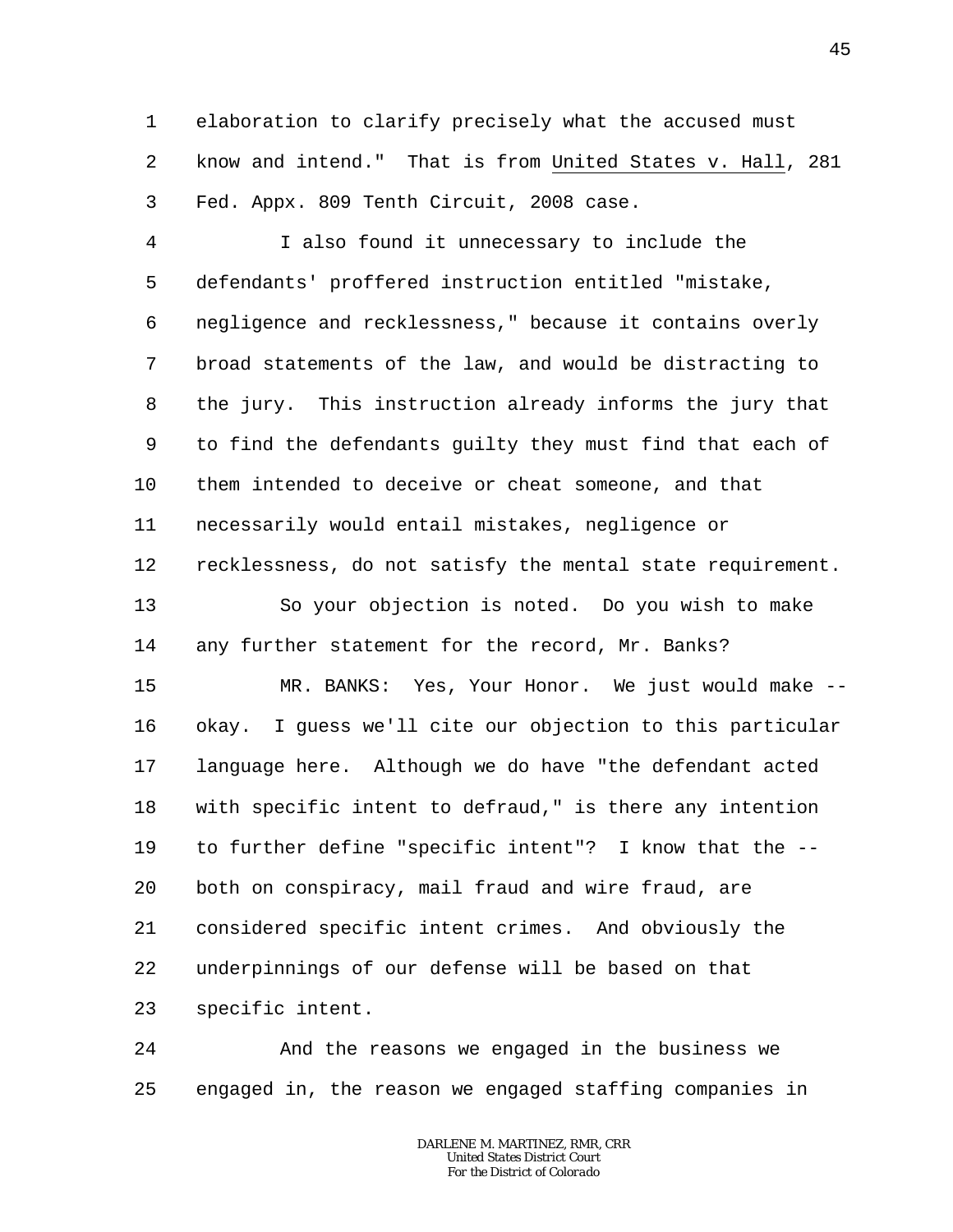1 2 3 4 the first place, obviously is going to go to the core of the specific intent to defraud. We just don't think that the intent to defraud clearly annotates that specific intent of requirement. So that would be our objection.

5 6 7 8 9 10 THE COURT: All right. Thank you. The additional sentence that I just added to the end of this is as far as I am willing to go to further define specific intent. So your objection is noted for the record. And, as I indicated, we will remove the italicized text so that it reads just normal text on that. All right.

11 12 13 14 15 16 MR. KIRSCH: Your Honor, the other objection that we had to those two instructions, now Instruction Nos. 14 and 15, are that in the first element, the instruction we think properly refers to paragraphs 5 through 9 of the Indictment, but paragraphs 5 through 9 of the Indictment are now nowhere in the instructions.

17 18 19 20 21 22 We are not asking the Court to include the entire Indictment in the instructions as they were before, but we do think it is appropriate to include just paragraphs 5 through 9 from the Indictment. Those are the five paragraphs that spell out the scheme that is alleged in the Indictment.

23 24 25 We don't think that the inclusion of that is prejudicial to the defendants. In fact, we think that that benefits the defendants and the jury by explaining to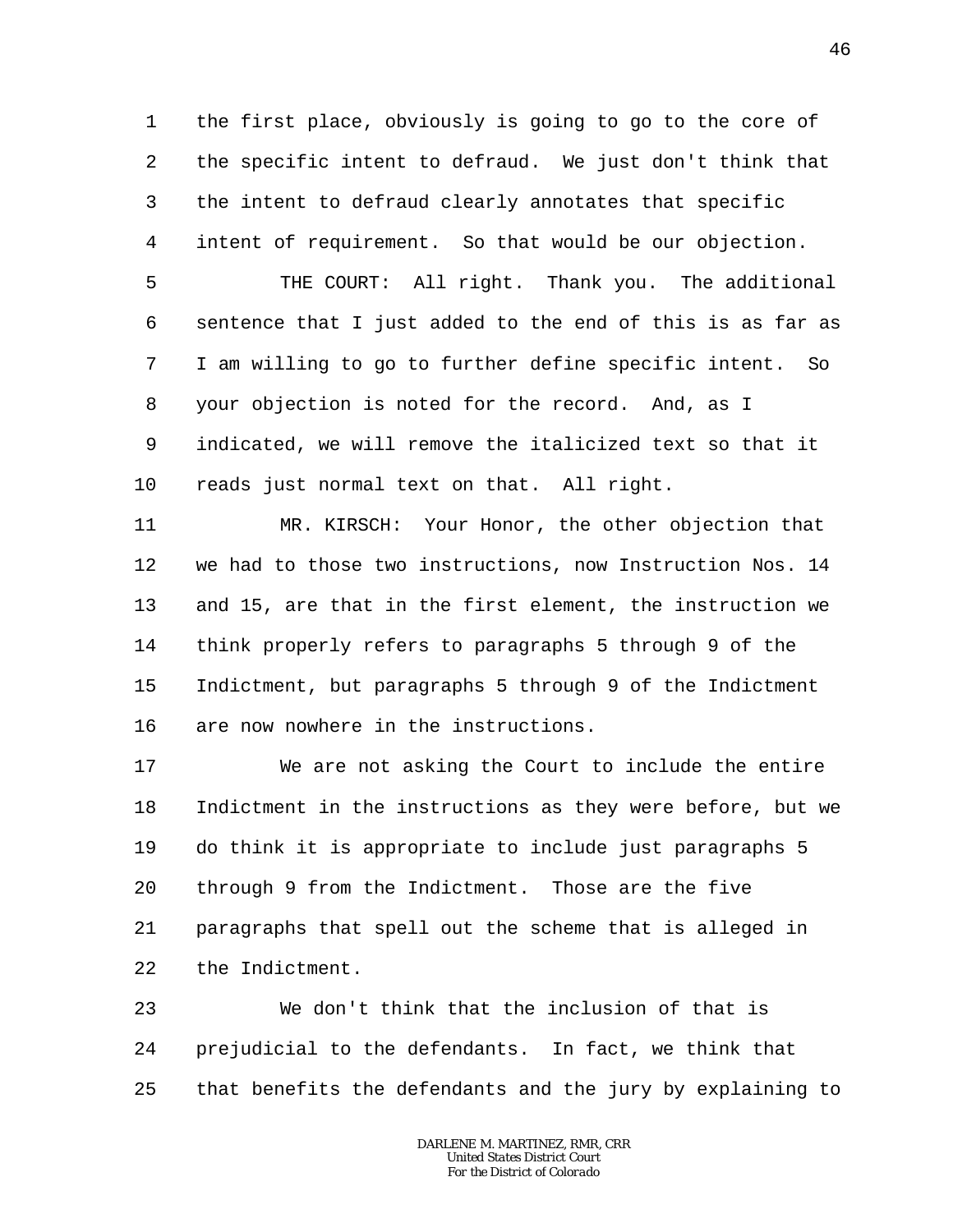1 2 them exactly what the scheme that the Government is alleging is.

3 4 THE COURT: All right. Let me get to that, as well, to see what paragraphs 5 through 9 were.

5 6 7 8 MR. KIRSCH: It's the "manner and means" paragraphs, Your Honor. And in the original instructions, they were on pages 18 and 19 in the Court's original set of instructions.

9 10 11 THE COURT: Okay. So it would be beginning "On or around October 2002" in paragraph 4 -- no, that is 5. Manner and means.

12 13 14 15 16 17 MR. KIRSCH: I was proposing just beginning with paragraph 5. That doesn't have the dates. We think it would be -- we don't have any objection, obviously, to having the dates included, but I was trying to address the Court's concern and sort of give the smallest piece of the Indictment that was necessary for this point in the trial.

18 19 20 21 THE COURT: It would make some sense to me that they have some indication as to what the scheme is alleged to be. And I think that would be actually helpful to the defendants, but I will hear from Mr. Banks.

22 23 24 25 Do you object to including that? It would be just a limited amount, but it would essentially mention what companies we're talking about, what they're alleging you all did, and it seems to me that would be helpful when the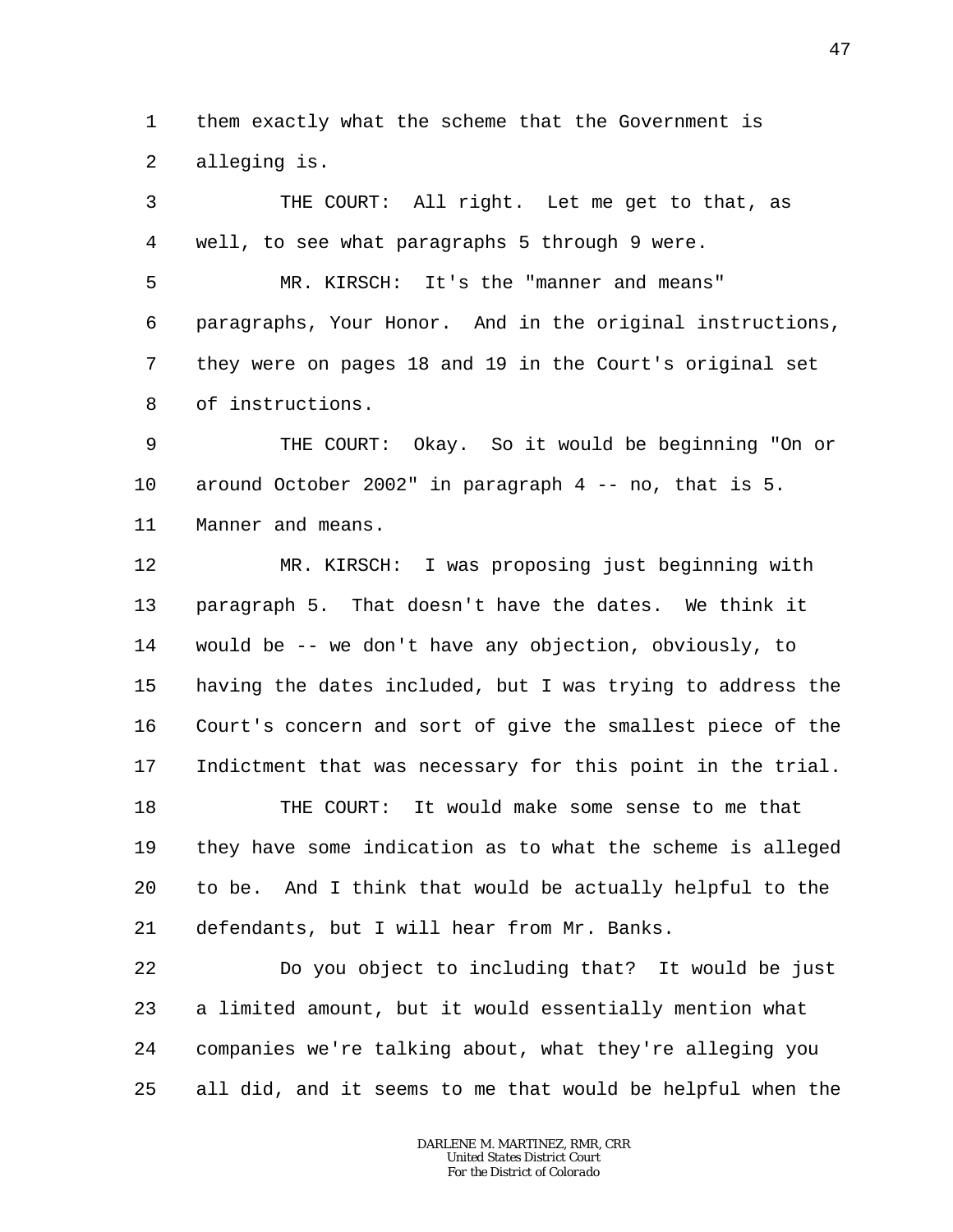1 2 jury is listening to what is coming in, to see why that evidence might be relevant.

3 4 5 6 7 MR. BANKS: Yes, Your Honor. We don't object to 5 through 9 being a part of instruction. Obviously it outlines our business activities with these particular agencies, and we intend to obviously highlight a lot of activities during the trial concerning this.

8 9 10 11 12 MR. WALKER: In addition to that statement, I believe it would be beneficial if before reading that excerpt from the Indictment, you remind the jury that the Indictment is just the accusation of the charges against the defendants.

13 14 15 16 17 18 19 20 THE COURT: Okay. So I will add that. What I suggest is that -- to that Instruction No. 15, where we say, first, "The defendant devised or intended to devise a scheme to defraud as described in the Indictment." Then I will do a parenthetical that says, "I remind you that the Indictment is merely allegations --" so the standard instruction there, "-- as set forth below." Does that sound okay?

21 MR. BANKS: No objection.

22 23 24 25 MR. KIRSCH: That is fine, Your Honor. I just note the Court referenced Instruction 15. I think the first place that it would come up is in Instruction No. 14. THE COURT: Oh, I am sorry, yes. It is in both of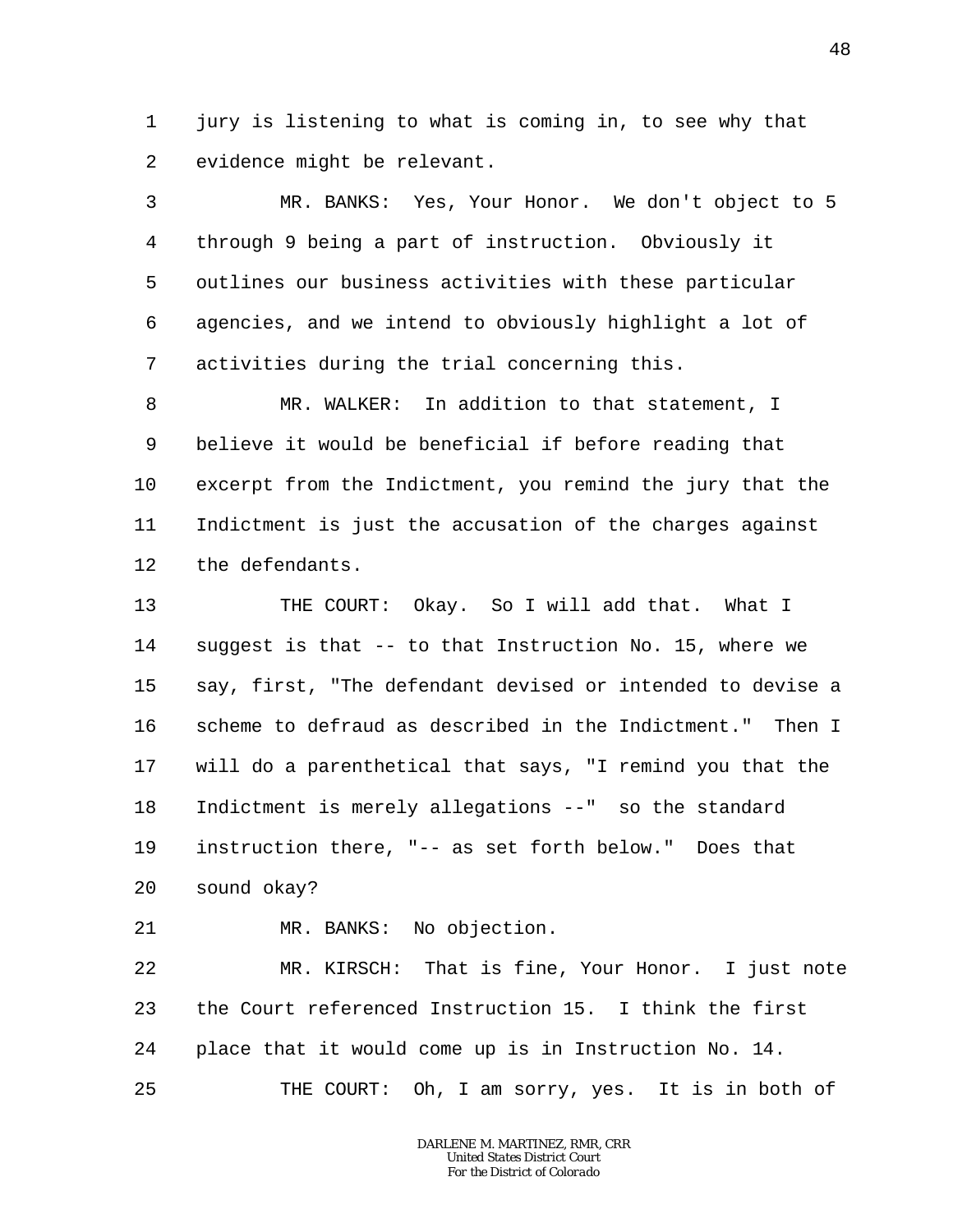1 2 those. So we will modify Instructions 14 and 15 accordingly.

3 4 5 6 7 8 9 MR. KIRSCH: And we are not asking that the Court read that twice. So I don't know if in Instruction 15 you would want to refer back to Instruction 14. I don't really have a preference as to how the Court does that. We are not asking the Court to try to read that twice. We just want the jury to have that description somewhere for them to refer to.

10 11 12 THE COURT: Mr. Banks, or defendants, how would you prefer that I proceed with respect to reading it twice, or just referring them back to No. 14?

13 14 MR. BANKS: Reading once would be sufficient, Your Honor.

15 16 17 18 19 20 21 22 THE COURT: All right. Well, what I may do, because this is an instruction, I may list it twice so that they have the full instruction, but I will not read it twice. I will just the second time on Instruction No. 15, I will merely indicate that they should -- that we have already read it, that I am not going to repeat it. MR. KIRSCH: No objection from the Government, Your Honor.

23 24 25 THE COURT: All right. Anything further? MR. KIRSCH: One other issue, Your Honor, that is in Instruction No. 16, the Court had added the definition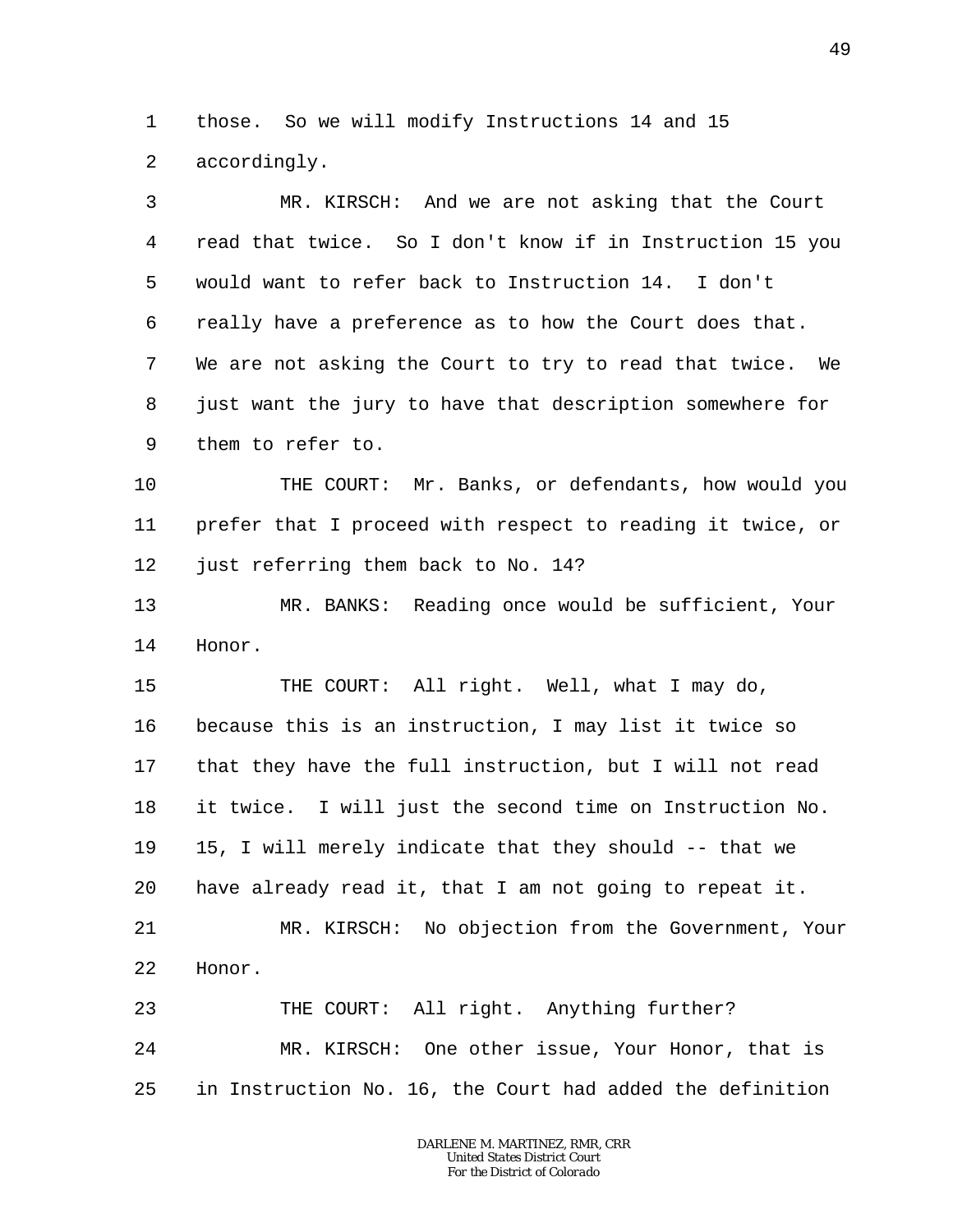1 2 3 4 5 6 of "knowing" from the Pattern Instructions. I think that that is on page 22 of the proposed instructions. And that, I believe, is the "deliberate ignorance" instruction from the Tenth Circuit Pattern Instruction No. 1.37. It may well be that at the conclusion of the trial we might ask for the full deliberate ignorance instruction.

7 8 9 10 11 12 But we are concerned that at this point, we don't know whether there would be evidence introduced during the trial to support the deliberate ignorance portion of that instruction. And, therefore, we are asking the Court to shorten that definition, at least in the preliminary instructions, with the idea that we could revisit it.

13 14 15 16 17 18 19 Our proposal would be that the Court give the first sentence that is proposed, "Knowingly means the act was done voluntarily and intentionally and not because of mistake or accident." And that the second sentence then say, "Knowledge on the part of the defendant cannot be established merely by demonstrating that the defendant was negligent, careless or foolish."

20 21 22 23 24 We would propose removing the rest of that instruction for the purposes of the preliminary instructions. And it is our position that that is also a change that is favorable to the defendants at this point. THE COURT: All right.

25 MR. WALKER: Your Honor, we agree to those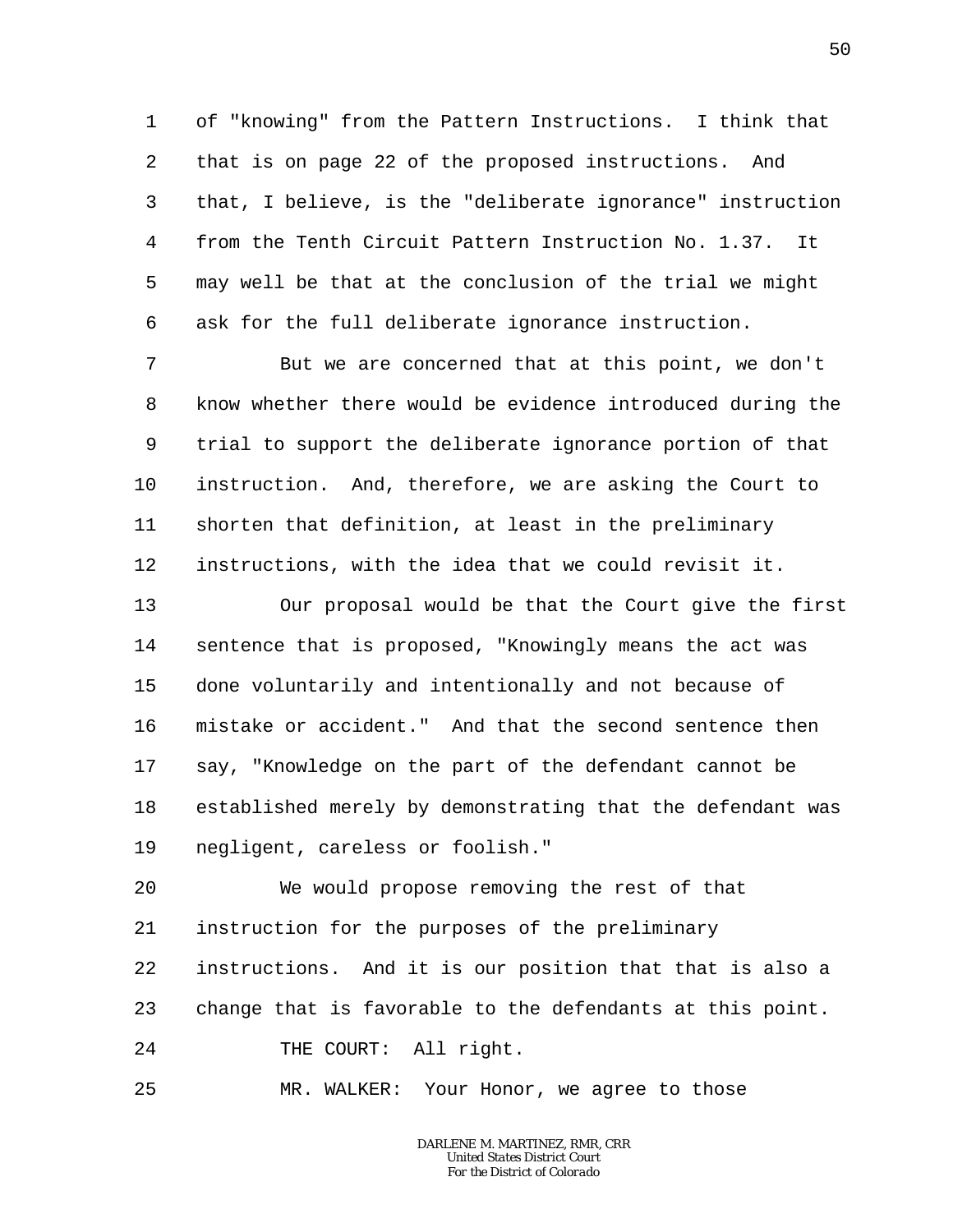1 suggested modifications.

| 2       | THE COURT: All right. So let me make sure I know           |
|---------|------------------------------------------------------------|
| 3       | what we are talking about. In the second sentence of that  |
| 4       | paragraph I will strike "although," capitalize the "k" on  |
| 5       | "knowledge." And then it will read, "Knowledge on the      |
| 6       | part of the defendant cannot be established merely by      |
| 7       | demonstrating that the defendant was negligent, careless   |
| 8       | or foolish." Strike -- then that is it? Strike the rest    |
| 9       | of that paragraph?                                         |
| $10 \,$ | MR. KIRSCH: Yes, Your Honor, that is our proposal.         |
| 11      | THE COURT: All right. That would be fine. All              |
| 12      | right.                                                     |
| 13      | Anything further?                                          |
| 14      | MR. KIRSCH: No, thank you, Your Honor.                     |
| 15      | THE COURT: Do the defendants have any other                |
| 16      | changes they wish to make?                                 |
| 17      | MR. BANKS: No, Your Honor.                                 |
| 18      | THE COURT: All right. I have one additional                |
| 19      | matter. Mr. Kirsch, yesterday when we were talking about   |
| 20      | the use of the -- or reference to the newspaper article,   |
| 21      | that telegraph, you indicated that I had issued an order   |
| 22      | finding that the Government had said nothing wrong. I      |
| 23      | searched. I do not recall ever making such a finding, and  |
| 24      | I searched the record, and I couldn't find any such ruling |
| 25      | on my part.                                                |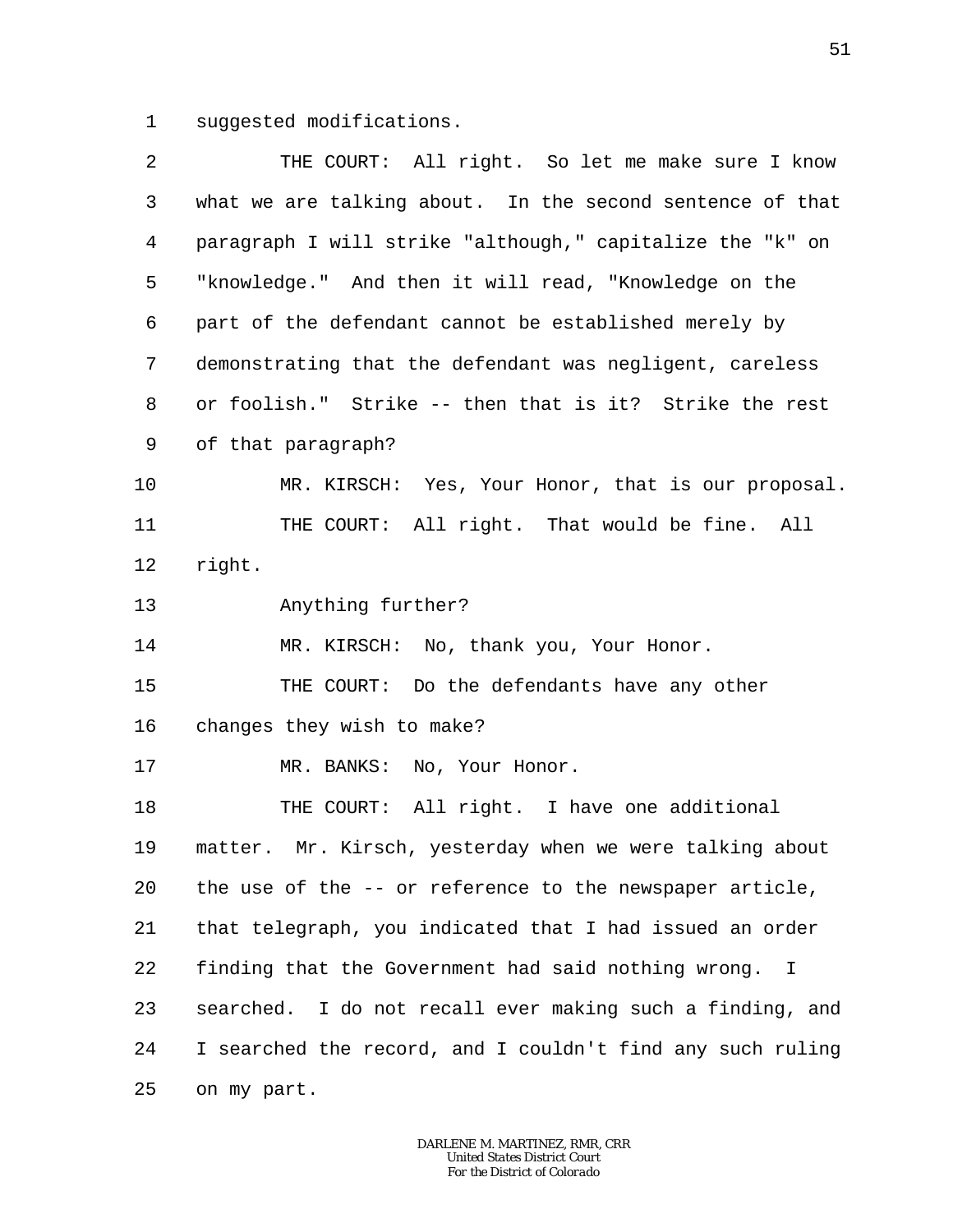1 2 3 4 5 MR. KIRSCH: Your Honor, I don't think there is a written ruling to that effect. It came up in the context of one of the hearings on one of the motions to suppress. I will have to go back. I agree with the Court, there is no written order on that issue. But --

6 7 8 9 10 11 THE COURT: I went back through all of my scripts, too. I keep very detailed notes of any rulings. I cannot find anything where I made any rulings on that disclosure or the action of the Government. So I just want to let you know that -- I looked at it and I had my staff look at it, and we could not find anything.

12 MR. KIRSCH: I appreciate that, Your Honor.

13 14 I have two other questions, if I could, before the jury comes in.

15 16 17 18 19 THE COURT: Ms. Barnes, could you take these changes back and have Ms. Ross start making those changes. I will be back to check. Make sure she also removes anything that is italicized in there so that all of the text is the same.

20 21 22 23 24 MR. KIRSCH: Thank you, Your Honor. Two things, they should both be brief. The first is I wanted -- in this configuration, I wanted to find out where it was that the Court wanted or would allow us to be for the purposes of opening statements.

25 THE COURT: You can step away from the podium. You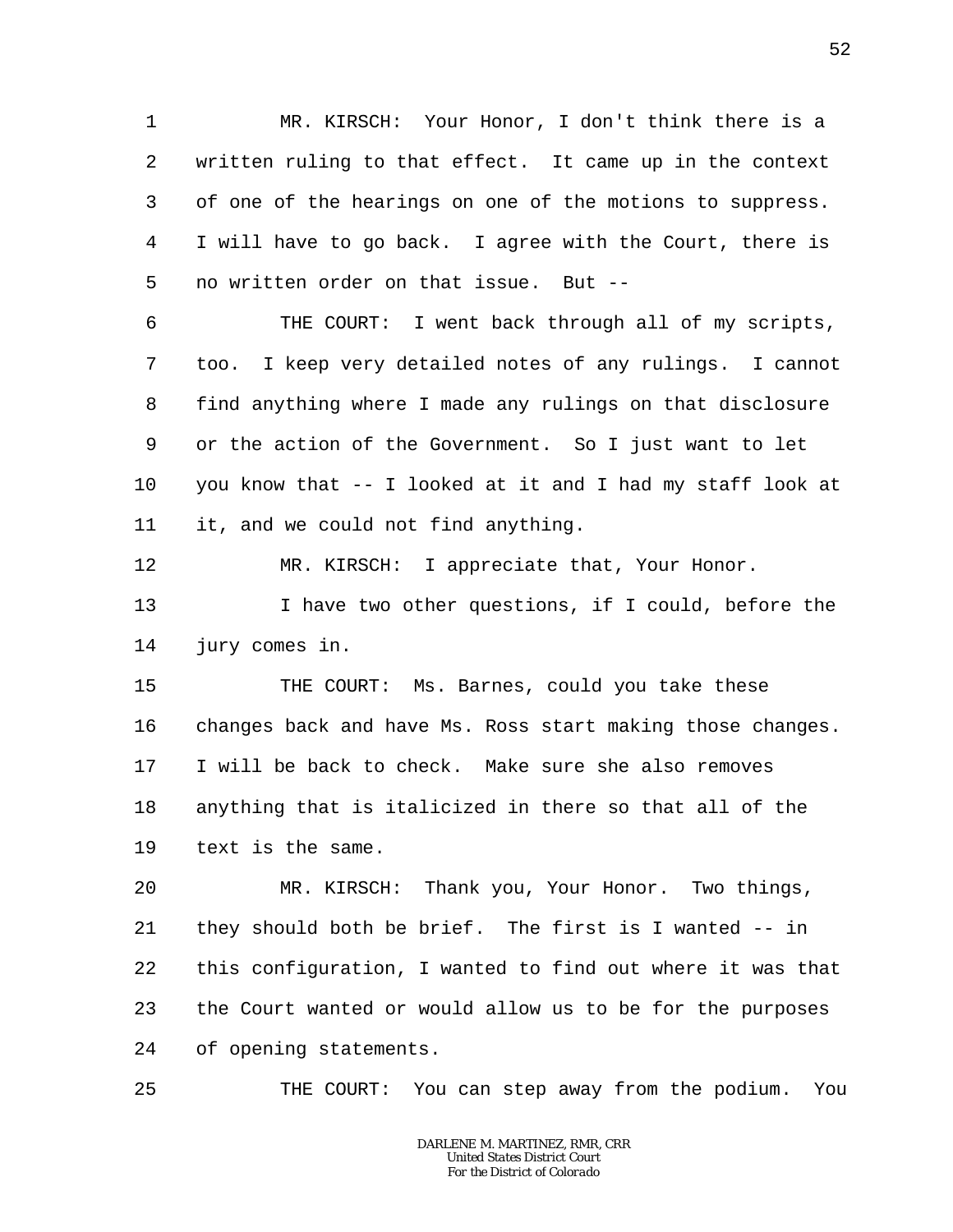1 2 3 can come into this area between Ms. Martinez and your table. You cannot proceed any closer than the edge of your table, that is there.

4 5 6 7 8 MR. BANKS: The same, so we can be right in this? THE COURT: Right in that area, as long as you don't pass the edge of their table to the jury. That invades their space. But you can come up in this area here.

9 MR. BANKS: Very well.

10 11 MR. KIRSCH: So, as I indicated at the pretrial conference, I am intending to use a Power Point.

12 13 14 THE COURT: You may turn the monitor to face you. MR. KIRSCH: And I can put the computer over on the end to control it?

15 THE COURT: That is fine.

16 17 18 19 20 MR. KIRSCH: And the last question I had, Your Honor, again, we talked at the pretrial conference that we have a number of exhibits that we don't necessarily need to admit, but that they form the foundation for summary exhibits that we are hoping to admit later on.

21 22 23 24 25 The problem, or the potential problem that we see is that we need to demonstrate that those exhibits are admissible in order to have them be the proper foundation for summaries under Rule 1006. And we -- if we haven't established that foundation, we need to know that when we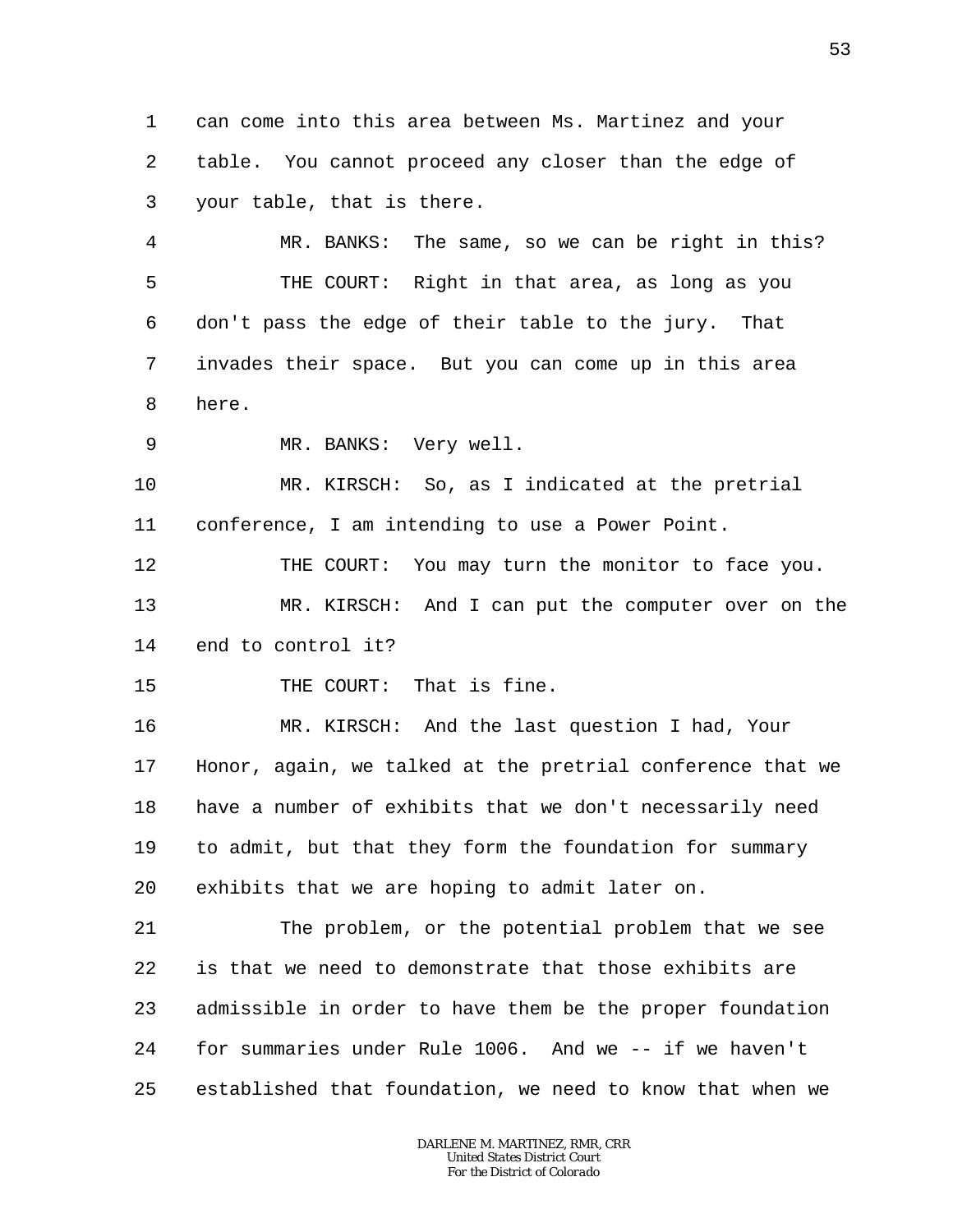1 2 have a witness, at least from some of those staffing companies.

3 4 5 6 7 8 9 10 11 What we were wondering, if the Court would entertain, is a request from us during the examination of those witnesses, that a particular record was admissible, as opposed to asking for a ruling that it be admitted, that way we would know whether or not we needed to do additional work or lay additional foundation while we have that witness here, and won't be put into a situation where we might need to recall 25 or so witnesses at the end of the trial.

12 13 14 15 16 17 THE COURT: My understanding of Rule 1006 was that that -- the summaries could be done -- as long as you made the summaries available, essentially, and there was no objection to their admissibility, those would come in. And I have not received any objections. And I assume you did make all of those available.

18 19 20 21 22 23 24 25 MR. KIRSCH: We did make them all available. We don't have stipulations as to them, Your Honor. And I believe that the defendants have indicated that they intend to object to at least some of those summaries. THE COURT: Then I think the best way for you to proceed is when you have the witness and you lay the foundation for those, as opposed to having them admitted, do as you indicated; that I make a ruling as to their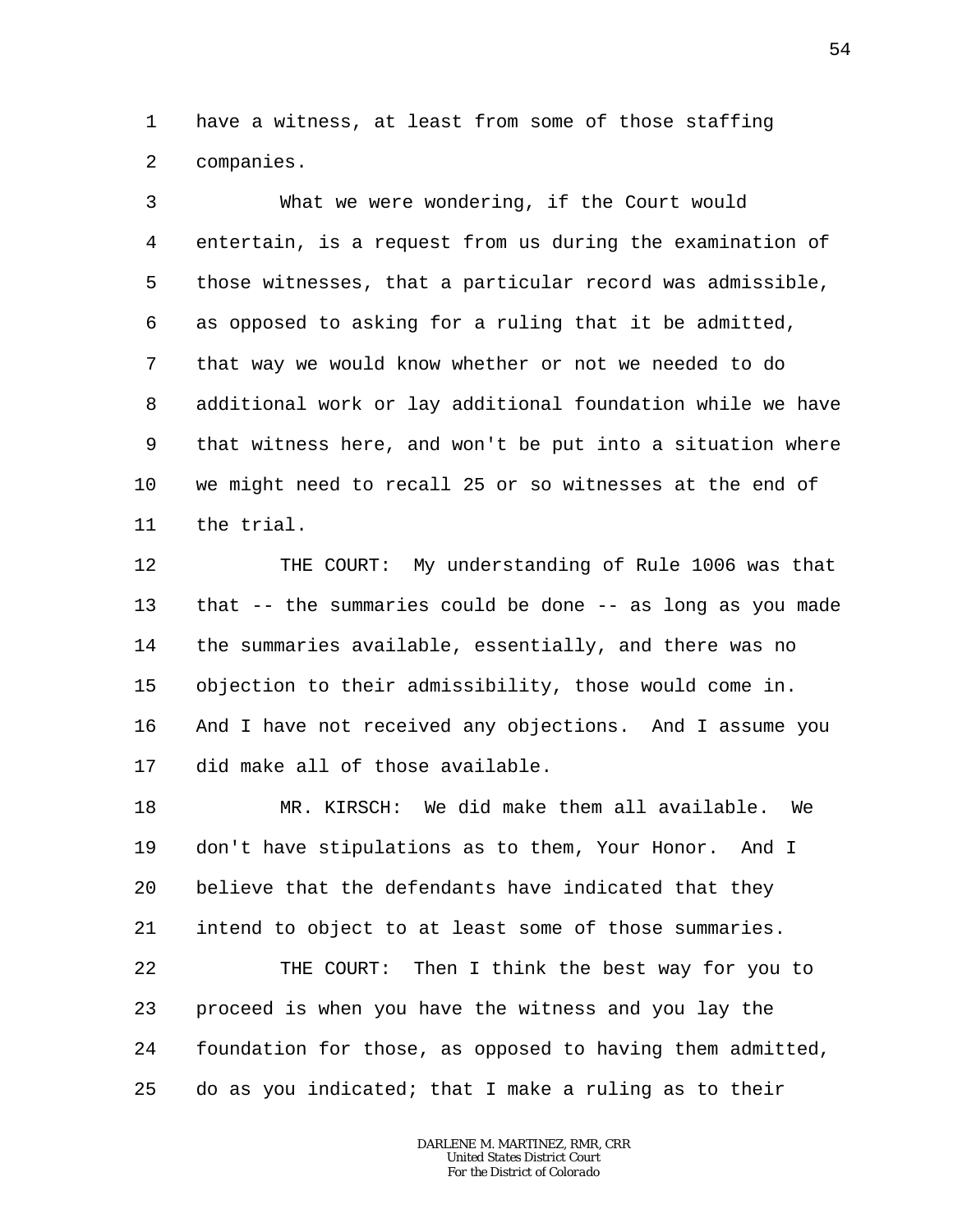1 2 admissibility, so the defendants can make any objections they wish to make.

3 4 5 6 7 8 9 10 11 12 13 14 15 16 17 18 19 20 21 22 23 MR. KIRSCH: All right. Thank you, Your Honor. THE COURT: All right. That way you can preserve that for the record, as well. MR. BANKS: Okay. MR. KIRSCH: And that, we at least, hope, Your Honor, we will be experimenting with that a little bit, but we hope at least that will prevent us from needing to admit so many exhibits, and save the jury some of that wear and tear at the end of the trial. THE COURT: Right. MR. BANKS: One more thing for the record, Your Honor. We did -- the reason we did not stipulate to some of the summaries, and I just want to make this a matter of record, is because the Government somehow extended - there were shaded areas in the particular area that gave the appearance that certain staffing or time sheets, that they extended longer -- for a longer period of time, by the continual shading, but, actually, there was no data in there. But just the color of the shading, as far as the juror being able to infer that, okay, I see this color,

24 25 this shading going on and on and on, when, in fact, there is a minute amount of data in there. We thought would be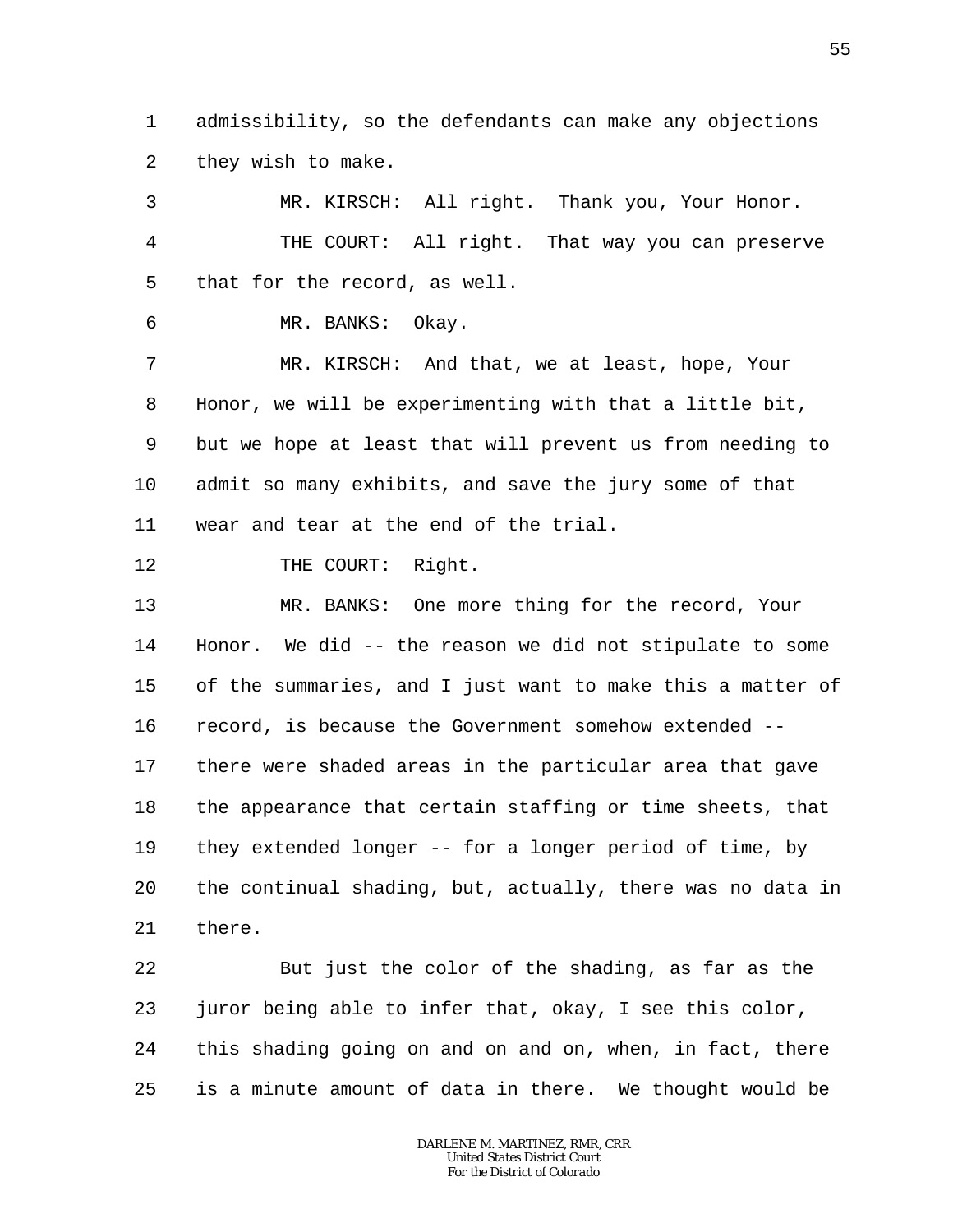1 2 confusing to the jury. And that was the reason for our initial objection.

3 4 5 6 7 8 9 10 11 12 13 14 15 16 17 18 19  $2.0$ 21 22 23 24 25 THE COURT: And my understanding is those documents, themselves, are not going to be admitted or seen by the jury, it is merely going to be the summary allowed under Rule 1006; is that correct? MR. KIRSCH: It is correct that in most -- we are going to introduce some of the documents that relate to the summaries. There are other documents that relate to the summaries that we don't intend to introduce. Mr. Banks' objection, as I understand it, is actually directed at some of the summary charts. And I believe that their objection is that they contend that the summary charts are somehow inaccurate or misleading. The Government doesn't believe that they are. And the Government intends to offer testimony through its witnesses to explain how those summaries were constructed, that we believe will address the concerns that the defendants are raising. THE COURT: All right. We'll address those when they come up. MR. BANKS: Very well, Your Honor. THE COURT: Thank you. Anything further from either side? MR. WALKER: Your Honor, just a couple quick notes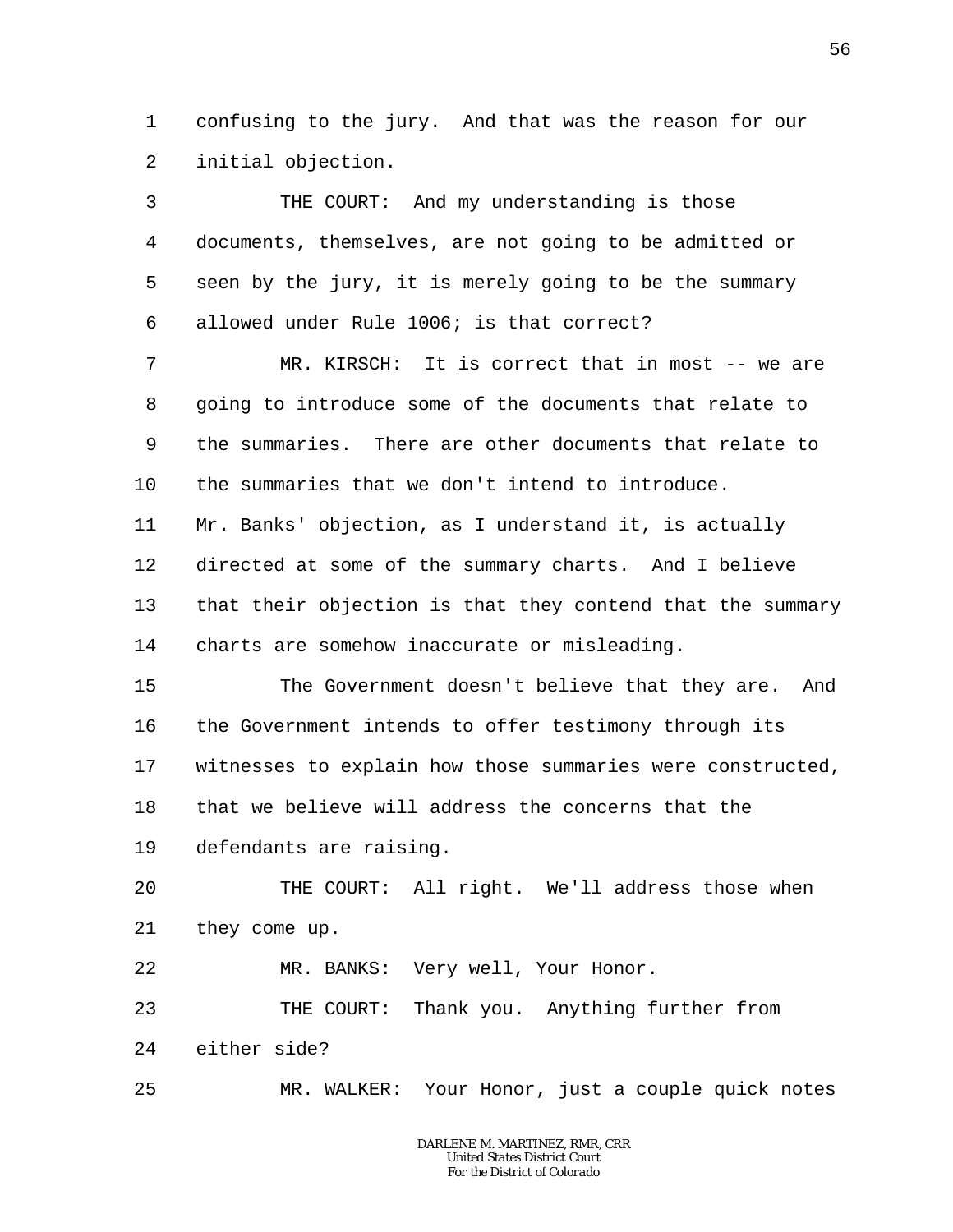1 2 3 4 or statements from the defense. We do, for the record, endorse the Government's witnesses and witness list. And from our understanding, that gives us the ability to later call their witnesses.

5 6 7 8 9 10 11 12 THE COURT: I don't think that does. I mean, if you want to later call them, you need to have subpoenaed them. You can cross-examine them when they are brought in. If they were will-call witnesses you can require that they be brought in. But if they are may-call witnesses, unless you've subpoenaed them, you don't have that ability, and they are not your witnesses just because you endorse them.

13 14 15 MR. WALKER: All right. And also our request is a brief recess to use the restroom. I just drove in from Colorado Springs, and been in the car.

16 17 18 19 20 21 22 23 24 25 THE COURT: Well, we will, because I need to -before we can start -- the way I intend to proceed is we will have the jury instructions re-done. We will make copies so you all can look at those. They will be distributed to the jury. So you will have copies, they will have copies. I will read those to the jury first. I don't intend to take a break after I read them. There are only 17 instructions. We will go directly to the Government's opening. And then, depending how long that goes, we probably will take a break between the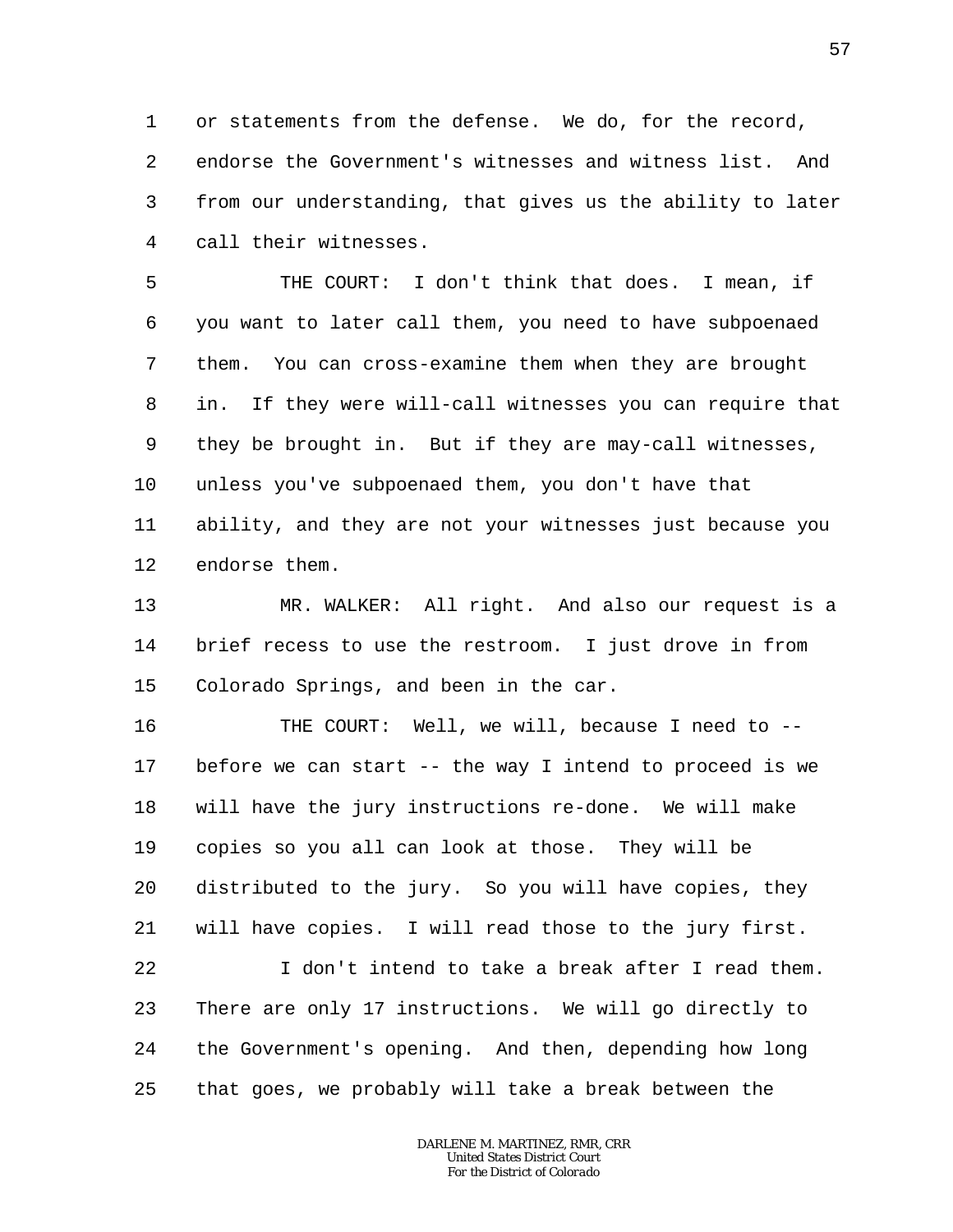1 2 defendants' or the Government's opening statement and the defendants'.

3 4 5 6 7 8 9 10 11 12 13 14 15 16 17 All right. Then I am not sure how long you all intend to take, but by that time we will have to see what the timing is as to whether we break for lunch or not. MR. KIRSCH: Your Honor, can I just follow up on the issue about the witnesses? THE COURT: You may. MR. KIRSCH: For those witnesses that are on our will-call list, at least for those witnesses that are from out of town, I know this is a little bit unusual, but what we would propose is that if the defendants have -- would want to call those witnesses in their case, that that -that we sort of go out of order. And that once we have finished our redirect examination, that the defendants then call that particular witness on direct, that we cross, and that they redirect.

18 19 20 21 Because we don't want to be in a position of having to fly back these will-call witnesses from Washington or Boston or some of the far-flung places where some of them are.

22 23 24 THE COURT: So you are not opposed to them calling them as their witness in their case as long as we take them out of order?

25 MR. KIRSCH: Right. And as long as we make it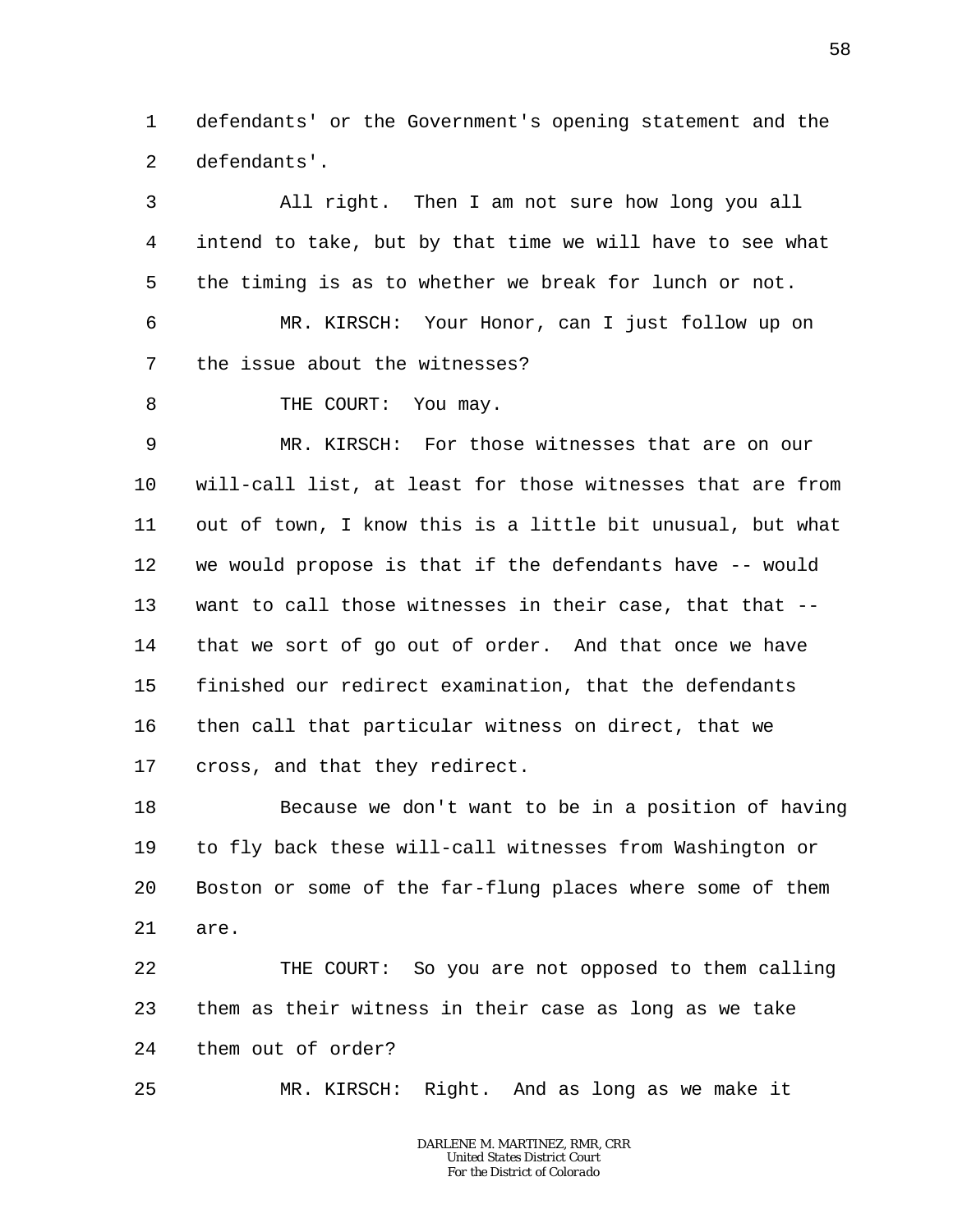1 2 3 4 5 6 7 8 clear that -- we believe it should be in two parts. The Government should finish its examination. The Court should then explain to the jury that the next set of questions is the defendants' presentation. And that the defendants then be required to conduct a direct examination, with non-leading questions of those witnesses, as opposed to mixing it in with cross-examination.

9 10 11 THE COURT: All right. But even though they are calling them as their witness does not mean they are not necessarily an adverse witness.

12 13 MR. KIRSCH: I understand that. But they need to establish that first, Your Honor.

14 15 16 THE COURT: All right. With respect to those who are not out-of-town witnesses, the defendants can call them in their own case at whatever time they wish.

17 18 MR. KIRSCH: I think that that is what we would propose, Your Honor, yes.

19 THE COURT: All right.

20 21 22 23 24 MR. WALKER: Your Honor, we generally agree to that suggestion. But we would like to reserve the right in certain circumstances, when the timing just does not fit well with our witnesses, to use the timing that we would like to call that particular witness.

25 THE COURT: With respect to the out-of-state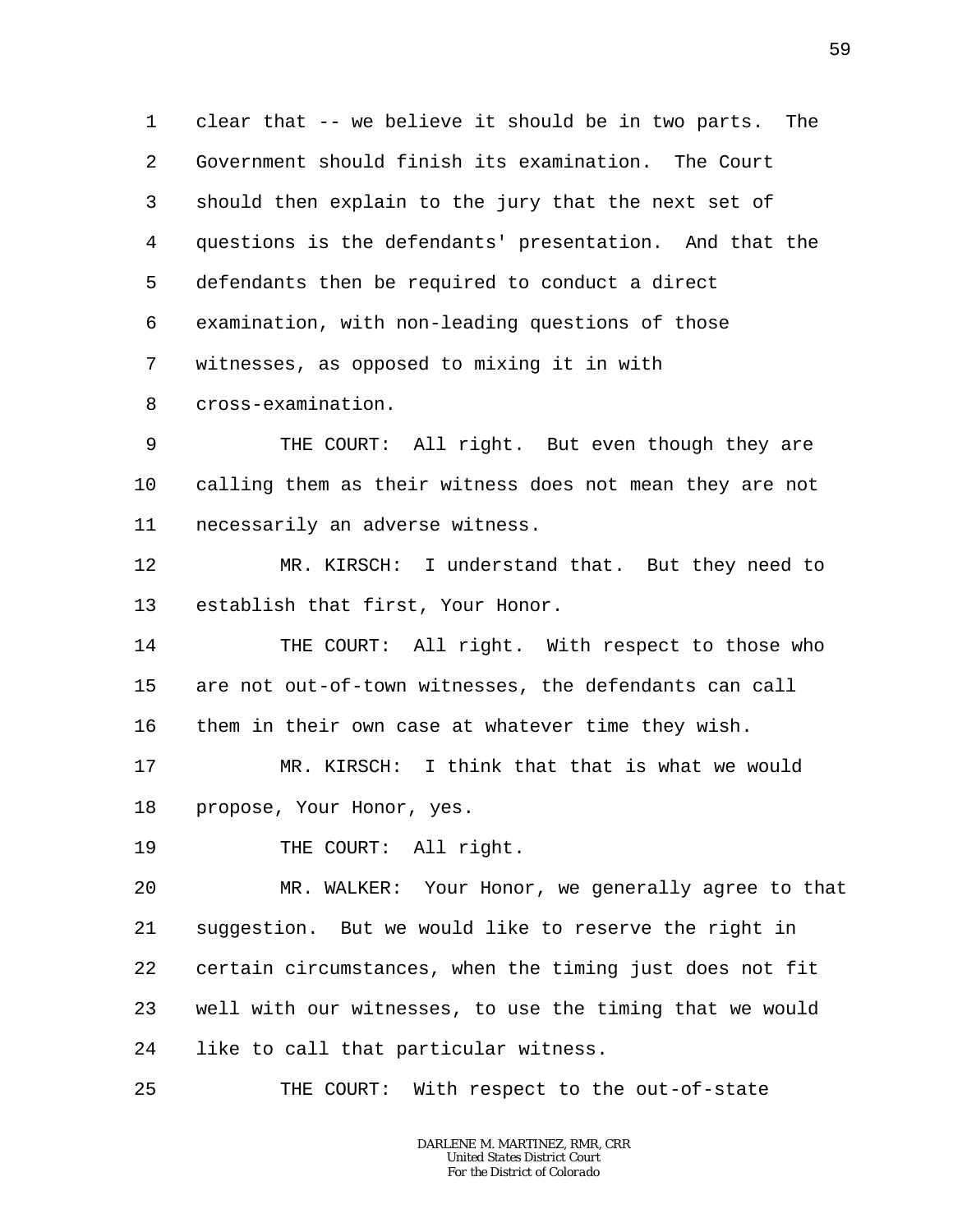1 2 3 witnesses, however, that would pose a problem. If they are going to go back, you have to bring them back here on your own.

4 5 6 7 8 9 MR. BANKS: Your Honor, we would be willing to bring a witness back on our own. To the extent that as we put on our case, our case in chief, how we put that case on and how cohesive our story wants to flow, we will need -- possibly need to call that witness back to articulate things as is through the flow of our case.

10 11 12 13 14 15 16 17 So I think Mr. Walker was trying to articulate that. We need to be able to put on our entire case as we see. We do have a strategy set forth that we are going to put forward. To some extent, while we agree with Mr. Kirsch, it is somewhat disruptive to how the flow of our case would go. So we just want to reserve that right. We understand we would have to incur the cost of flying them back to Colorado.

18 19 20 21 22 THE COURT: And I would think, just out of courtesy to the witnesses, if you intend to do that, you need to let them know you are going to need to be calling them back. You will have to give them enough time to make arrangements on their end to return.

23 MR. BANKS: Understandable.

24 25 THE COURT: So there needs to be some notice here with respect to which of those witnesses you would intend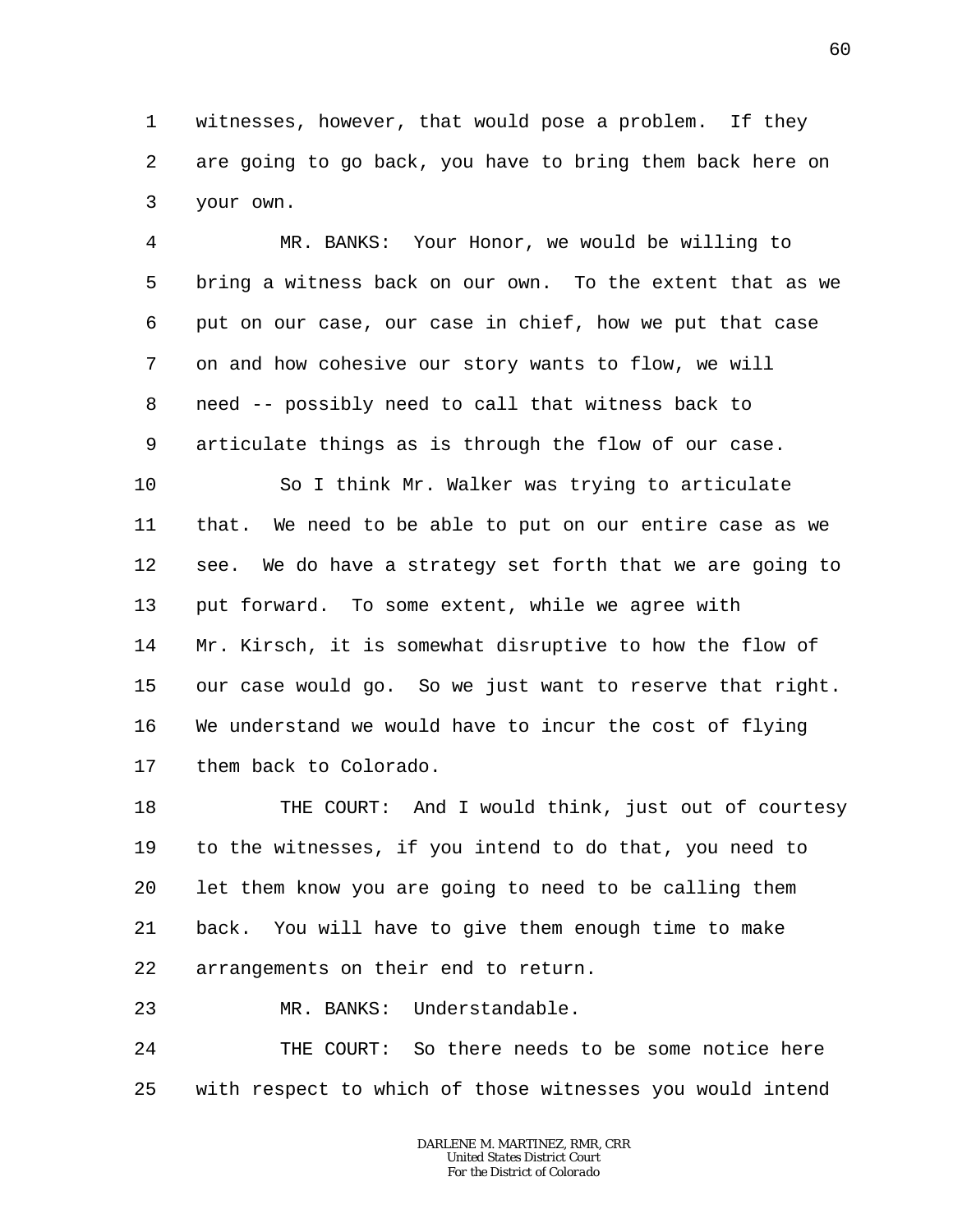1 2 3 4 5 6 7 8 9 10 11 12 13 14 15 16 17 18 19 20 21 22 23 24 25 to call. Government is informed, the witness is informed, then you all make the arrangements to get them back here if you are not going to examine them at the time they are on the stand. MR. BANKS: We agree with that, Your Honor. THE COURT: Any objection to that, Mr. Kirsch? MR. KIRSCH: No, we don't object to that, Your Honor. I don't know if that also means the defendants need to separately issue their own subpoenas for those witnesses if they are not going to use them while they are here. MR. BANKS: We are issuing our own subpoenas. MR. KIRSCH: Thank you, Your Honor. THE COURT: All right. Anything further? MR. KIRSCH: No, Your Honor. Thank you. THE COURT: We will go ahead and take a recess until I can make sure the jury instructions are ready to go. (A break is taken from 8:58 a.m. to 9:17 a.m.) THE COURT: You may be seated. I wanted to come back in. As we were making the changes to these instructions and I was reviewing them, we noticed that in Instruction No. 15 and Instruction No. 14, the -- in No. 15, it is the second to the last paragraph. In Instruction No. 14, it is the third to the last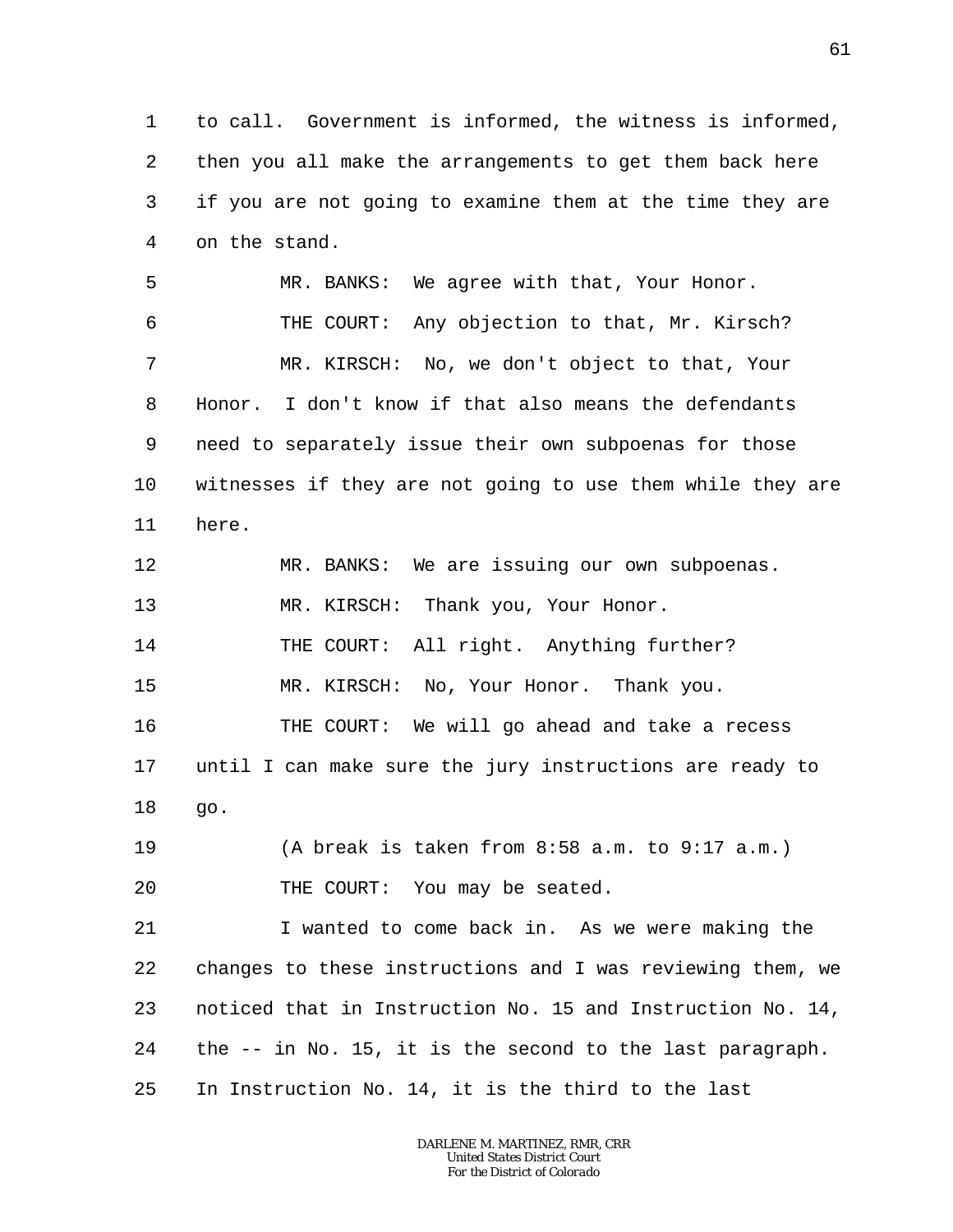1  $\overline{a}$ 3 4 paragraph. In one we have "a statement is material" in 14. And in 15 we have "a false statement in material." The pattern instruction actually has "false statement" not just "statement."

5 6 7 8 And I wanted to make sure you were all right with my changing the third from the last paragraph of Instruction 14 to include "A false statement is material if it has a natural tendency."

9 10 MR. BANKS: Yeah, we would prefer that change, Your Honor.

11 12 13 14 15 16 17 MR. KIRSCH: Your Honor, as the Court probably remembers from our original instructions, we don't think that "false" is required under the scheme to defraud. We expect that we are going to be proving false statements, so we are not going to be objecting to that change in the context of this case. But we don't believe it is required as a matter of law.

18 19 20 THE COURT: I agree. But the Pattern Instruction does have it as "false statement." So I am going to make that additional change to Instruction 14.

21 All right. Thank you.

22 (A break is taken from 9:18 a.m. to 9:48 a.m.)

23 24 (The following is had in open court, in the hearing and presence of the jury.)

25 THE COURT: Welcome back to everyone. My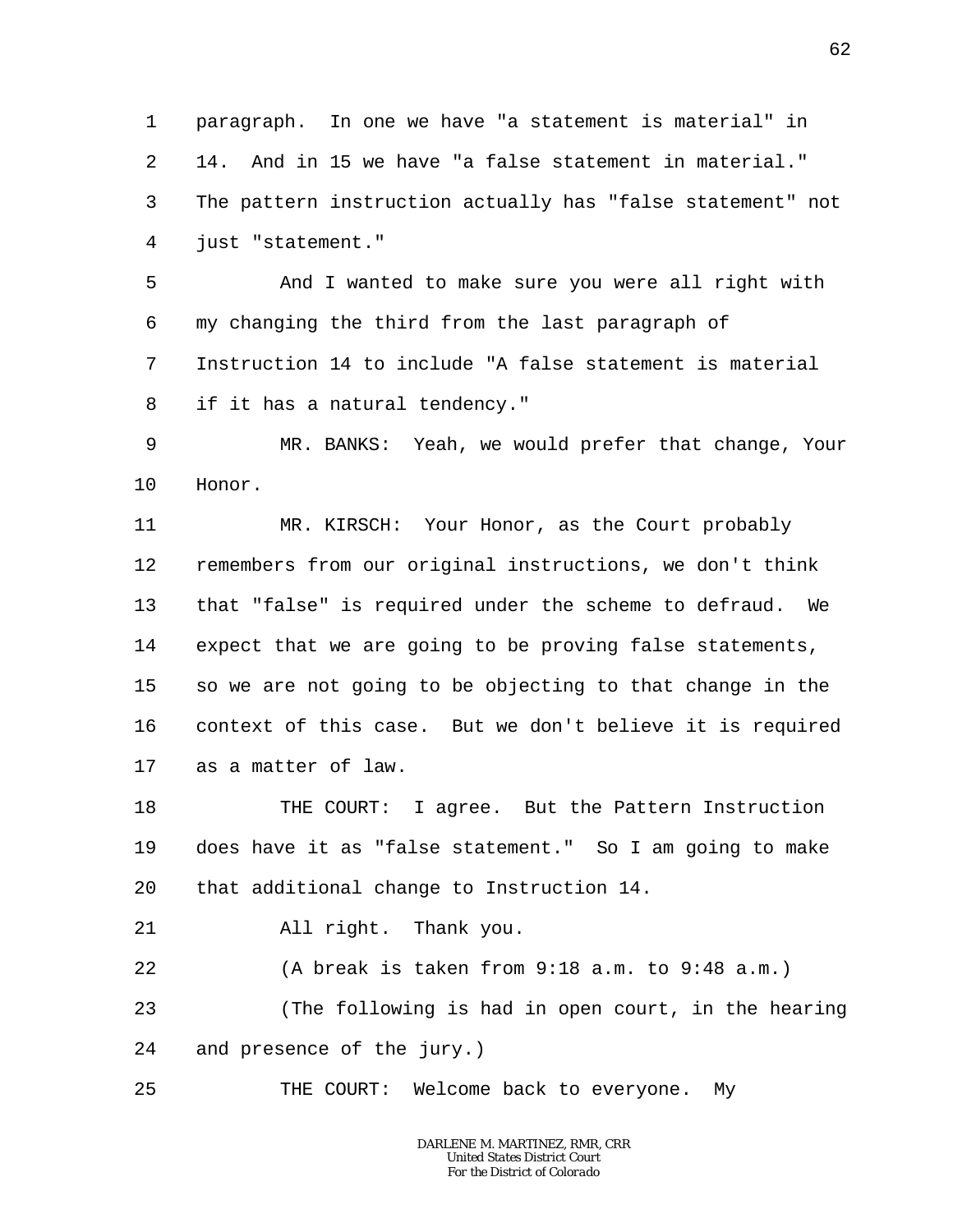1 2 3 4 5 6 apologies. If I had known it would have taken us this long to get everything done, I would not have had you come in until 10:00. I apologize for keeping you waiting. We needed to get the preliminary instructions done. Unfortunately, our copier is not the best of copiers, and it took longer than I expected.

7 8 9 10 11 12 13 14 15 So, welcome back. We are going to begin this morning with my going through these preliminary instructions with you. These are only preliminary instructions. And at the end of the trial I will read similar instructions, although there may be some changes based on what happens during the course of trial, what the lawyers and the defendants may present to me, and it will be the final jury instructions that will govern over these instructions, if there are any differences.

16 17 18 19 20 But I believe these preliminary instructions will help give you sort of the skeleton of the case you are going to hear so that the evidence will make more sense to you. So if you could follow along with me as I read. If you would turn to page 1.

21 22 (Preliminary instructions read in open court, but not reported per agreement of the parties.)

23 24 25 THE COURT: Now, ladies and gentlemen, in a few minutes we are going to be hearing the opening statement of the Government. I would encourage you -- you will have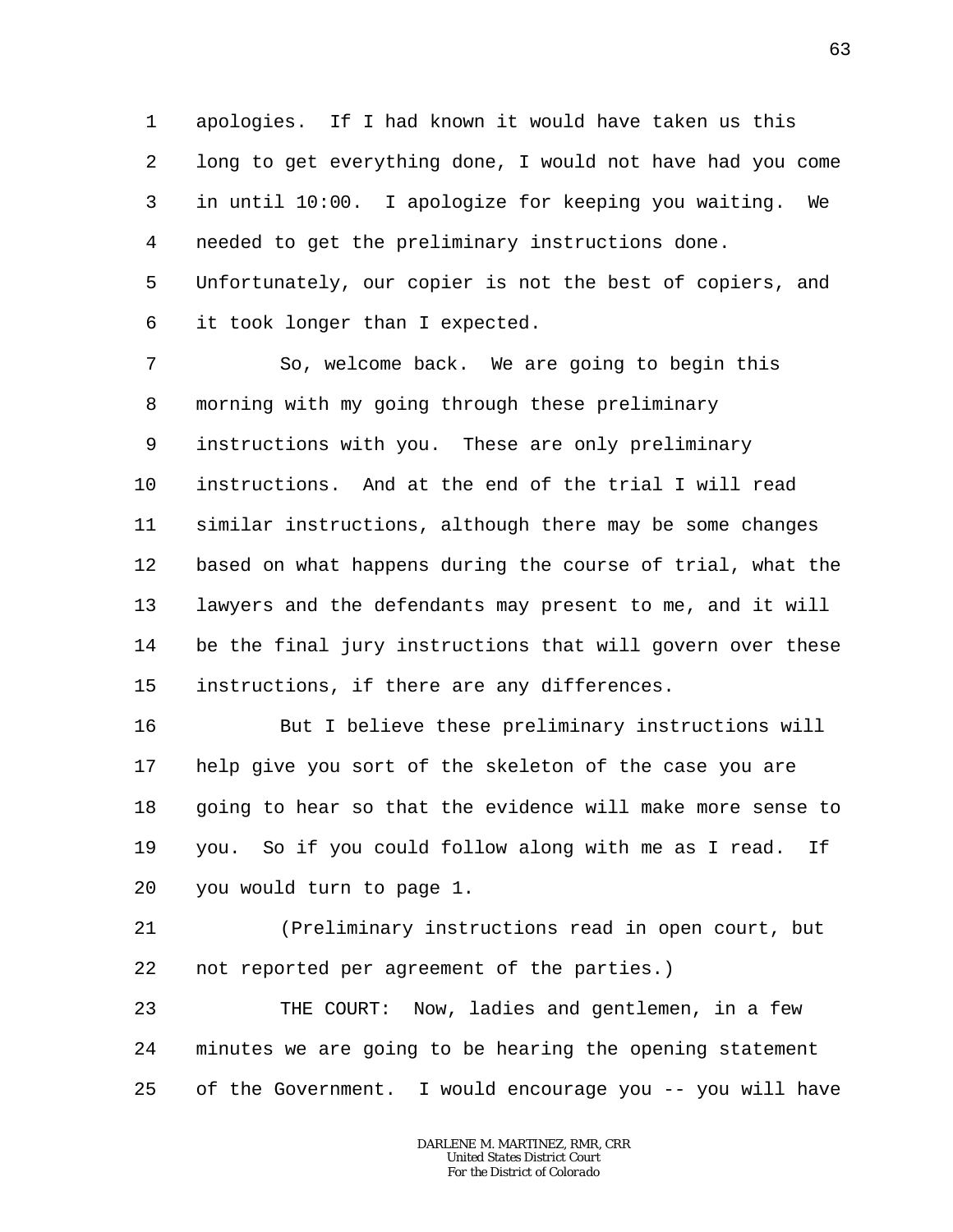1 2 3 4 these instructions with you -- to insert your initials at the top so you know which are yours. You are not to take these out of the courthouse. They are to stay in the jury deliberation room.

5 6 7 MR. ZIRPOLO: There was a mistake in the instructions that you did not correct and an omission that we agreed upon.

8 THE COURT: Come forward.

9 10 (A bench conference is had, and the following is had outside the hearing of the jury.)

11 12 13 14 15 MR. ZIRPOLO: Page 3, you've got "Biog" not "blog post." In instructions 14 and 15, you had agreed that before you read the Indictment you would indicate that the Indictment is just the accusation of the charges against the defendants.

16 17 THE COURT: I will do that. I will do that. I will go back and do that.

18 19 20 21 22 23 24 (The following is had in the hearing of the jury.) THE COURT: Thank you very much. I do need to correct one matter. I need to make sure that you understand -- actually, there was a typo. Where I said "biog," it is supposed to be "blog." Bottom of page 3, I said, "Goggle, Biog." It should be "blog." I have corrected that on mine.

25 In addition, I need to stress to you that on the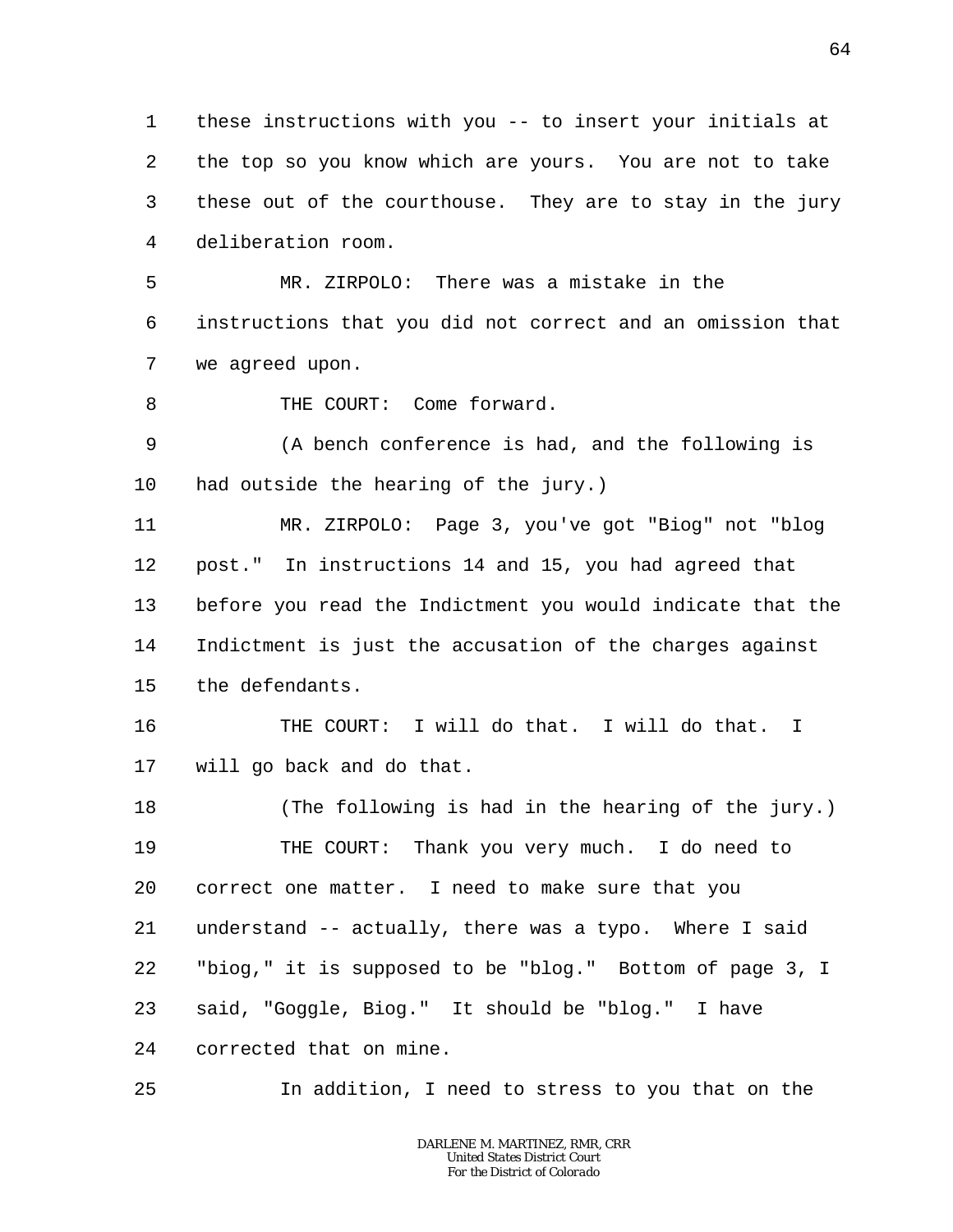1 2 3 4 5 6 7 8 instruction Nos. 14 and 15, where I read to you portions of the Indictment, after the first element, I need to make sure that you understand, as I read to you in Jury Instruction No. 1 at the top of page 2, that those are only allegations. That is a description of the charges made by the Government. It is not evidence of any guilt or of anything else. It is merely the allegations. And I was supposed to have given you that.

9 10 11 12 13 14 The defendants are very correct. I was supposed to have given you that charge before I read either Instruction 14 or 15 citing those elements. So I am instructing you now, those are merely allegations. They are not evidence of anything. The Government has to prove everything that is set forth.

15 All right. Defendants?

16 MR. BANKS: Thank you, Your Honor.

17 18 19 THE COURT: All right. So at this point is there anything else that needs to be brought to the Court's attention before we move on to opening statements?

20 MR. KIRSCH: Not from the Government, Your Honor.

21 MR. BANKS: Nothing from us, Your Honor.

22 THE COURT: At this point then, Mr. Kirsch, are you

23 going to proceed with opening statements?

24 MR. KIRSCH: Yes, Your Honor. Thank you.

25 THE COURT: You may proceed.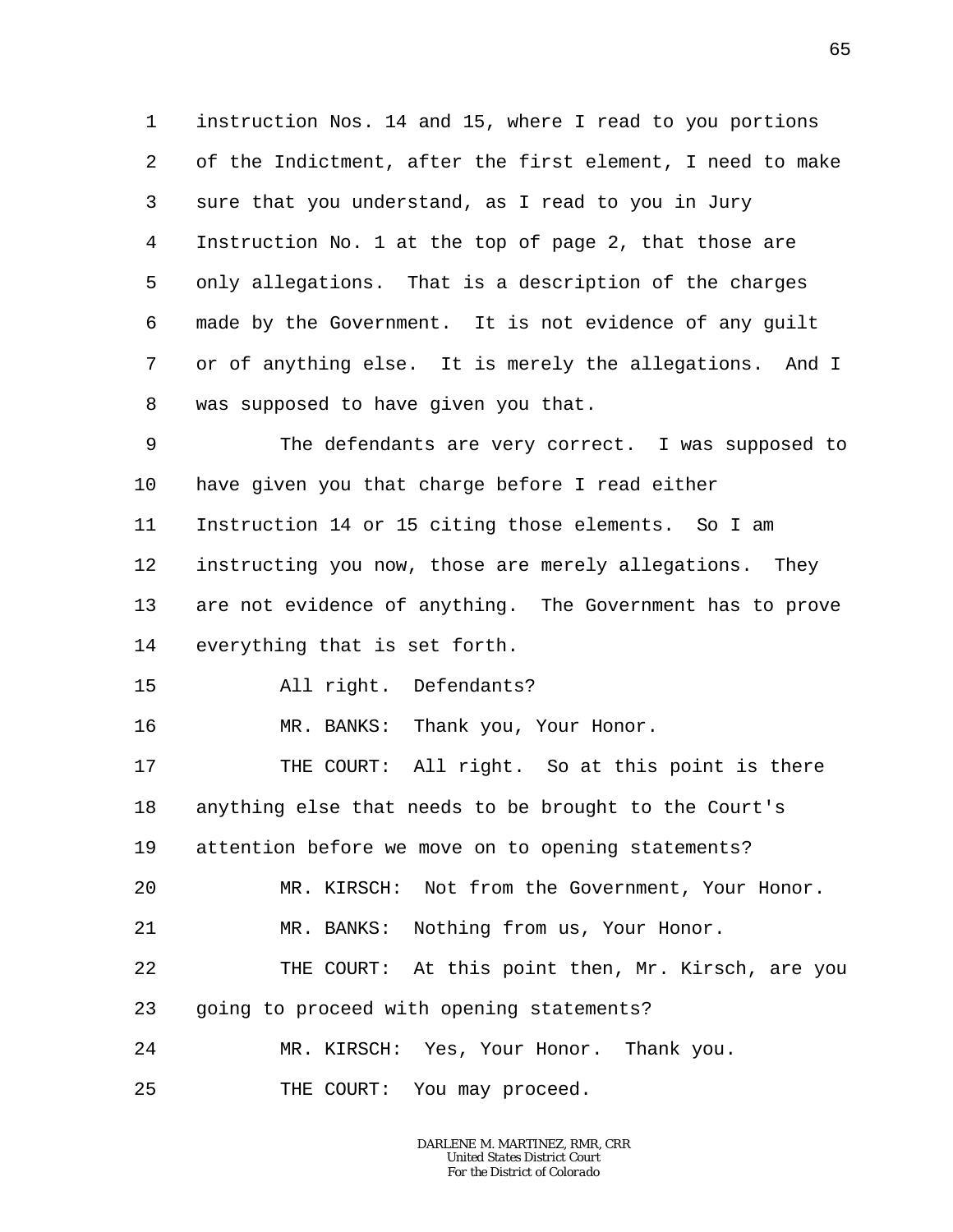1 2 (Opening statements transcribed and contained in a separate transcript.)

3 4 5 6 7 8 9 10 11 12 13 14 15 16 17 18 THE COURT: Thank you, Mr. Banks. At this time we are going to go ahead and take a 15-minute break. We will reconvene at 2 o'clock. Please remember that you are not to discuss this case with one another. But we will go ahead and take a brief recess. Court will be in recess until 2 o'clock. (A break is taken from 1:45 p.m. to 2:00 p.m.) (The following is had in open court, outside the hearing and presence of the jury.) THE COURT: You may be seated. Any matters to be brought to the Court's attention before we bring the jury back? MR. KIRSCH: No, Your Honor. Thank you. MR. BANKS: Nothing with us, Your Honor. THE COURT: All right. Ms. Barnes, you may bring in the jury.

19 20 (The following is had in open court, in the hearing and presence of the jury.)

21 THE COURT: You may be seated.

22 23 Mr. Kirsch, are you ready to call your first witness?

24 25 MR. KIRSCH: We are, Your Honor. The Government calls Scott Tait.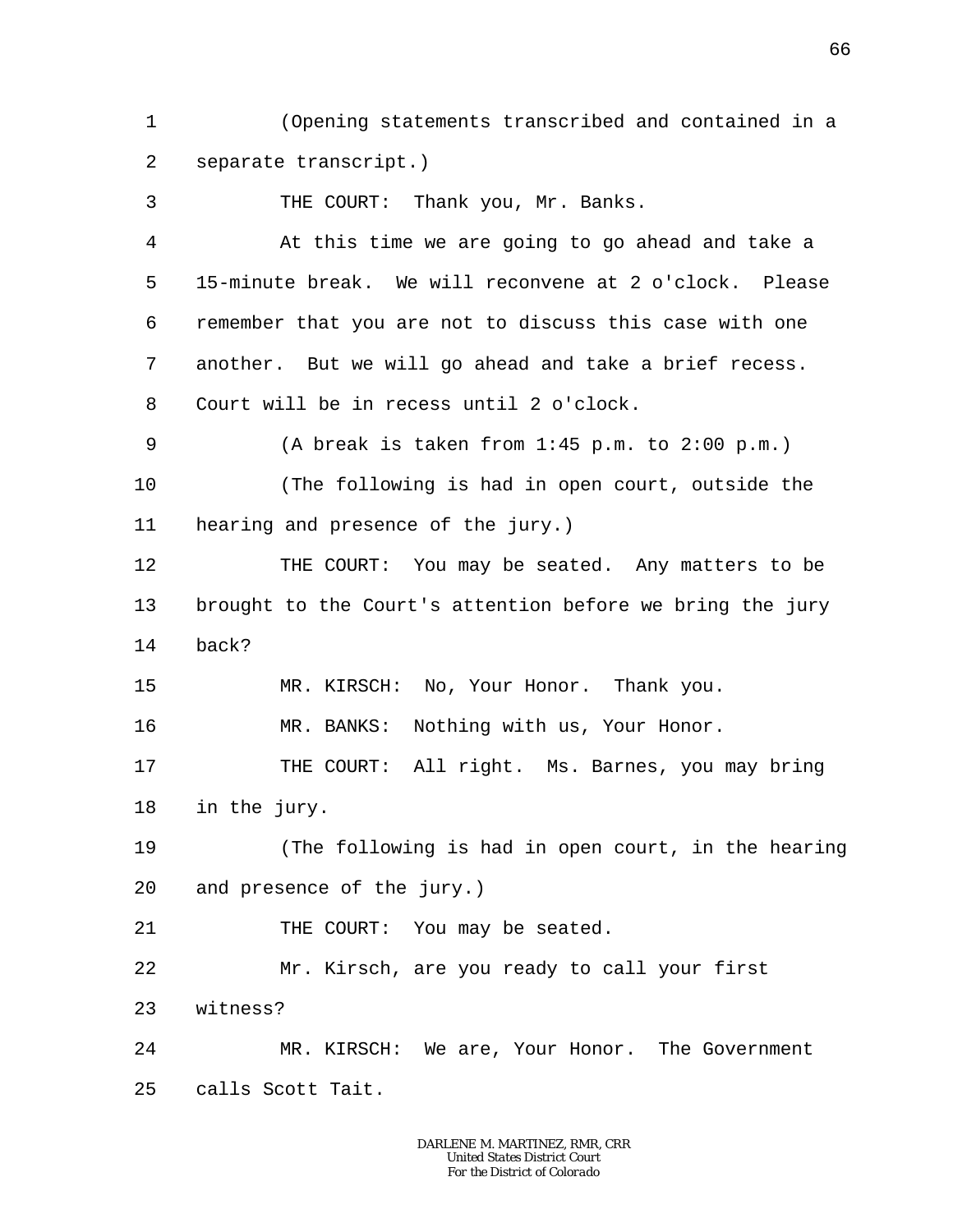| 1       |    | COURTROOM DEPUTY: Your attention, please.            |
|---------|----|------------------------------------------------------|
| 2       |    | SCOTT TAIT                                           |
| 3       |    | having been first duly sworn, testified as follows:  |
| 4       |    | COURTROOM DEPUTY: Please be seated.                  |
| 5       |    | Please state your name, and spell your first and     |
| 6       |    | last names for the record.                           |
| 7       |    | THE WITNESS: My name is Scott Miles Tait. And the    |
| 8       |    | last name is spelled T-A-I-T.                        |
| 9       |    | DIRECT EXAMINATION                                   |
| $10 \,$ |    | BY MR. KIRSCH:                                       |
| 11      | Q. | Mr. Tait, could you spell your first name, as well?  |
| 12      | Α. | My official name is S-C-O-T-T.                       |
| 13      | Q. | Two t's?                                             |
| 14      | Α. | My business name spelled is one.                     |
| 15      | Q. | Thank you.                                           |
| 16      |    | Where do you live, Mr. Tait?                         |
| 17      | Α. | I live in Golden, Colorado.                          |
| 18      | Q. | And where do you work?                               |
| 19      | Α. | At Adecco Engineering and Technical. And the base    |
| 20      |    | office is in the Tech Center.                        |
| 21      | Q. | What is your position as Adecco?                     |
| 22      | Α. | Area director.                                       |
| 23      | Q. | And how long have you been with Adecco?              |
| 24      | Α. | Since January of 2000.                               |
| 25      | Q. | Did you work -- what kind of a -- let me start over. |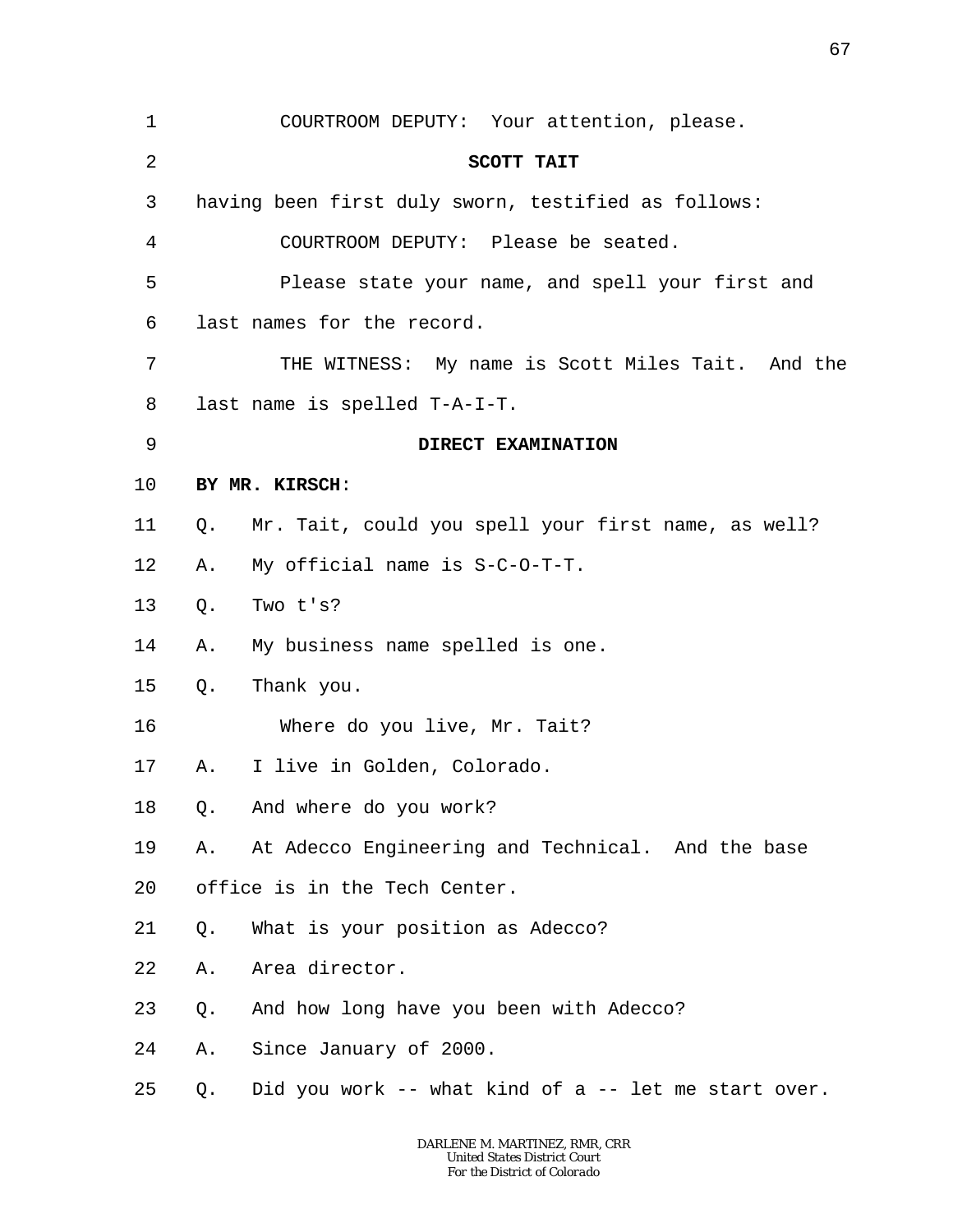| $\mathbf 1$ | What kind of company is Adecco?                             |
|-------------|-------------------------------------------------------------|
| 2           | We have a wide range of products and services that we<br>Α. |
| 3           | offer. We are a staffing company, number one. So we go      |
| 4           | out and find clients that are looking for contractors.      |
| 5           | And we find the contractors and marry the two up. We do     |
| 6           | contract for hire, we do permanent placements, and we also  |
| 7           | broker deals between clients and companies that do          |
| 8           | specific projects.                                          |
| 9           | THE COURT: Could I ask you to sit forward so you            |
| $10 \,$     | speak into the microphone to make sure that everybody       |
| 11          | hears you.                                                  |
| 12          | THE WITNESS: Okay.                                          |
| 13          | Q.<br>(BY MR. KIRSCH) Did you say you started with Adecco   |
| 14          | in 2001?                                                    |
| 15          | No, 2000.<br>Α.                                             |
| 16          | I'm sorry, $2000$ .<br>Q.                                   |
| 17          | January 2000.<br>Α.                                         |
| 18          | Had you worked in the staffing industry prior to<br>Q.      |
| 19          | joining Adecco?                                             |
| 20          | Ten years prior.<br>Α.                                      |
| 21          | You mentioned a number of the services that Adecco<br>Q.    |
| 22          | provides. Does Adecco provide services known as either      |
| 23          | staff augmentation or payrolling?                           |
| 24          | Staff augmentation is contracting, per se.<br>Α.            |
| 25          | All right.<br>Q.                                            |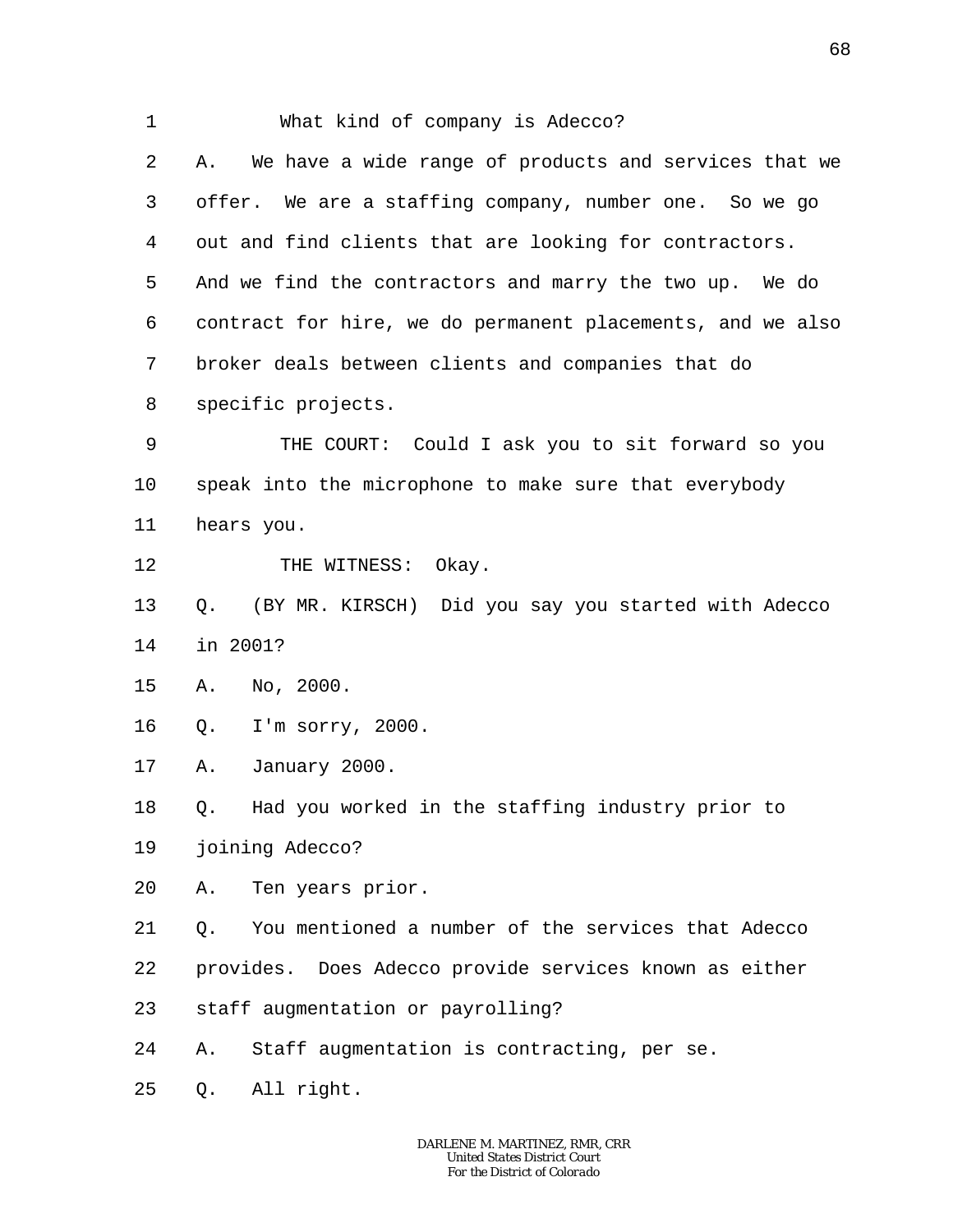1 2 3 4 5 6 A. Payrolling is where the company already knows who they want to hire, they run it through us as W2'd employees, so that they are covered under their insurance and workman's comp, unemployment and the risk liability. Q. All right. And in that circumstance, how is it that Adecco makes a profit?

7 8 9 10 A. Well, we know what the margin is or what the burden is. If they are a W2 employee, we have to pay taxes, insurances. So we take that into account. And we add an additional mark up to the bill rates. So --

11 Q. You make money from that mark up?

12 13 A. Correct. So the bill rates, minus the burden, minus the pay rate gives you your profit.

14 15 16 Q. Okay. Now, does Adecco ever provide services where they would place employees as independent contractors at one of Adecco's clients?

17 18 19 20 21 A. We do hire 1099 folks that are run through a lot of different questions, IRS requirements. And then we also do hire companies that have a team of software engineers or team of electrical engineers and marry them up with the end client also.

22 23 Q. And when you do that, how is it Adecco would make a profit?

24 A. Well, it is spread in between the pay and fill.

25 There is no burden.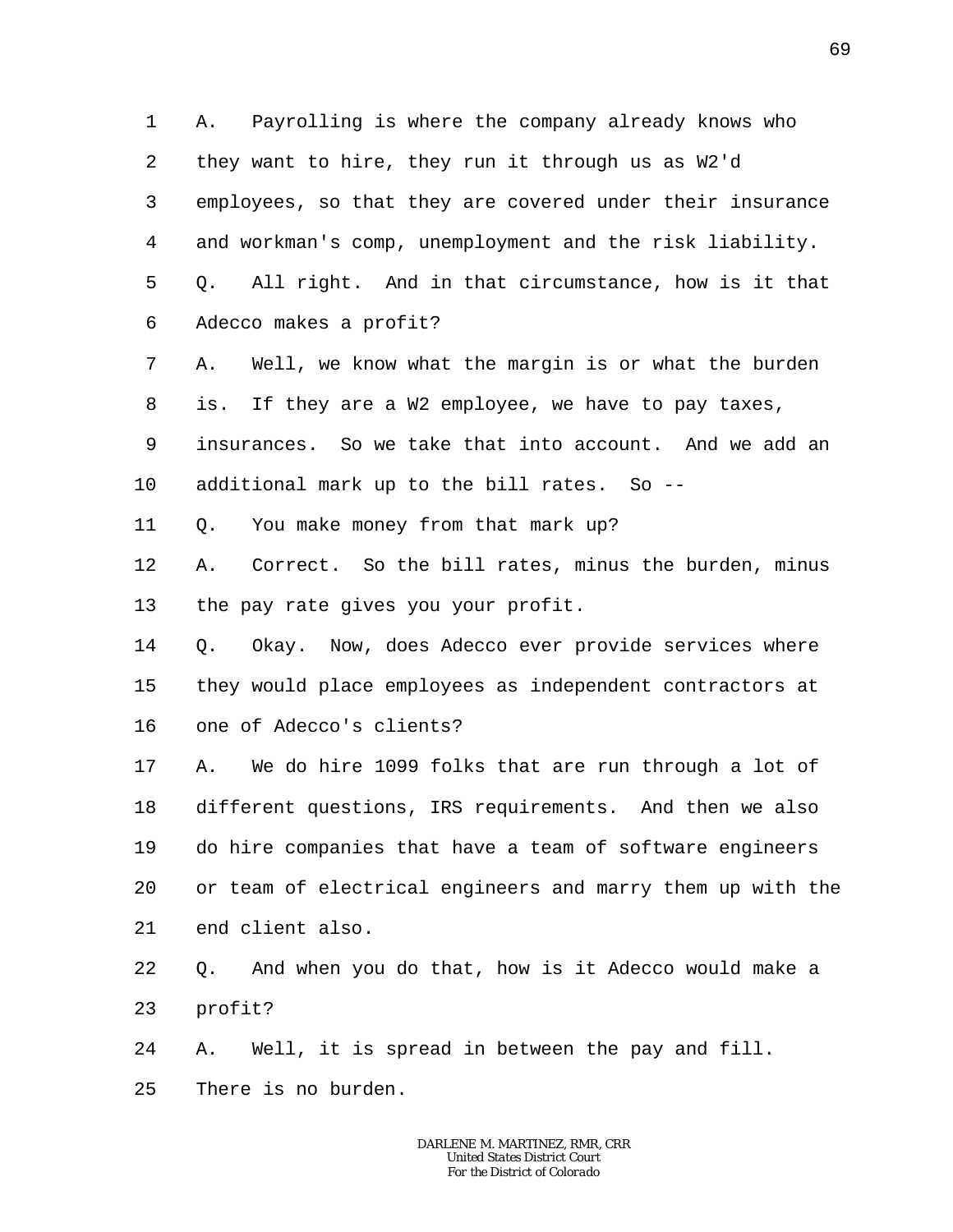1 2 3 4 5 6 7 8 9 10 11 12 13 14 15 16 17 18 19 20 21 22 23 24 25 Q. All right. At some point while you were working with Adecco, did Adecco enter into a business relationship with a company called Leading Team? A. Yes, we did. Q. At some point while you worked with Adecco, did Adecco also enter into a business relationship with a team called DKH? A. We did. Q. Let's start with DKH. First of all, do you remember approximately when that relationship began? A. Well, it started about 8 years ago. So it has been awhile. Q. All right. Do you remember how it is that Adecco first came into contact with a company called DKH? A. To my recollection, they called the office and explained who they were, what they did. Said that they were a software team looking for projects. I said we are always recruiting, so we took down their information. Q. Do you recall who it was that made that call? A. I believe that was Demetrius Harper. Q. At some point did Adecco receive a call from a company -- a representative of Leading Team? A. Yes, we did. Q. Did you receive that call? A. I believe I did receive that call.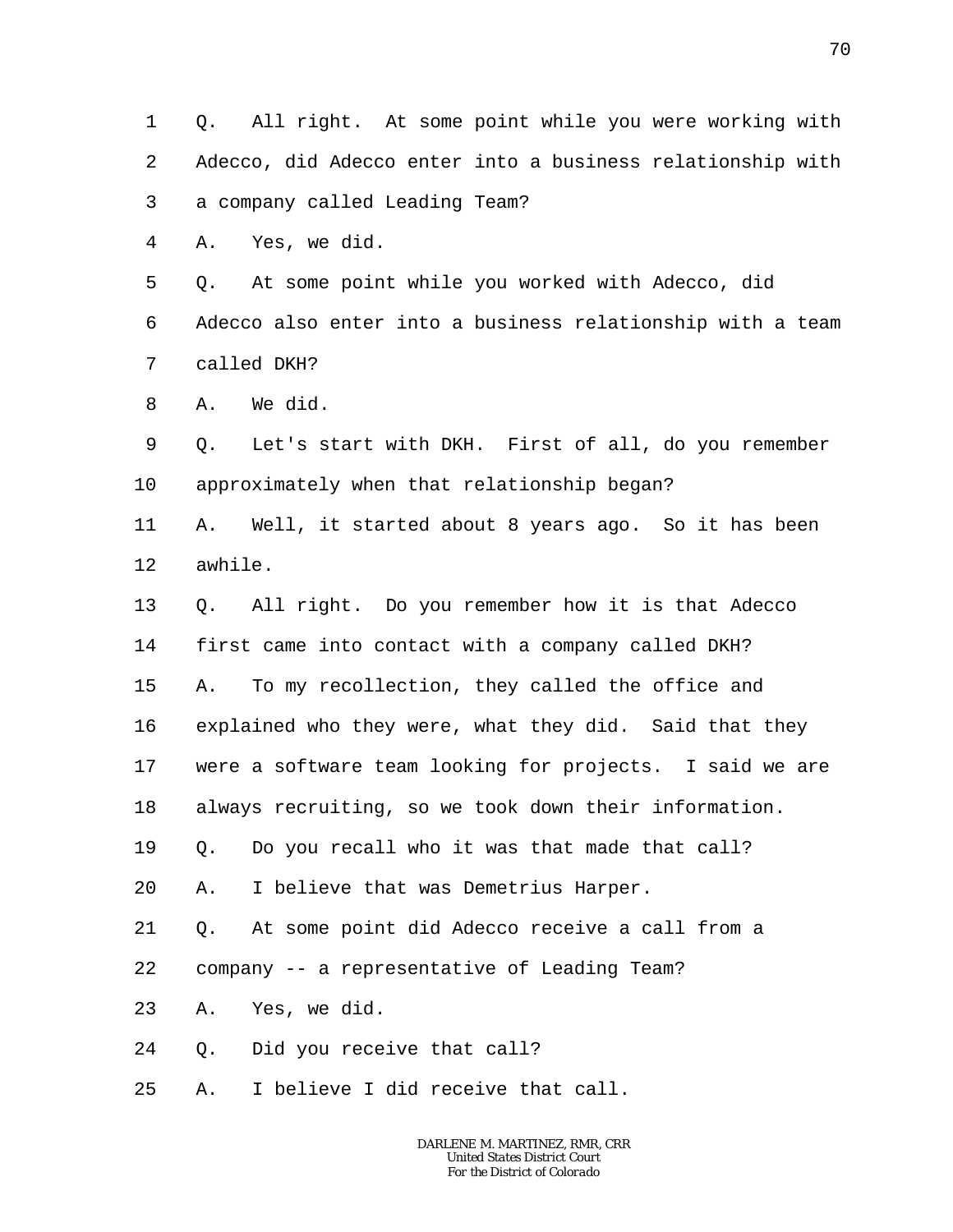- 1 2 Q. What was the timing of that call in relation to the timing of the call you received from DKH?
- 3 4 A. It could have been a week or two afterwards. But it was a fairly short time between the two.
- 5 6 Q. And what did the -- do you remember who called you on behalf of Leading Team?
- 7 A. That was Mr. Banks.
- 8 Q. Do you know Mr. Banks' first name?
- 9 A. Like I said, it has been years. I don't recall.
- 10 11 Q. All right. What, if anything, did Mr. Banks tell you about why he was calling Adecco?
- 12 A. He said he had a project that was close to
- 13 completion. That he needed a team of software engineers
- 14 15 to get it over the last hump so that he could bring it to market.
- 16 17 Q. Did he explain anything else about what that software project was?
- 18 A. He did. He said he had contacts within law
- 19 enforcement and city government, state government, that
- 20 wanted this type of project completed. It was right
- 21 after, obviously, 9/11 so security was of main concern.
- 22 He said he had the ends. He said he had the market, and
- 23 just needed to get over that last develop phase.
- 24 Q. You said it was right after 9/11. Is it fair to
- 25 conclude that that means that this was in the late part of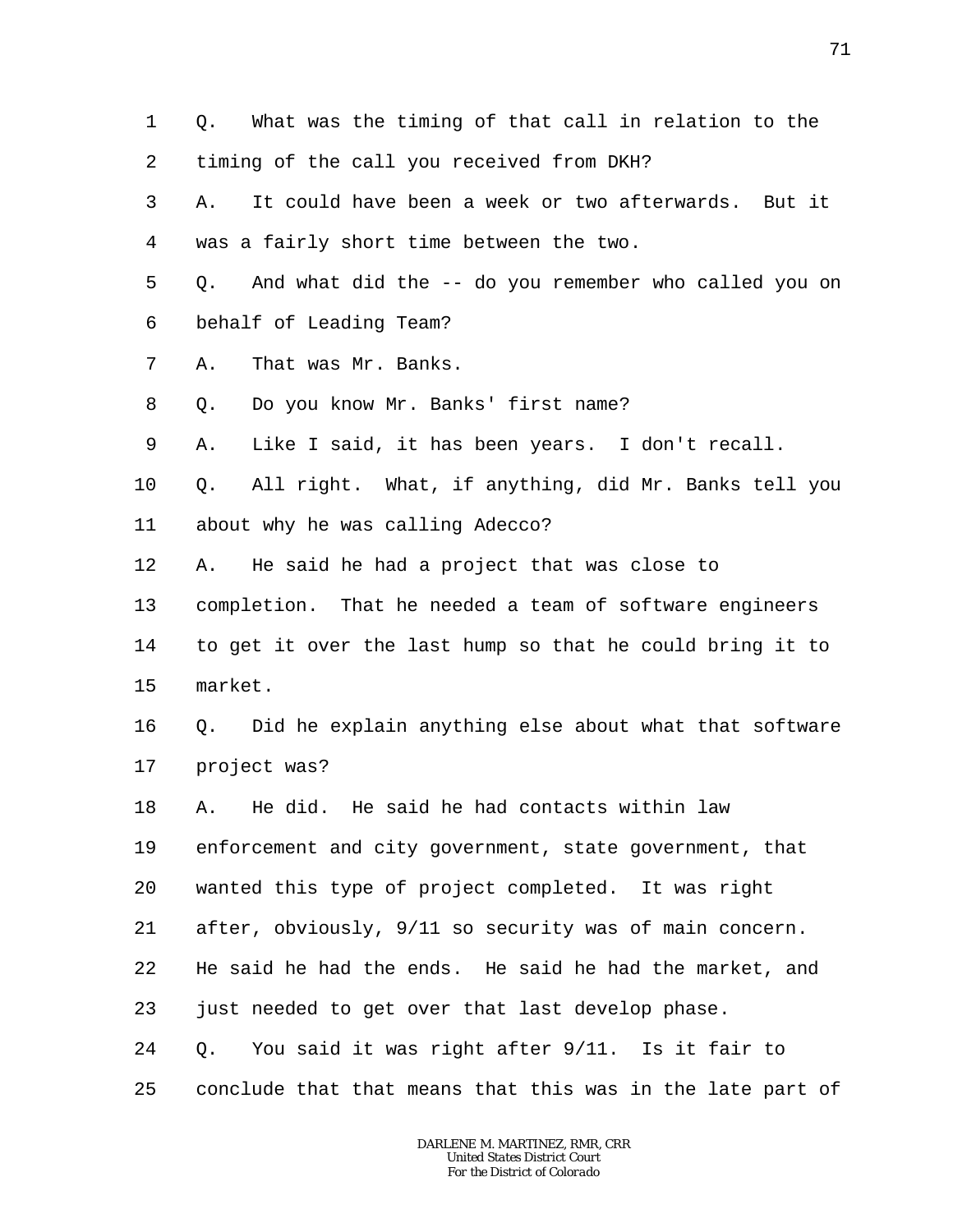1 2002?

 $\overline{a}$ A. Yes, that is correct.

3 4 Q. These -- did Adecco agree to do business with Leading Team?

- 5 A. We did. We signed a contract.
- 6 Q. To do what?

7 8 A. To find them either software engineers or find them a company to provide those software engineers.

- 9 Q. And were you involved in the process of deciding
- 10 whether to sign that contract and whether to go forward
- 11 with that business?
- 12 A. Yes, I was.

13 14 15 Q. Were the statements that were made about the status of the software project, were those statements that you were considering when you made that decision?

16 A. Most definitely.

17 Q. In what way?

18 19 20 21 22 23 A. Well, security after 9/11 was a high priority for everyone. And the information that Mr. Banks gave me, as far as magazine articles tauting his software, that his contacts within law enforcement and the government led me to believe this was a highly sought after software and we would all make money.

24 25 Q. Did Adecco have a process in place at that time to check the credit of prospective clients?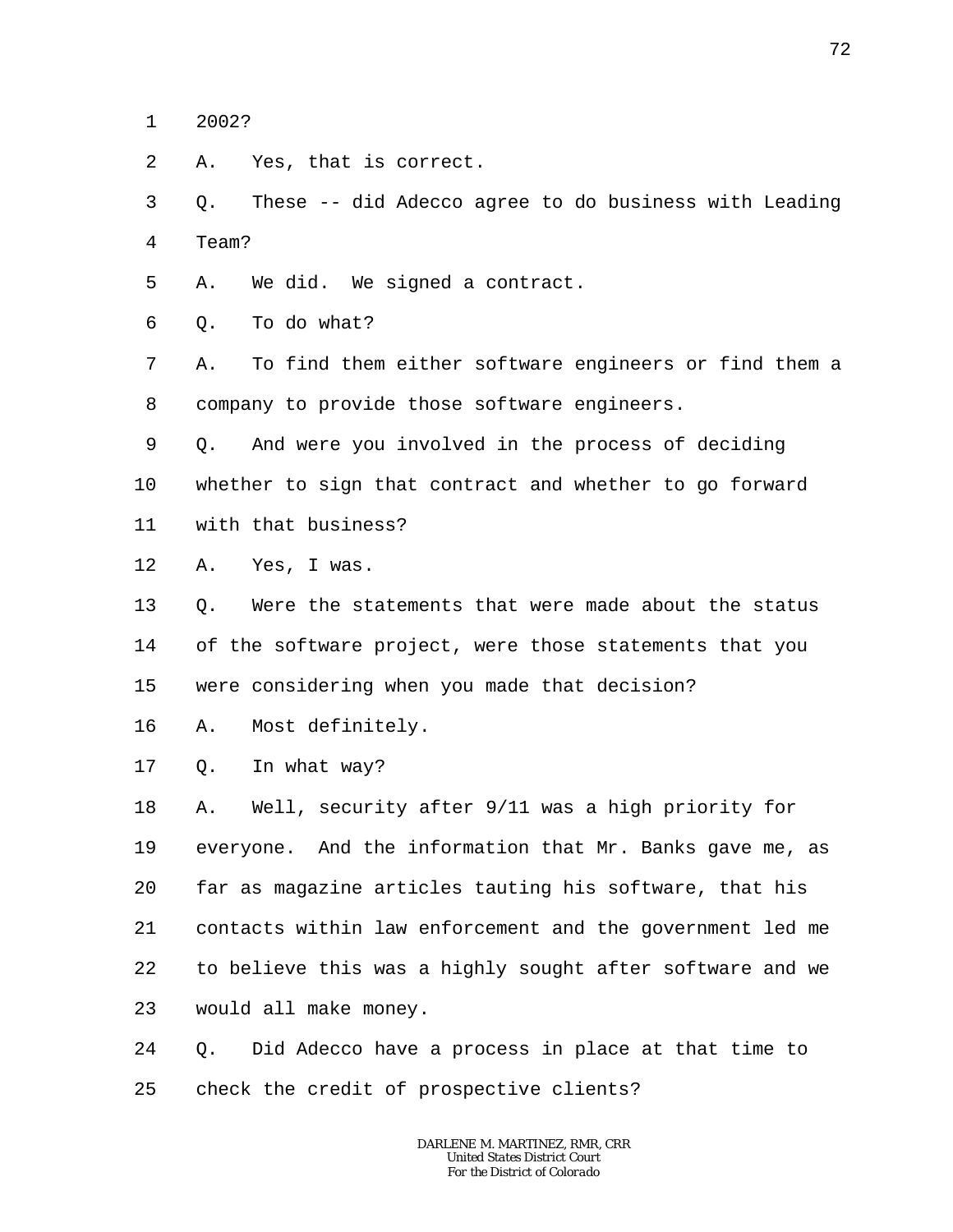1 A. No. We do now.

2 3 Q. Who is it that Adecco placed for work to satisfy this agreement with Leading Team?

4 A. That would be DKH.

5 6 Q. DKH. So can you explain a little bit more about how that arrangement worked.

7 8 9 10 11 A. Well, we set them up to have a conversation. It was agreed upon that it was a good fit. So we got all of the contracts signed between each party and then we set up procedures to record time, approve time, and then invoice and paying out DKH and billing Leading Team.

12 13 Q. I want to make sure that that's clear. So you had a contract with DKH; is that right?

- 14 A. Yes, we do -- did.
- 15 Q. And how did the payment flow with respect to that
- 16 contract?
- 17 18 A. At the time, I believe it was a 30-day net pay, and then a 30-day net fill.
- 19 20 Q. And let me see if I can ask my question more plainly. Who paid whom in that arrangement?

21 A. Oh, okay. I paid DKH -- Adecco paid DKH.

- 22 Q. Okay.
- 23 A. And Leading Team was supposed to pay Adecco.
- 24 Q. All right. And how is it that Leading Team would
- 25 know what it was supposed to pay Adecco?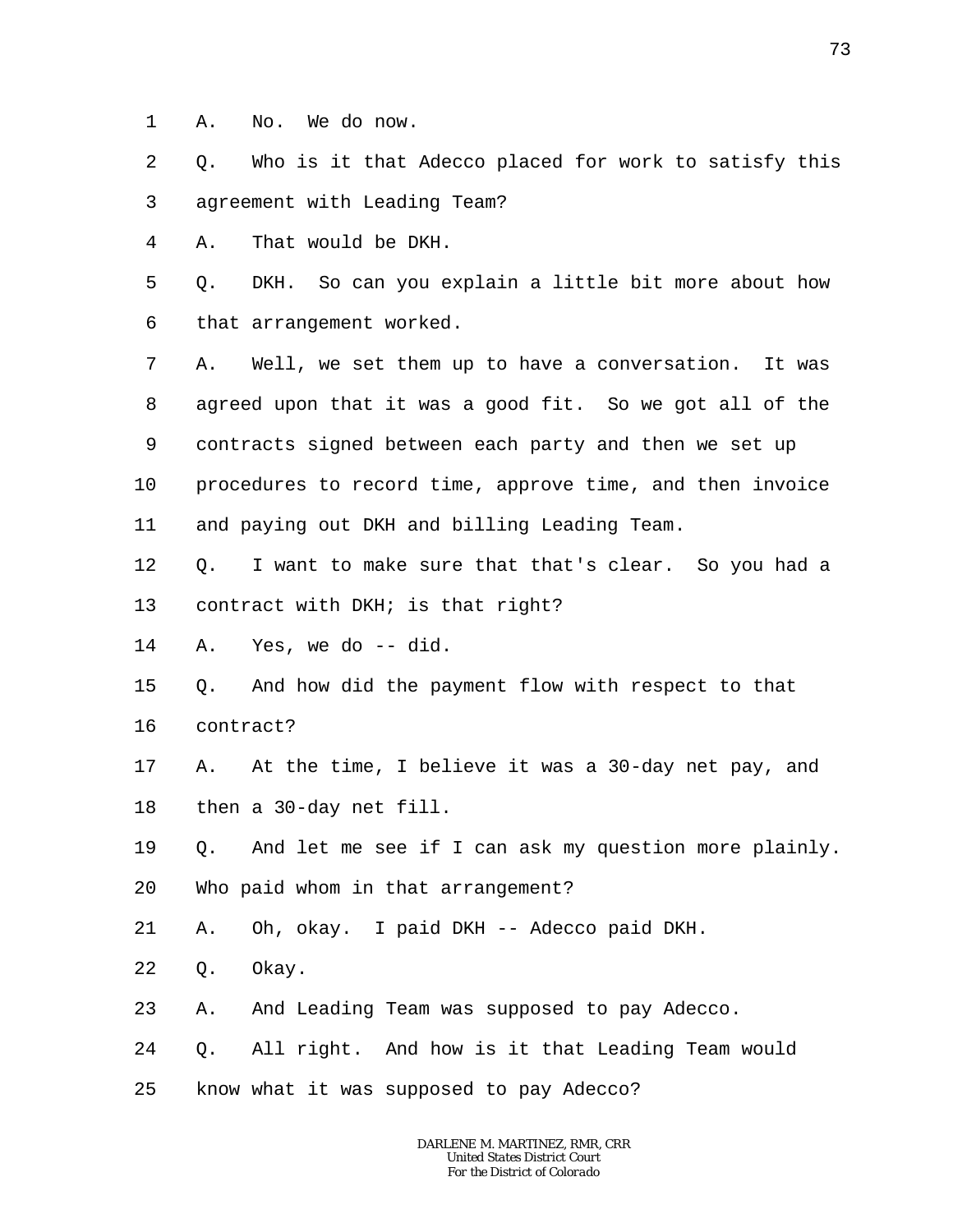1 2 3 4 A. Well, time cards were sent from DKH to Leading Team, and Mr. Banks would approve the time cards. They would be sent to me. I would set forth payments to DKH and billing to Leading Team.

5 6 7 8 9 Q. Okay. At the time that you were making these arrangements between the three companies, did you have any knowledge about any connection or affiliation between people who were at Leading Team and people who were at DKH?

- 
- 10 A. I did not.

11 12 Q. If you had had that information at the time, would that have affected your decision to create this

- 13 arrangement?
- 14 A. It would have, yes.
- 15 Q. How?

16 17 A. It would have raised red flags for me. I would have to investigate more.

18 19 20 Q. Can I ask you now to take a look, please, at what is in front of you marked as Government's Exhibit 30.01. It should be in one of those folders near the top.

- 21 A. Yes.
- 22 Q. Do you have that in front of you now?
- 23 A. I do.
- 24 25 Q. Can I ask you to look through that document. And when you are done with that, I will ask you if you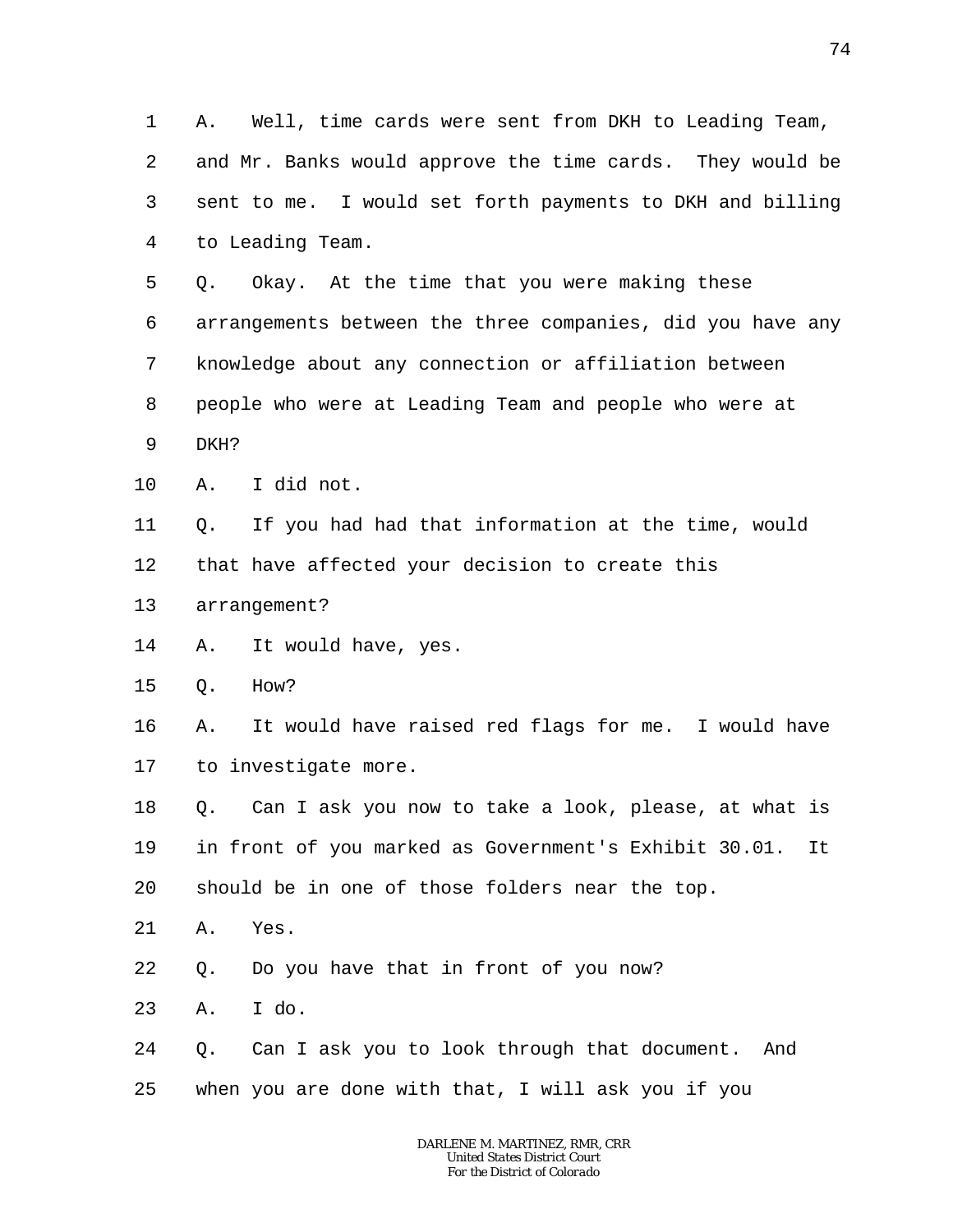1 recognize it.

2 3 4 5 6 7 8 9 10 11 12 13 14 15 16 17 18 19 20 21 22 23 24 25 A. Yes, I do. It has my signature and Demetrius Harper's signature from DKH. Q. Can you explain what that document is, please? A. It is a Consulting Agreement, where they would be consulting for Adecco and/or one of our clients, and that we would pay them according to the documents. Q. Is this the written memorialization of the agreement that you have been describing in your testimony so far today? A. Yes, exactly. MR. KIRSCH: I move to admit and publish Government Exhibit 30.01. MR. BANKS: No objection. THE COURT: Exhibit 30.01 will be admitted, and it may be published. (Exhibit No. 30.01 is admitted.) MR. KIRSCH: Thank you, Your Honor. If we can begin with the first page of that, please. Can we just expand the top paragraph of that? Q. (BY MR. KIRSCH) The portion that is on the screen there now, Mr. Tait, that is just the very beginning of the document; is that right? A. Uh-huh. Yes. Q. It identifies the two parties to the document?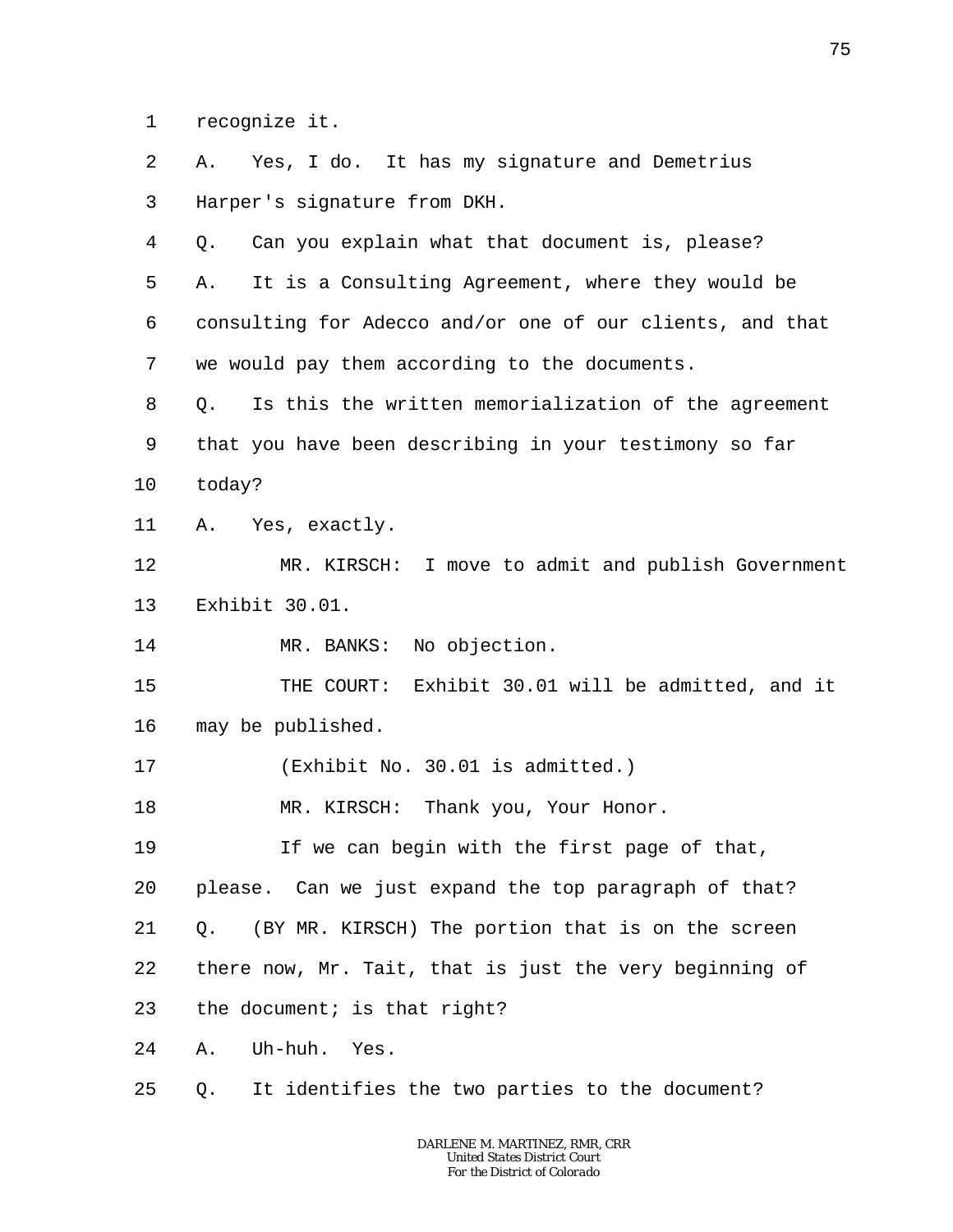1 A. Correct.

| 2  | MR. KIRSCH: Okay. Could we now, please, go to              |
|----|------------------------------------------------------------|
| 3  | page 5 of that document and display it.                    |
| 4  | (BY MR. KIRSCH) And the signatures that you<br>Q.          |
| 5  | mentioned before, where is your signature there?           |
| 6  | It is on the right-hand side of the page, under<br>Α.      |
| 7  | "Adecco Technical."                                        |
| 8  | And the signature on the left you identified as<br>Q.      |
| 9  | whose?                                                     |
| 10 | Demetrius Harper's.<br>Α.                                  |
| 11 | Do you recall where this document was signed?<br>Q.        |
| 12 | To my recollection, it was at my office.<br>Α.             |
| 13 | Thank you.<br>Q.                                           |
| 14 | Mr. Tait, I am going to now direct your attention          |
| 15 | to what is marked for identification as Government Exhibit |
| 16 | 30.02. I will ask you to look at that and then let me      |
| 17 | know if you recognize that document, as well.              |
| 18 | Yes, I do.<br>Α.                                           |
| 19 | What is that document?<br>Q.                               |
| 20 | These are work orders. Basically, it looks like a<br>Α.    |
| 21 | statement of work. A description of the work. That they    |
| 22 | were software development. Fees and payment terms, as far  |
| 23 | as what we were going to be charging. Invoices. And when   |
| 24 | they were due.                                             |
| 25 | And who were the parties to this agreement?<br>Q.          |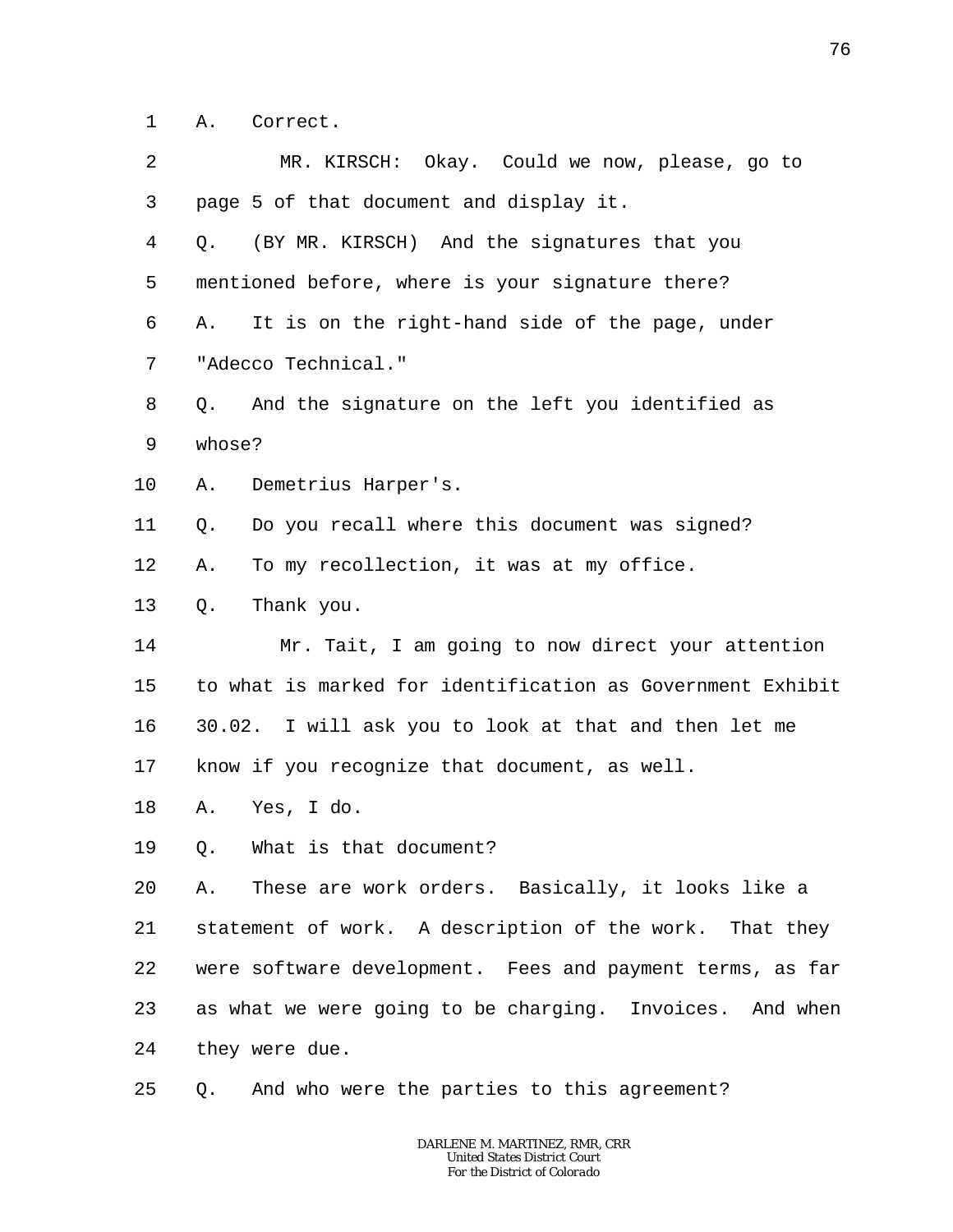1 A. Myself and David Banks.

2 3 4 5 6 7 8 9 10 11 12 13 14 15 16 17 18 19 20 21 22 23 24 25 Q. Did this document memorialize the agreement you set up with Leading Team that you previously testified about? A. Yes. MR. KIRSCH: I move to admit and publish Government Exhibit 30.02. MR. BANKS: No objection. THE COURT: Exhibit 30.02 is admitted, and may be published. MR. KIRSCH: Thank you, Your Honor. (Exhibit No. 30.02 is admitted.) MR. KIRSCH: Can we expand the top half of that, please? Q. (BY MR. KIRSCH) Mr. Tait, this indicates a date of October 31, 2002. Does that comport with your recollection about when this happened? A. Yes. Q. Then you mentioned fees and payment terms. Is that what is reflected there on the screen now in Section 2.1? A. Correct. MR. KIRSCH: If we can just scroll that down a little bit, maybe we can expand section 2 again. Q. (BY MR. KIRSCH) The invoices -- what it says there in 2.2, can you explain what that means? What does "payable on net 30 term" mean?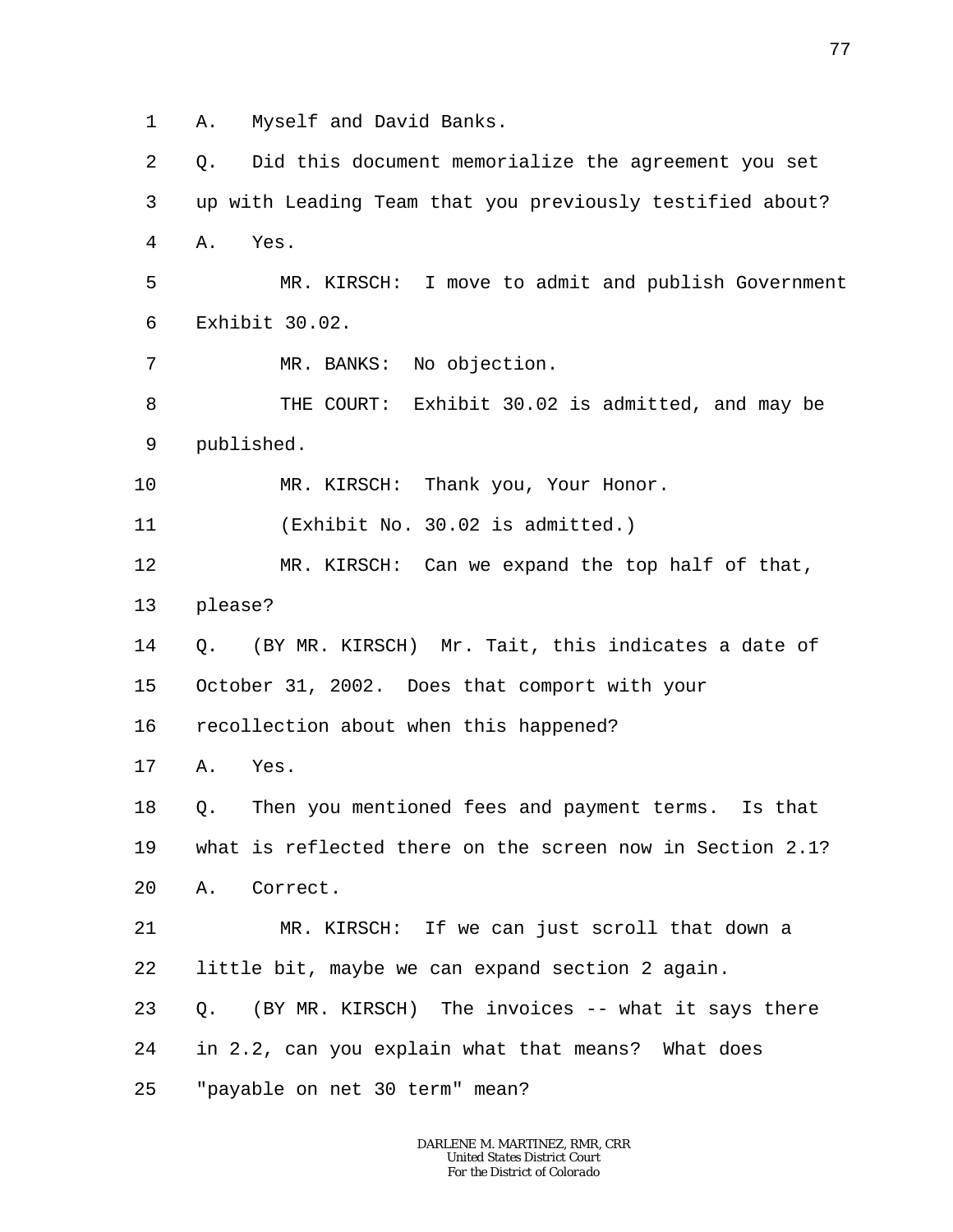1 2 3 4 5 6 7 8 9 10 11 12 13 14 15 16 17 18 19 20 21 22 23 24 25 A. That means when they receive the invoice and the charge had been okayed through e-mail or signature or whatever time cards, they are due in 30 days. Q. All right. MR. KIRSCH: And then if we can go back to the full page, please. Q. (BY MR. KIRSCH) That is your signature again there? A. Yes, it is. Q. And the other signature for Leading Team is whose? A. That is David Banks'. Q. And what was the -- what was indicated there in the title block? A. For Mr. Banks? Q. Yes. A. Chief Operating Officer. Q. Okay. Now, you mentioned before that you used time cards. A. We did. Q. And you were beginning to explain how those time cards worked. I think I may have even cut you off a little bit when you were doing that. Can you do that now for us? Can you explain how it is that time cards would flow from Leading Team to Adecco? A. Okay. So the end of every week, time cards were created by the consultants, 1099s, contractors, whatever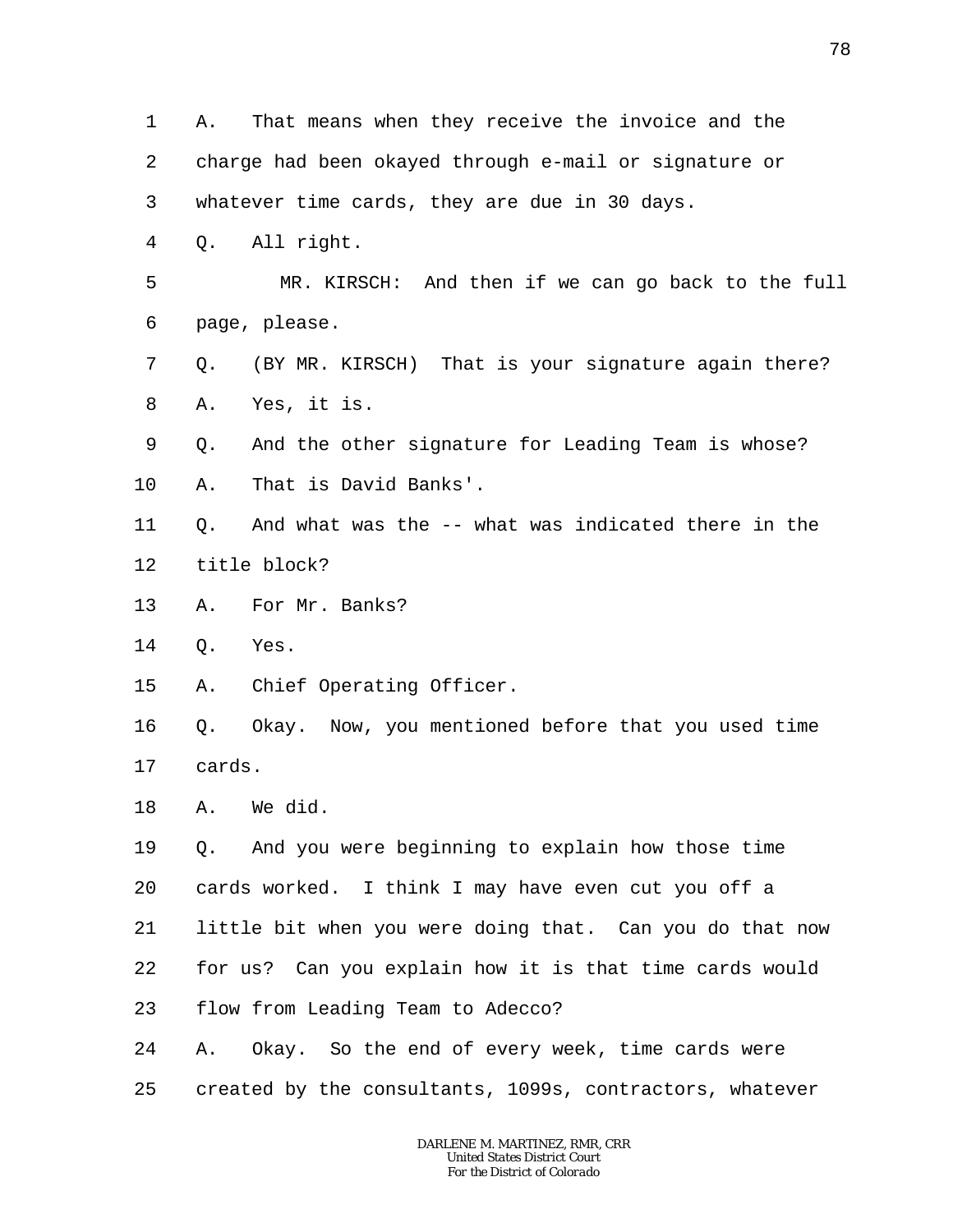1 2 3 4 5 6 7 8 9 10 11 12 13 14 15 16 17 18 19 20 21 22 23 24 25 you want to call them. And they were sent from DKH to Leading Team. Leading Team would approve them, send them to me, and I would create payments and invoices. Q. When you say that Leading Team would approve them, how would that occur? How would they be approved? A. They would get e-mailed from Leading Team to Mr. Banks. Mr. Banks would approve and send them directly to me. Q. And did Adecco treat -- how did Adecco treat those time cards with respect to the representations about hours that had been worked that were contained in the time cards? A. Once we got them as approved, we assumed that they were; that the hours were worked and they were okayed to be paid. Q. All right. Let me ask you now, please, to look what is marked for identification as Government Exhibit 31. A. Yes. Q. Have you seen those documents before? A. I have. That's our electronic timecard for presenting hours to clients for approval. Q. And does this particular set of those cards represent the time cards that were submitted on behalf of DKH or Leading Team for this relationship you have been describing?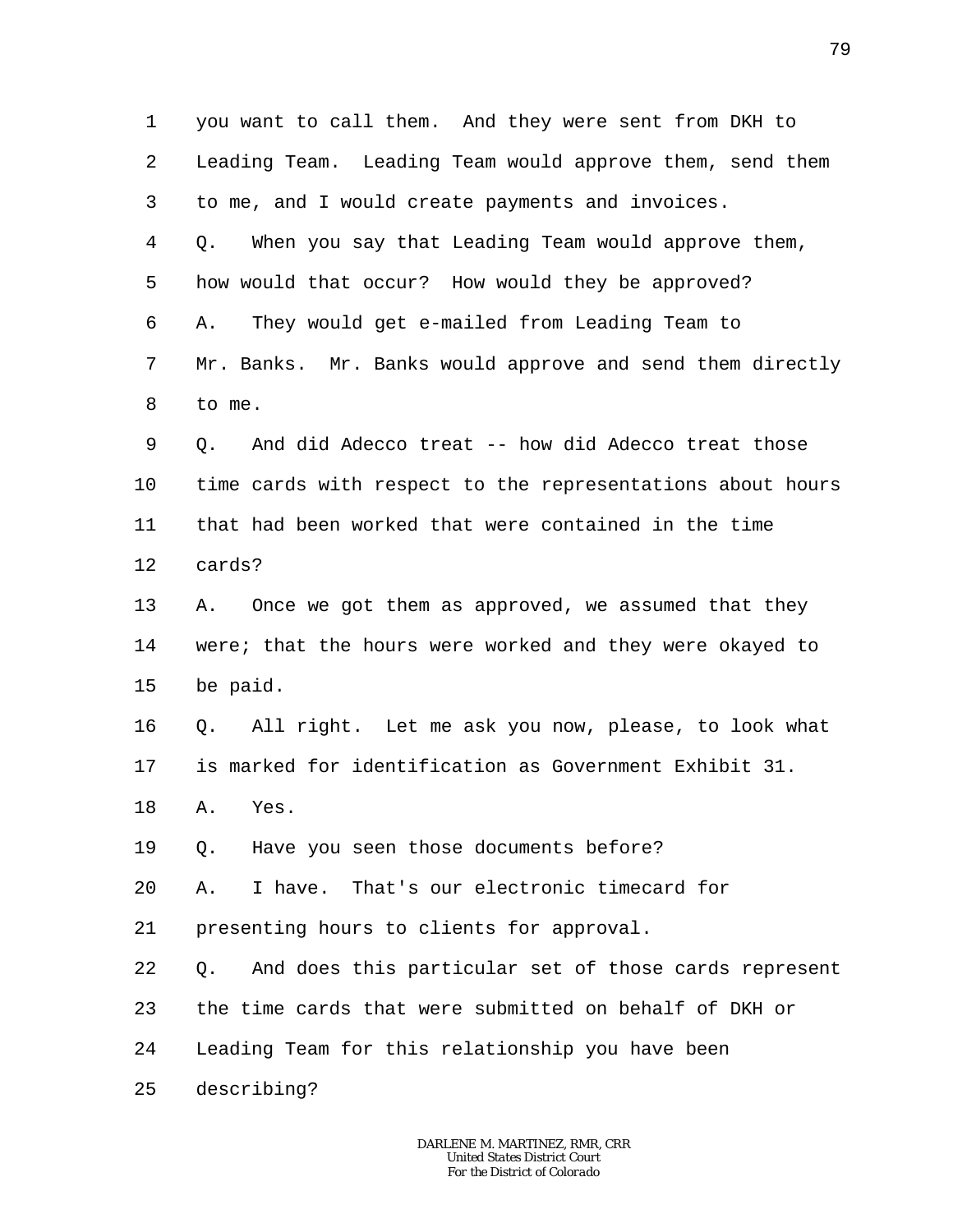1 A. Yes, these are the ones.

2 Q. These are accurate copies of those time cards?

3 A. Yes, that is correct.

4 5 MR. KIRSCH: Your Honor, I would move to admit and publish Government Exhibit 31 00.

6 MR. BANKS: No objection at this time.

7 8 THE COURT: Exhibit 31 will be admitted, and it may be published.

9 (Exhibit No. 31.00 is admitted.)

10 MR. KIRSCH: Thank you, Your Honor.

11 12 13 Can you just enlarge the actual time card portion for us. I am sorry, all of the text on the paper. Q. (BY MR. KIRSCH) All right, so, Mr. Tait, I will ask

14 you briefly to just sort of walk us through this time

15 card. The first column is "Week Ending"?

16 17 18 19 20 21 22 A. Yes. Weeks typically start on Monday and end on a Sunday. So it has our office number. That is Adecco's specific office, because we have numerous offices all across the country. "Assignment Number." "Employee Name." "Employee signature." And then time in and out and lunch for each day worked. Then it would total itself at the bottom.

23 24 Q. All right. The employee that is listed on this page is someone named Lam Ha?

25 A. Correct.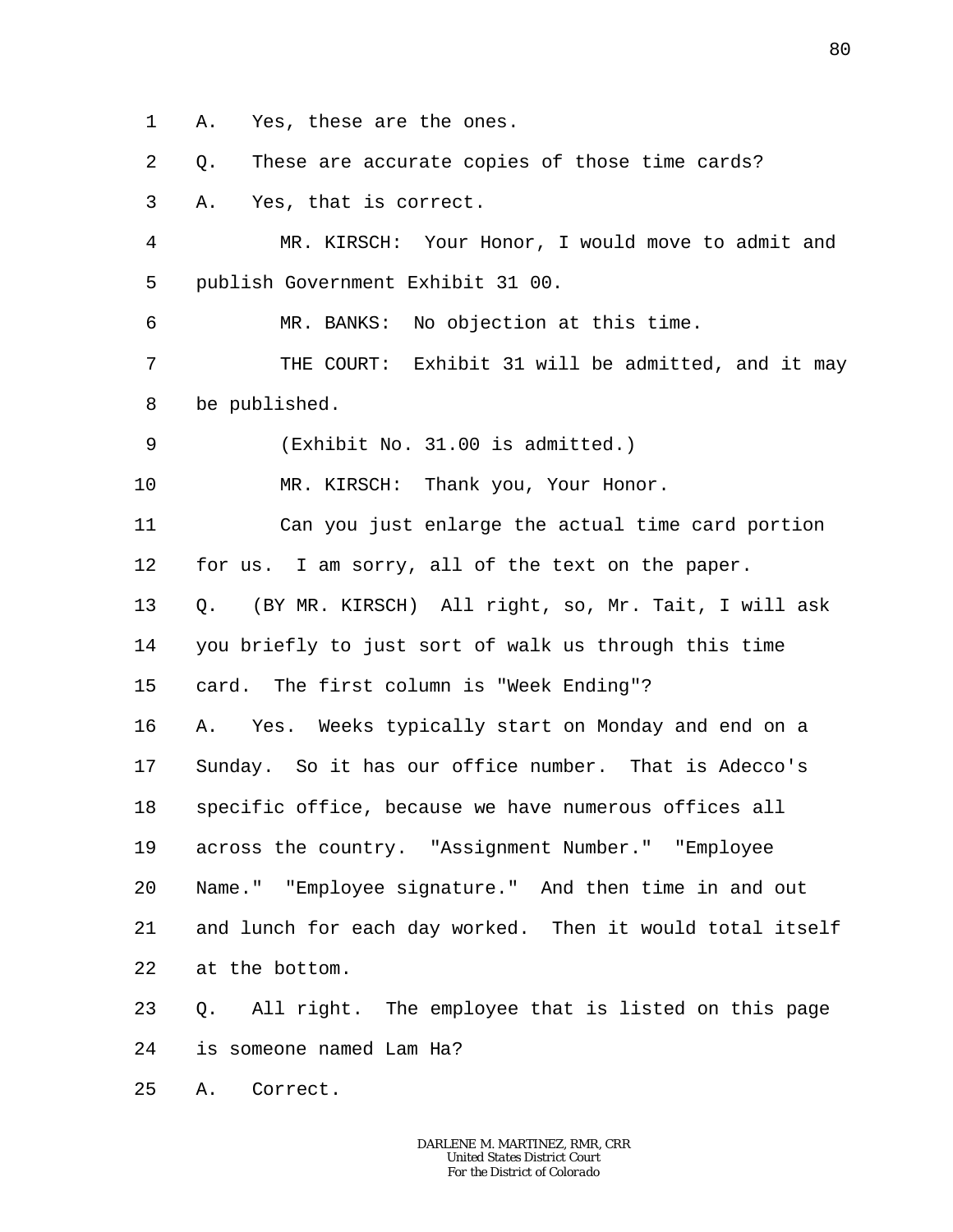1  $\overline{a}$ 3 4 5 6 7 8 9 10 11 12 13 14 15 16 17 18 19 20 21 22 23 24 25 Q. Is that one of the employees that you recall? A. I do recall his name. I never have met the person before. MR. KIRSCH: Can we display page 2 of that exhibit, please? Just expand that same set of information. Q. (BY MR. KIRSCH) The employee name reflected here, Ken Barnes, is that a name you recall? A. I do. Q. Can we go to the next page, please. The employer reflected here appears to be Cliff or Clifford Stewart. Is that one of the names you remember from this arrangement? A. Yes. MR. KIRSCH: Finally, if we can show page 4, please. Q. (BY MR. KIRSCH) The employee named there is what? A. Clint Stewart. Q. And is that one of the names that you recall, as well? A. Yes. Q. You mentioned, I think, that these got processed or were transmitted electronically? A. Yes. Q. Did Adecco have a server that received those electronic transmissions?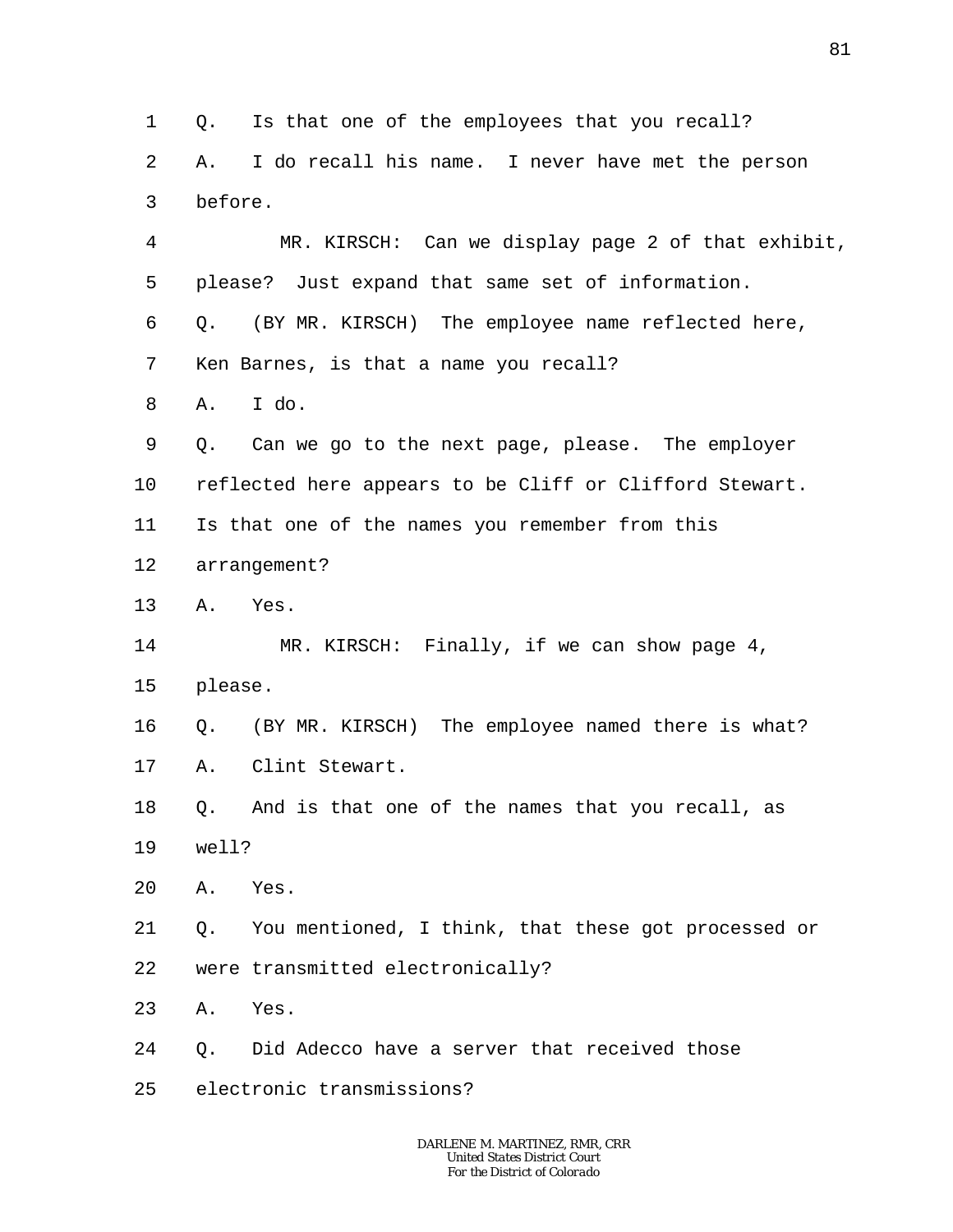- 1 A. Correct.
- 2 Q. Where was that server located in?
- 3 A. In Melville, New York, where our corporate
- 4 headquarters are. Adecco North America is the site.
- 5 6 7 8 Q. All right. Could I now ask you to take a look please at what is marked for identification as Government Exhibit 1A. Let me know when you have had a chance to review that, please.
- 9 A. Yes.
- 10 Q. Do you recognize that exhibit?
- 11 A. I do.
- 12 Q. What is it, please?
- 13 14 15 A. It is an e-mail, basically with an attachment of the documents preceding. They're time sheets. So it is the approval record from David Banks to myself that the
- 16 attached time cards are approved for payment.
- 17 Q. For one set of time cards; is that right?
- 18 A. One week, yes.
- 19 20 MR. KIRSCH: I move to admit and publish Government Exhibit 1A.
- 21 MR. BANKS: No objection.
- 22 23 THE COURT: Exhibit 1A will be admitted, and may be published.
- 24 (Exhibit No. 1A is admitted.)
- 25 MR. KIRSCH: Thank you, Your Honor.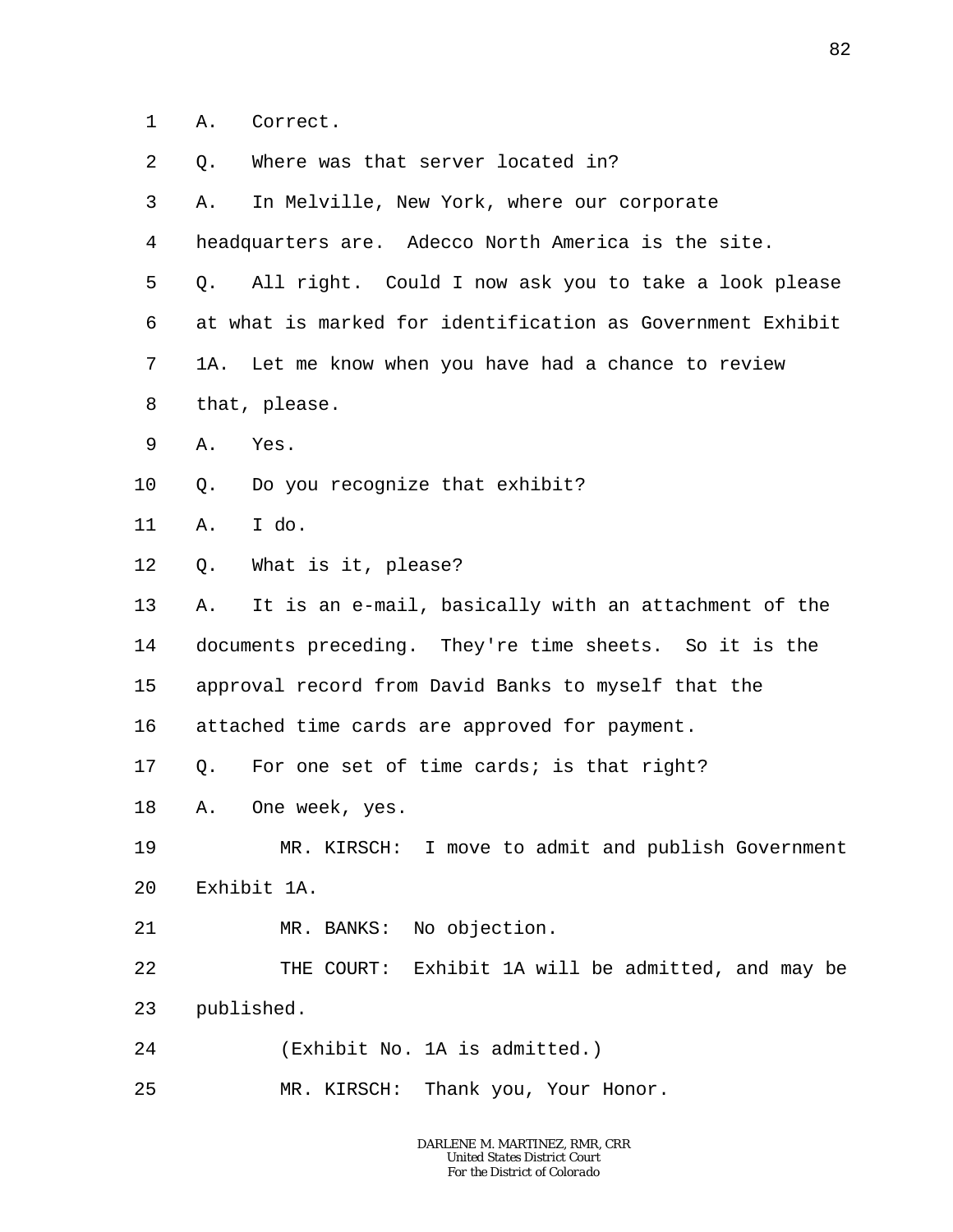1 2 3 4 5 6 7 8 9 10 11 12 13 14 15 16 17 18 19 20 21 22 23 24 25 *DARLENE M. MARTINEZ, RMR, CRR United States District Court For the District of Colorado* Can we actually start with the display of page 2. Q. (BY MR. KIRSCH) What is on the screen now, Mr. Tait? A. These are actually the time cards, the ones we just went over. Q. Ok. A. They are spreadsheets. MR. KIRSCH: If we can go to page 1 now and expand lower half, starting right there. Q. (BY MR. KIRSCH) Is that page 2 a continuation of this message that is at the bottom of screen now? A. Correct. Q. All right. A. It was sent from Demetrius from DKH to David Banks, and then to myself as approved. Q. Okay. And that is -- what is on the top of the screen now, that is the message to you approving those time cards? A. Right. Time sheets are approved for that week ending. Q. If you hadn't gotten that message, what, if anything, would you have done with those time sheets? A. If they weren't approved they wouldn't have been paid. Q. If we can just display page 3 of that exhibit. Is this page and the remaining pages, are those the printouts

83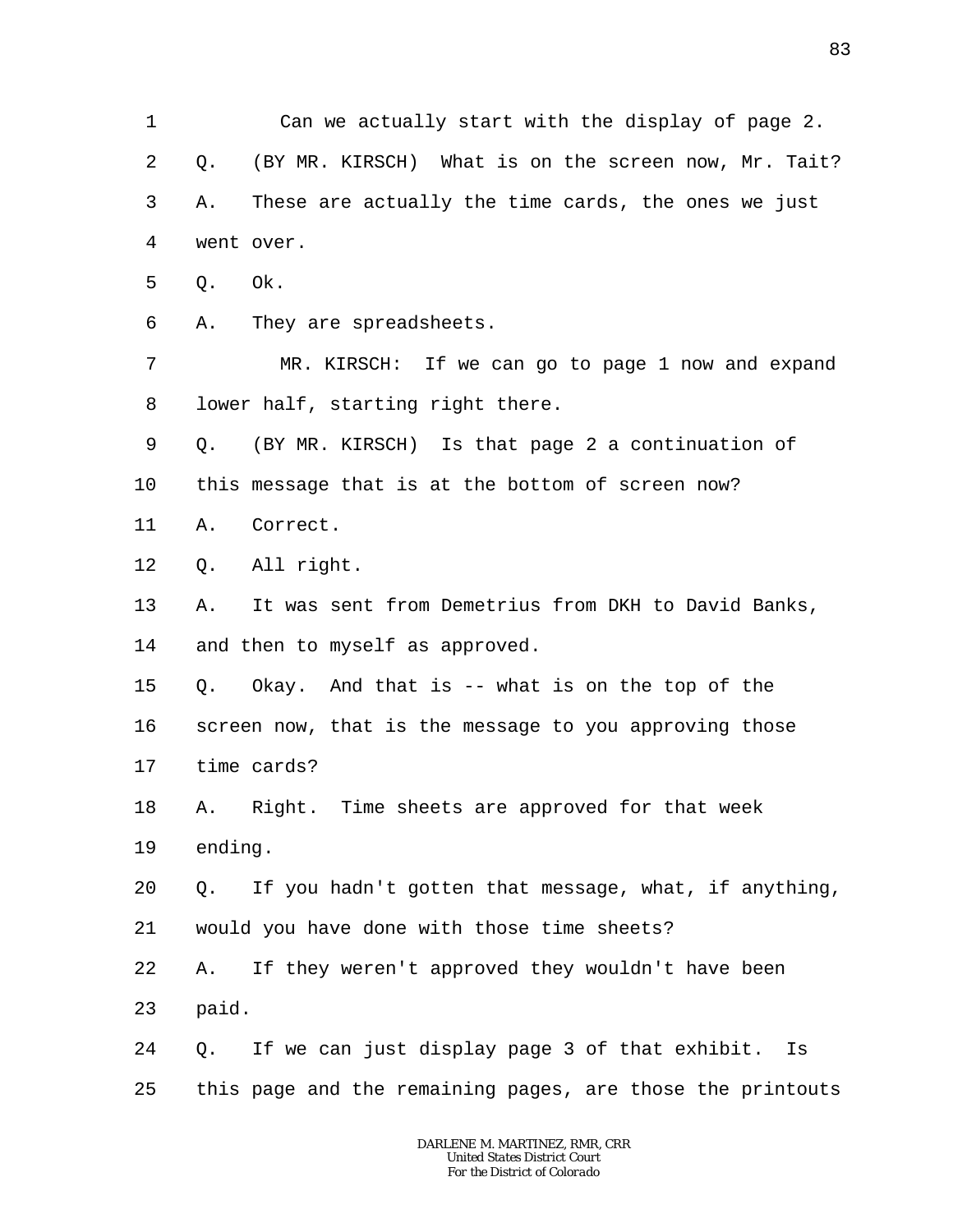1 of the time cards that were attached to that e-mail?

2 A. Yes, they are.

| 3              | The -- that time card that is on the screen right now<br>О. |
|----------------|-------------------------------------------------------------|
| $\overline{4}$ | represents -- appears to represent 40 hours of work         |
| 5              | performed by Clifford Stewart. Am I reading that            |
| 6              | correctly?                                                  |
| 7              | Yes.<br>Α.                                                  |
| 8              | Did it matter to you, as the Adecco representative,<br>Q.   |
| 9              | whether it was, in fact, Clifford Stewart who performed     |
| 10             | that 40 hours of work?                                      |
| 11             | Yeah, it would have mattered. We pay up who is on<br>Α.     |
| 12             | the time card.                                              |
| 13             | If a person other than Mr. Stewart had performed that<br>Q. |
| 14             | work, would you have wanted to know about that?             |
| 15             | Yes.<br>Α.                                                  |
| 16             | I want to ask you a little bit more about the<br>Q.         |
| 17             | invoices now that you have mentioned. Adecco, in this       |
| 18             | case, invoiced Leading Team; is that right?                 |
| 19             | Yes, we did.<br>Α.                                          |
| 20             | 0. And how is it that the invoices were delivered from      |
| 21             | Adecco to Leading Team?                                     |
| 22             | I believe at the time they were electronically<br>Α.        |
| 23             | delivered.                                                  |
| 24             | Can I ask you to look at what is marked for purposes<br>Q.  |
| 25             | of identification as Government Exhibit 32.00.              |
|                |                                                             |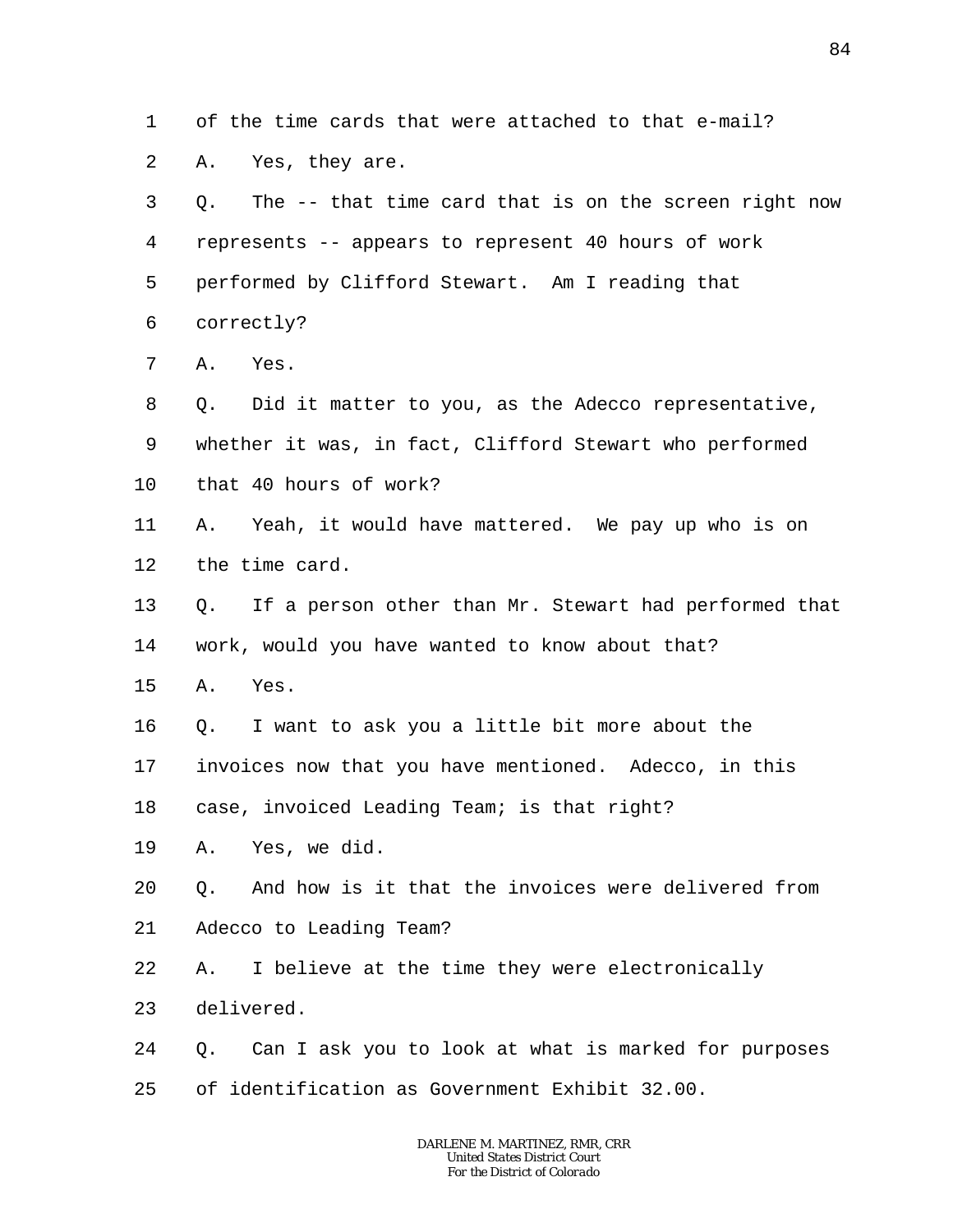- 1 A. These could have been delivered via mail or e-mail.
- 2 It has been so long, I don't remember how they were set
- 3 up. But they look exactly the same.
- 4 Q. All right.
- 5 A. They would be an attachment.

6 7 Q. And can you, for the record, can you identify for us what that exhibit is, Exhibit 32.00?

- 8 A. This is an invoice to Leading Team for the week
- 9 ending 11/10 of '02.
- 10 Q. If you can look through the entire package there.
- 11 Does it all contain similar documents?
- 12 A. Yes. These are all invoices.
- 13 Q. Are they all issued to Leading Team from Adecco?
- 14 A. That is correct.
- 15 Q. And do these, as far as you know, represent the total

16 set of the invoices that were issued by Adecco to Leading

- 17 Team?
- 18 A. To my knowledge, they are the entire set.

19 20 MR. KIRSCH: Your Honor, I would move to admit and publish Government Exhibit 32.00.

- 21 MR. BANKS: No objection, Your Honor.
- 22 23 THE COURT: 32.00 will be admitted, and it may be published.
- 24 (Exhibit No. 32.00 is admitted.)
- 25 MR. KIRSCH: Thank you, Your Honor.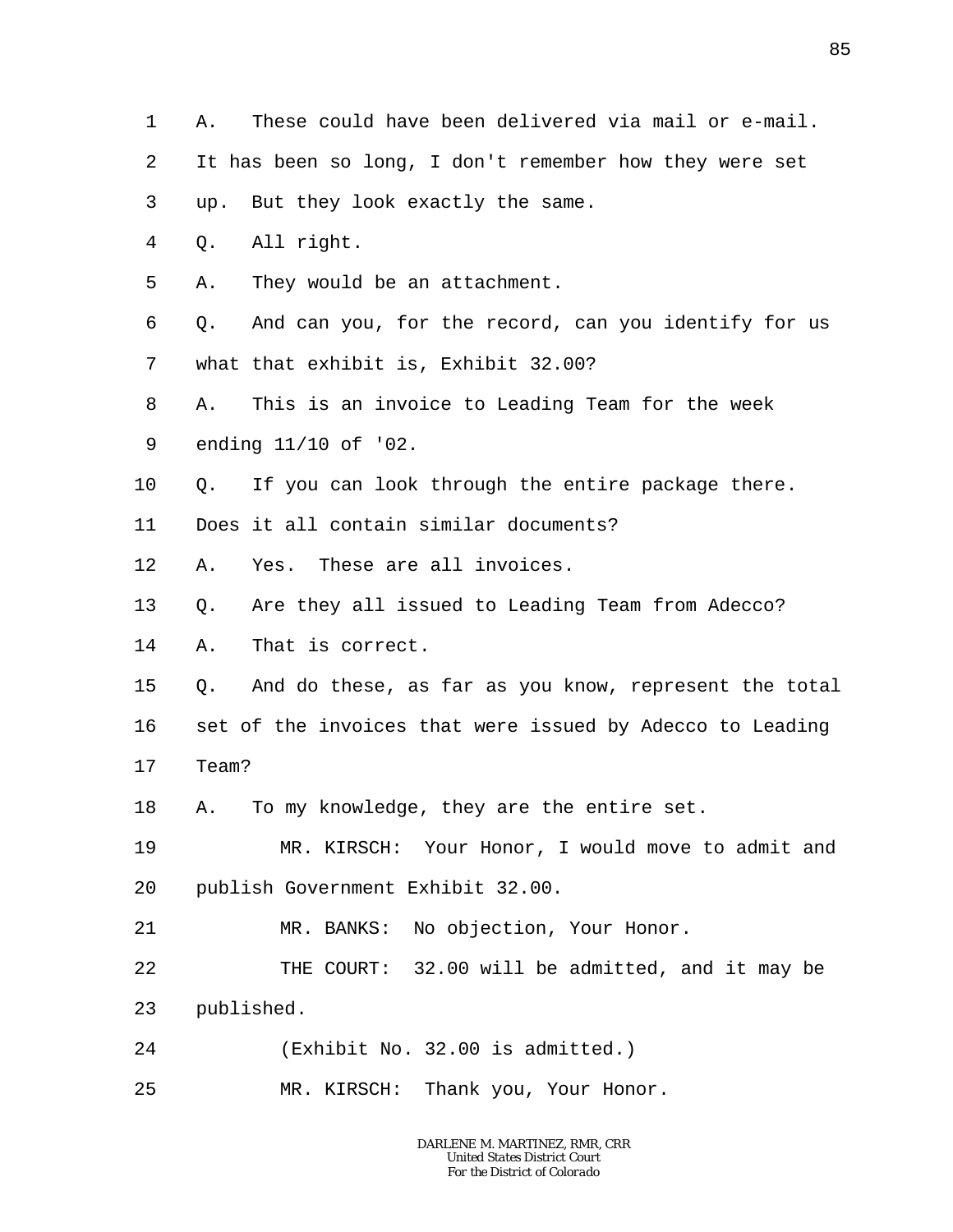1 2 If we can expand the lower half starting with the itemization.

3 4 5 6 Q. (BY MR. KIRSCH) Mr. Tait, I just used the term "itemization" to describe what is on the screen now. But please tell me if I am correct or what that is that is represented there.

7 8 9 10 11 12 A. It just gives the name of the consultant, the week ending, what exactly they're doing, which is technician tests, software engineering, that type of thing. What type of hours; regular, straight time, over time, and what the rate was. Then what the billing was for each individual.

13 14 15 Q. And this -- am I correct this, then, was the first invoice that Adecco issued as a part of this relationship? A. I believe it was, yes.

16 17 Q. And if we then could display page 12 of this exhibit. A. That might have been the last one.

18 Q. Can we expand that same portion again. This one

19 indicates a week worked of 1/26/2003?

20 A. Correct.

21 22 Q. When you said a minute ago that that might have been the last one, you were referring to this page?

23 A. That's correct, yes.

24 Q. Okay. Now, at some point did you determine that --

25 whether Adecco was getting paid on these invoices?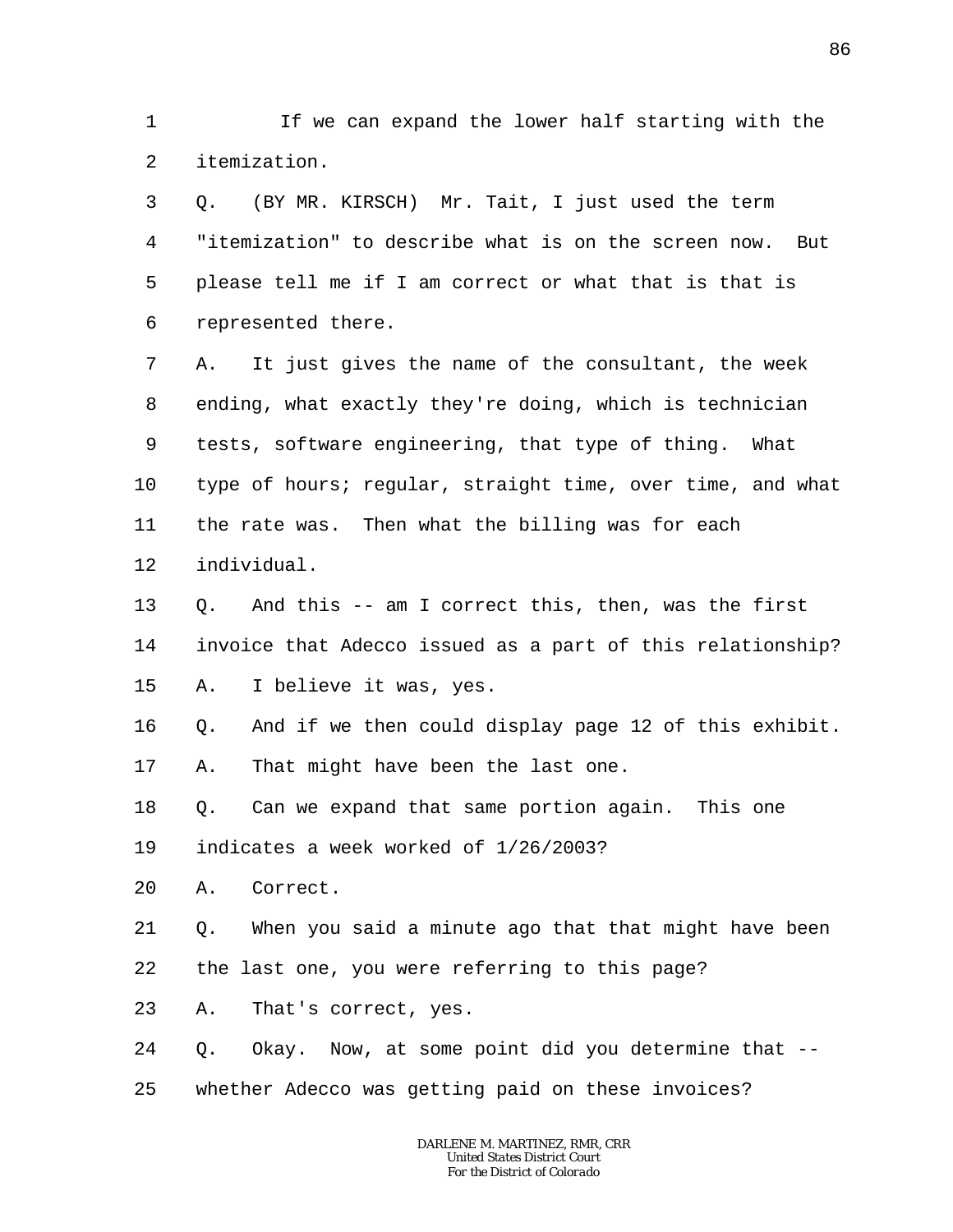1 2 3 4 5 A. My collections department started making calls 30 days after the first invoice went out letting me know no payment had been given to us. So I started making personal collection calls. Q. Who were you -- to whom were you making those calls?

6 A. Mr. David Banks.

7 8 9 10 Q. And did you get a response to those calls? A. He kept saying that the money was coming. It was in the mail. Various answers, because it wasn't just one call.

- 11 12 13 Q. Were you able to reach Mr. Banks when you called him? A. Most of the time, yes, either through e-mail or telephone.
- 14 15 16 Q. All right. At some point did you take any steps other than telephone calls to try to collect on these invoices?

17 18 19 A. I did. I made two trips down -- my office is in the Tech Center. So I made two trips down to Colorado Springs for in-person collections.

20 Q. Let me ask you about the first trip, to begin with.

21 A. Okay.

22 Q. Do you recall roughly when that trip was?

23 24 25 A. About a month after -- a month or 5 weeks, or somewhere around there -- 5 weeks after the first invoice went out.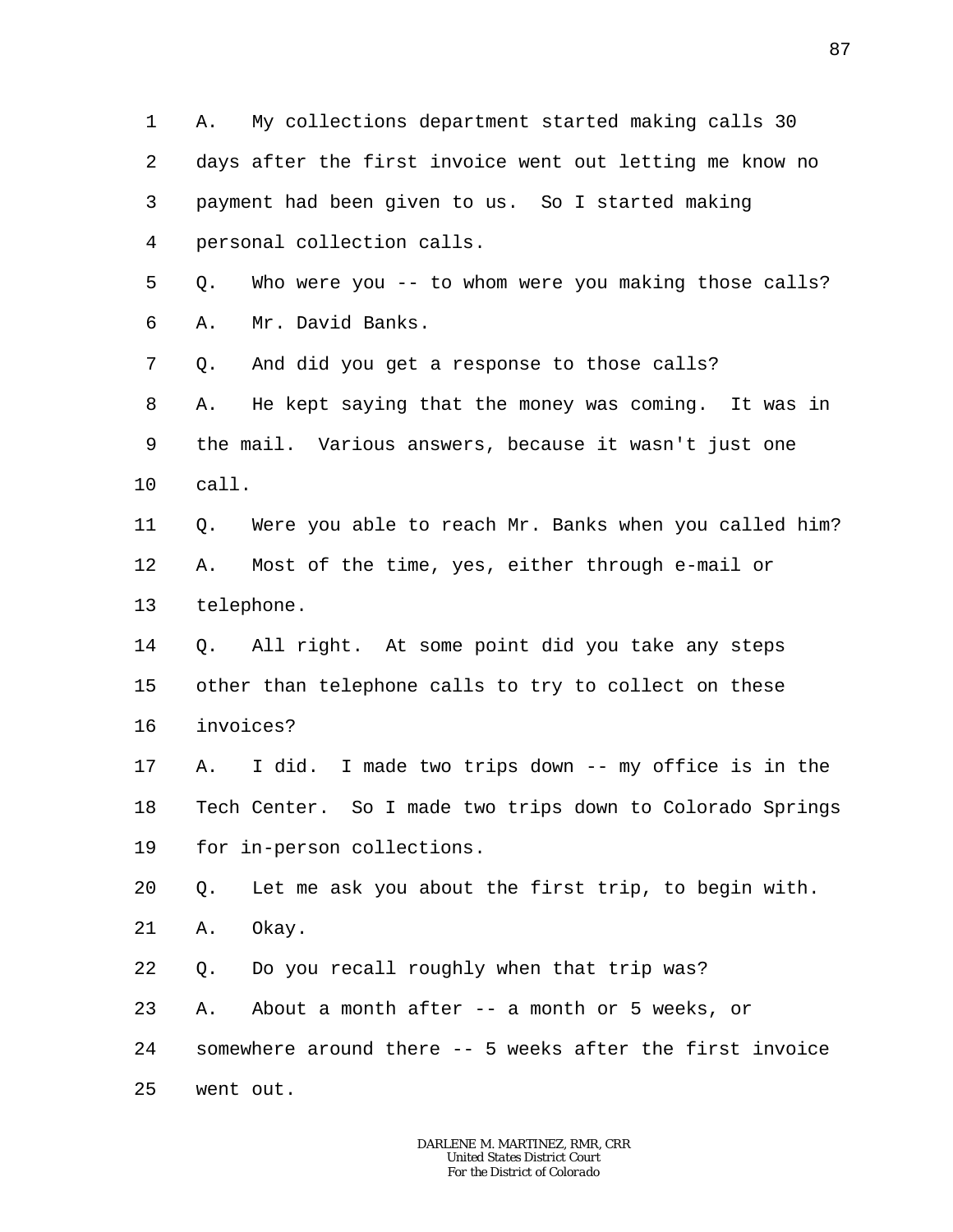1 2 3 4 5 6 7 8 9 10 11 12 13 14 15 16 17 18 19 20 21 22 23 24 25 Q. All right. And where is it that you went? A. Well, I think I went down three times. First time we went down was an address -- it was actually one of the UPS stores where they have mailboxes, but it said suite number. So then I kind of tracked them down. Went down for a second visit. I was able to find them. Made my point known that we needed to get on some kind of a payment plan. Q. Can I interrupt you for just a minute? I am sorry, you said you were able to find them? A. Correct. Q. Do you recall who you had a conversation with that day? A. Mr. Banks. Q. All right. Did you see anyone else there that you could identify? A. You know, it has been 8 years, but I assume a large portion of them are at this table, right here. MR. BANKS: Objection, Your Honor. THE COURT: Sustained. Q. (BY MR. KIRSCH) I don't want you to assume. Mr. Banks was there? A. He was. Q. The Mr. Banks that you met with today, do you see him anywhere in the courtroom today?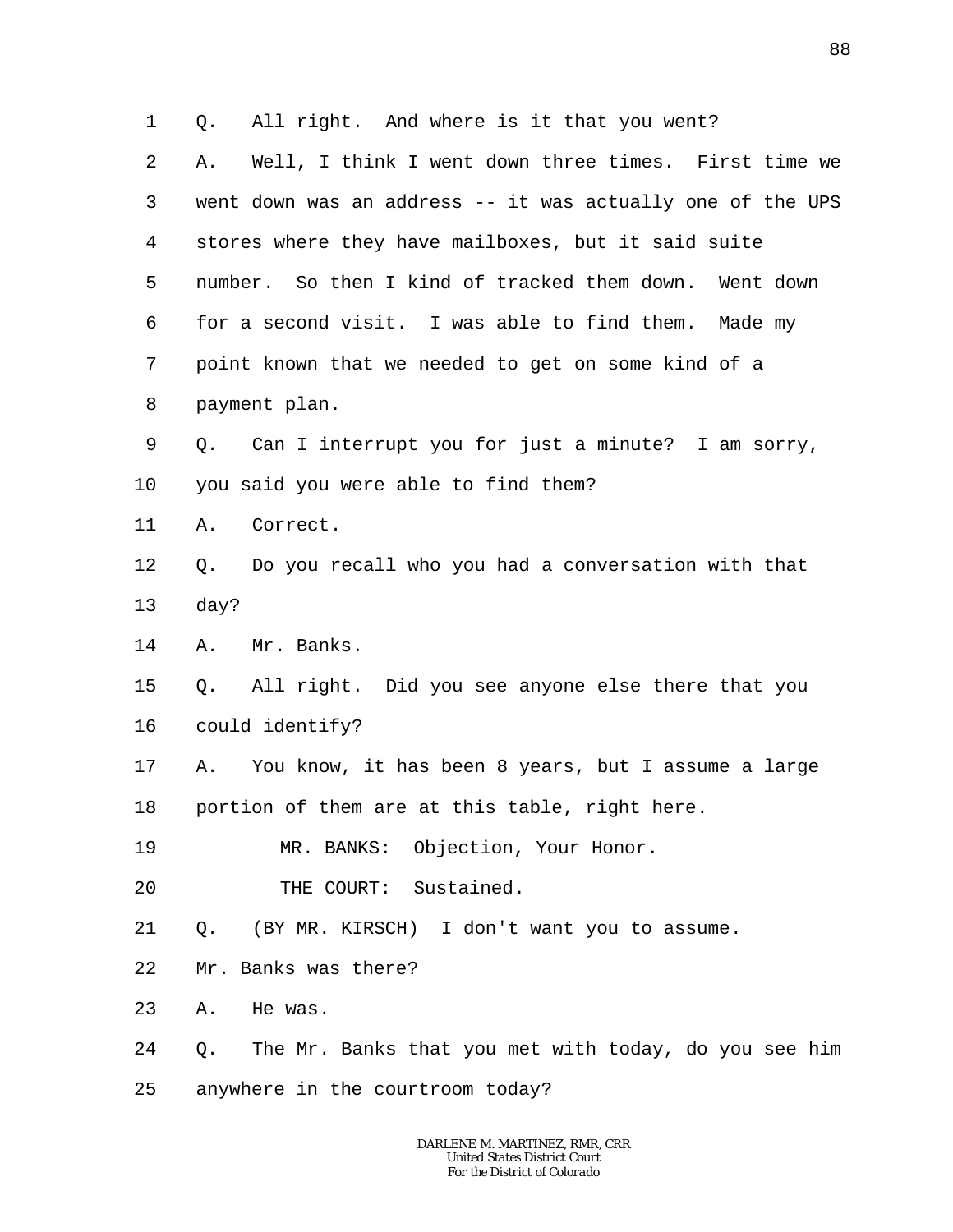- 1 A. I do.
- 2 3 Q. Can you point out where he is, and describe what he is wearing, please.
- 4 A. Well, they are all wearing dark gray suits.
- 5 Q. Can you describe where he is in the courtroom?
- 6 A. He is sitting at this table.
- 7 Q. Where at that table?
- 8 A. At the head of the table.
- 9 Q. All right. Thank you.
- 10 11 MR. KIRSCH: Would the record reflect he identified Mr. Banks.
- 12 THE COURT: The record will so reflect.
- 13 Q. (BY MR. KIRSCH) And what did you tell Mr. Banks
- 14 during this meeting?
- 15 A. That I was getting pressure from my corporate
- 16 headquarters; that he needed to start making payments on
- 17 the invoices, and/or to set up a payment plan.
- 18 Q. Did you, in this conversation, did you talk about the
- 19 amount of money that Leading Team owed to Adecco?
- 20 A. I did. At that time I believe it was 100,000 or
- 21 similar to that effect.
- 22 Q. And did you make a request that Mr. Banks pay some or
- 23 all of that amount?
- 24 A. I was looking for half at the time.
- 25 Q. All right. And what did Mr. Banks say in response to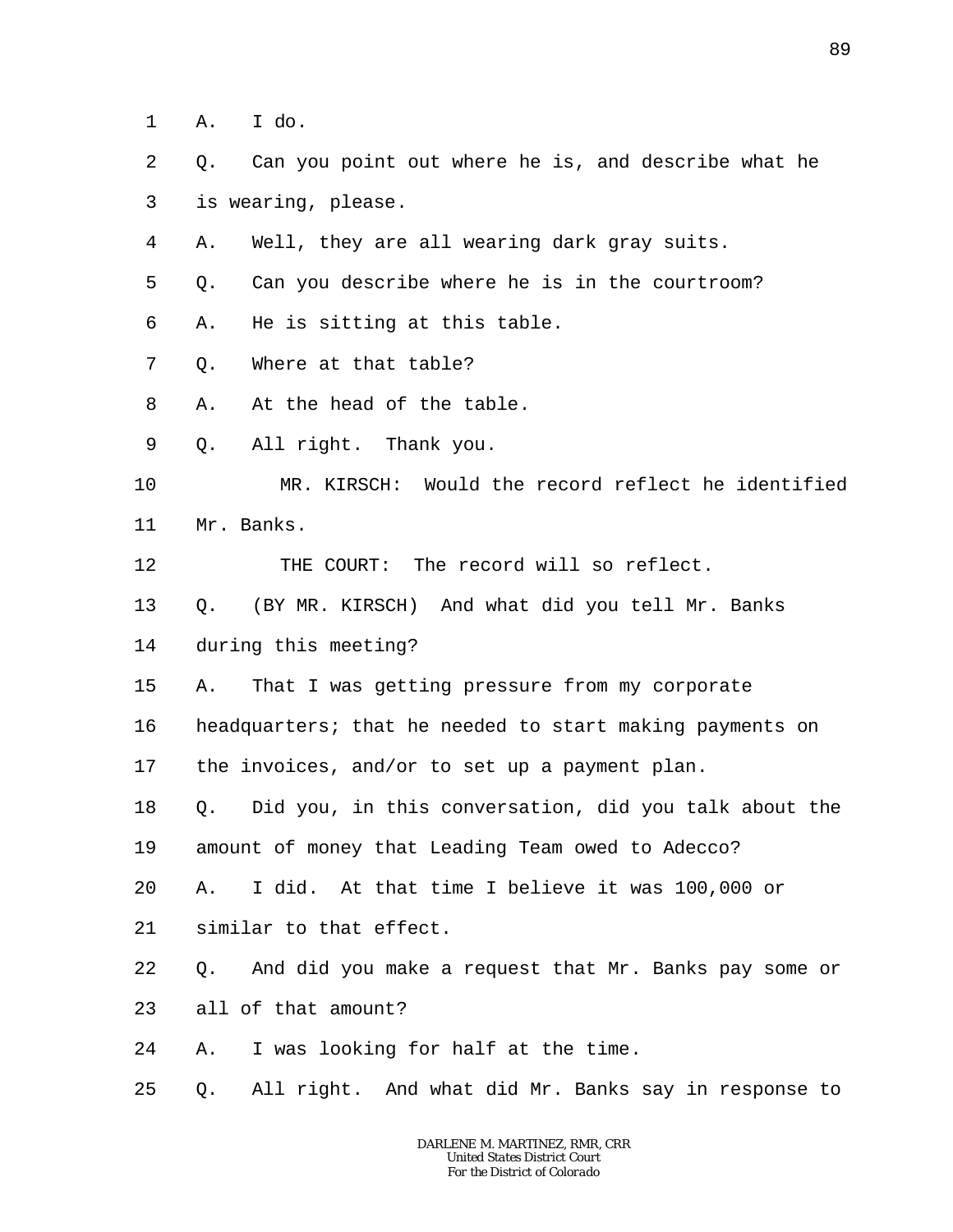- 1 you giving him that information?
- 2 3 4 5 6 7 8 9 10 11 12 13 14 15 16 17 18 19 20 21 22 23 A. He said he would have to go back to his backers, whoever was financing the development, to, you know, get approval to start the payments. Q. Were there any statements made by Mr. Banks during this conversation about the sale of the software to law enforcement agencies? A. Yes, that was brought up again. Q. What did Mr. Banks say about that? A. He said, you know, the whole routine of having contacts within, you know the FBI, within the Webb administration, within certain other -- you know, Colorado Springs Police Departments, that sales were imminent, and they just needed a few more weeks to wrap up, you know, the beta testing. Q. Just to be clear, you just referred to the Webb administration. Who was that? A. The Mayor. Q. Former Mayor of Denver? A. Correct. Q. Do you recall getting a payment from Adecco -- excuse me, from Leading Team after that meeting or at that meeting?
- 24 A. I do. It was a small payment.
- 25 Q. Can I ask you to please look at what is marked for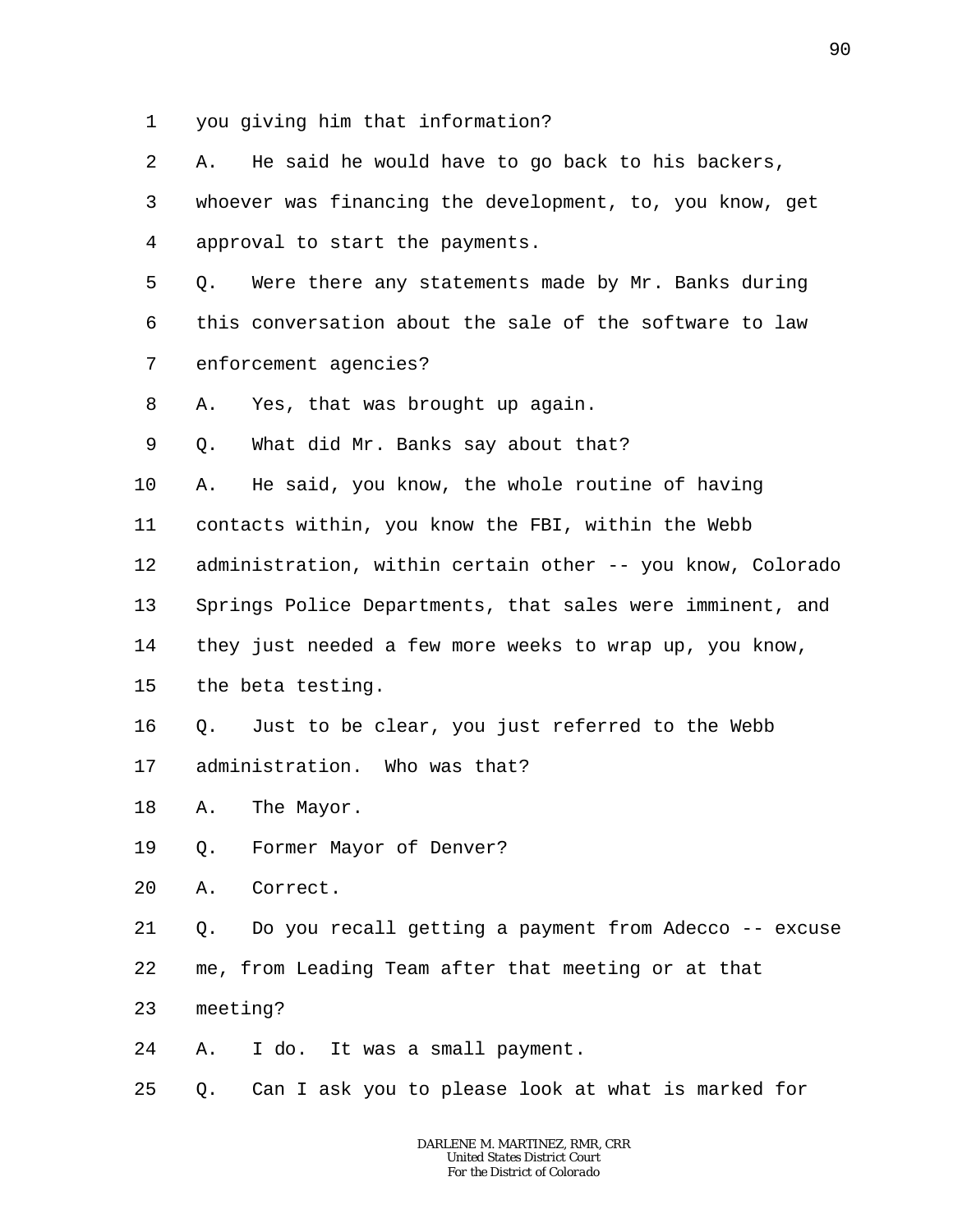1 identification as Government Exhibit 35.

2 A. Yes, that is the check.

3 Q. That is the payment that you received?

4 A. Yes, that is correct.

5 6 MR. KIRSCH: I move to admit and publish Government Exhibit 35.00.

7 8 MR. BANKS: Your Honor, we can't see it on the elmo.

9 10 THE COURT: It can't be published. Do you not have your book with you?

11 MR. BANKS: We have it. Without objection.

12 THE COURT: All right. Exhibit 35 will be

13 admitted.

14 (Exhibit No. 35.00 is admitted.)

15 THE COURT: I am sorry, it may be published.

16 MR. KIRSCH: Thank you, Your Honor.

17 18 Q. (BY MR. KIRSCH) So what was the amount of that

check, Mr. Tait?

19 A. \$3,000.

20 Q. How did that compare to the outstanding debt that

21 Leading Team owed at that time?

22 A. Not very much. Not what I was expecting.

23 24 25 Q. Do you remember what the total was at that time? A. When we received this check on 1/22, it had to have been over 100,000, 150-.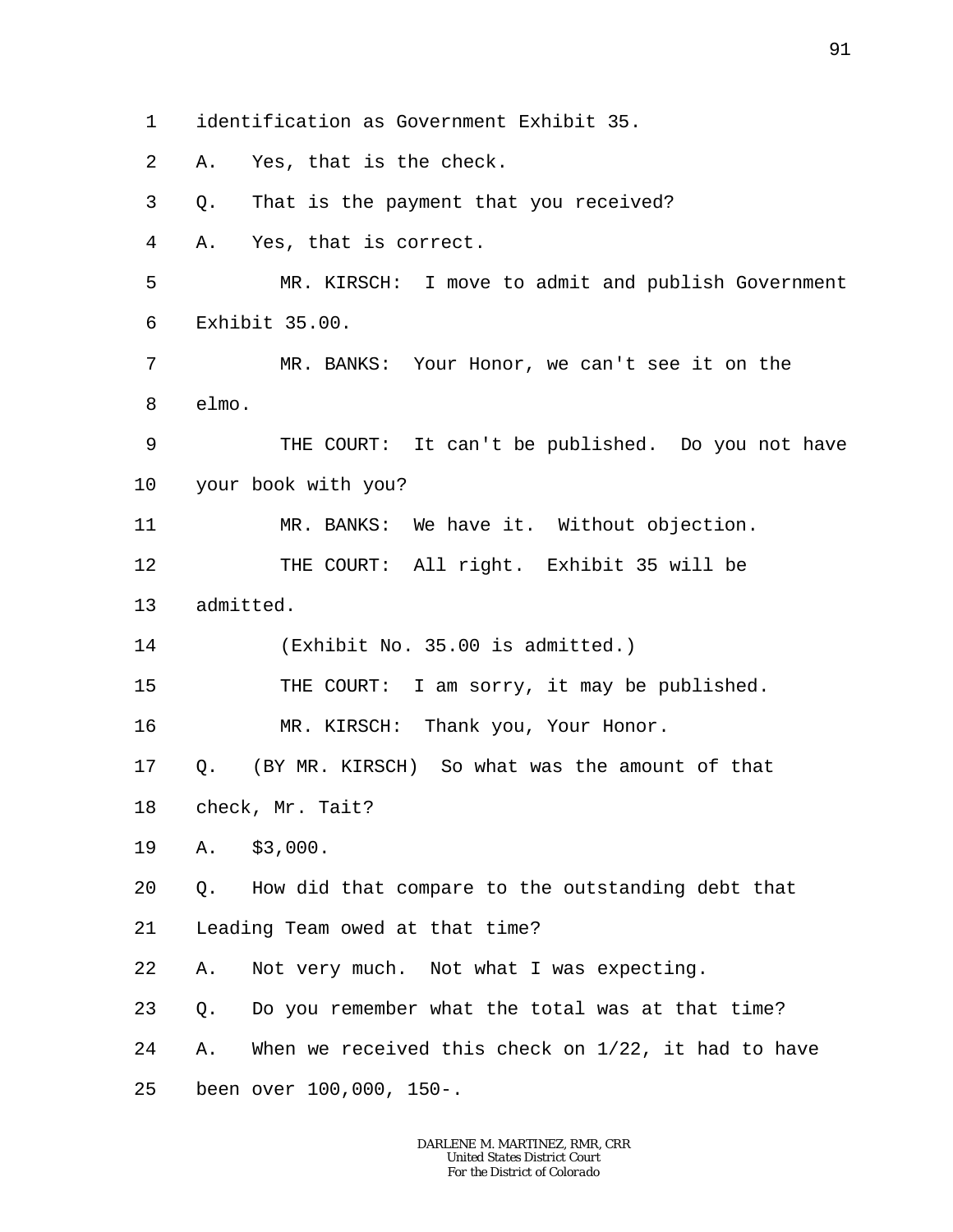1 2 3 Q. Do you know -- had you had any contact with the person who appears to have signed that check before? A. I do not know this person.

4 5 Q. Did Adecco ever get any payments beyond this \$3,000 check from Leading Team?

6 A. We did not.

7 8 9 10 Q. Let me go back to that first meeting for just a moment. Did you continue to have the employees work at this contract with Leading Team after the first meeting that you have described?

11 12 13 14 15 A. Yes, we did. Obviously we got the check, it was for the first invoice, which was just for a day or so, I believe. So very small portion of what they owed us. I was assured more checks would be forthcoming. And so we continued on for another couple of weeks.

16 17 18 Q. Did the statements that Mr. Banks made to you when you had that meeting with him in January, did those affect your decision about whether to continue to have the

19 employees working there?

20 21 A. It did. Because he said it wouldn't be more than a couple weeks.

22 23 Q. You said before that you had made another trip to Colorado Springs.

24 25 A. I did. After, you know -- we were supposed to be getting checks once a week. We were not. After that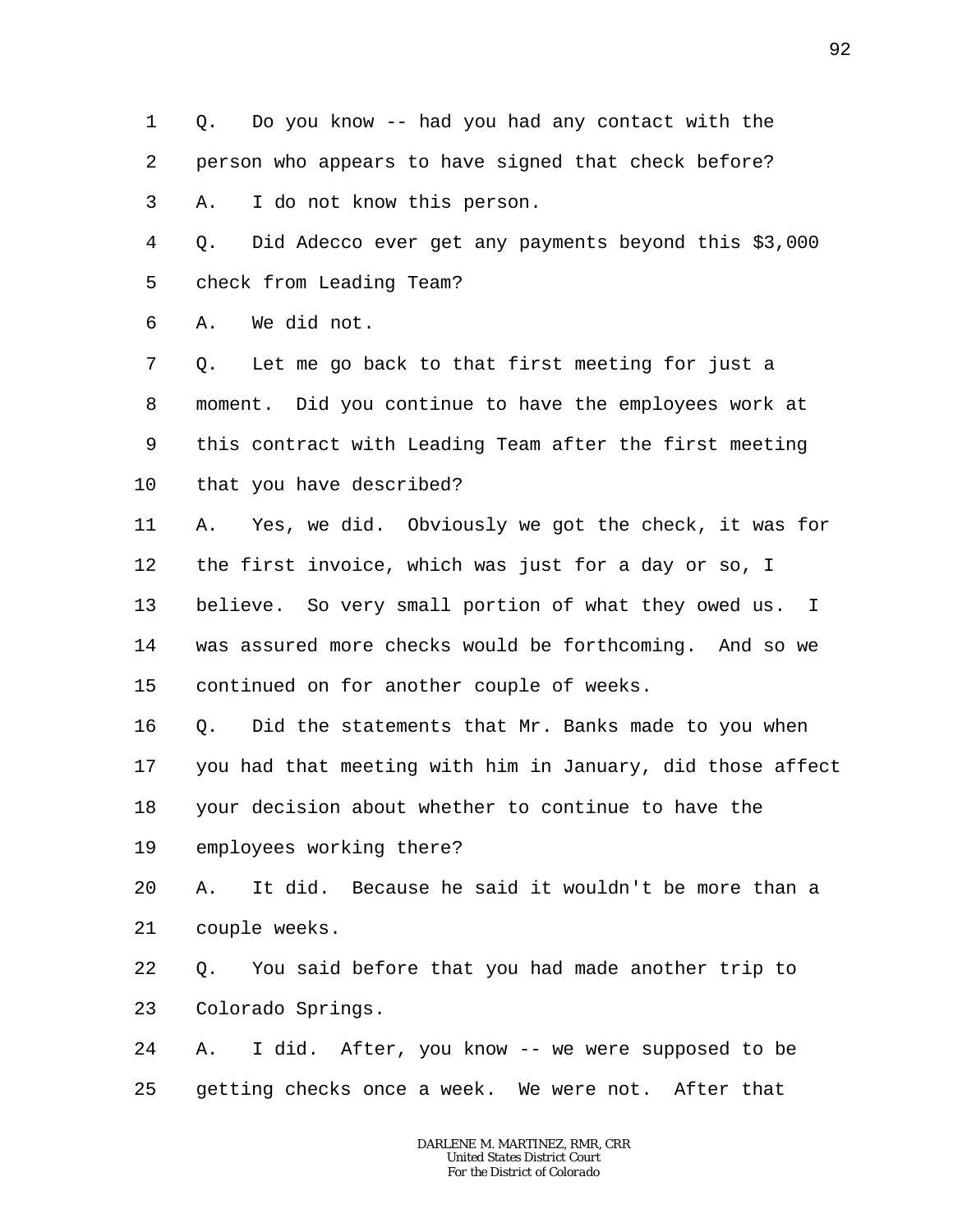- 1 2 3 4 5 6 7 8 9 10 11 12 13 14 15 16 17 18 19 20 21 22 23 \$3,000 check, I went down to Colorado Springs again, found them at a different office -- don't recall the location, and confronted them again. Q. What -- do you recall anything about the second office where you went? A. It was quite grandiose; a very high-end office space. Q. Was this in Colorado Springs, as well? A. It was. Q. And did you speak to Mr. Banks during that meeting? A. I did. Q. Did you speak with Mr. Banks at all about the outstanding invoices? A. I did. Q. What did Mr. Banks tell you? A. He said the checks would be coming. And I said if they are not there by such and such a date, we would have to end this relationship. Q. Did he explain what it was that was going to allow these checks to be coming? A. Sale of software. Q. Did you continue with the business after that meeting? A. I gave him a deadline date. If I did not see
- 24 payments by that date, then we were going to terminate the
- 25 relationship, at which time we did.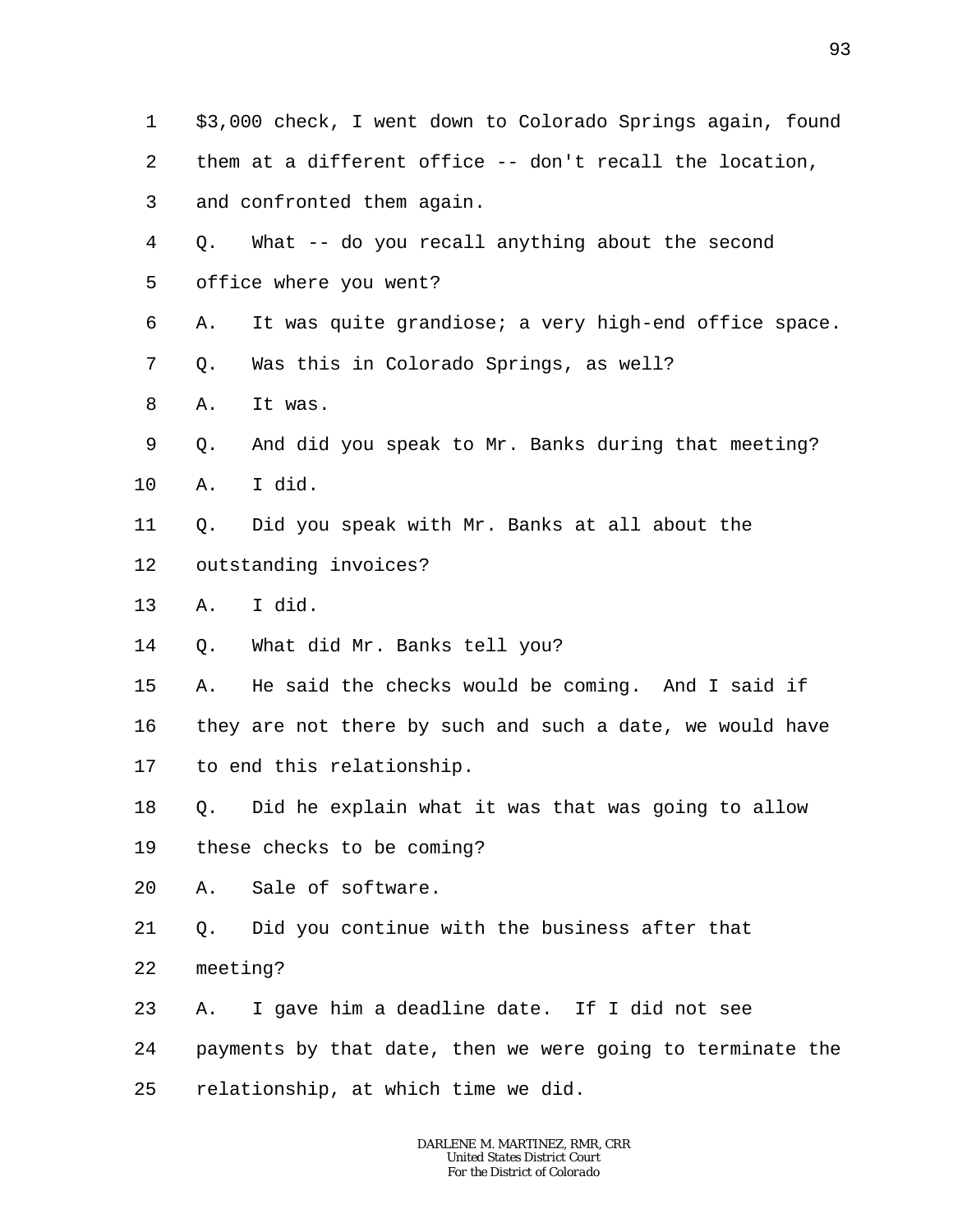- 1 Q. You reached the deadline?
- 2 A. Yes.
- 3 Q. Had you received a payment by that time?
- 4 A. No, we had not.
- 5 Q. And then you terminated the relationship?
- 6 A. I did.
- 7 8 Q. Did you notify anyone when the relationship was terminated?
- 9 A. I notified Mr. Banks and Demetrius Harper.
- 10 Q. Did you explain to Mr. Banks and Mr. Harper why it
- 11 was that you were terminating that relationship?
- 12 A. I did.
- 13 Q. What did you tell them?
- 14 A. I told them we had not received but \$3,000 on a
- 15 \$200,000 bill, and that we could not proceed.
- 16 17 MR. KIRSCH: Could I have just a moment, please, Your Honor?
- 18 THE COURT: You may.
- 19 20 MR. KIRSCH: Your Honor, I don't think I have any other questions for Mr. Tait. Thank you.
- 21 THE COURT: Mr. Banks?
- 22

**CROSS-EXAMINATION**

- 23 **BY MR. BANKS**:
- 24 Q. Hello, Mr. Tait.
- 25 A. Mr. Banks.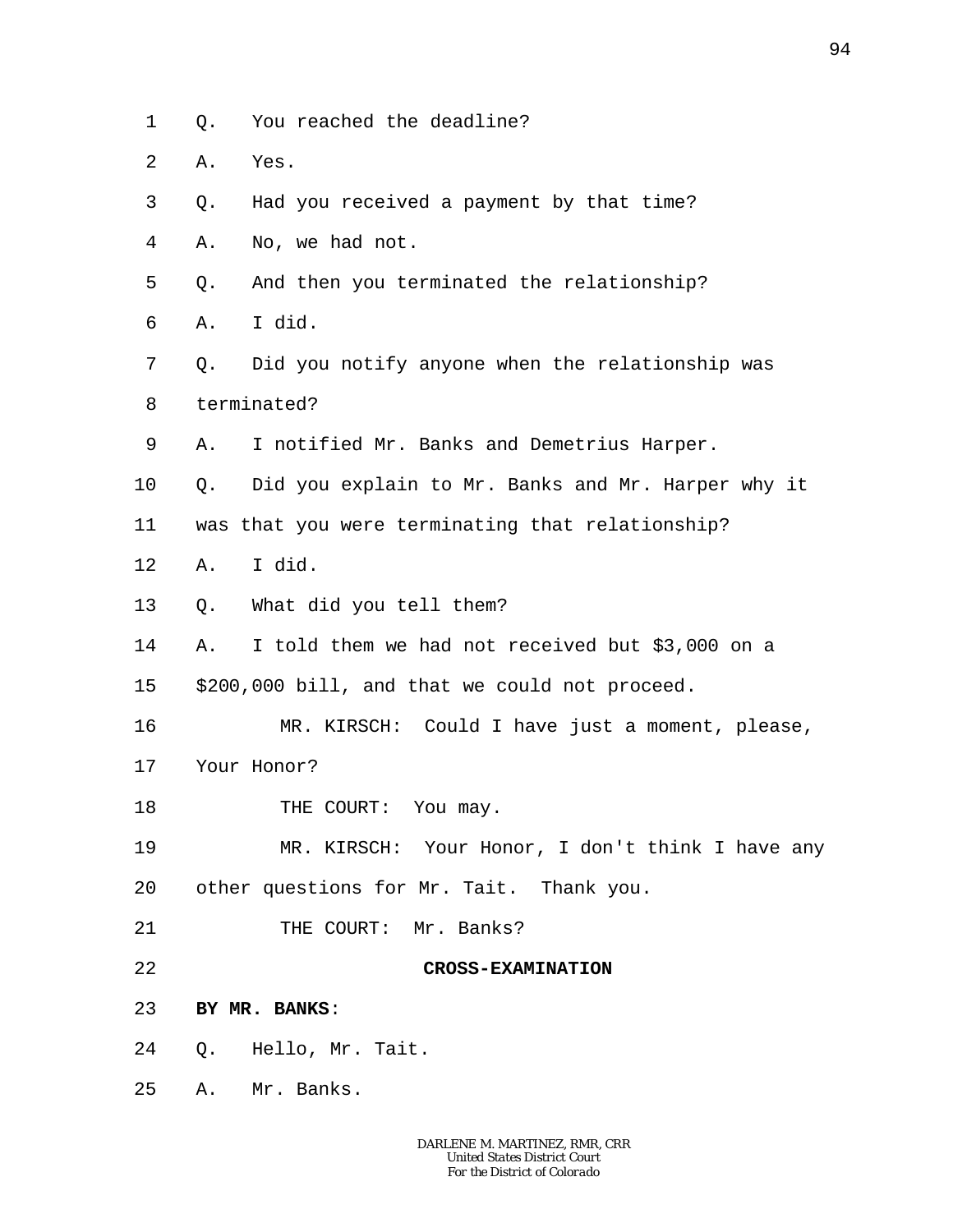1 2 3 4 5 6 7 8 9 10 11 12 13 14 15 16 17 18 19 20 21 22 23 24 25 Q. I would like you to explain a little more about the relationship between DKH, Adecco and Leading Team. Is this a common type of business arrangement, as far as a subcontract relationship goes, within the staffing industry? A. It is not a vast majority of the business, no. It is a small portion of it. It can be quite lucrative. So we're always looking for individual contractors and teams of contractors -- Q. Okay. A. -- who are corporate. Q. What is the size and capitalization of Adecco? A. Well, we're in 76 countries. We are based in Geneva. We have over 7,000 offices worldwide. Q. You are a million, billion dollar company? A. Forty billion. Q. Okay. Now, have you had an opportunity -- you say you have been in the staffing industry for -- since 2000. That is quite a long time. Have you ever done business with small businesses before? A. Yes, I have. Q. Has Adecco ever lost money before from either small or large companies? MR. KIRSCH: Objection, relevance. THE COURT: I am going to give him some leeway. I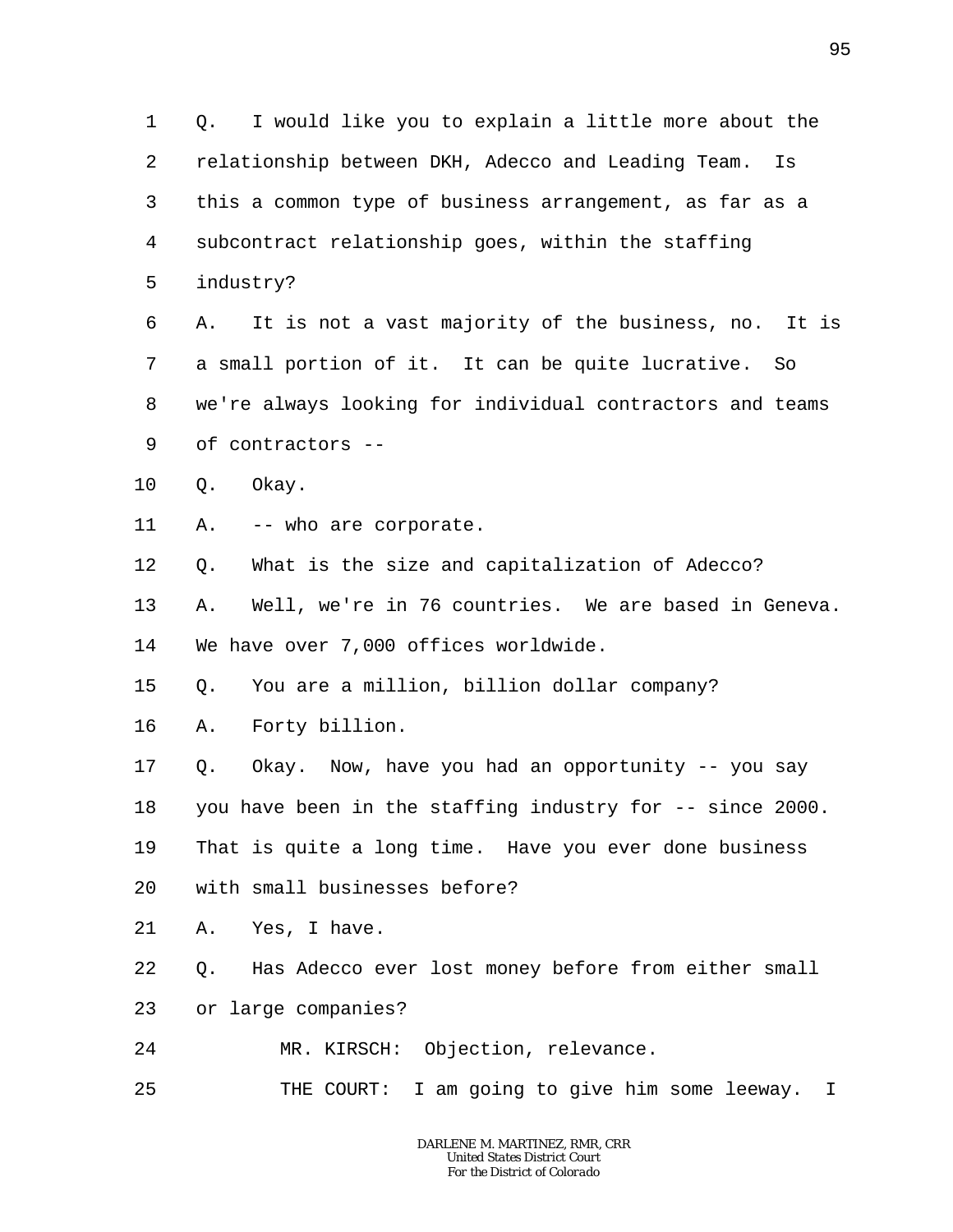1 will overrule.

| $\overline{a}$ | THE WITNESS: Like any other business, staffing or          |
|----------------|------------------------------------------------------------|
| 3              | otherwise, you are going to have to write off some losses. |
| 4              | Q. (BY MR. BANKS) Okay. Now, a minute ago, you could       |
| 5              | not remember my first name when asked by Mr. Kirsch, but   |
| 6              | your memory seems to be very clear about certain           |
| 7              | statements, whether it is regarding the Webb               |
| 8              | administration or other type of communications or          |
| 9              | statements that were made to you.                          |
| 10             | Can you tell us in -- you said it is 2002. Can you         |
| 11             | tell us some other companies you did business with in      |
| 12             | 2002?                                                      |
| 13             | Sure. Galileo International. They are called<br>Α.         |
| 14             | Travelport right now. Did business with IBM, GE.           |
| 15             | Let me rephrase that or ask it a different way. Any<br>Q.  |
| 16             | small business or start-ups? And do you have experience    |
| 17             | doing business with start-ups?                             |
| 18             | We do. It is on the smaller nature. So I couldn't<br>Α.    |
| 19             | pull a name right off the top of my head.                  |
| 20             | Okay. Now, you mentioned the relationship and the --<br>Q. |
| 21             | you are in the staffing industry, of course. Now, as a     |
| 22             | contract employee, who do these employees work for and who |
| 23             | are they employed by?                                      |
| 24             | In the relationship that our companies had?<br>Α.          |
| 25             | Yes.<br>Q.                                                 |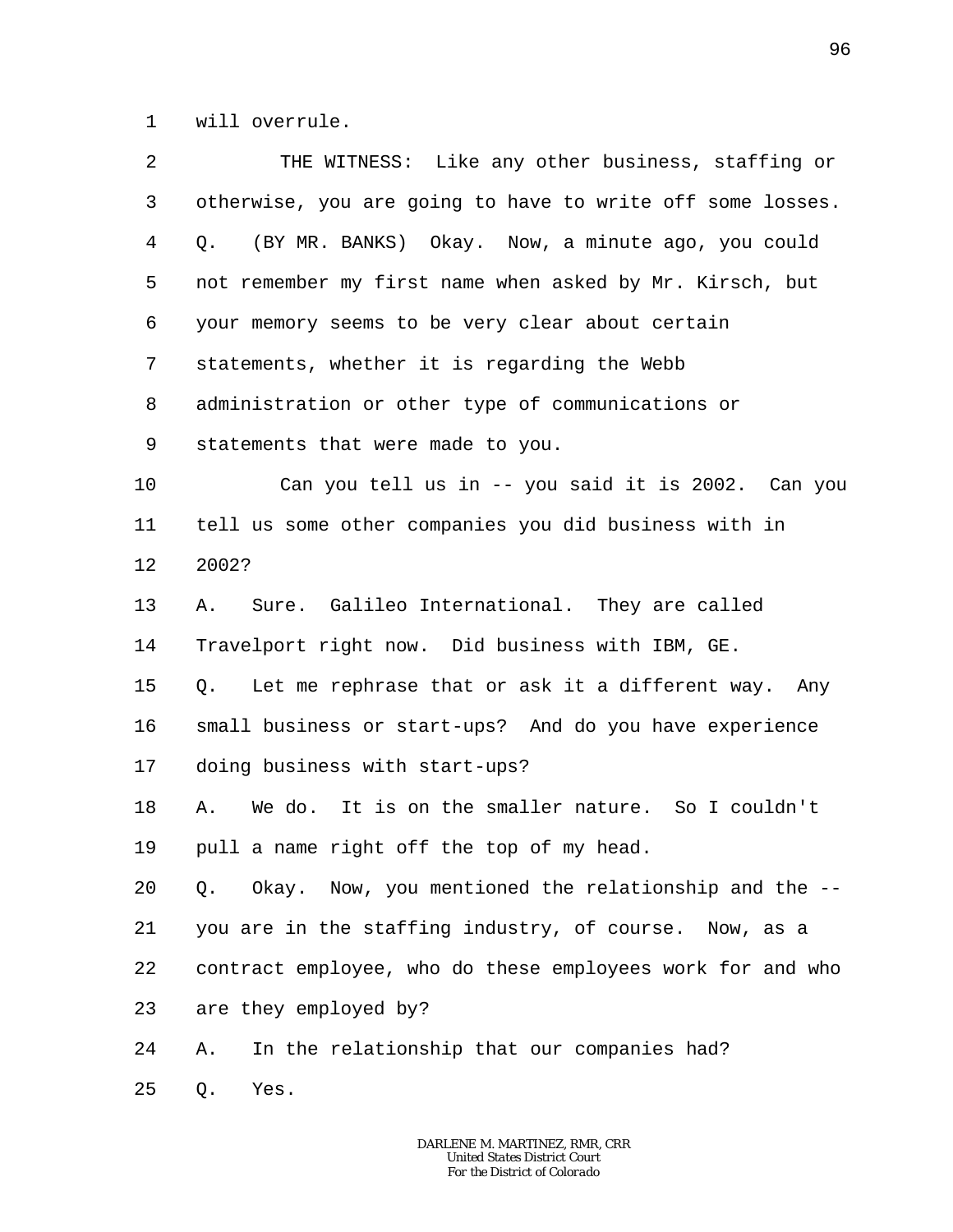1  $\overline{a}$ A. The employees -- the contractors were employees of DKH.

3 4 5 6 7 8 9 10 11 12 13 14 15 16 17 18 19 20 21 Q. Okay. Do you know if, to your knowledge, if DKH actually paid those people? A. To my knowledge, I do not know. The checks were delivered to DKH as an entity. Q. Okay. Now, you mentioned earlier that you didn't know the name of Lam Ha, and you are unfamiliar -- Let's talk a little about the payrolling relationship. From a payrolling perspective, how important is the identities of actual employees from that business-to-business relationship? A. Well, as far as who DKH employed to produce product for ending clients, as long as they were listed on the record sheet, and as long as the hours were approved, then the payment was released. Q. Very well. So, really, the actual identities -- if this was an IBM, for instance, Galileo, all household names, especially in the IT industry, as far as IT contracting, if IBM calls you and says I need you to payroll four people, you don't ask, at least from just a

22 23 24 recordkeeping perspective, so you can know who to send the checks to, it is not really important -- if they say it's Mike Wallace, whoever that is, you are not really

25 concerned with who Mike Wallace is; is that correct?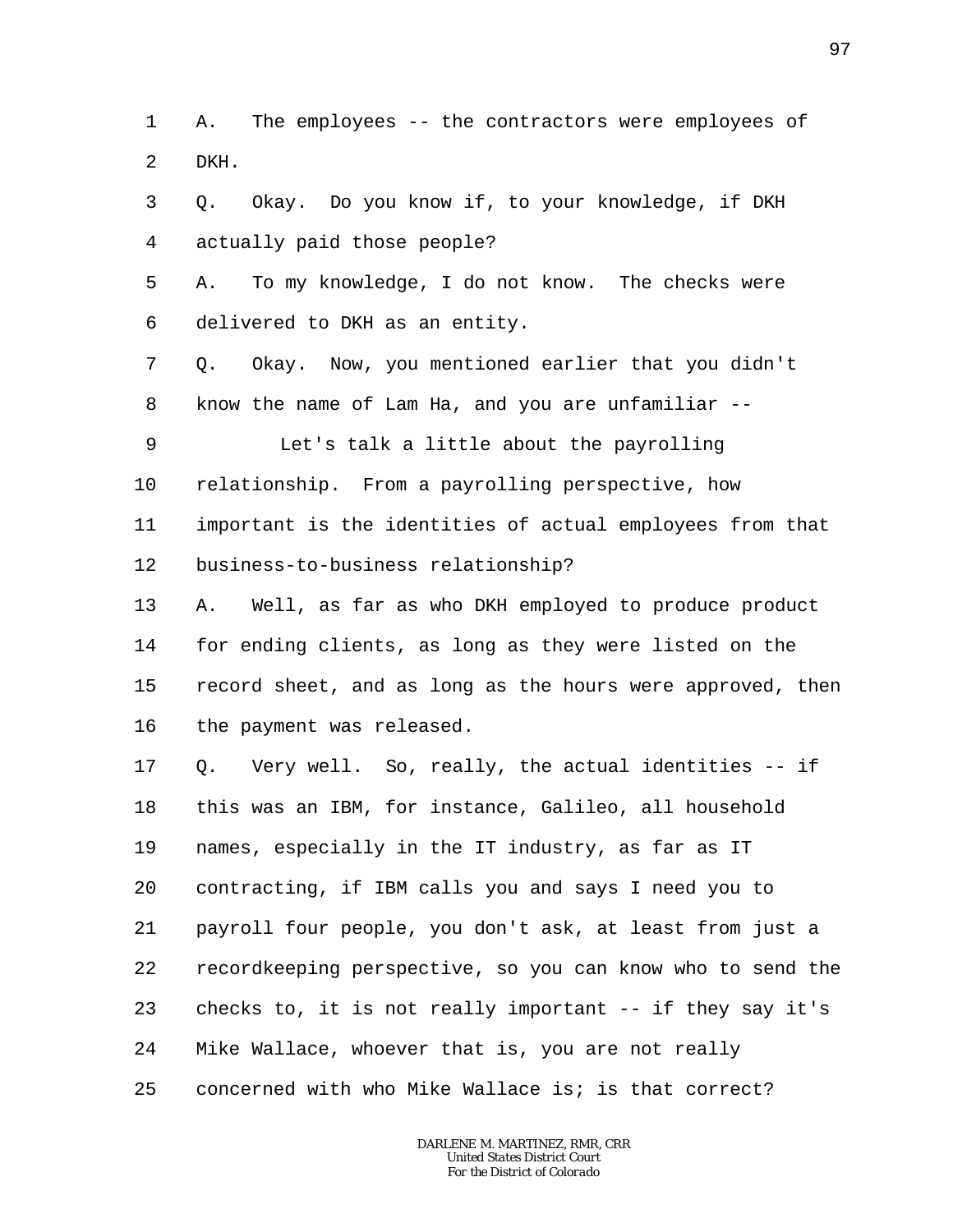1 2 3 4 5 6 7 8 9 10 A. If they were a W2 contractor, I would need to know who that person was, because I would need their Social Security number. I would need to verify their I-9. If they are 1099'd through a specific entity, I would not. Q. If that was, say, the son of, say, the vice president, whoever contacted you to engage in this business, that was his son, it is really not relevant in the fact that you were going to conduct business with IBM? A. I still have to come back to whether they were W2 or 1099.

11 12 13 14 15 16 17 Q. If they were W2. Let me try to rephrase my question. Is the actual -- you are going to get the name of the employee for the simple fact that you have to cut a check. You have to, as you said, incorporate, as far as taxes are concerned, as far as any sort of benefits, whatever that you may offer, to this particular W2 employee.

18 19 20 21 22 23 24 25 So just for the purpose of processing payroll or performing the HR function for Adecco, outside of that function, who is actually doing the work is really not that important to you; is that correct? A. No. That makes no sense whatsoever. There is quite a distinction between a W2 and a 1099. A W2 I need to know who it is because a check is cut directly to that person. If it is a 1099 or a direct entity, then the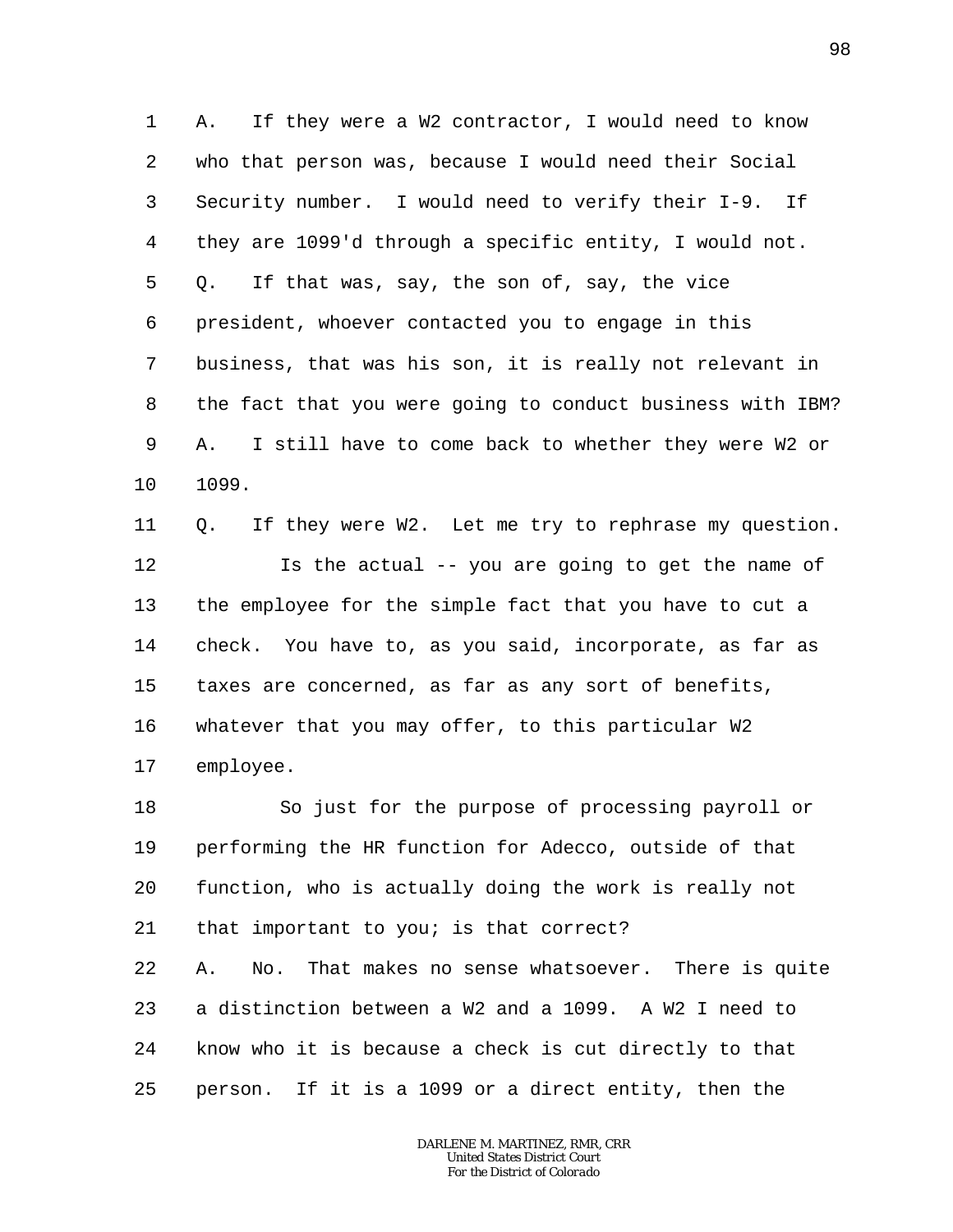1 2 check is cut to the entity, and it is their responsibility to pay the employees.

3 4 Q. Does it matter that that employee's sister is named Mary?

5 A. Say it again?

6 7 8 9 10 Q. I am trying to get to a point here that it doesn't really matter what relationship that person has to anybody else, or he's married to the Queen of England or somebody else for that matter. I am just trying to get to a particular point.

11 12 13 14 As far as outside of recordkeeping and paperwork processing, the name and the identity of that person really isn't important in a payrolling type of relationship.

15 16 17 A. I see your point. And as long as the time was approved and the work was done, I guess I get your small point.

18 19 20 Q. Okay. So this relationship between Leading Team, DKH and Adecco, was a business-to-business relationship; is that correct?

21 A. That is correct.

22 Q. Now, Adecco, as you mentioned, is a \$40 billion

23 company. Obviously they are not out of business as a

24 result of this particular transaction?

25 MR. KIRSCH: Objection, relevance.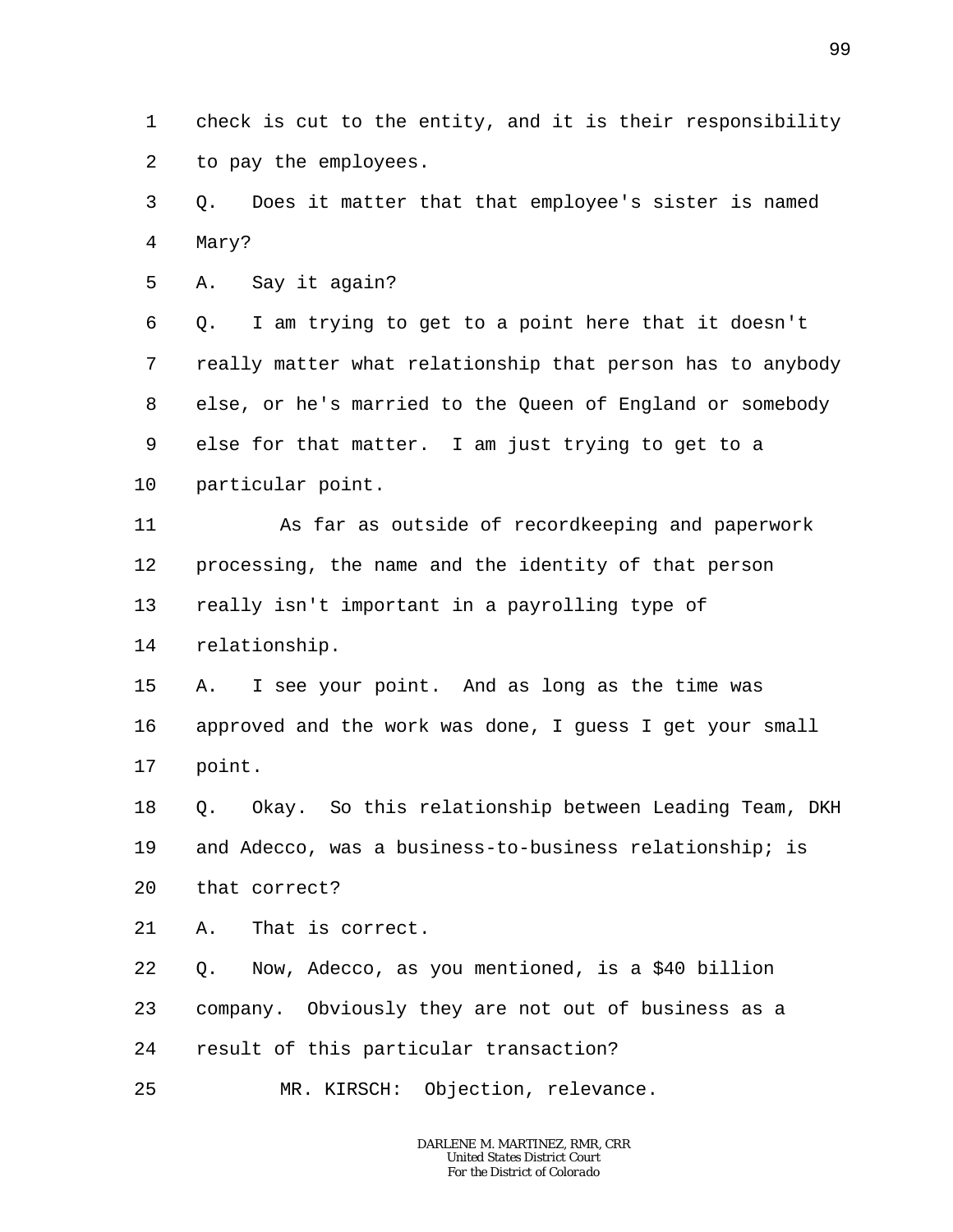1 THE COURT: Sustained.

2 Q. (BY MR. BANKS) Did Adecco go out of business?

3 MR. KIRSCH: Objection, relevance.

4 THE COURT: Sustained.

5 6 Q. (BY MR. BANKS) Okay. Have you ever worked for a small business?

7 A. Yes, back when I was in high school and college.

8 9 10 Q. And small business operations are different than the way IBM or some big corporations run; is that correct? A. That is correct.

11 12 Q. Now, are you familiar with the term "wear many hats"? A. I am.

13 14 15 16 Q. And you have been in business a long time. You understand business. You obviously have some level of sophistication, as far as business is concerned. Are you aware of the fact that many -- in small businesses,

17 sometimes people have to do various -- lots of different

- 18 jobs?
- 19 A. Correct.

20 MR. BANKS: One moment, Your Honor.

21 22 23 24 25 Q. (BY MR. BANKS) Now, as a billion dollar business, is it the credit policy of Adecco -- you mentioned a minute ago, when Mr. Kirsch was questioning you, that your company, a billion dollar corporation, does not do credit checks. So it is your testimony that the Adecco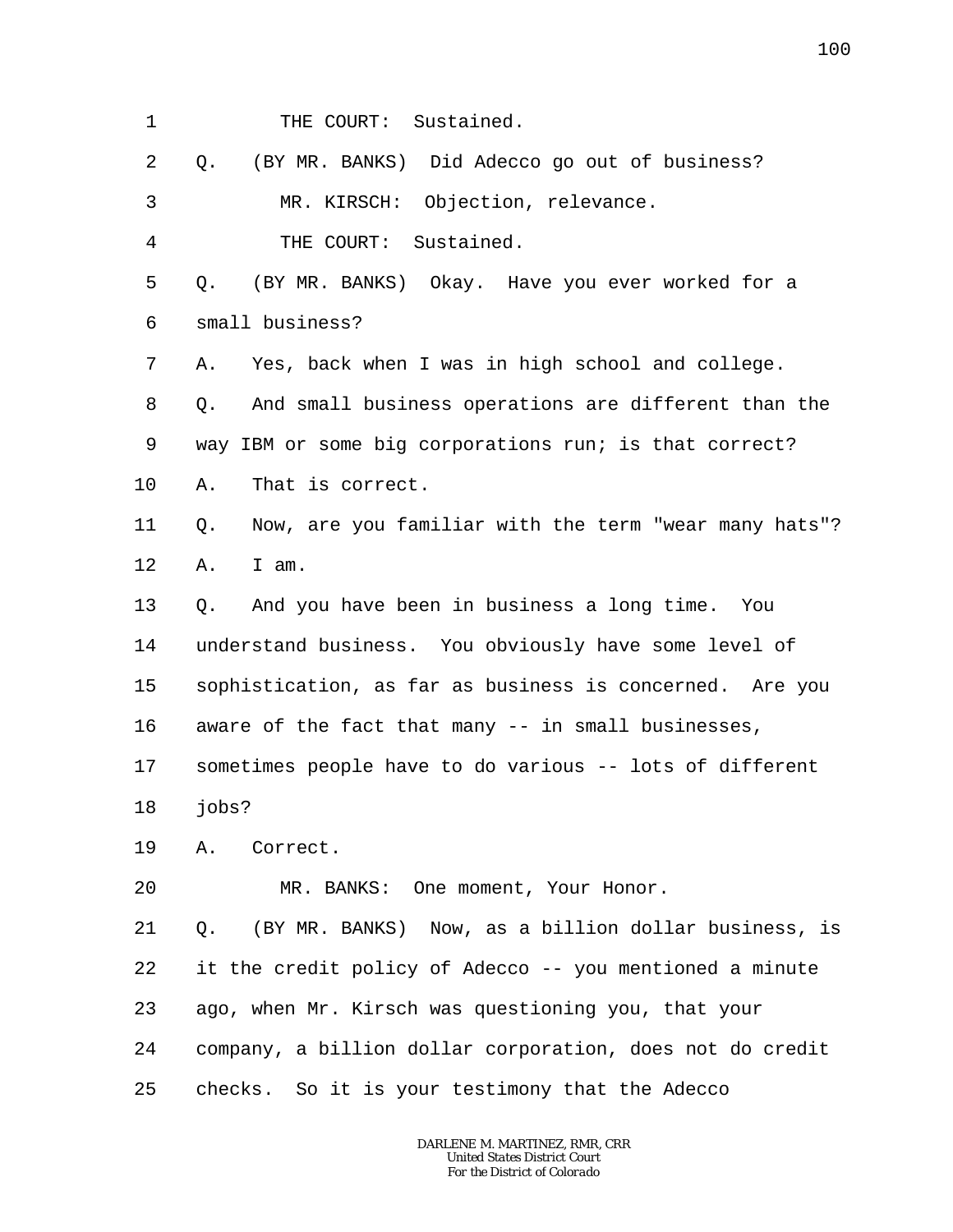1 2 3 4 5 6 7 8 9 10 11 12 13 14 15 16 17 18 19 20 21 22 23 24 25 Corporation, the corporation does not perform credit checks or any type of due diligence with regards to business that they engage in? A. At the time, back in 2002, it was optional. Today - or actually after this incident/loss, policies were changed, and credit checks are run on all corporations, big or small. Q. Okay. Another question then. So off of this single transaction, a \$40 billion company, who loses money on a routine basis -- your corporation's headquarters are in New York? A. Our U.S. headquarters, yes. Q. U.S. headquarters. So based off of this one transaction, the entire \$40 billion dollar corporation changed its credit policy? Is that what you are asserting here today? A. Each country is its own entity. So Adecco North America changed its policies regarding credit checks to include all corporations after this. Q. And it was a result of this? A. Yes. Q. You testified just a minute ago that Mr. Banks told you -- showed you magazine articles about their company, told you about contacts they may have had or that they had within law enforcement, they talked to you about belief in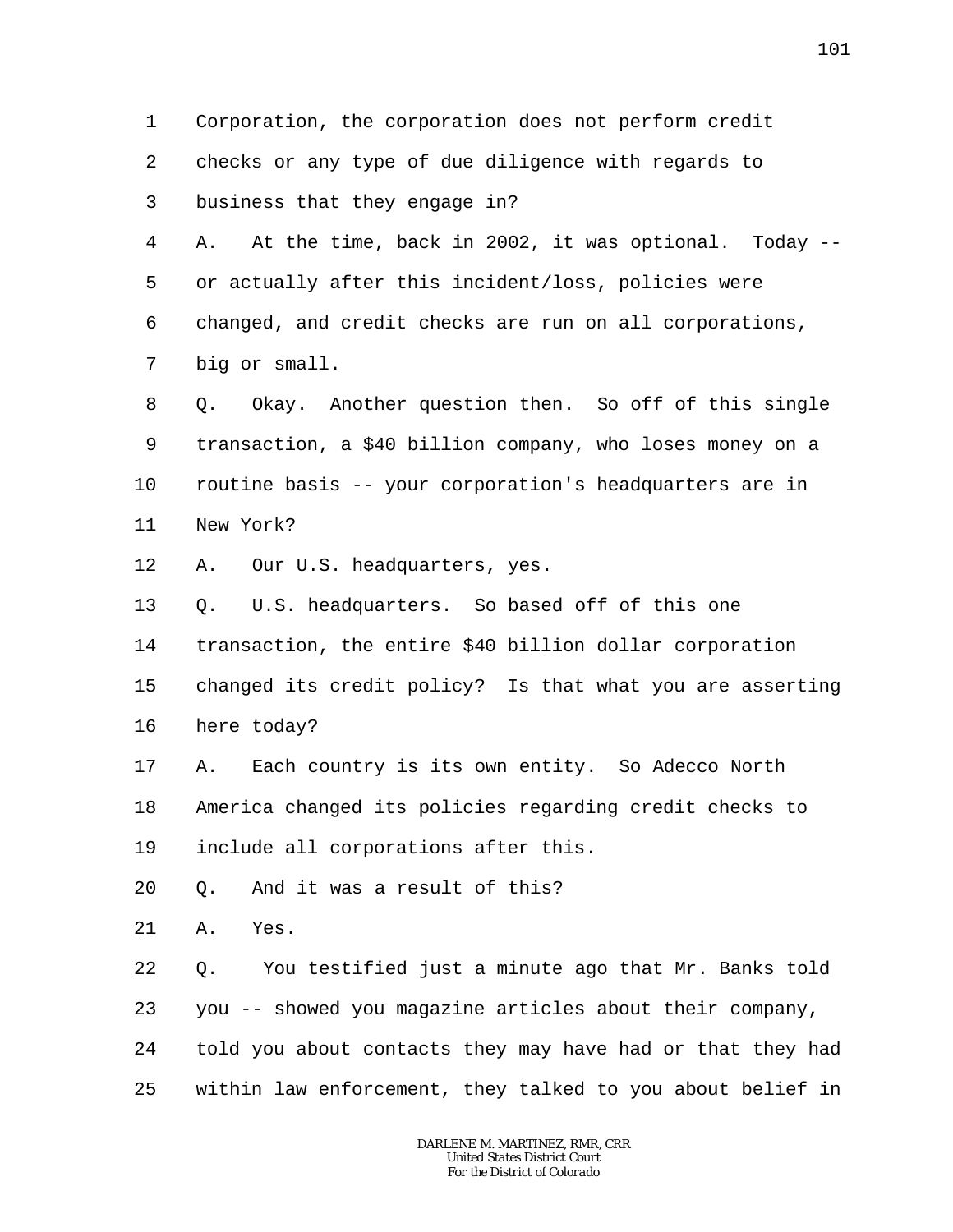1 2 3 4 5 6 7 8 9 10 11 12 13 14 15 16 17 18 19 20 21 22 23 24 25 the market, as you articulated. And to our understanding, you made a decision to engage in business based on their belief in the market, belief in their product, and contacts they may have had; is that correct? A. That is correct. Q. Do you have any reason to disbelieve -- you saw a magazine article. Did you have any reason to disbelieve that they did not -- that those representations were false at the time? MR. KIRSCH: Objection, relevance. THE COURT: Overruled. THE WITNESS: At the time -- I am supposed to answer? THE COURT: You may answer. THE WITNESS: At the time, I had no reason not to believe. Q. (BY MR. BANKS) And there was no mention that they had landed this large contract with some agency, because you did not articulate that a minute ago; is that correct? A. The only information that was given to me is that everything was close to a sale; that the software was almost completed and would be sold. Q. Okay. Have you done business with the federal government? Adecco is a big company, I am sure they may have had some dealings with the federal government.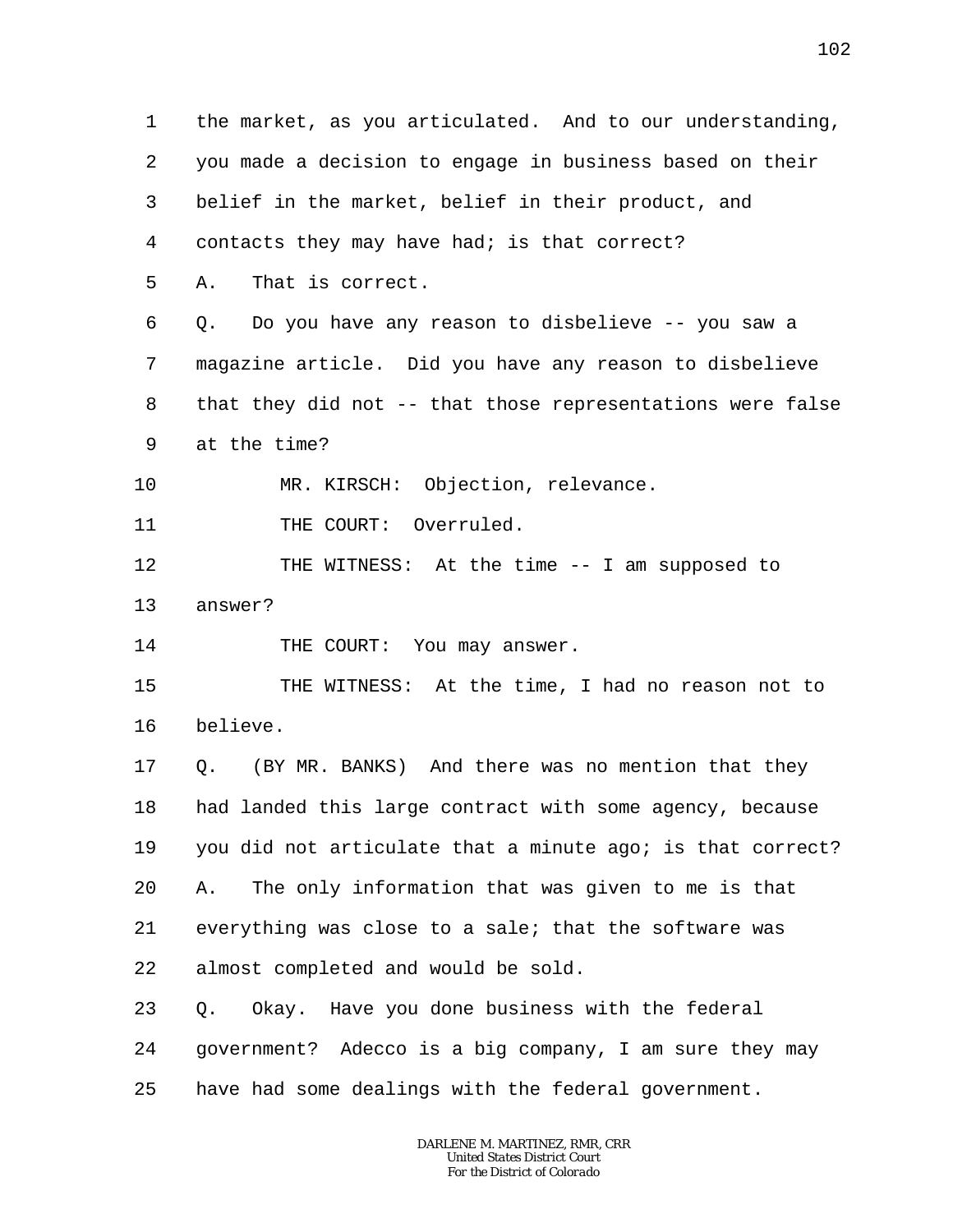1 A. We do, yes.

| 2       | Is doing business -- obviously Adecco is more adept,<br>Q. |
|---------|------------------------------------------------------------|
| 3       | given their size and scope, to do business with the        |
| 4       | Federal Government, as far as being able to deliver or     |
| 5       | whatever. Have you had occasion in your career -- let me   |
| 6       | ask you this. Have you personally had staffing             |
| 7       | relationships with the federal government?                 |
| 8       | We have, yes, and do.<br>Α.                                |
| 9       | Okay. Now, would you agree that doing business with<br>Q.  |
| $10 \,$ | the federal government is different than doing business    |
| 11      | with Galileo?                                              |
| 12      | Yes.<br>Α.                                                 |
| 13      | MR. KIRSCH: Objection, relevance and foundation.           |
| 14      | THE COURT: Overruled.                                      |
| 15      | THE WITNESS: It is.                                        |
| 16      | (BY MR. BANKS) And can you describe some of the<br>Q.      |
| 17      | differences?                                               |
| 18      | A lot more regulation. A lot more complexity.<br>Α.        |
| 19      | Q. Just more difficult, just as far as contracts,          |
| 20      | getting things together. A lot of i's dotted and a lot of  |
| 21      | t's crossed. And nobody likes government regulations.      |
| 22      | MR. KIRSCH: Object to the statement, as opposed to         |
| 23      | a question.                                                |
| 24      | THE COURT: There is too much in there. Please try          |
| 25      | to shorten your questions so he only has to respond to one |
|         |                                                            |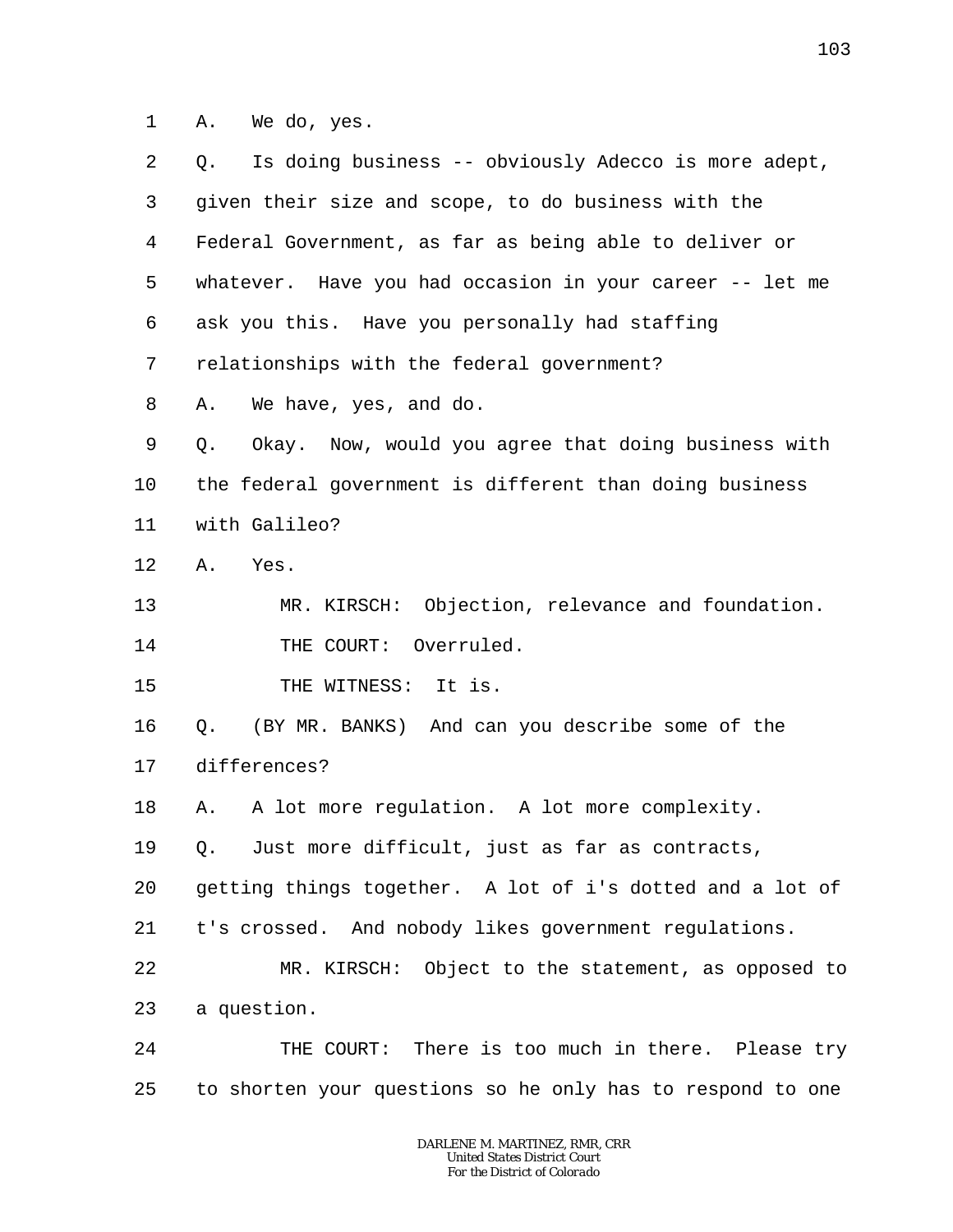1 thing.

| $\overline{2}$ | MR. BANKS: Will do, Your Honor.                             |
|----------------|-------------------------------------------------------------|
| 3              | THE COURT: Sustained.                                       |
| 4              | MR. BANKS: I have nothing further.                          |
| 5              | MR. WALKER: Your Honor, if I may continue cross             |
| 6              | for the defendants.                                         |
| 7              | THE COURT: You may. No repetition.                          |
| 8              | <b>CROSS-EXAMINATION</b>                                    |
| 9              | BY MR. WALKER:                                              |
| $10 \,$        | Q. So, Mr. Tait, you stated that you were involved in       |
| 11             | the decision-making process, as far as agreeing to extend   |
| 12             | service to Leading Team.                                    |
| 13             | A. Yes, I was.                                              |
| 14             | Q. And since you stated that the -- that Adecco North       |
| 15             | America did not have a credit verification process, what    |
| 16             | factors came into play when your group was discussing       |
| 17             | whether or not to enter into this relationship?             |
| 18             | Mr. Banks was quite -- put on a good show. He made a<br>Α.  |
| 19             | believer of me.                                             |
| 20             | Can you elaborate on what you mean by "he put on a<br>Q.    |
| 21             | good show"?                                                 |
| 22             | He is very good at articulating where he was going to<br>Α. |
| 23             | go, what was going to happen, and the possibility of us     |
| 24             | all making money.                                           |
| 25             | So Mr. Banks outlined to you LTI's plan for<br>Q.           |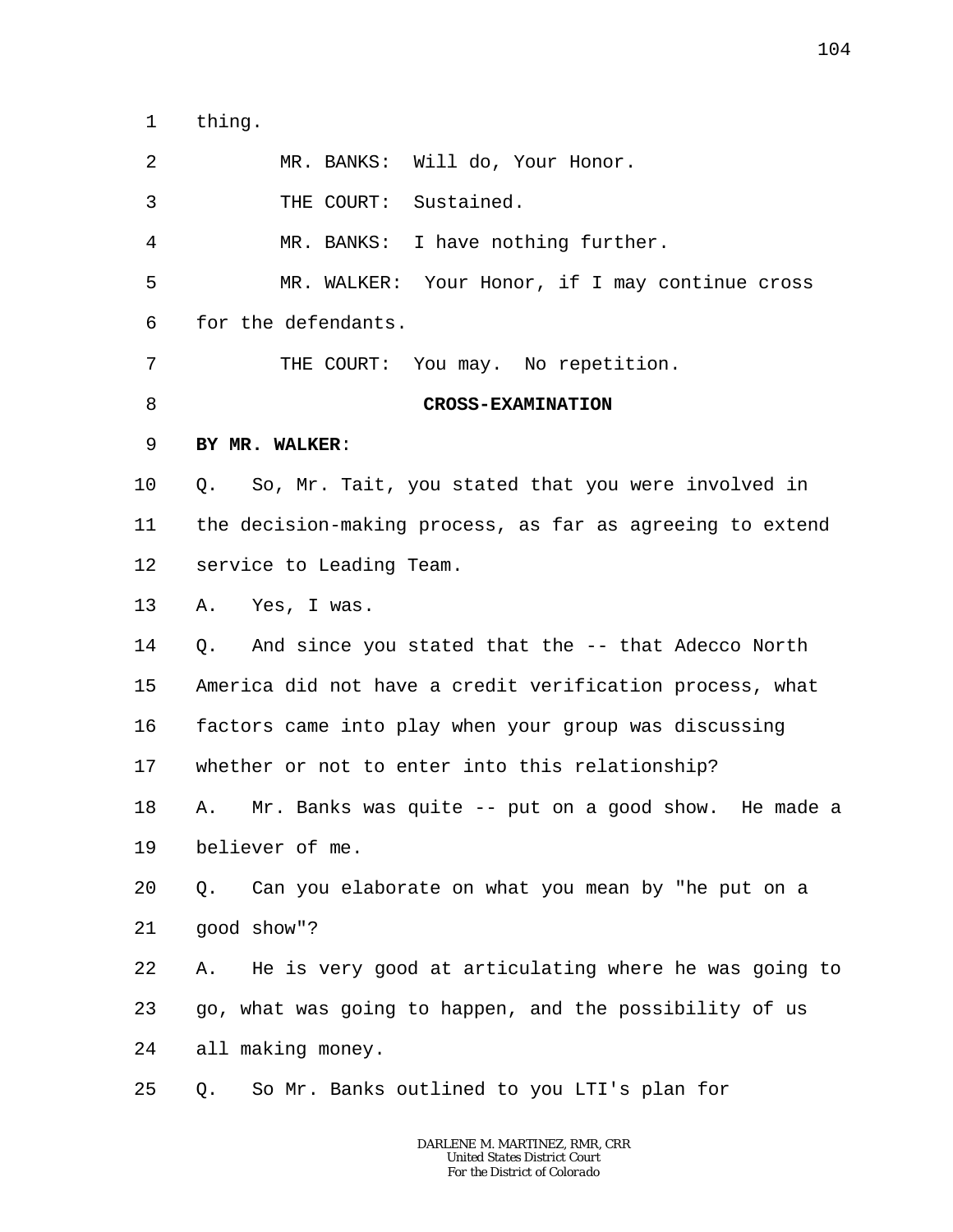1 2 successfully selling and marketing their product in order to do what he said?

3 A. Yes.

4 5 6 7 8 9 Q. And in the process of describing to you what that plan was, can you give some details on what he said would be done? What was part of the good show, as you call it? A. Produced magazine articles. Threw names around; Mayor Webb at the time. And said he had contacts within the FBI, within state and local governments.

10 11 Q. And so the statement that he had contacts with these people, was made. Did he infer that that somehow

12 constituted a contract with the agency?

13 A. No.

14 15 16 Q. How large was that group that convened to discuss the decision about bringing on or taking on the work for LTI? A. Each office is its own entity. We are not

17 franchised, but each office runs its own show, with the

18 19 help, obviously, of their senior leadership. But at that time, I made the call.

20 Q. You made the call from how many other colleagues?

21 A. Myself. I am in charge. I am the area do you.

22 Q. So you were solely responsible for that decision?

23 A. Yes.

24 25 Q. And in considering the proposition that Mr. Banks was making to you, what thought -- did you get into the risks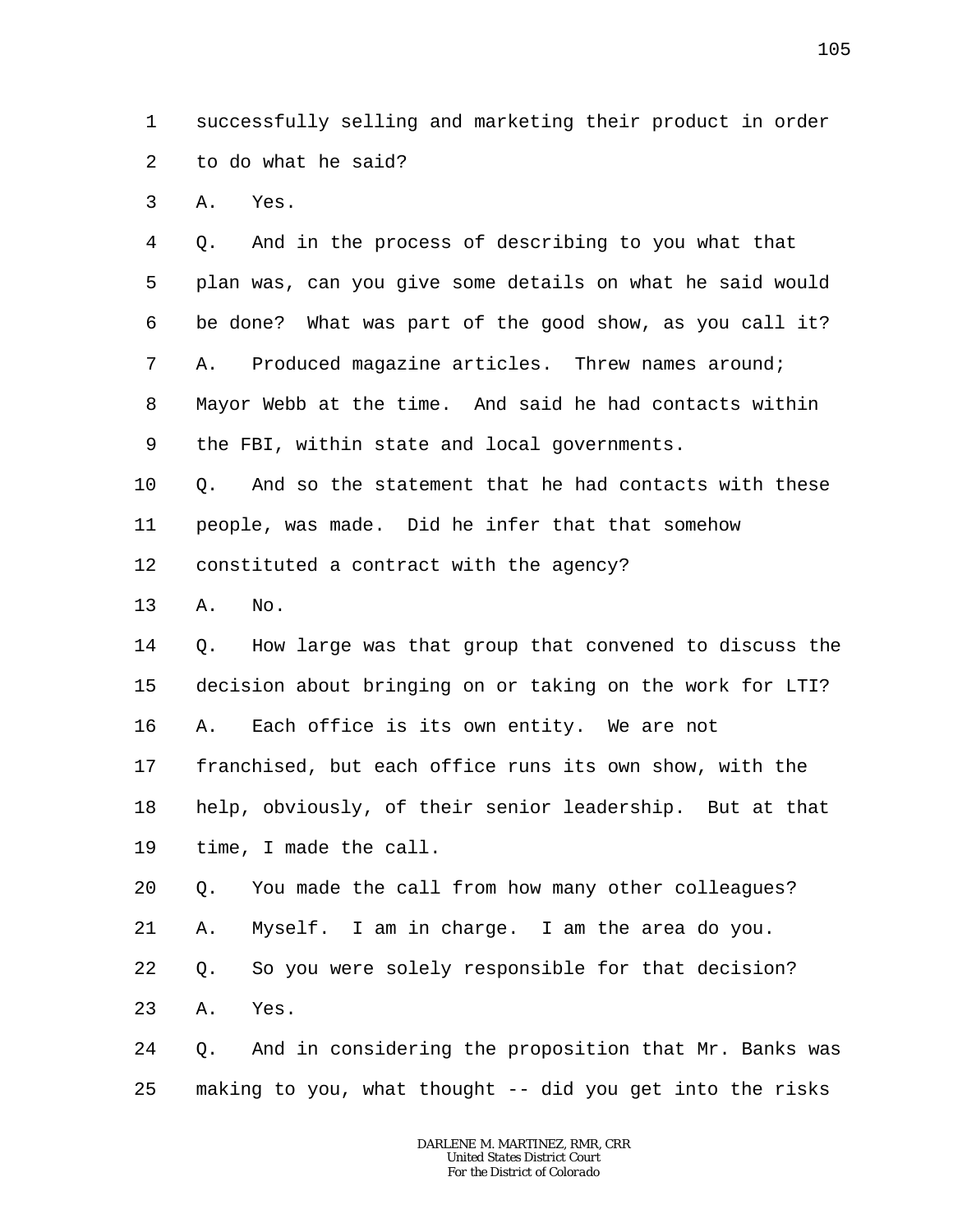1 2 3 4 5 6 7 8 9 10 11 12 13 14 15 16 17 18 19 20 21 22 23 24 25 inherent in a company you knew very little about? A. Everything is risk. This was a little more risky. But I felt at the time, the information given, and the ending payout, that it was worth the risk. Q. And subsequent to engaging in the relationship with Leading Team, and not receiving payment other than the \$3,000, did Adecco do any investigation into the business operations of LTI? MR. KIRSCH: Objection, relevance. THE COURT: What is the relevance of that? MR. WALKER: Your Honor, I am getting to the point where we can ask a question about if there was any fraudulent statements discovered that were made by Mr. Banks or anyone at LTI during the course of the investigation. THE COURT: I am going to give some leeway. I will overrule the objection. You may answer. THE WITNESS: I forgot the question. Q. (BY MR. WALKER) After LTI was unable to pay on the bills, other than the \$3,000 and you terminated the relationship with LTI, did Adecco launch any type of investigation into LTI to discover more about the company A. It was -- obviously I spoke with my senior leadership and let them know where I was at, as far as collections were. And I told them my estimation was that very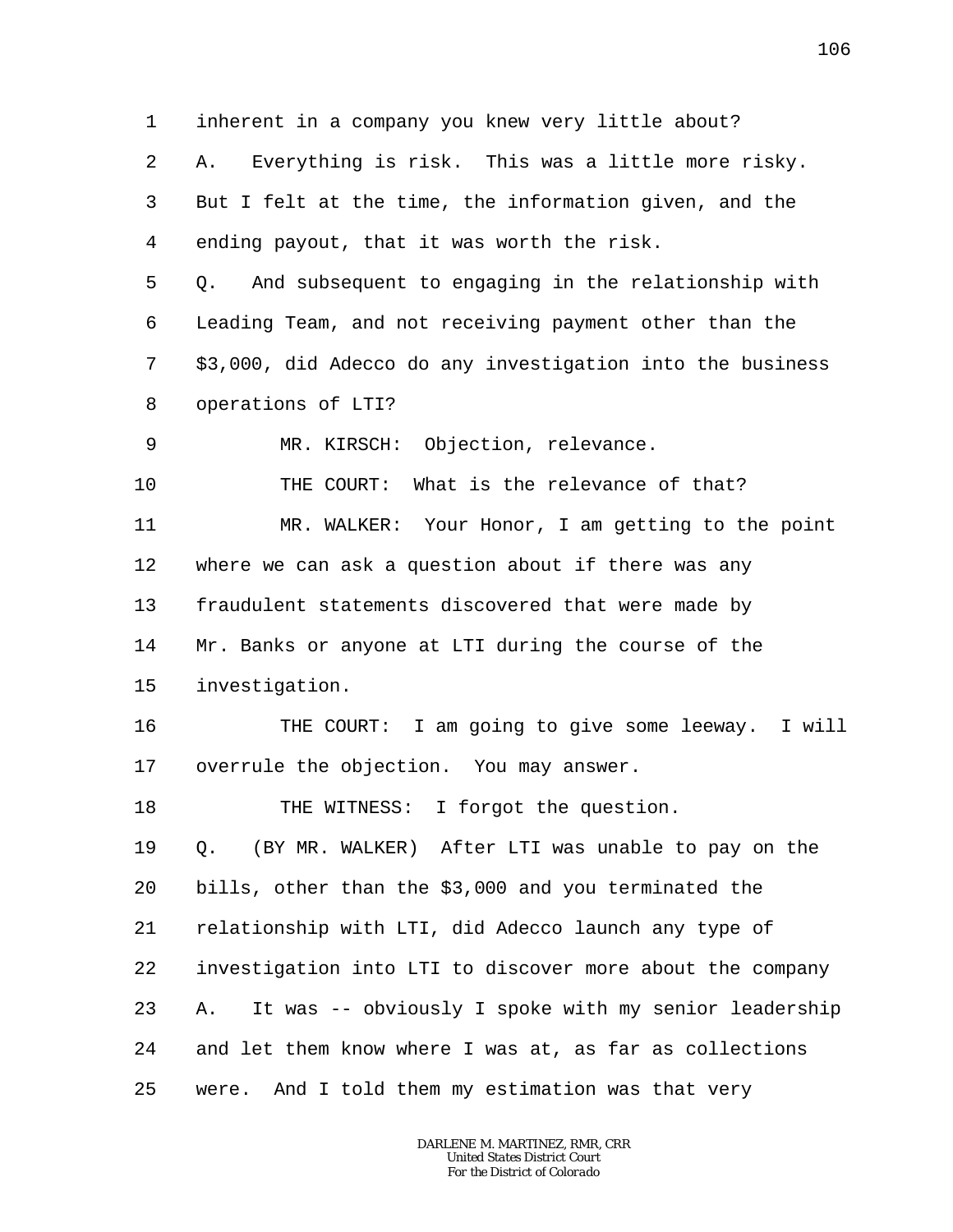1 2 3 4 5 6 7 8 9 10 11 12 13 14 15 16 17 18 19 20 21 22 23 24 25 negatively we weren't going to get any money. So it was delivered to third-party collections. Q. Mr. Tait, so my question was, was there any investigation or any type of inquiries made into the actual business of LTI? A. Not to my knowledge. Q. And so given that answer, you wouldn't be able to say that LTI -- what Mr. Banks represented to you about LTI's business practices were not true? MR. KIRSCH: Objection to the relevance, Your Honor. THE COURT: Overruled. THE WITNESS: Repeat, please. Q. (BY MR. WALKER) I will repeat. Given there was no further inquiry into the LTI company, you would not be able to say that anything Mr. Banks represented to you, in the so-called show, was not true? A. I have no information whether it was true or false. MR. WALKER: No further questions, Your Honor. MR. STEWART: May I? THE COURT: You may. **CROSS-EXAMINATION BY MR. STEWART**: Q. Good afternoon, Mr. Tait. You stated on direct when directed by Mr. Kirsch, that Adecco had a contract with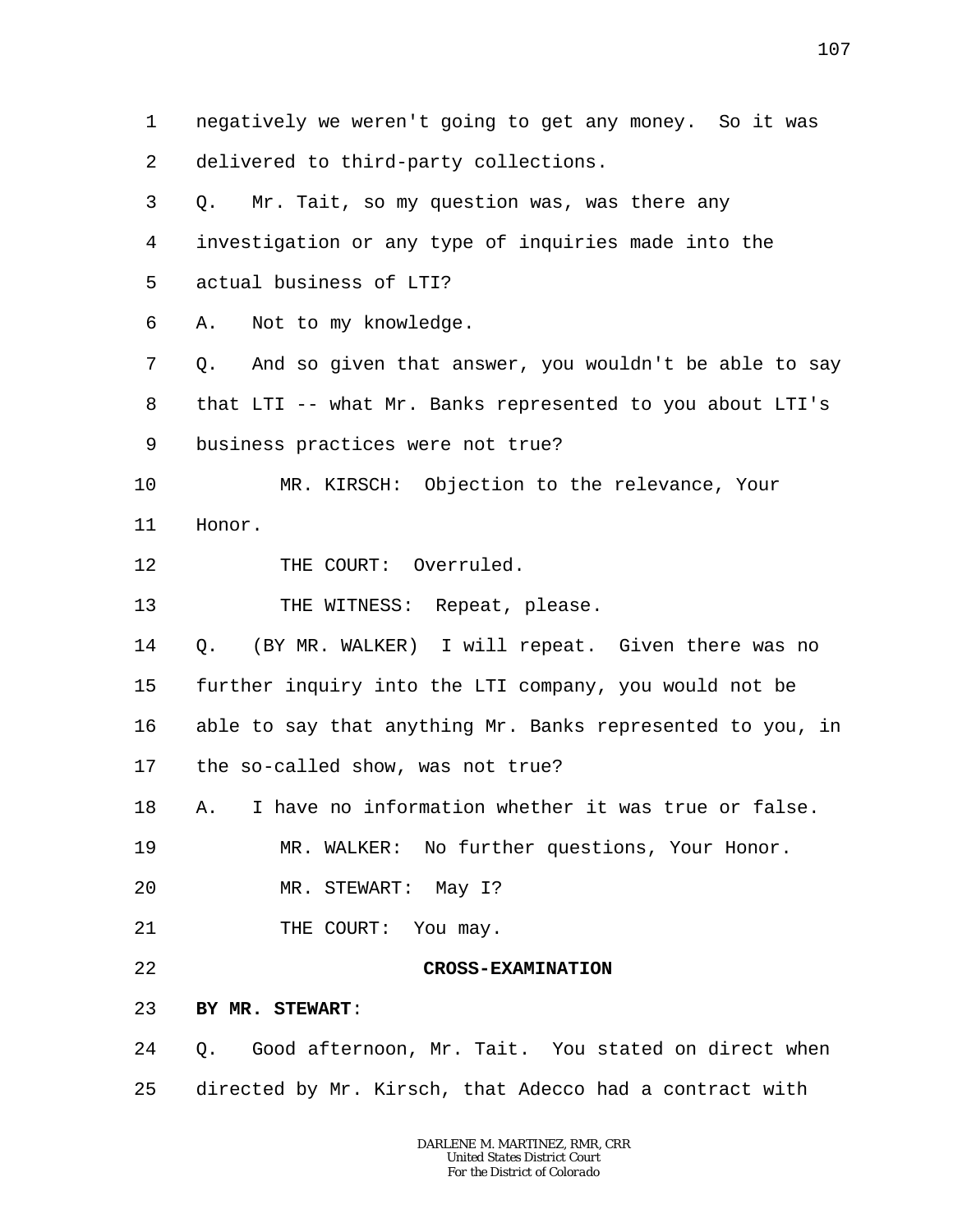1 Leading Team. Is that a true statement?

2 A. It is. The documents are right there.

3 4 5 6 7 8 9 10 11 12 13 14 15 16 17 18 19 20 21 22 23 24 25 Q. And yet the -- well, let me back up. Are you the custodian of records at -- A. Yes, I am. Q. Okay. So you are the one that certified the records entered into evidence by Mr. Kirsch? A. I did. Q. Okay. And the contract with Leading Team, is that what we saw in the exhibit that was entered into? A. It is a portion of it. Q. Because what I believe we saw -- perhaps we can go to page 4 of that just to verify, which is actually in evidence -- THE COURT: Which document are we speaking of? MR. STEWART: The service agreement. The first exhibit entered into evidence by Mr. Kirsch. MR. BANKS: 30.01, Your Honor. THE COURT: All right. Exhibit 30.01. Q. (BY MR. STEWART) Page 4 of that paragraph, is that, indeed, the agreement with Leading Team? A. Are you going to bring this up on the screen? MR. KIRSCH: Your Honor, we can display the document if that would help. THE COURT: If you wouldn't mind. Thank you.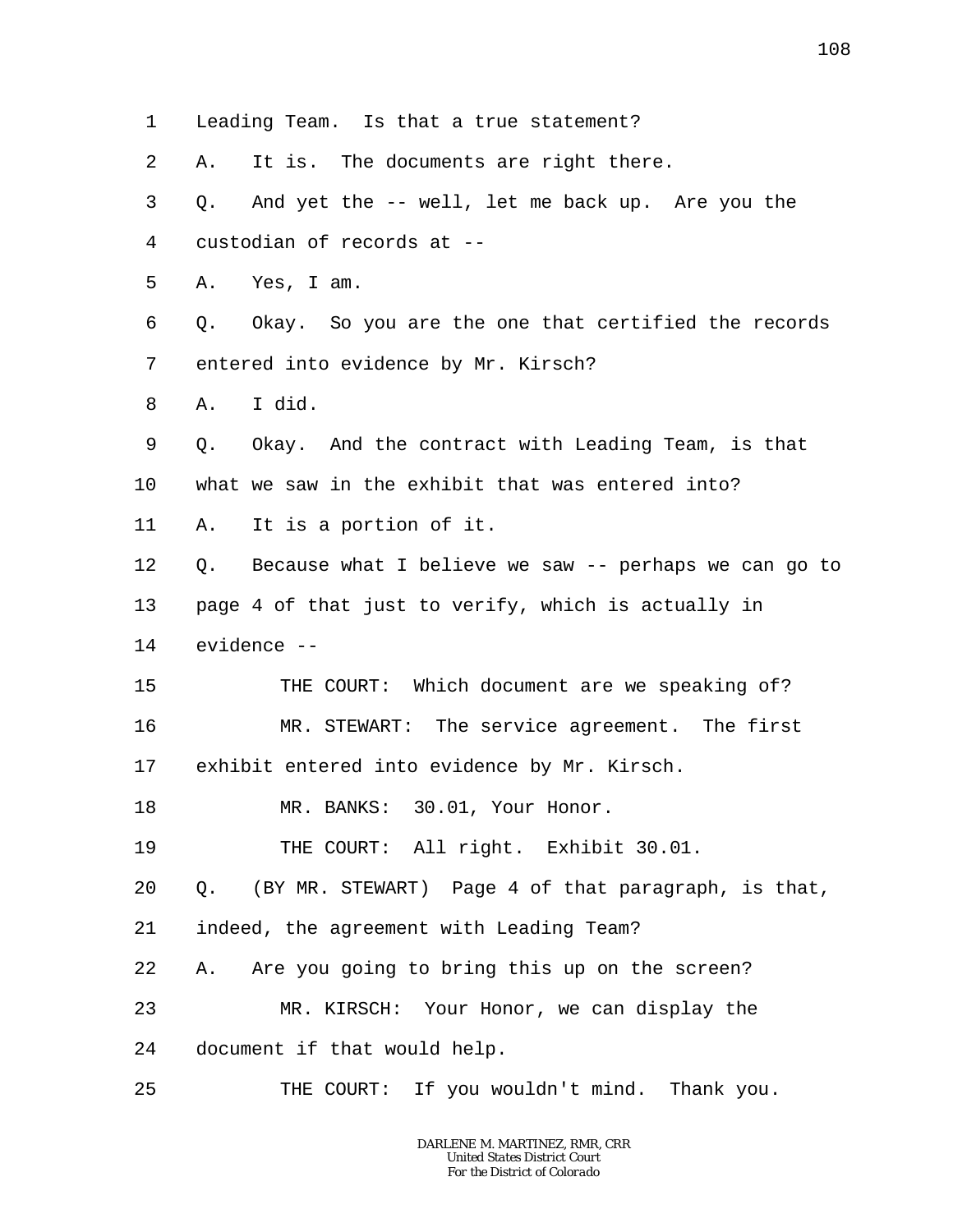1 30.01, page 4.

2 3 4 5 6 7 8 9 10 11 12 13 14 15 16 17 18 19 20 Q. (BY MR. STEWART) Let's look at the first paragraph. A. That is the agreement between Adecco and DKH Enterprises. Q. So this is not the contract with Leading Team? A. There is another document in this pile between Adecco and Leading Team. I just don't know what the number is; whether it was introduced or not. Q. So we will leave that question to be determined. So at this point, we don't see an agreement between Adecco and Leading Team. A. You are not showing it here, but we did go through it. It was one of the documents. THE COURT: Is that the work order? THE WITNESS: There is an agreement in this pile. So I don't know if it was entered or not. But there was a work order that was signed. THE COURT: We have the work order. Is that what you referred to? That is 30.02. MR. STEWART: Okay.

21 22 23 Q. (BY MR. STEWART) Is that work order, is that actually a separate agreement besides the one you have seen here?

24 25 A. Yes. There is a boilerplate agreement between Leading Team and Adecco. Then in the boilerplate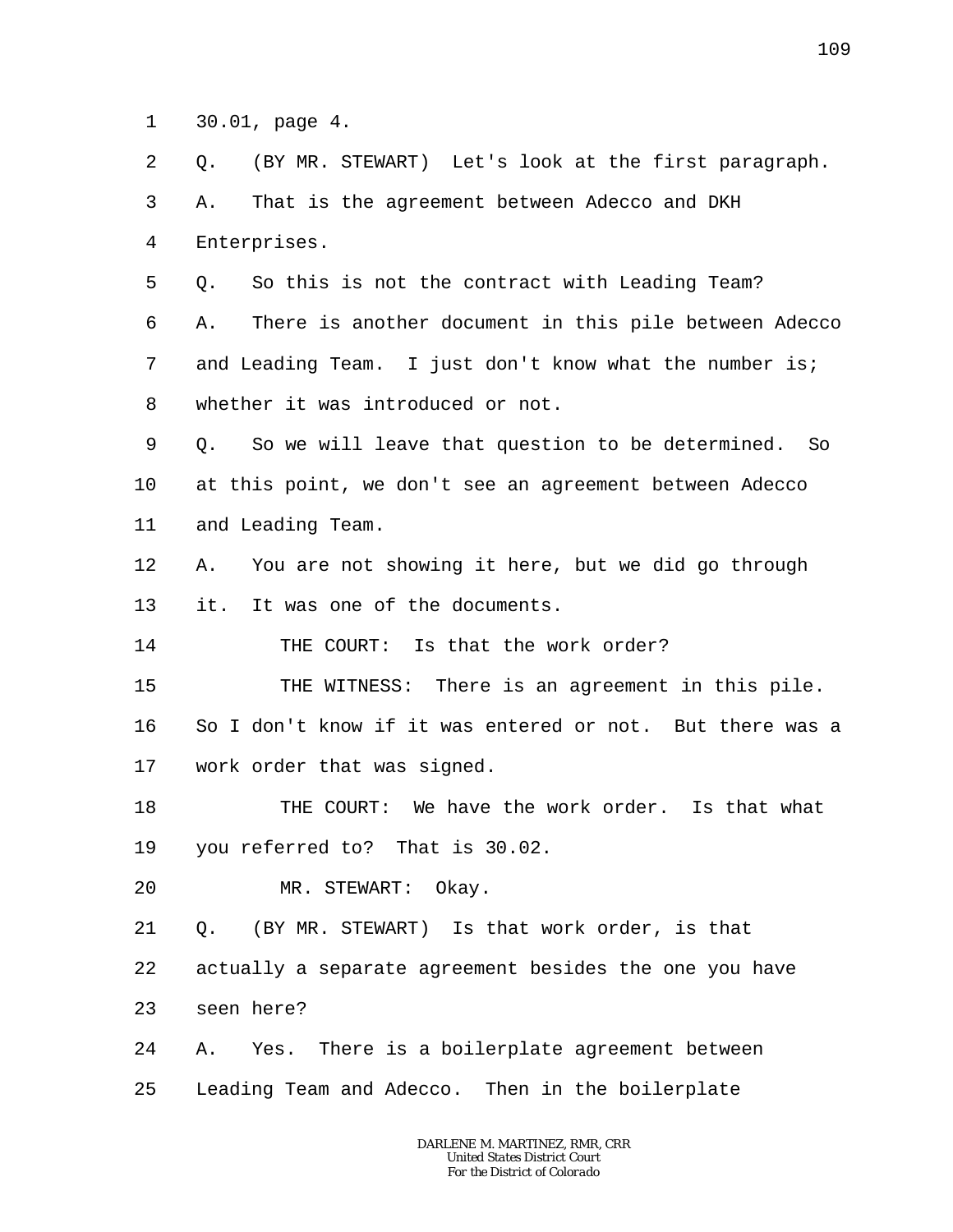1 2 3 4 5 6 7 8 9 10 11 12 13 14 15 16 17 18 19 20 21 22 23 24 25 agreement, it does refer to the work order and/or an attachment A, which describes the current project. Q. Okay. So you also stated in your direct that as a company executive, you would have wanted to know the relationship that the two companies had, as far as the business relationship; is that correct? A. Yes. I did not know there was any relationship at the time. Q. Okay. And having put into place the new procedures, based on the transaction and the risk associated, and balancing the credit risk and so forth, is it fair to say that you put those procedures in place now? A. Yeah. They were put out to all of the offices within North America. Q. Okay. Where might those be articulated during the course of the potential relationship with the client? A. Where is it listed? Our website, procedures on how to bring in a new client. Q. Okay. So is that articulated somewhere in the agreement? A. No. It has nothing to do with the agreement. Q. Okay. Page 4 of the Exhibit, 30.01, paragraph 19, if I might direct your attention to that. MR. KIRSCH: Is that a request to display it, Your Honor?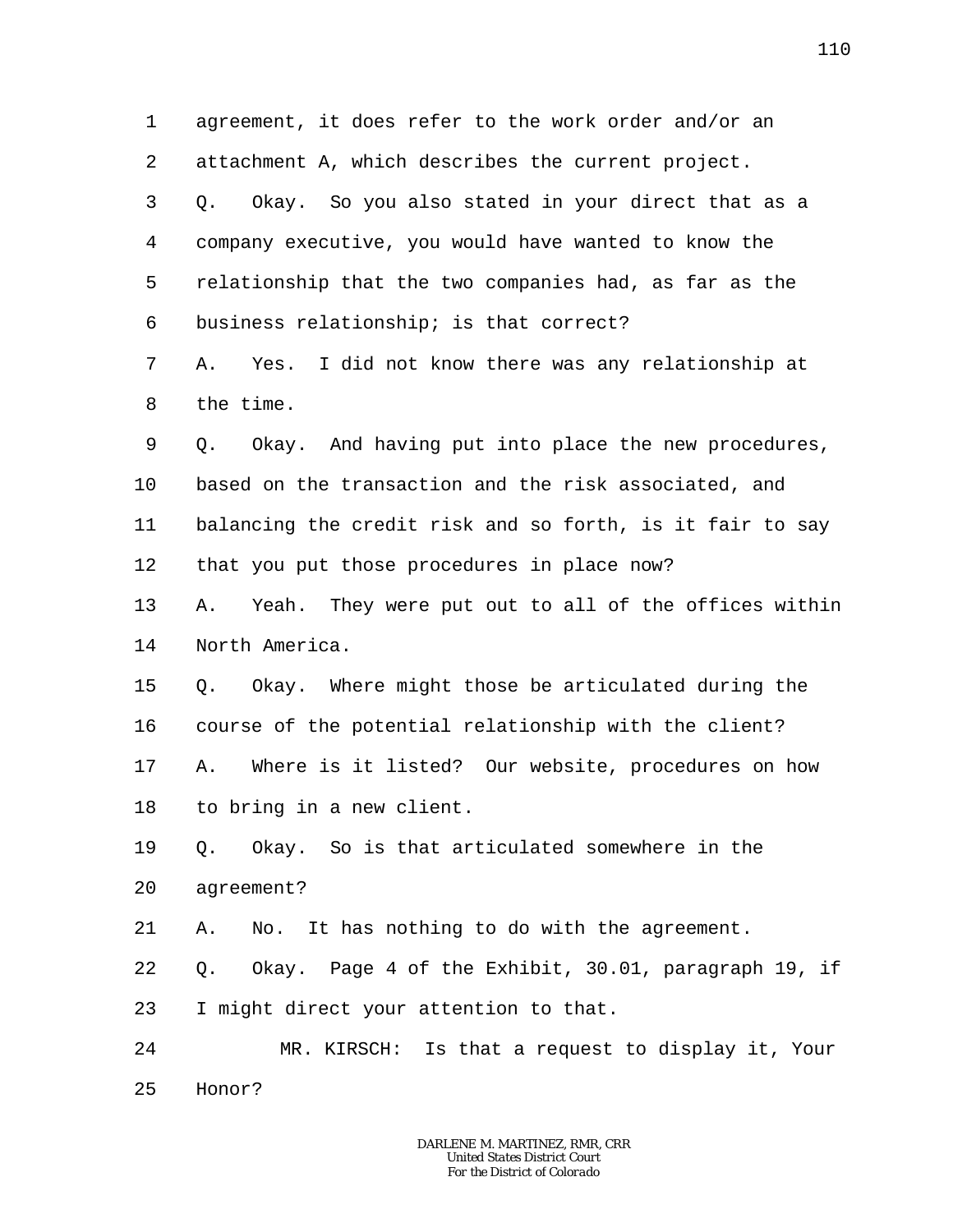1 2 3 4 5 6 7 8 9 10 THE COURT: You are asking to put 30.01, page 4? MR. STEWART: Page 4. There is paragraph 19 there. THE COURT: Do you want to enlarge something? THE WITNESS: This is the agreement between DKH enterprise and Adecco. It has nothing to do with the agreement between Leading Team and Adecco. Q. (BY MR. STEWART) Understood. So I just want to point out in the boilerplate -- if you allow me to use your term there -- of the agreement. The agreement that you are asserting that was had between Leading Team and

11 12 Adecco, would it have been the same type of agreement you had with DKH?

13 14 15 16 17 A. No. One is a consulting agreement, which is provided to 1099s or companies that are an entity that I would bill out and pay as an entity, rather than an individual. The other agreement is between Adecco and the client, gives the payment terms and all the other --

18 19 Q. So this paragraph 19 talked about the agreement in its entirety. Would it also be included?

20 21 A. I don't know. Like I said, I can't find it in this stack.

22 Q. Okay, fair enough. So did --

23 24 MR. STEWART: That's all, Your Honor. That's all I have.

25 THE COURT: Thank you very much.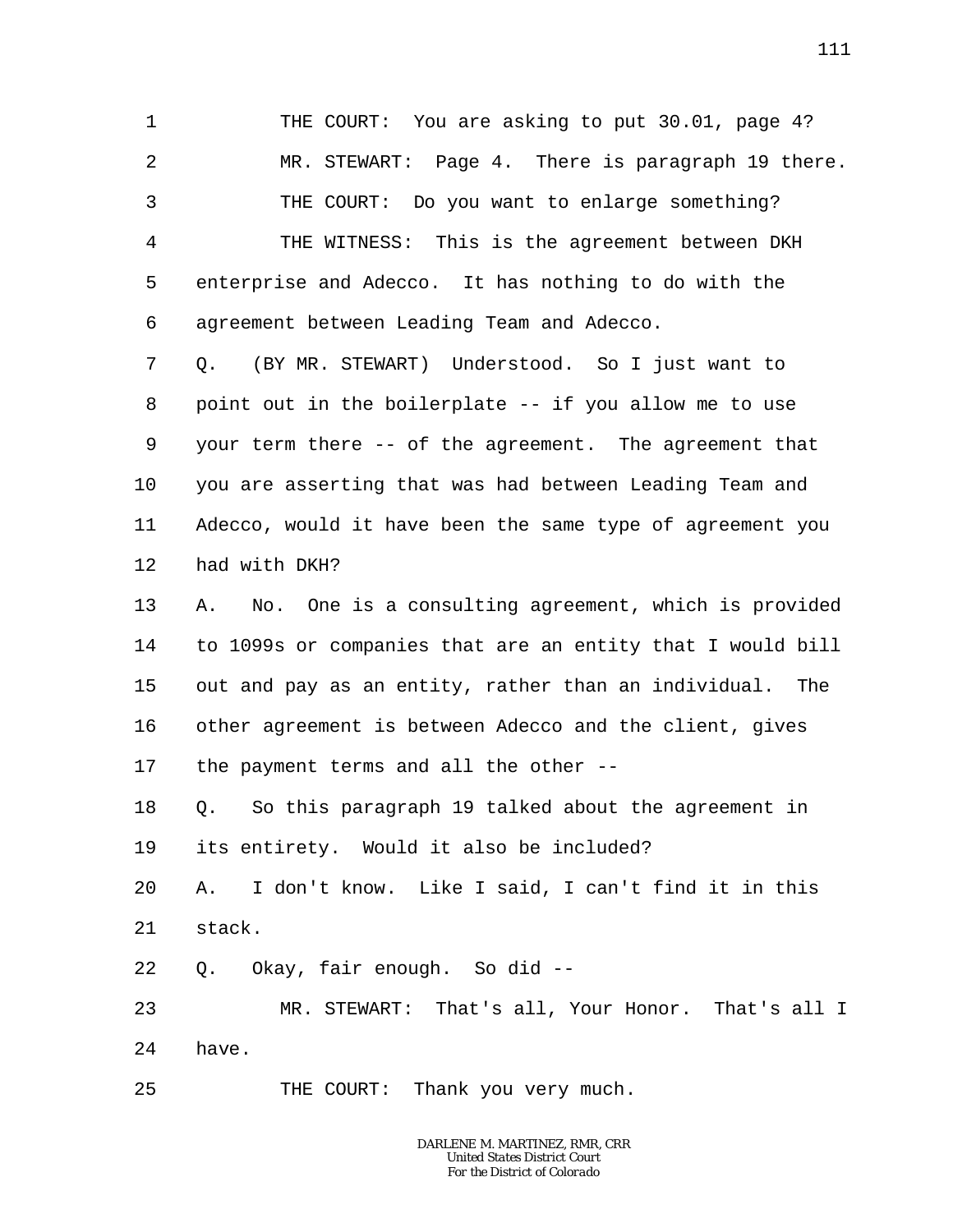1 2 3 4 5 6 7 8 9 10 11 12 13 14 15 16 17 18 19 20 21 22 23 24 25 Any further questions by the defendants? MR. WALKER: No more questions, Your Honor. THE COURT: All right. Any redirect? MR. KIRSCH: Yes, please, Your Honor. **REDIRECT EXAMINATION BY MR. KIRSCH**: Q. Mr. Tait, I want to try to be clear about this issue about the agreements that Mr. Stewart was asking you about. Did you have more than one agreement in place for this relationship that you have been testifying about? A. Yeah. There were two agreements; one with Adecco and Leading Team, and one between Adecco and DKH. One is a client agreement, and one is a consulting agreement. One is for the workers, one is for the client. Q. And the client in this case was Leading Team? A. That is correct. Q. And who -- and that was the entity that owed the money? A. That is correct. Q. You were asked a number of questions about what you considered when you were deciding whether you should do business with Leading Team. A. Yes. Q. And this idea about the sale of the software -- I want to know what you -- what was in your mind about the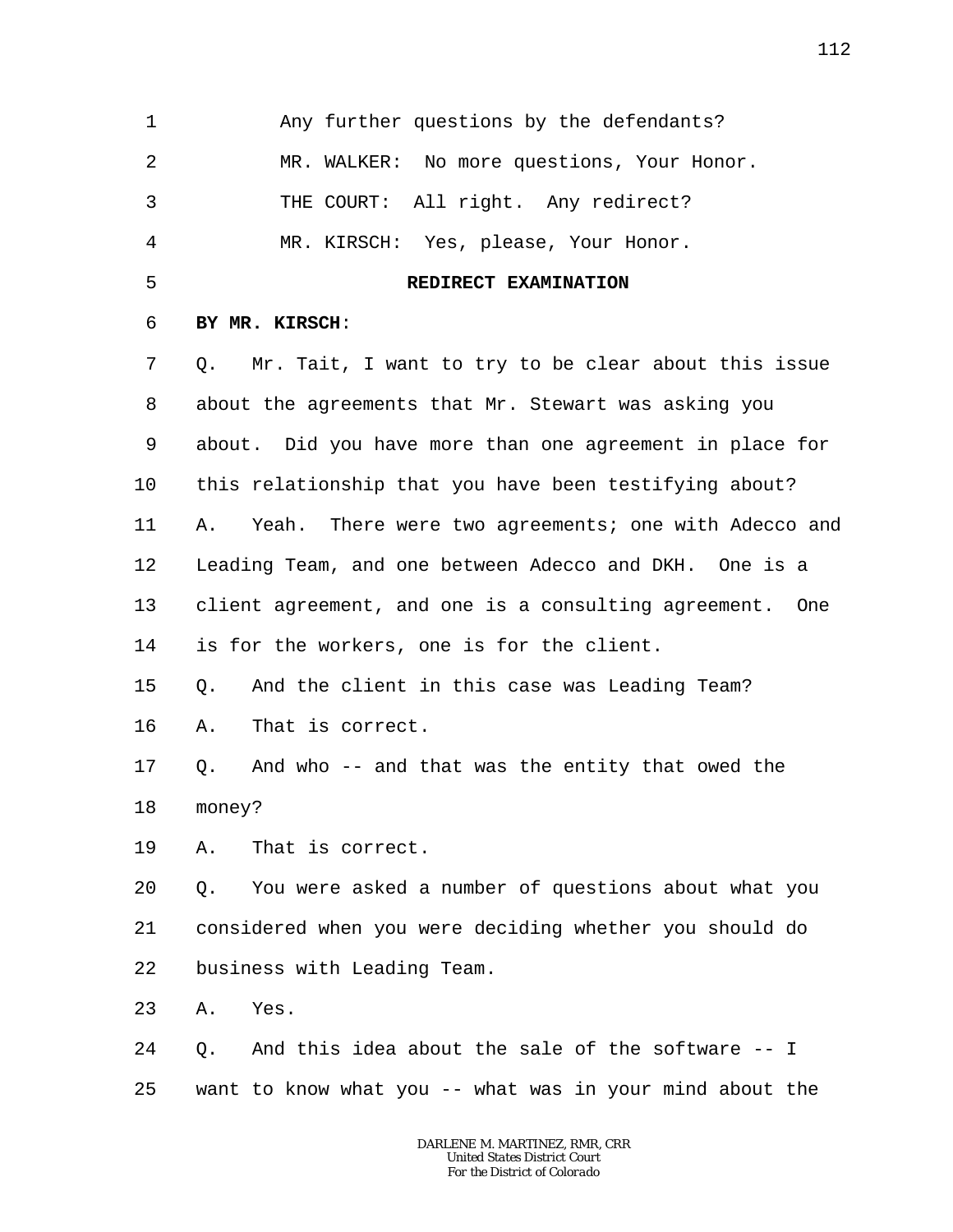1 timing of the software that Leading Team had?

2 3 4 5 6 7 A. They kept presenting it that it was very close to being completed. Things were lined up for sale of software packages, which are very expensive packages, these, you know, enterprise level type of software packages to state, local, FBI, and there would be a lot more work to follow.

8 9 10 11 12 Q. Did you have an understanding about how the timing of that sale would relate to the timing when the first invoice -- the payment on the first invoice would be due? A. It was always real clear that payments were due in 30 days.

13 14 15 16 17 18 19 20 21 22 Q. Okay. And I need to ask you a better question, because what I am meaning to ask you is whether or not, based on the statements that you got from Mr. Banks, did you have an understanding about whether there would be money flowing into Leading Team from the sale of the software; how would that flow of money relate to the due date for the first invoice 30 days afterwards? A. Obviously, when those sales went through, the payments would be caught up to date, is what I was assured.

23 24 25 Q. Okay. And when you first agreed to do business with Leading Team, did you think that Leading Team would be realizing revenue from the sale of its software by the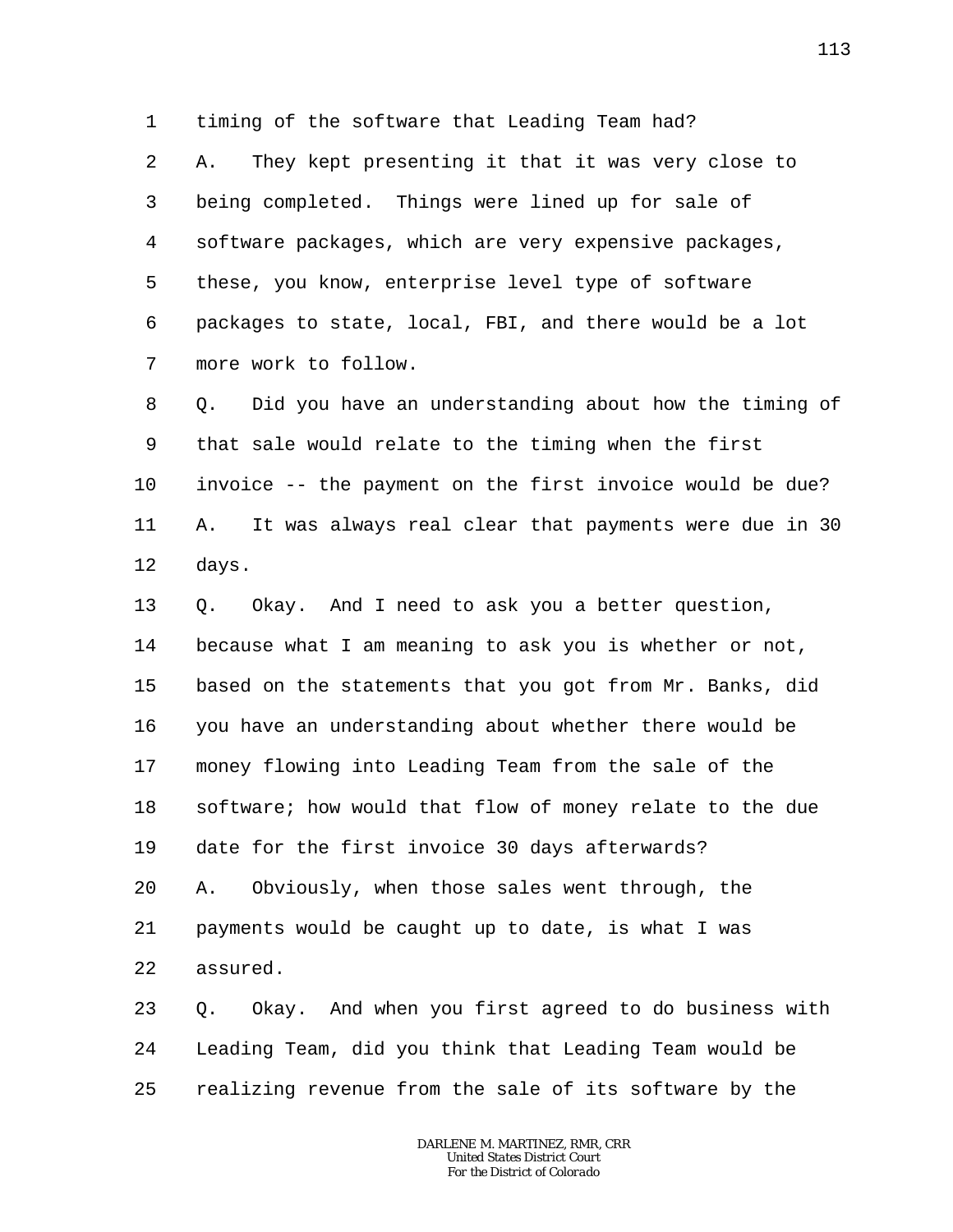1 2 3 4 5 6 7 8 9 10 11 12 13 14 15 16 17 18 19 20 21 22 23 24 25 time that your first invoices were going to be due? A. Softwares just don't start from scratch. It is a lot of time, effort, money. So it was inferred that they had backers; people who were backing them from a financial standpoint. Q. All right. And then you were asked about whether or not Adecco had suffered losses before. A. Yes. Q. So have particular clients of yours -- have you suffered losses with respect to particular clients of yours before? A. People go bankrupt or companies go bankrupt, and we're a creditor. Q. What sort of -- what sort of -- what has been the amount of losses on your clients that you have seen before? A. This was the highest ever out of my office. Typically I write off 5- to \$10,000 a year. Q. With respect to this account, you wrote off approximately how much? A. 200,000. MR. KIRSCH: Thank you, Mr. Tait. Those are all of my questions, Your Honor. THE COURT: All right. May this witness be excused?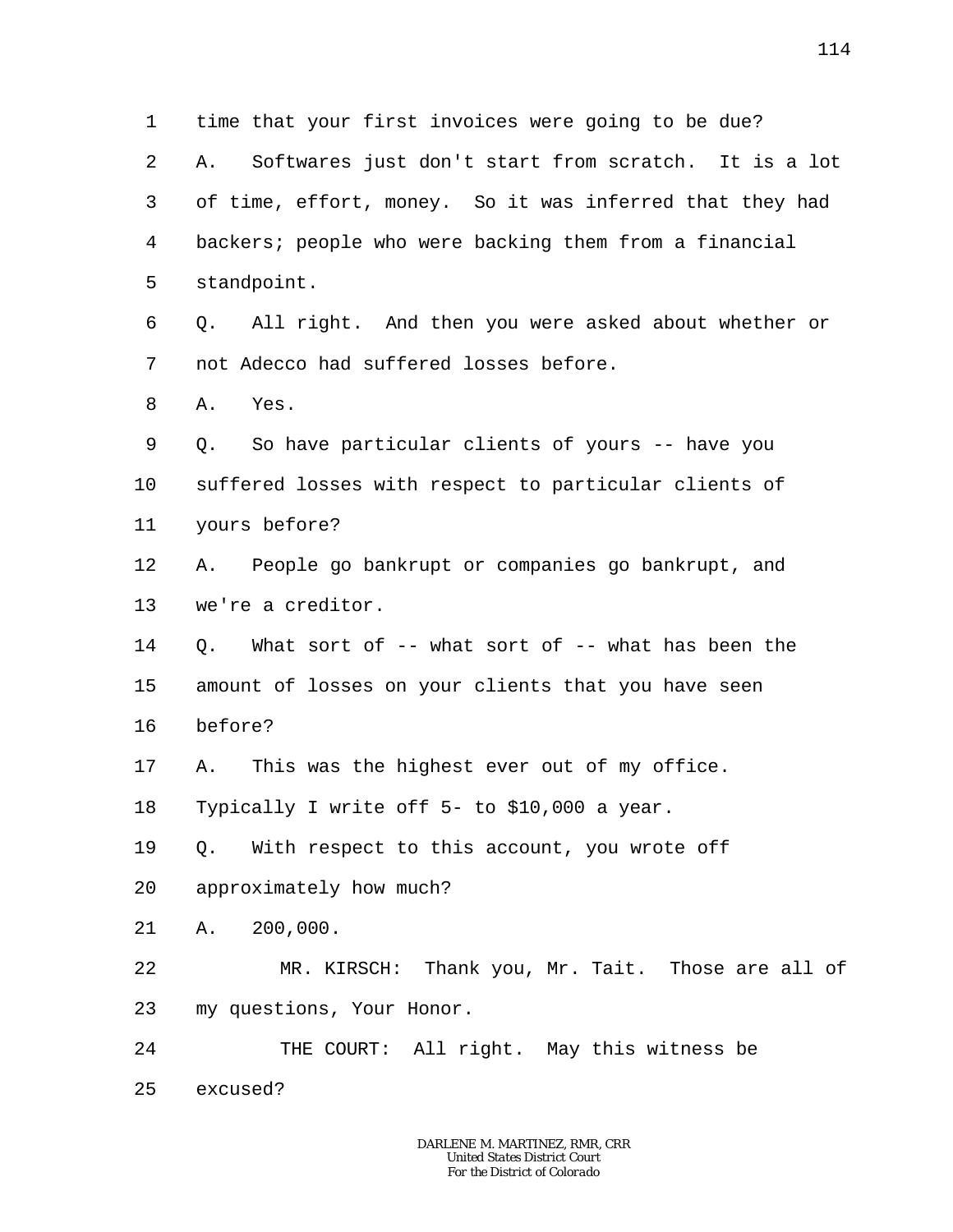2 3 4 5 6 7 8 9 10 11 12 13 14 15 16 17 18 19 20 21 22 23 24 THE COURT: All right. You may step down. Thank you very much. THE WITNESS: Thank you. THE COURT: We have been going for a little more than an hour. Rather than call the next witness, I think we should take a short break. This one, though, would only be about 12 minutes. So if we can be back at 3:20. Court will be in recess. (A break is taken from 3:06 p.m. to 3:21 p.m.) (The following is had in open court, outside the hearing and presence of the jury.) THE COURT: You maybe seated. We ready to bring the jury in? MS. HAZRA: Yes, Your Honor. MR. BANKS: Yes. THE COURT: Ms. Barnes. (The following is had in open court, in the hearing and presence of the jury.) THE COURT: You may be seated. Government may call its next witness. MS. HAZRA: Thank you, Your Honor. Renee Rodriguez. COURTROOM DEPUTY: Your attention, please.

MR. KIRSCH: Yes, please, Your Honor.

25 **RENEE RODRIQUEZ**

1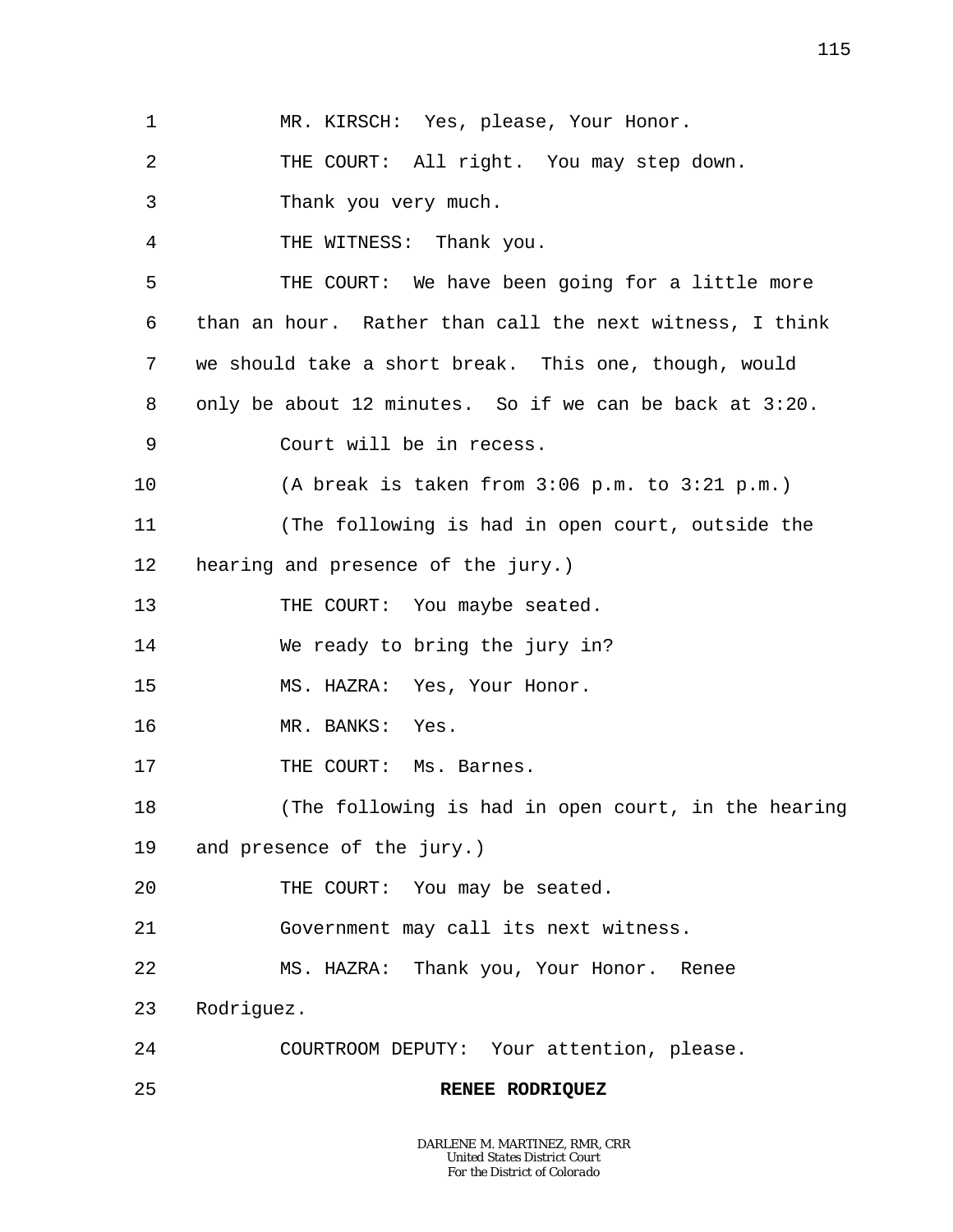1 2 3 4 5 6 7 8 9 10 11 12 13 14 15 16 17 18 19 20 21 22 23 24 25 having been first duly sworn, testified as follows: COURTROOM DEPUTY: Please be seated. Please state your name, and spell your first and last names for the record. THE WITNESS: Renee Rodriquez, R-E-N-E-E R-O-D-R-I-Q-U-E-Z. **DIRECT EXAMINATION BY MS. HAZRA**: Q. Good afternoon Ms. Rodriquez. A. Good afternoon. Q. Where do you live, what city and state? A. Pueblo, Colorado. Q. Where are you currently employed? A. I own Express Employment Professionals. Q. How long have you owned it? A. I have been a partner for about 20 years. I have been the majority owner for 6. Q. Is that also Express Personnel? A. Correct. We did a name change. Q. And when did you change your name? A. Express, Inc., our franchiser changed it about 6 years ago. Q. Around 2005? A. Sounds about right.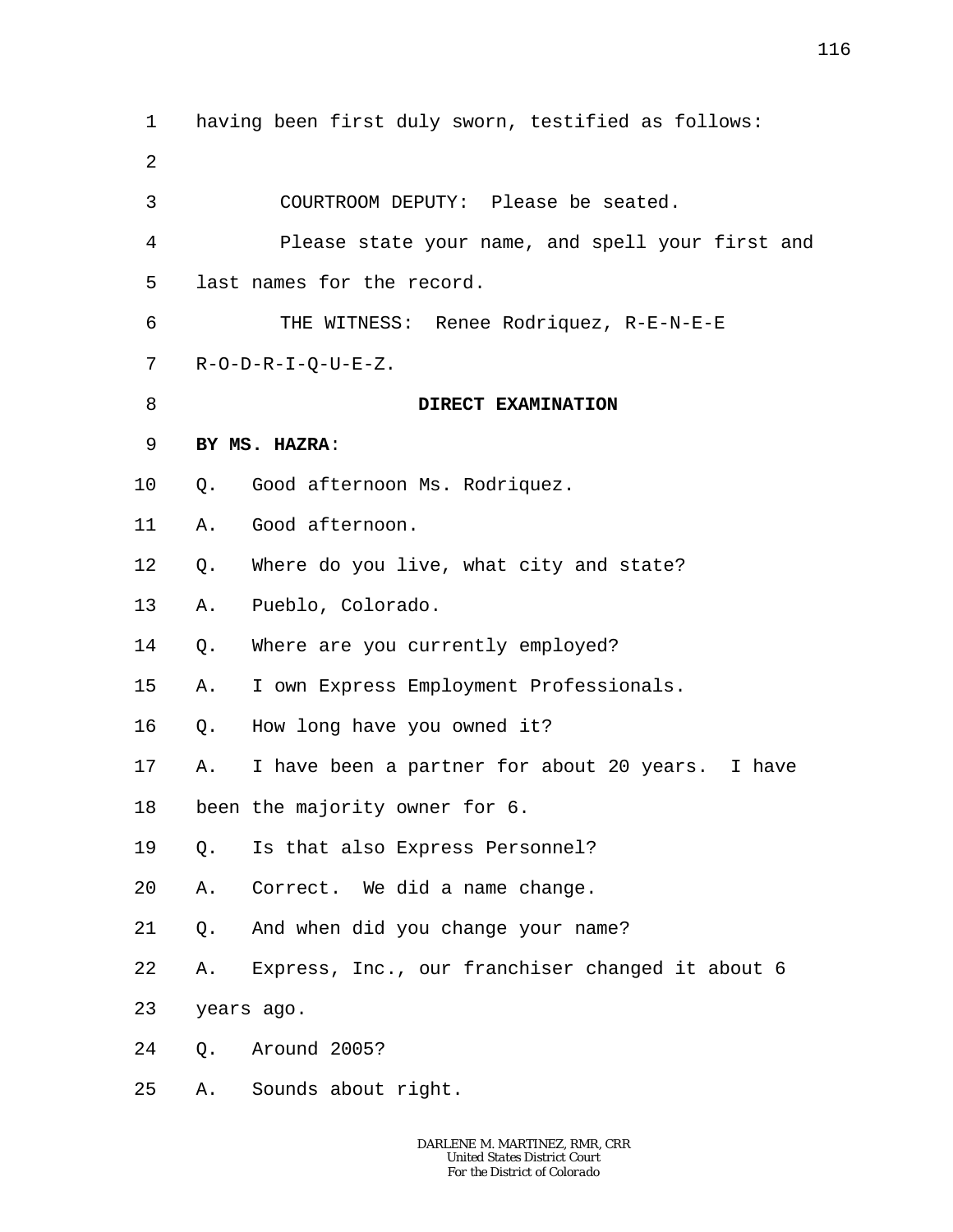1  $\overline{a}$ Q. When you say you are the owner, are you a franchise owner?

- 3 A. Correct. Franchise owner.
- 4 Q. What does that mean exactly?

5 A. Well, my company is Jurian Ventures (phonetic) doing

6 business as Express Employment Professionals. We have a

7 franchisor, which is Express Services, Inc. It means that

8 our company is a hundred percent franchised. It means

- 9 that I own the local franchise.
- 10 Q. What kind of business did Express do?
- 11 12 A. We are a staffing company. We help people find jobs, and we help companies find employees.
- 13 Q. Is that what it has always been?
- 14 A. Well --

15 Q. Even before the name changes.

16 17 A. I have other services, like employee handbooks, HR hotline, I sell payroll.

18 Q. Are you familiar with a concept known as payrolling?

19 A. Yes, I am.

20 Q. What is payrolling?

21 22 23 A. It is when a company calls us up and says they have some employees, and they would like us to take care of their payrolling, taxes and work comp.

24 Q. So in that arrangement, who pays the employees?

25 A. We would.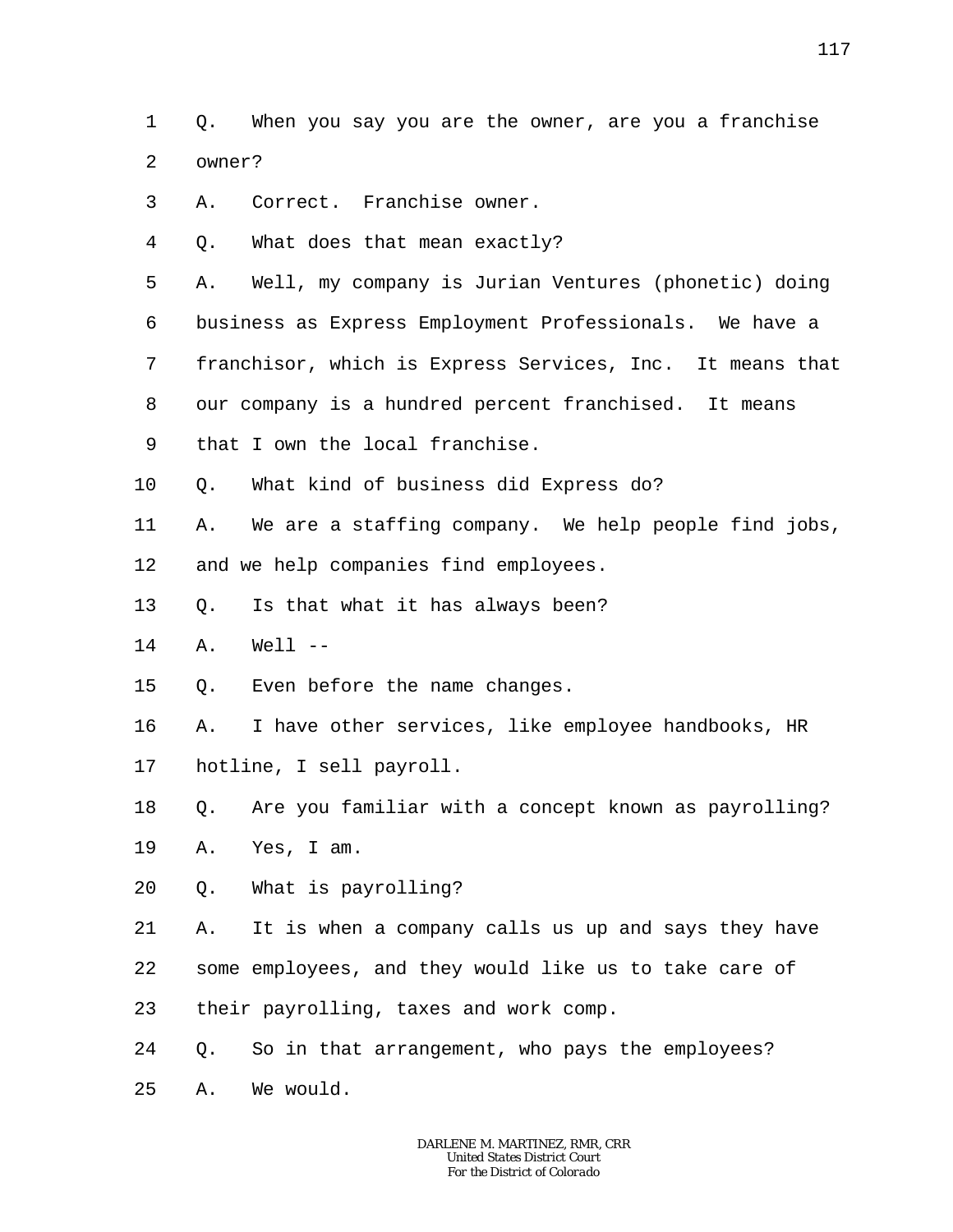| $\mathbf 1$ | And how does Express Personnel make its money?<br>Q.       |  |
|-------------|------------------------------------------------------------|--|
| 2           | We'll negotiate a price with the client company. And<br>Α. |  |
| 3           | so whatever that pay is, we'll put a percentage or dollar  |  |
| 4           | amount on that and call it their service rate.             |  |
| 5           | So the difference between what you pay the<br>Q.           |  |
| 6           | employee -- there is a mark up, and that is your profit?   |  |
| 7           | Α.<br>Correct.                                             |  |
| 8           | Are you familiar with a company known as DKH<br>Q.         |  |
| 9           | Enterprises?                                               |  |
| 10          | Yes, I am.<br>Α.                                           |  |
| 11          | When did you first learn of them? Do you recall what<br>Q. |  |
| 12          | year?                                                      |  |
| 13          | The fourth quarter of 2003.<br>Α.                          |  |
| 14          | And how did you learn about them?<br>Q.                    |  |
| 15          | One of my staffing consultants, Tonya Quintana,<br>Α.      |  |
| 16          | received a call. She forwarded it to my operations         |  |
| 17          | manager, Cheryl. And my operations manager forwarded it    |  |
| 18          | to me, because at that time I was a client services        |  |
| 19          | manager/partner.                                           |  |
| 20          | And once you received the call, what did you<br>Q.         |  |
| 21          | understand that DKH wanted?                                |  |
| 22          | They wanted us to payroll three employees.<br>Α.           |  |
| 23          | Let me just -- sorry, let me back up. After learning<br>Q. |  |
| 24          | about the call, did you contact DKH?                       |  |
| 25          | Yes, I did.<br>Α.                                          |  |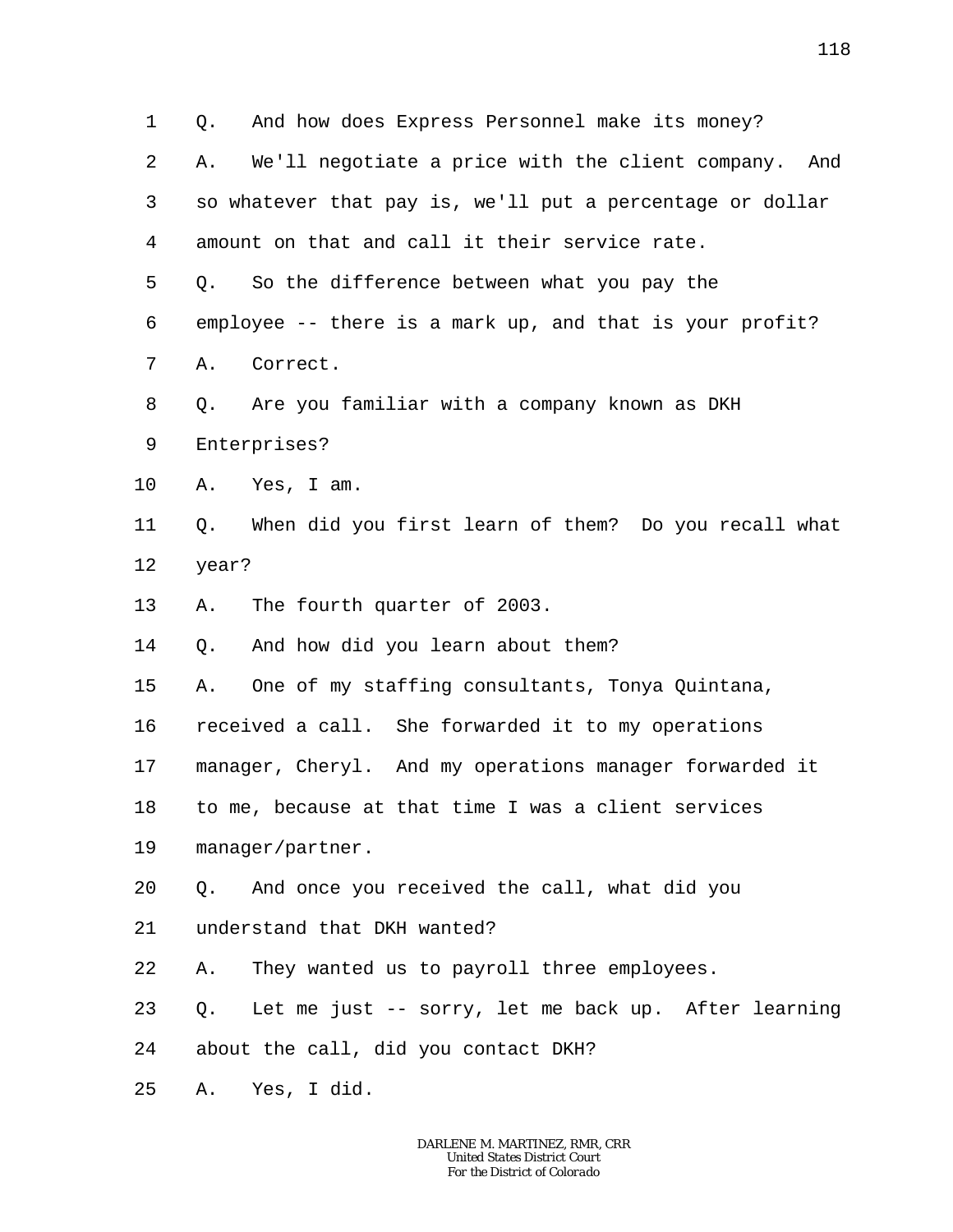- 1 Q. And how did you contact them?
- 2 A. Telephone.
- 3 Q. Did you set up a meeting?
- 4 A. Yes, I did.
- 5 Q. Who did you set up a meeting with at DKH?
- 6 A. Mr. Demetrius Harper.
- 7 Q. Do you recall where the meeting took place?
- 8 A. I drove to Colorado Springs.
- 9 Q. Why did you drive there?
- 10 A. That is our standard practice. If a new customer
- 11 calls us and we want to open an account for them, we like
- 12 to go visit the facility, see the environment. You know,
- 13 we make better placements that way.
- 14 Q. So did you go to DKH Enterprises' office?
- 15 A. Yes, I did.
- 16 Q. That was in Colorado Springs?
- 17 A. Correct.
- 18 Q. Who did you meet with when you got to DKH?
- 19 A. I met with Mr. Harper.

20 Q. Did you meet with anyone else at that first meeting?

- 21 A. No, I did not.
- 22 Q. And did Mr. Harper tell you what DKH wanted from
- 23 Express Personnel?
- 24 A. To payroll three employees.
- 25 Q. Did he explain what work he wanted them to do?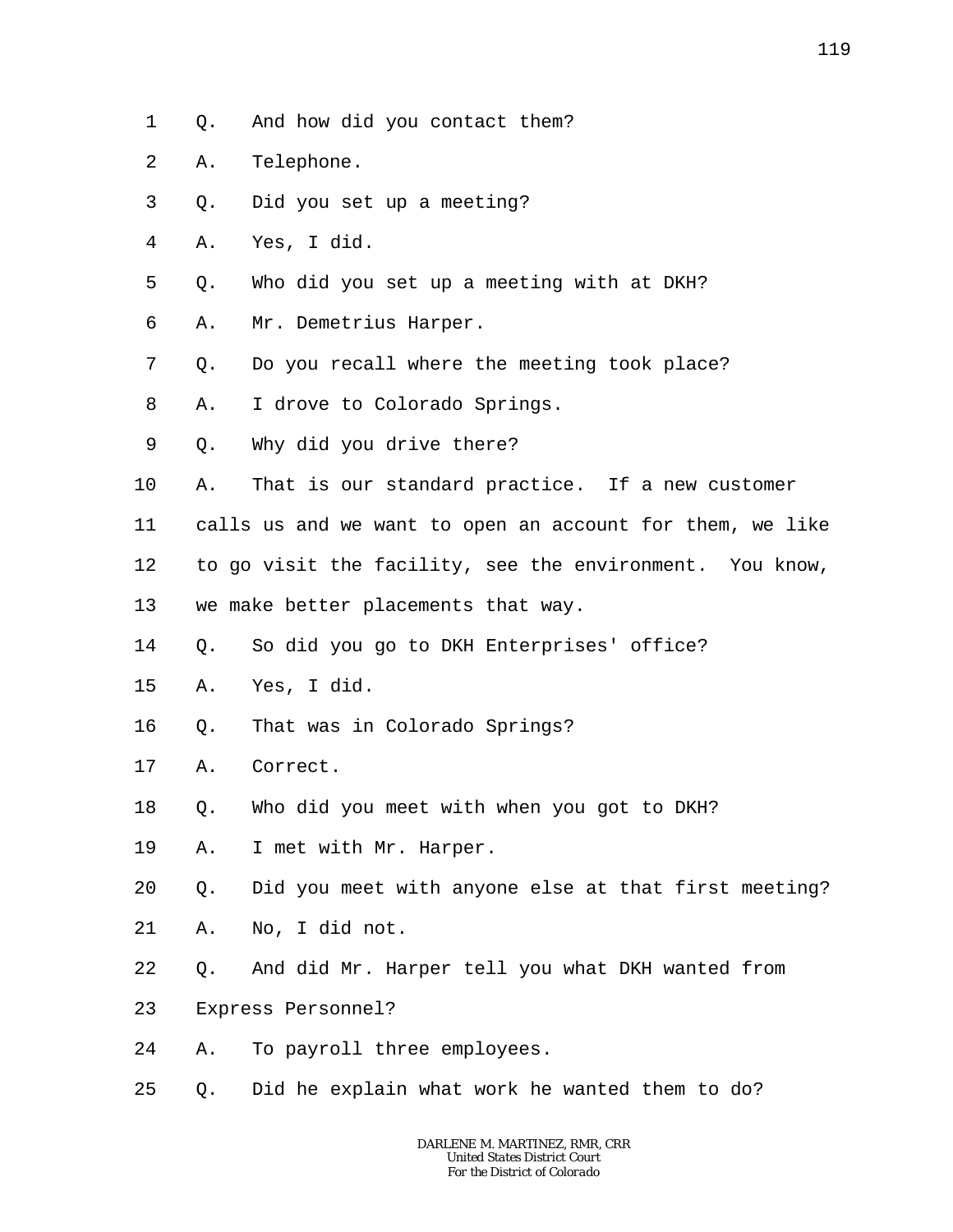1 A. I don't recall that.

| 2              | What was your impression of the office space?<br>Q.         |
|----------------|-------------------------------------------------------------|
| $\mathsf{3}$   | I was impressed. It was a nice, professional-looking<br>Α.  |
| $\overline{4}$ | office. There were some cubicles that were empty, but I     |
| 5              | was told that they were creating these positions.           |
| 6              | What did he tell you about the positions, when you<br>Q.    |
| 7              | say he was creating these positions?                        |
| 8              | That is where those people would be working, and that<br>Α. |
| 9              | they were waiting on equipment for the work stations.       |
| 10             | At that meeting, did Mr. Harper tell you anything<br>Q.     |
| 11             | about DKH Enterprises' work?                                |
| 12             | He shared that they worked with police departments.<br>Α.   |
| 13             | Because I remember being very impressed that they were      |
| 14             | working with the New York City Police Department and the    |
| 15             | Colorado Springs Police Department. I saw a white board     |
| 16             | there. And they go into a lot of companies, in the sense    |
| 17             | it looked like a lot of projects. So I was impressed with   |
| 18             | their -- what looked like their workload.                   |
| 19             | Q. Do you recall what he said about the nature of the       |
| 20             | work they were doing for the New York Police Department?    |
| 21             | Something with security and software.<br>Α.                 |
| 22             | Did Mr. Harper's statements about the work that DKH<br>Q.   |
| 23             | had and these contracts, have any effect on your decision   |
| 24             | about whether or not to enter into a contract with DKH?     |
| 25             | Yes.<br>Α.                                                  |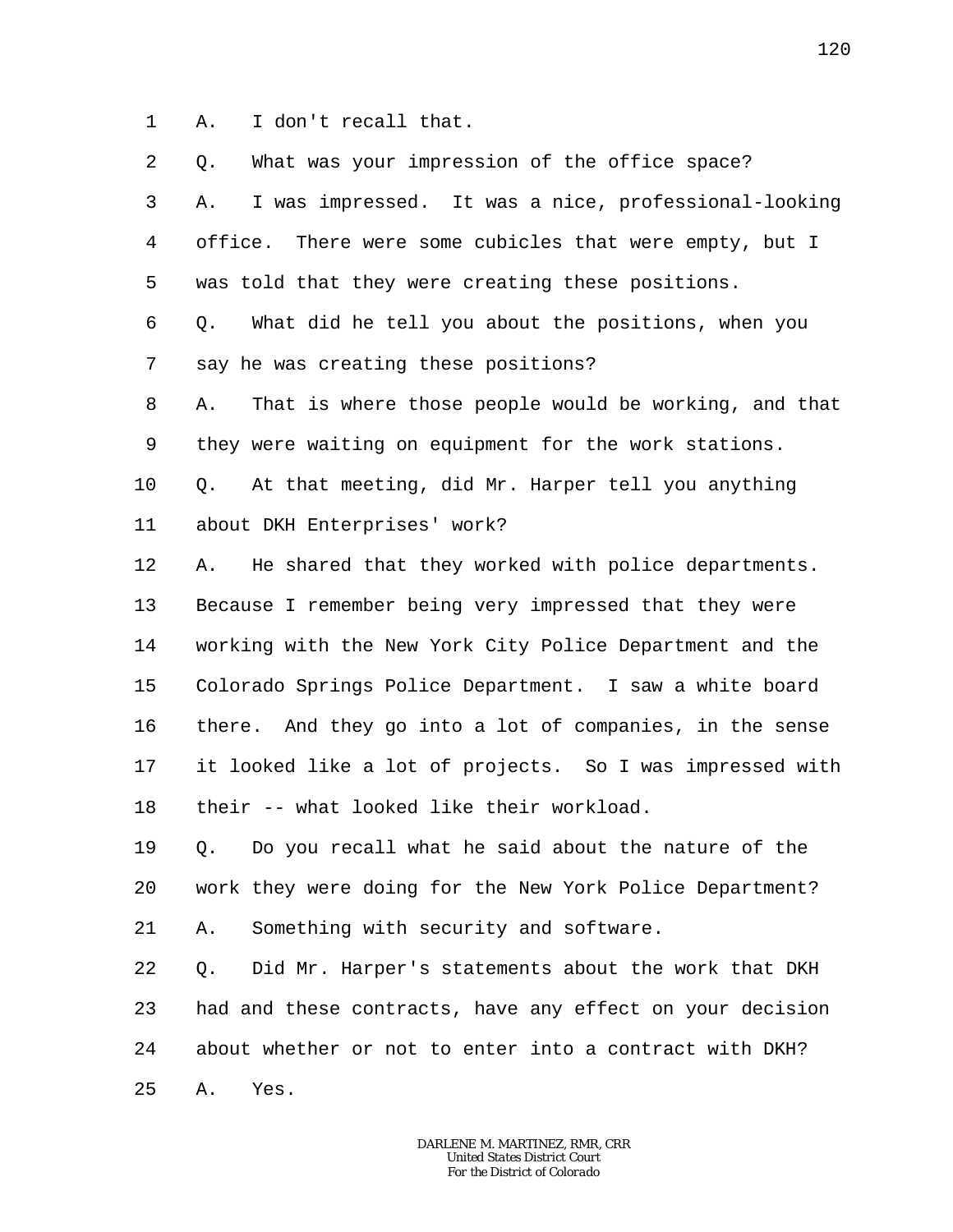- 1 Q. And what was that?
- 2 A. I was impressed with the departments he was working

3 with. I thought those could be good contracts.

4 Q. And why did you think that?

5 6 A. New York City, Colorado Springs. I come from a small town, so  $-$ 

7 Q. Did you then enter into a contract with DKH?

8 A. Yes, we did.

9 10 Q. And that contract, I believe you said, was to payroll the three employees?

11 A. Correct.

12 13 14 15 16 17 Q. Did you then have a second or subsequent meeting with Mr. Harper to follow up on the details of the employees? A. I did. It was a short one, because I went there to take the paperwork and drug screenings for the three people that were going to be joining our company, or we were going to be payrolling.

18 19 Q. Do you recall the names of the employees that Express Personnel payrolled for DKH?

20 21 22 A. There was a gentleman and two ladies. I remember the gentleman's name was Gary Walker. And if I can open this folder, I remember a Huff (sic) was one of the females.

23 And I can't remember the third employees name.

24 Q. We will get to the folders in a second. How did

25 Express Personnel know the hours that the employees worked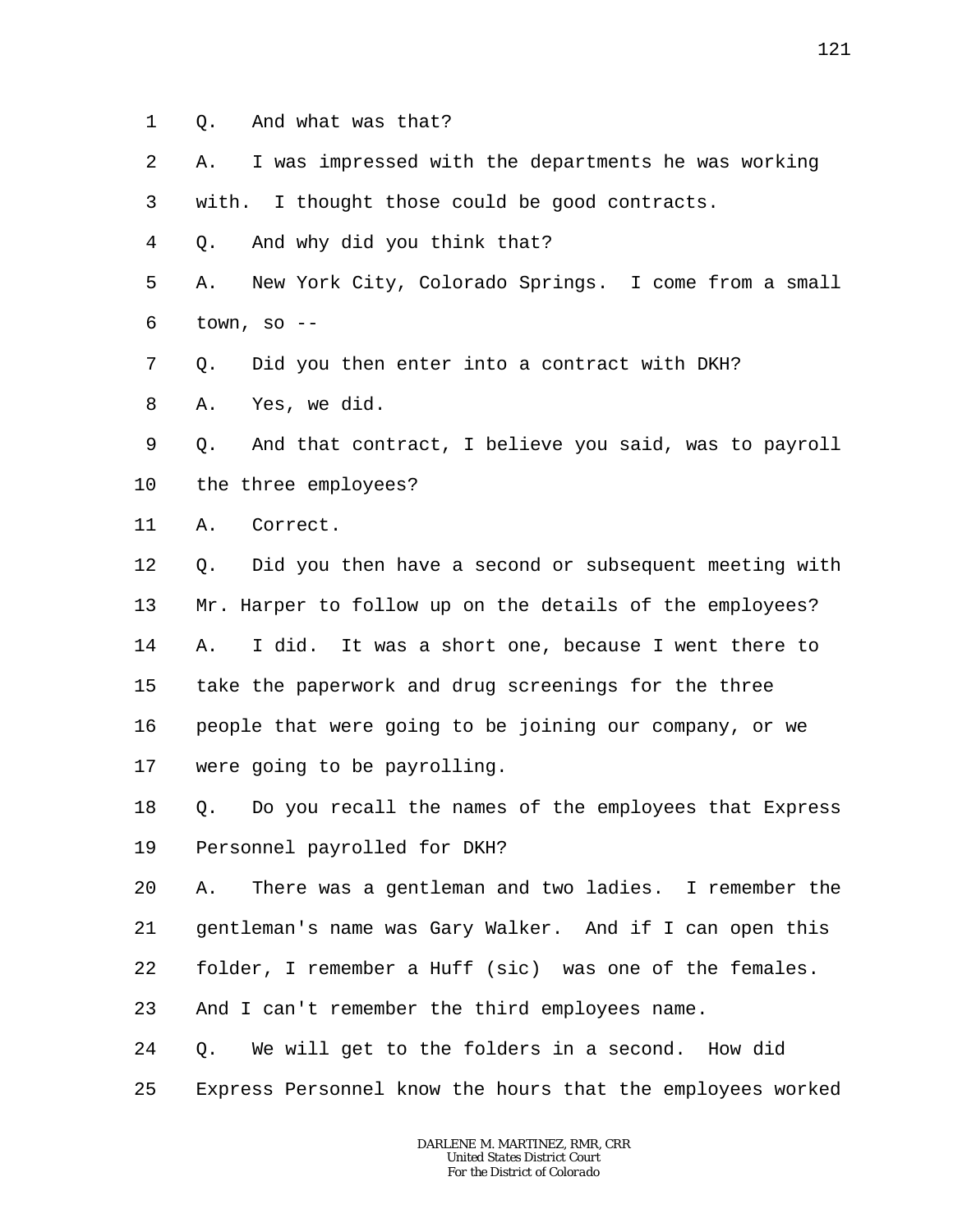- 1 for DKH Enterprises?
- 2 A. They would fax us the time card -- weekly time card.
- 3 Q. Who filled out the time cards?

4 5 A. It looked like the associates did, and Mr. Harper signed them.

6 7 8 9 Q. So at this point I would have you look at what is in front of you in the folder marked as Government's Exhibit 151.00. Let me know when you get a chance to find it and look at it.

- 10 A. Okay.
- 11 12 Q. Do you have it? Do you recognize Government's Exhibit 151?
- 13 A. I do. They are our time cards.
- 14 Q. And who -- is this form from Express Personnel?
- 15 A. Yes, it is.
- 16  $0.$  And who  $-$
- 17 MS. HAZRA: Your Honor, I would ask that
- 18 Government's Exhibit 151 be admitted.
- 19 THE COURT: Any objection?

20 MR. BANKS: Without objection.

- 21 THE COURT: 151 will be admitted.
- 22 MS. HAZRA: Your Honor, may it be published to the
- 23 jury.
- 24 THE COURT: It may.
- 25 (Exhibit No. 151.00 is admitted.)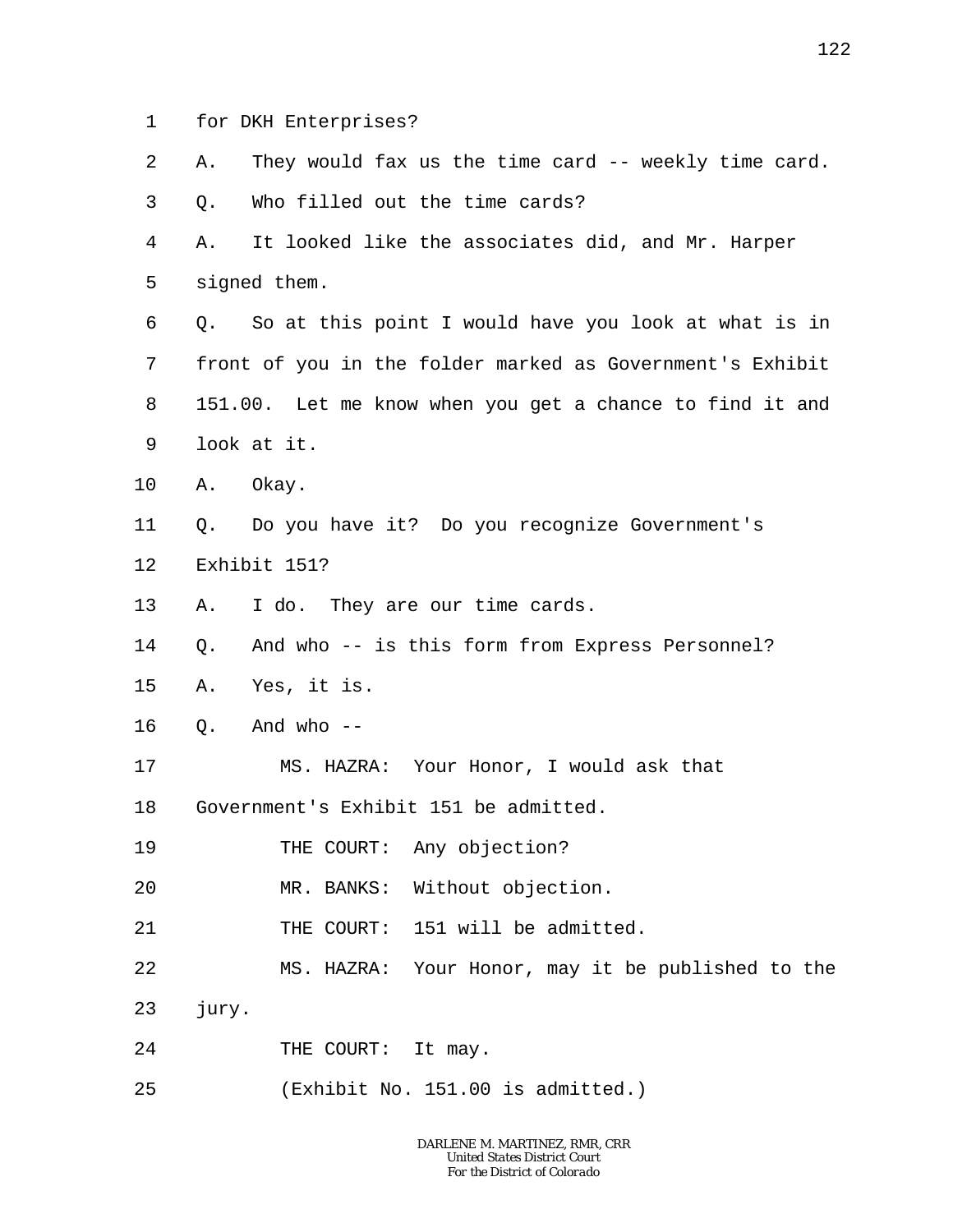1 2 3 Q. (BY MS. HAZRA) Can you just explain what we are seeing to the jury on this first page; what this first page is?

4 5 6 7 8 9 10 11 12 A. The employee is responsible for taking or keeping track of their own time. So they will fill it in daily; in, out for lunch, back in. Anything over 40 we consider overtime. They need to sign the top right saying that those hours are correct. And on the bottom right-hand side is where our client customer would sign authorizing us to pay that time card and accepting our payment terms. Q. I didn't mean to cut you off, sorry. So, in this case, is the employee here Gary Walker?

13 A. Correct.

14 15 MS. HAZRA: Maybe, Special Agent Smith, if you can narrow in on the text that would be easier.

16 THE WITNESS: And that is his signature.

17 Q. (BY MS. HAZRA) So under in this area right here,

18 that is the employee, Gary Walker, signing it?

19 A. Yes.

20 Q. And then I think you said the client authorizes it?

21 A. Correct.

22 Q. And is that down in this bottom right-hand corner?

23 A. Yes.

24 25 Q. And after these were authorized by Mr. Harper, were they sent back to Express Personnel?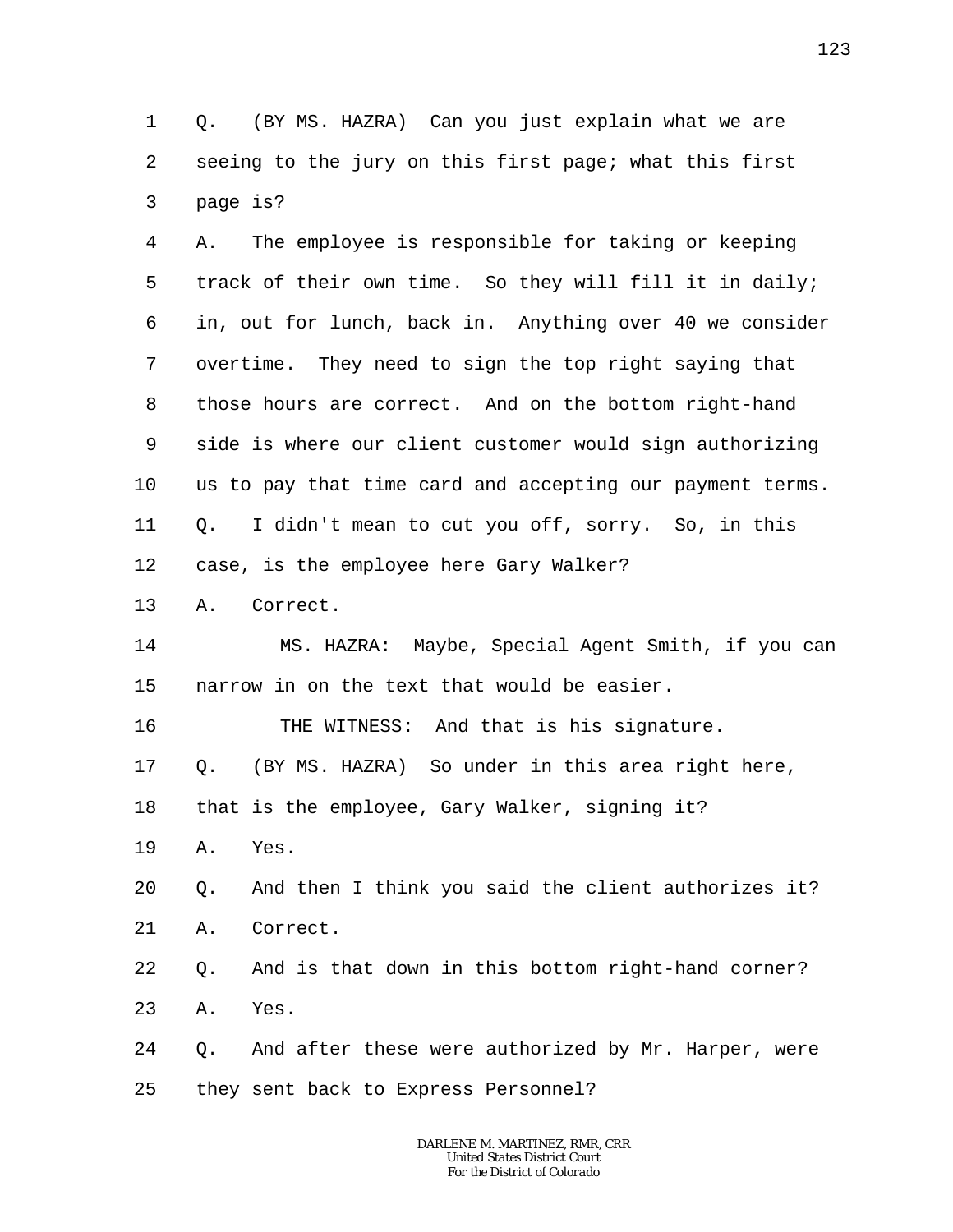- 1 A. Yes. They were faxed to us.
- 2 3 4 5 6 7 8 9 10 11 12 13 14 15 16 17 18 19 20 21 22 23 24 25 Q. And what did Express Personnel do with these time cards. How did they use them? A. We enter them in our computer system there in Pueblo. And we ship all of the time from all our associates to Oklahoma City. It is processed there in Oklahoma City. We get an electronic file, and we print the checks there in our Pueblo office. Q. So you print the checks to whom? A. To the associates. Q. In this case, that is the employees? A. Correct. Q. And how do you know what checks -- how do you know the amount of checks to pay the employees? A. Based on the time card we received from the client company. Q. So the time card is your indication of what the hours are worked? A. Yes. Q. I would have you look at what has been marked for identification purposes as Government's Exhibit 151.01. A. I have it. Q. Do you recognize that document? A. Yes, I do. Q. And what is that?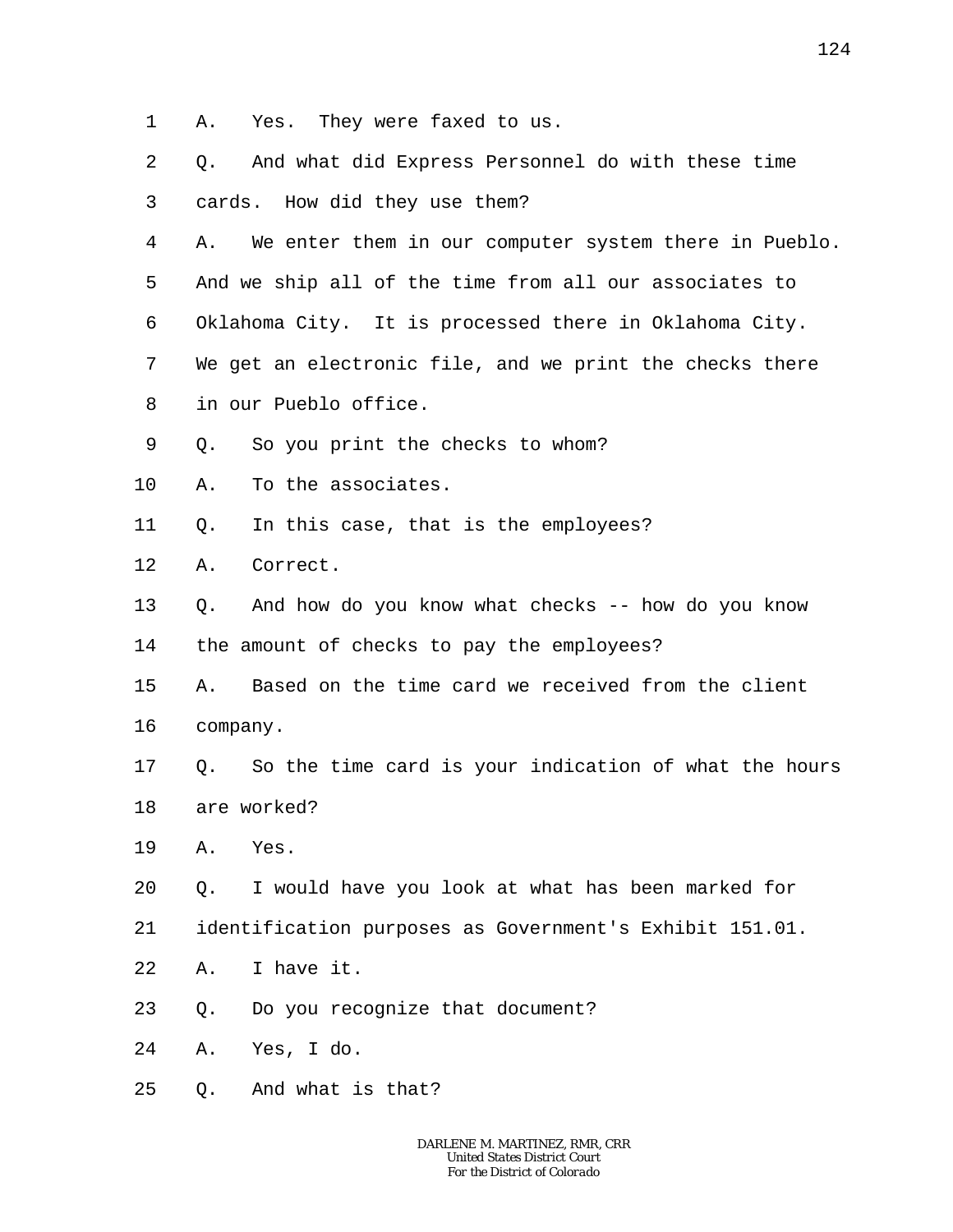1 2 3 4 5 6 7 8 9 10 11 12 13 14 15 16 17 18 19 20 21 22 23 24 25 A. It is a time card from Sharon Ruff. Q. Is the second page a time card for Judith Gordon? A. Yes, it is. Q. And does this refresh your recollection about the two women who Express Personnel payrolled? A. Yes, it does. MS. HAZRA: Your Honor, I would ask 151.01 be admitted? MR. BANKS: Without objection. THE COURT: 151.01 will be admitted. (Exhibit No. 151.01 is admitted.) Q. (BY MS. HAZRA) Ms. Rodriquez, you said that Express Personnel would cut checks to the associates. Is that what you called them? A. Yes. Q. I would have you look at what has been marked for identification purposes as Government's Exhibit 153. A. I have it. Q. Do you recognize that? A. Yes, I do. Q. And it is a multi-page document. What is Government's Exhibit 153? A. They are the paychecks. And it looks like the back of the check after it was cashed at the bank for Mr. Walker.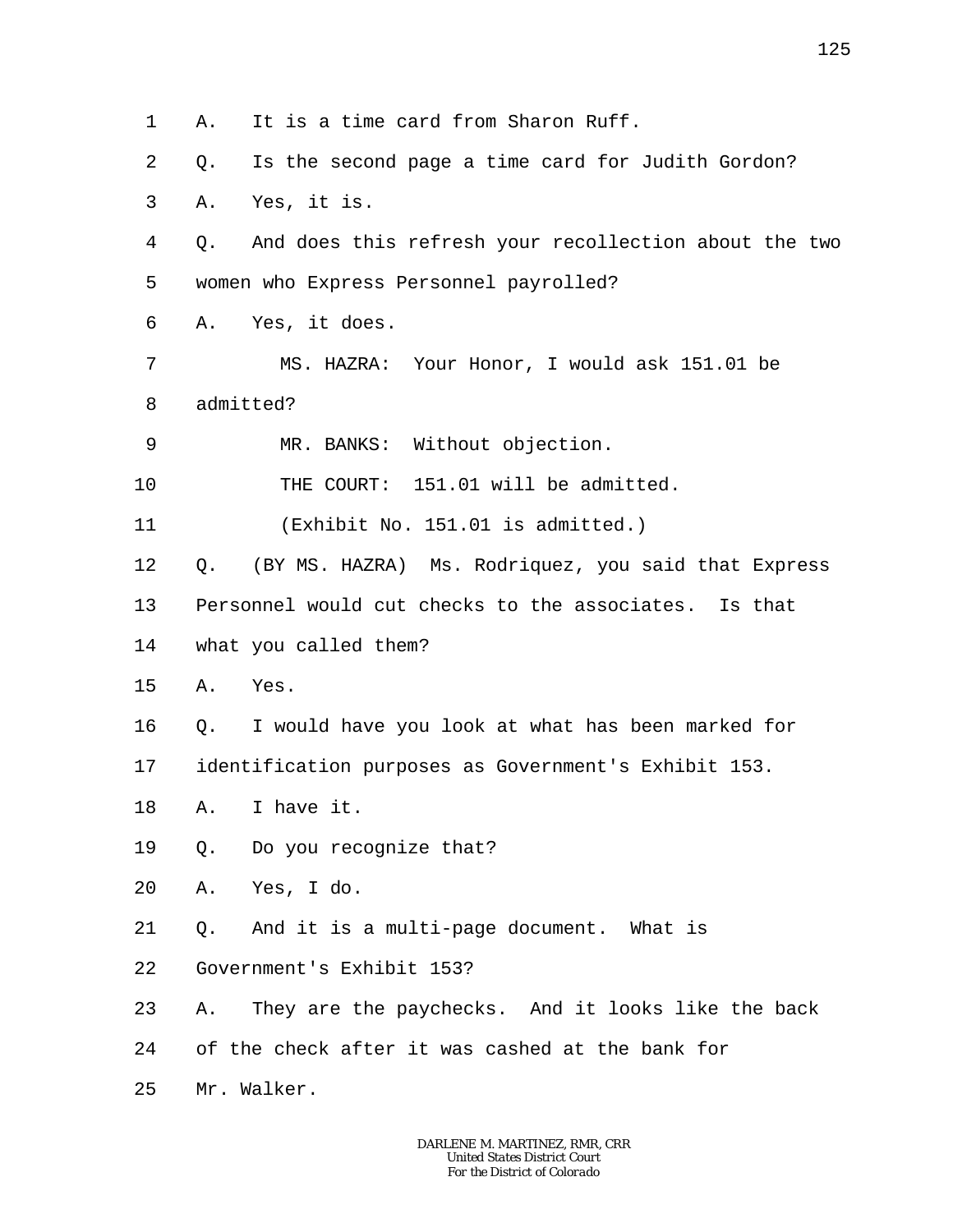1 2 Q. And just -- again, these are checks for Mr. Walker's work through Express Personnel?

3 A. Yes.

4 5 MS. HAZRA: Your Honor, at this time I ask the Court find Government's Exhibit 153 admissible.

6 THE COURT: Any objection?

7 MR. WALKER: No objection.

8 9 THE COURT: All right. Exhibit 153 will be found admissible.

10 (Exhibit No. 153.00 is found admissible.)

11 Q. (BY MS. HAZRA) After Express Personnel has cut

12 13 checks to the associates, what did Express Personnel do to get paid from DKH?

14 15 A. An invoice would be correct -- I am sorry, an invoice will be created from Oklahoma City and mailed to the

- 16 client company.
- 17 Q. Why from Oklahoma City?
- 18 A. Excuse me?

19 Q. Why would it be created in Oklahoma City?

20 A. That is what they do for franchisees. They take care

21 of our accounts payable and receivables.

22 Q. And I would have you look at what has been marked for

23 identification purposes as Government Exhibit 152. Do you

24 recognize Government Exhibit 152?

25 A. Yes, I do. It is our invoice.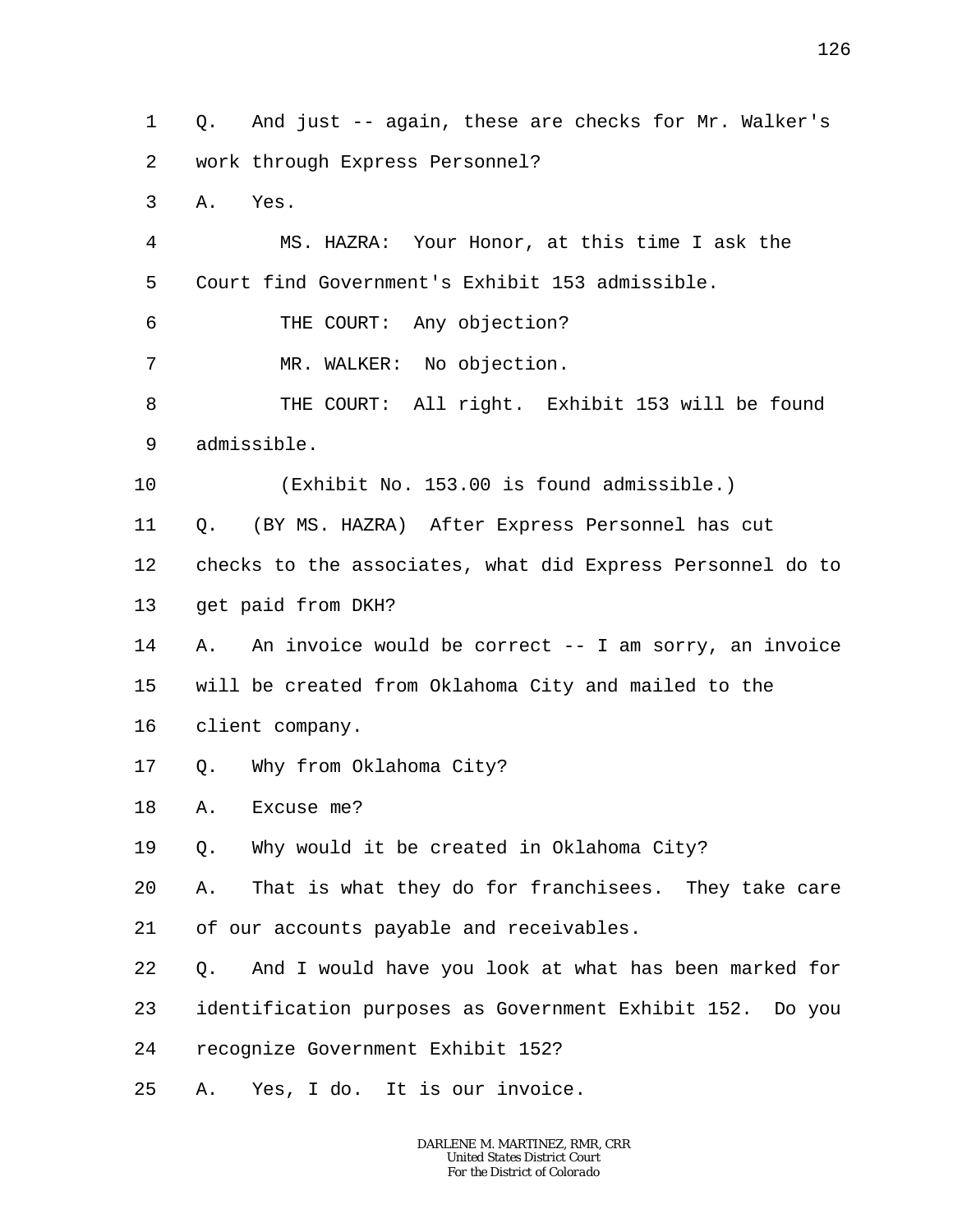1 Q. And to whom is the invoice issued?

- 2 A. DKH Enterprises.
- 3 Q. On whose behalf?
- 4 A. On Express Services, Inc.'s behalf.

5 6 MS. HAZRA: I would asked Government Exhibit 152 be admitted.

7 THE COURT: Be admitted?

8 MS. HAZRA: Yes, ma'am.

9 MR. BANKS: No objection.

10 THE COURT: Exhibit 152.00 will be admitted.

11 (Exhibit No. 152.00 is admitted.)

- 12 13 MS. HAZRA: Could it be published to the jury, Your Honor?
- 14 THE COURT: It may.

15 16 MS. HAZRA: If you could focus in on the bottom half of that.

17 Q. (BY MS. HAZRA) What is the bottom half of the first

18 page of Government Exhibit 152? Can you please explain

19 that to the jury, what is shown there?

20 21 A. The total amount of the invoice for the payroll for that week.

- 22 Q. So that is for the week that each of these employees
- 23 worked -- the hours worked?
- 24 A. For week ending 11/2/2003, correct.
- 25 Q. Did DKH pay you on these invoices?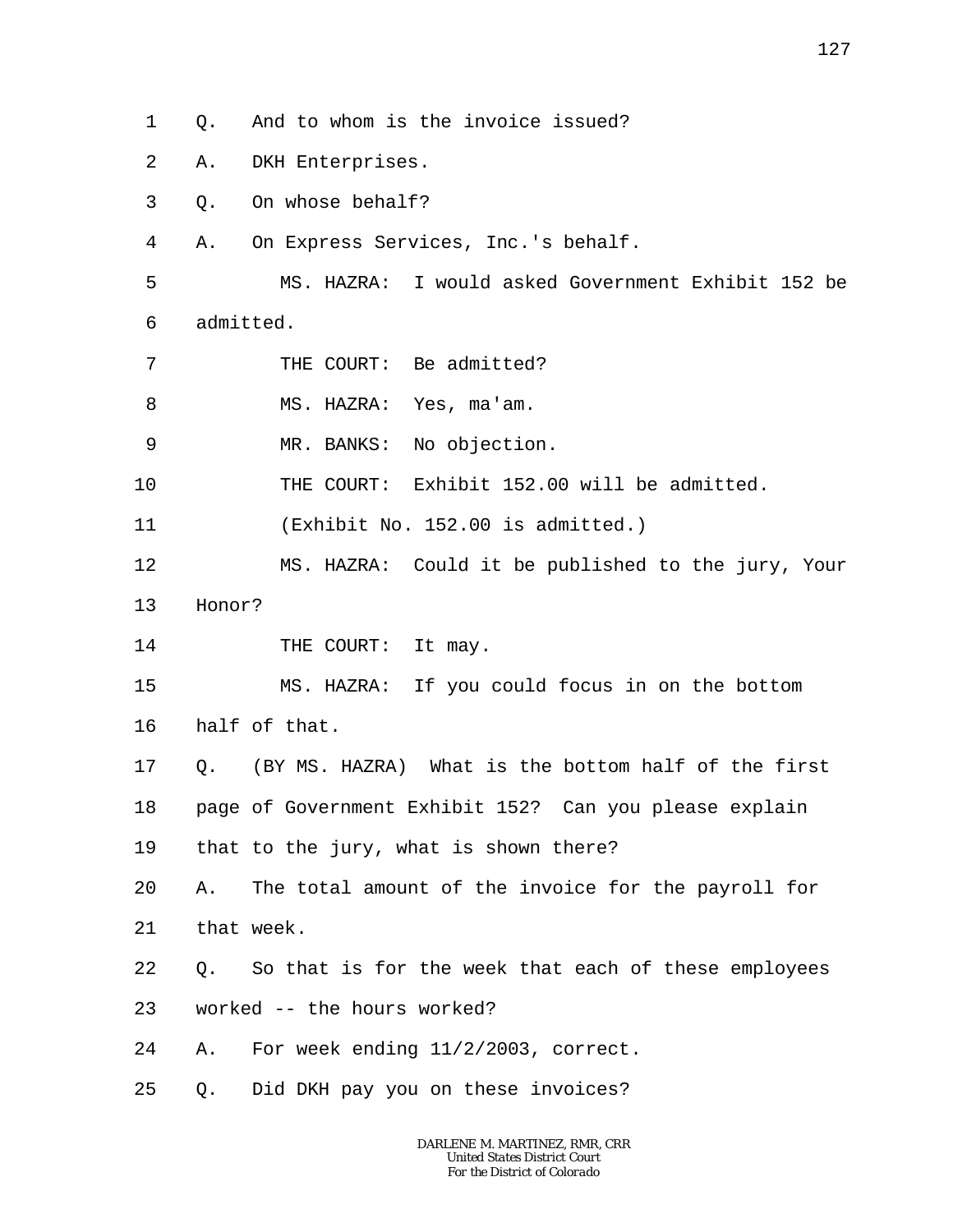- 1 A. No.
- 2 Q. What did do you when they did not pay?

3 4 A. I reached out to them by phone and e-mail trying to make arrangements.

- 5 Q. Who did you reach out to?
- 6 A. It was Yolanda. Also Mr. Harper.
- 7 Q. How many times did you try to contact them?
- 8 A. Many. I mean --
- 9 Q. Were you ever able to reach them?
- 10 A. Yes, I did.

11 12 Q. And what did Mr. Harper say about why DKH was not paying you?

13 14 15 16 17 A. There were reasons. That he was working with the government, and he was waiting on some payments. And how slow the government could be. And as soon as he got payments, he would pay us. I also received a certified letter from him stating -- or making payment arrangements.

- 18 Q. Did he follow that up with payments?
- 19 A. No.

20 21 Q. What effect did his statements to you have on whether or not you continued to employ the associates?

22 23 24 25 A. We had to put a credit limit on him because of his - because of the references he gave us to do the credit checks, his Dun & Bradstreet rating was low. And we were advised, because they just opened the company in 2000,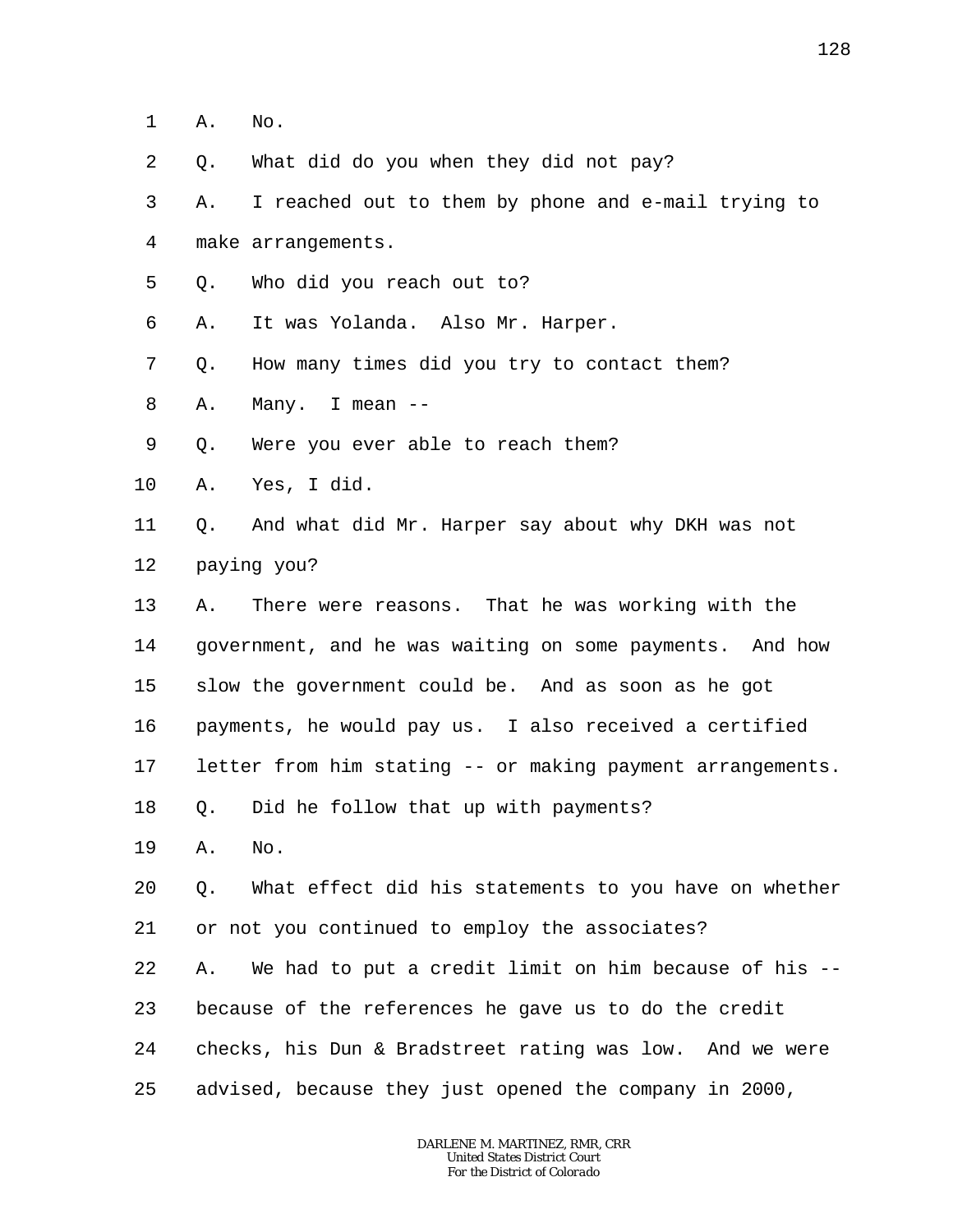1 they could be a credit risk.

| 2       | So we put the credit limit of 15,000 on them.<br>When      |
|---------|------------------------------------------------------------|
| 3       | we didn't get a payment, that is when we decided to close  |
| 4       | the account and stop doing business.                       |
| 5       | Did you inform the employees?<br>Q.                        |
| 6       | Yes, we did, by certified letter.<br>Α.                    |
| 7       | Did you have a chance to speak to them?<br>Q.              |
| 8       | Α.<br>No.                                                  |
| 9       | Ms. Rodriquez, can you please look at what has been<br>Q.  |
| 10      | marked for identification purposes as Government's Exhibit |
| 11      | 156.02. Do you recognize that document?                    |
| $12 \,$ | Yes, I do.<br>Α.                                           |
| 13      | What is that document?<br>Q.                               |
| 14      | It is the certified letter we received from DKH.<br>Α.     |
| 15      | MS. HAZRA: Your Honor, I would ask that                    |
| 16      | Government's Exhibit 156.02 be admitted.                   |
| 17      | MR. BANKS: No objection, Your Honor.                       |
| 18      | THE COURT: Exhibit 156.02 will be admitted.                |
| 19      | (Exhibit No. 156.02 is admitted.)                          |
| 20      | MS. HAZRA: Could it please be published to the             |
| 21      | jury?                                                      |
| 22      | THE COURT: It may.                                         |
| 23      | MS. HAZRA: Could you please turn to the second             |
| 24      | page. If you could highlight the text.                     |
| 25      | (BY MS. HAZRA) So, did you have conversation with<br>Q.    |
|         |                                                            |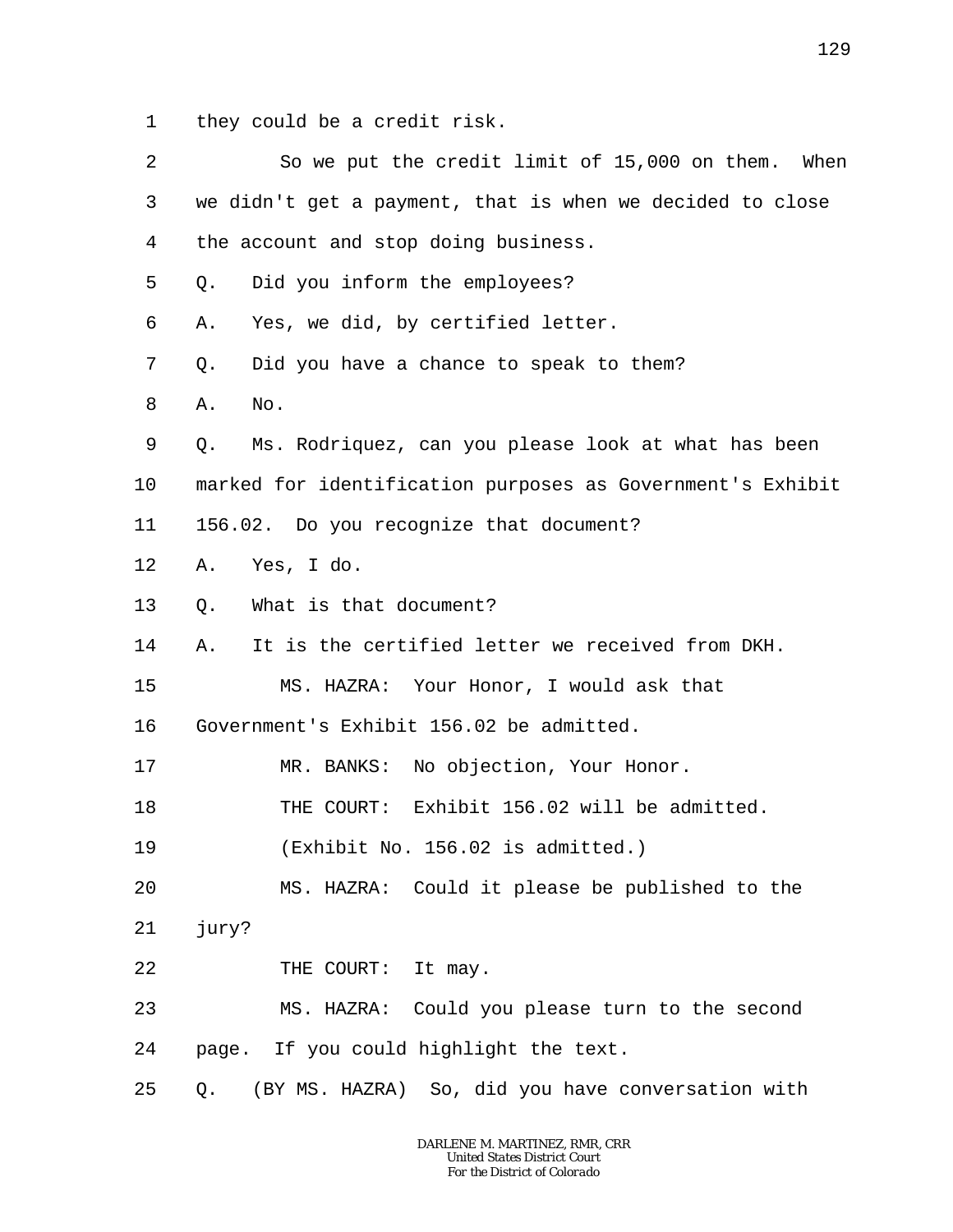2 3 4 5 6 7 8 9 10 11 12 13 14 15 16 17 18 19 20 21 22 23 24 25 A. Yes. Q. And what specifically did he tell you about the contracts that he had? A. What it says in the letter, that they were slow to pay. MR. STEWART: Objection, foundation. THE COURT: Overruled. Q. (BY MS. HAZRA) And would you please look at what has been marked for identification purposes as Government's Exhibit 156.01. Do you recognize Exhibit 156.01? A. Yes, I do. It's an e-mail from Mr. Harper to me. Q. And does that also concern promises that you will be paid? A. Yes, it does. MS. HAZRA: Your Honor, I would ask that Government's Exhibit 156.01 be admitted into evidence. MR. BANKS: Without objection, Your Honor. THE COURT: 156.01 will be admitted. (Exhibit No. 156.01 is admitted.) MS. HAZRA: May it be published? THE COURT: It may. MS. HAZRA: Could you highlight the top, Special Agent. Thank you. Q. (BY MS. HAZRA) It talks about DKH being in a

Mr. Harper concerning his statements in this letter?

1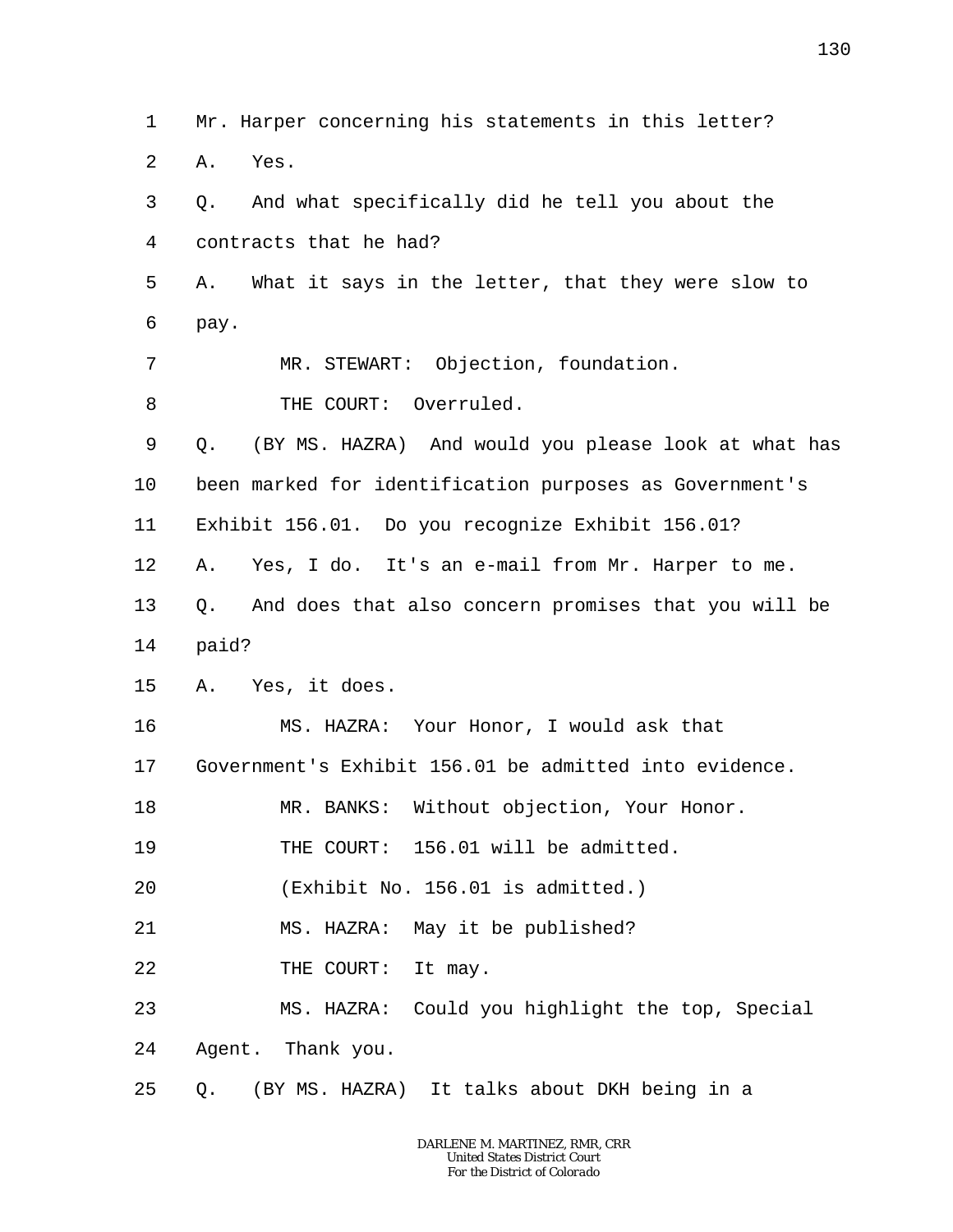1 2 3 4 5 6 7 8 9 10 11 12 13 14 15 16 17 18 19 20 21 22 23 24 25 position to remit payment. Did you receive any such payment? A. No. Q. Did Mr. Harper ever have further discussions with you about the sale cycle of those agencies that are referenced in the e-mail? A. Yes. He said as soon as he got paid, we would get paid. Q. How much money did Express Personnel lose on this account? A. Total invoice amount was 29,900-something dollars. We had to pay interest on that. And then my franchise was charged back that full amount. Q. Who was your franchise charged back by? A. My company, my LLC. Q. Could you please further explain that? A. When a customer doesn't pay their invoices, our franchisor will still collect that money and take it from our commissions. Q. So you had to pay the money back to your headquarters? A. Well, they took it, and allowed me to pay them back. They allowed me to pay them in three months, \$10,000 a month, so it wouldn't hurt my business as bad as taking \$30,000 away from me.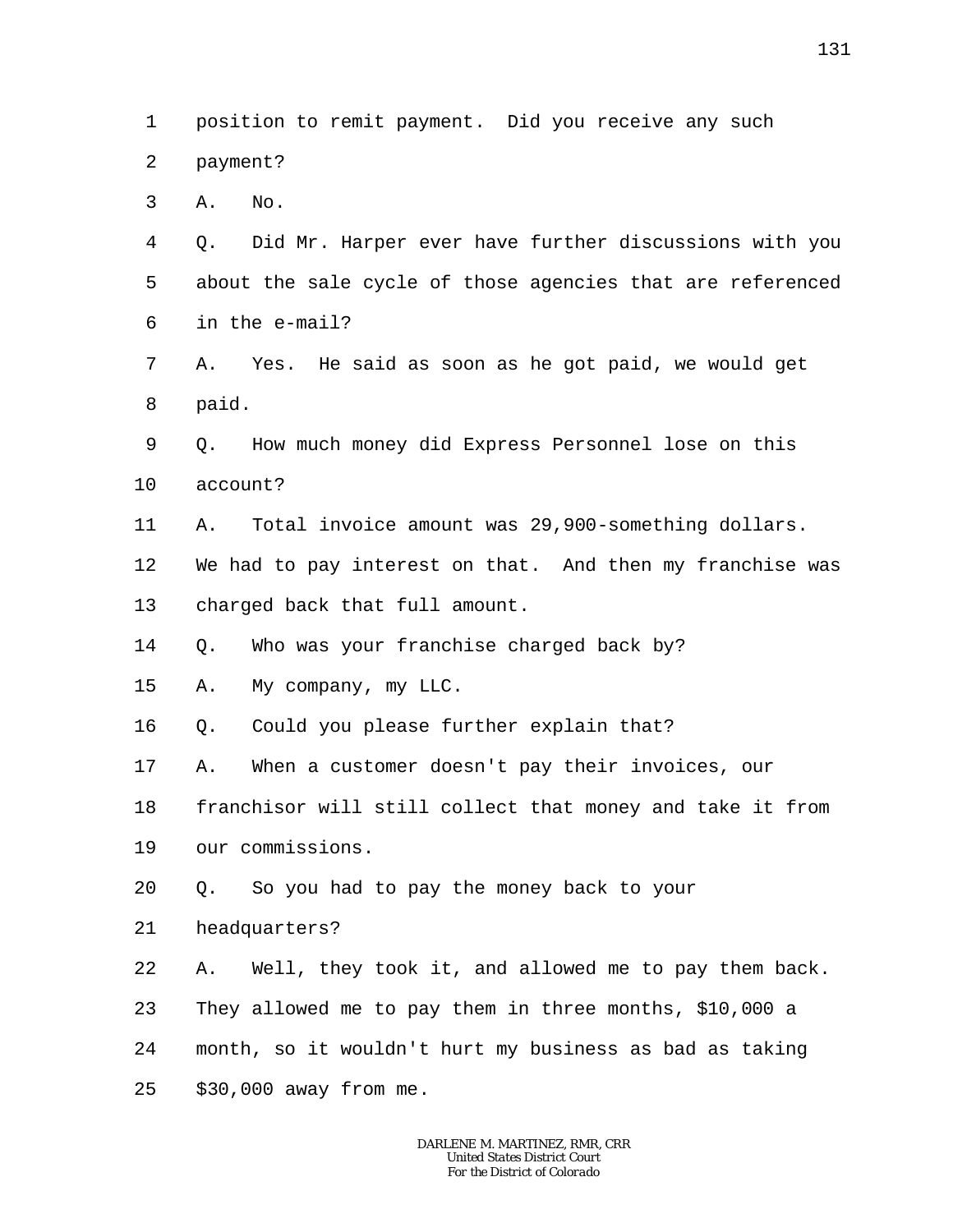1 2 3 4 5 6 7 8 9 10 11 12 13 14 15 16 17 18 19 20 21 22 23 24 25 MS. HAZRA: If I could have one moment, Your Honor. I have no further questions, Your Honor. **CROSS-EXAMINATION BY MR. BANKS**: Q. Hello. A. Hello. Q. There was no mention of the word "contract." I know Ms. Hazra brought it up, but there was actually no mention of that word "contract" by you until you were actually asked that by her; is that correct? A. I don't understand. Q. Did Mr. Harper ever mention to you anything about landing a government contract? A. He said he had contracts with these companies or these cities. Q. He said he had contracts. Did -- in Exhibit 156.01, that you just -- was actually on the elmo -- MR. BANKS: Gary, could you bring that up? Can you see that? Can you bring that up on the elmo, please, for Ms. Rodriquez? MS. HAZRA: Your Honor, would you like us to display it? THE COURT: If you wouldn't mind. MS. HAZRA: Mr. Banks, would you like us to display it?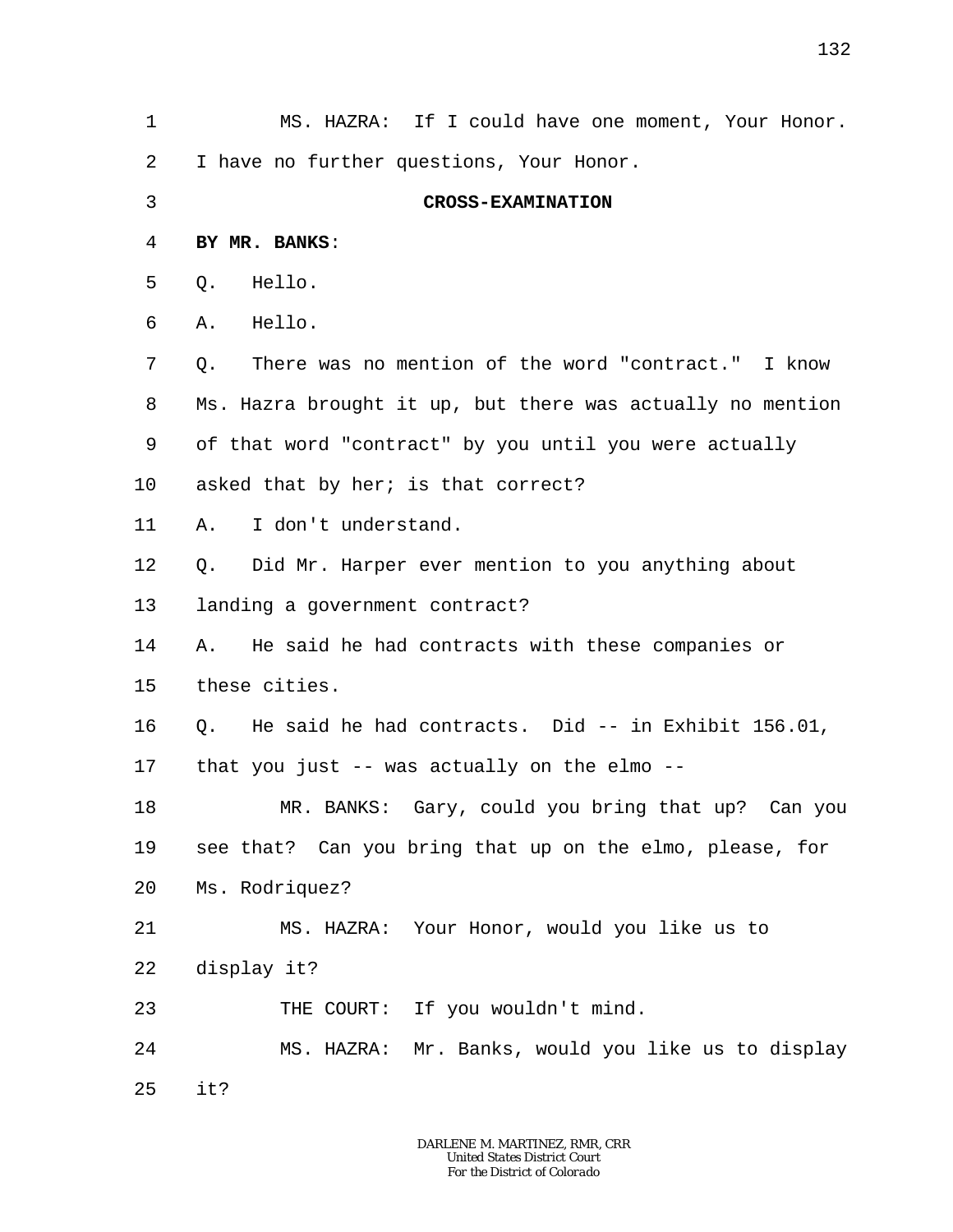1 MR. BANKS: Yes, please.

2 3 Q. (BY MR. BANKS) Do you have that in front of you now, Ms. Rodriquez?

4 A. Yes, I do.

5 6 Q. It says, "With the events of --" I would ask you to read that for me if you don't mind.

7 8 9 10 11 12 13 14 15 16 17 18 19 20 A. "With the events of last week in Washington, D.C. and New York City, IRP Solutions are diligently moving the sales cycle with the agencies below. (BOP/DOJ/NYPD). Upon getting a signature of the Early Adopter Agreement, this approval will be taken to financial institutions for lines of credit and secured loans. Upon getting that cash flow generated, DKH Enterprises will be in a position to remit payment on the outstanding invoices. I would like to also draft a letter stating my position and to ease your concern regarding Express Personnel getting payment of the debt that DKH Enterprises currently owes. I will fax that down to you for you to look over (by COB today). In turn, you can call me to discuss in detail. Thanks for your patience."

21 22 23 Q. Thank you Ms. Rodriquez. In that particular e-mail, there is absolutely zero mention of a contract; correct? A. This was said verbally.

24 25 Q. And when, exactly, was that said. It has been 8 years, obviously, but when exactly was that said?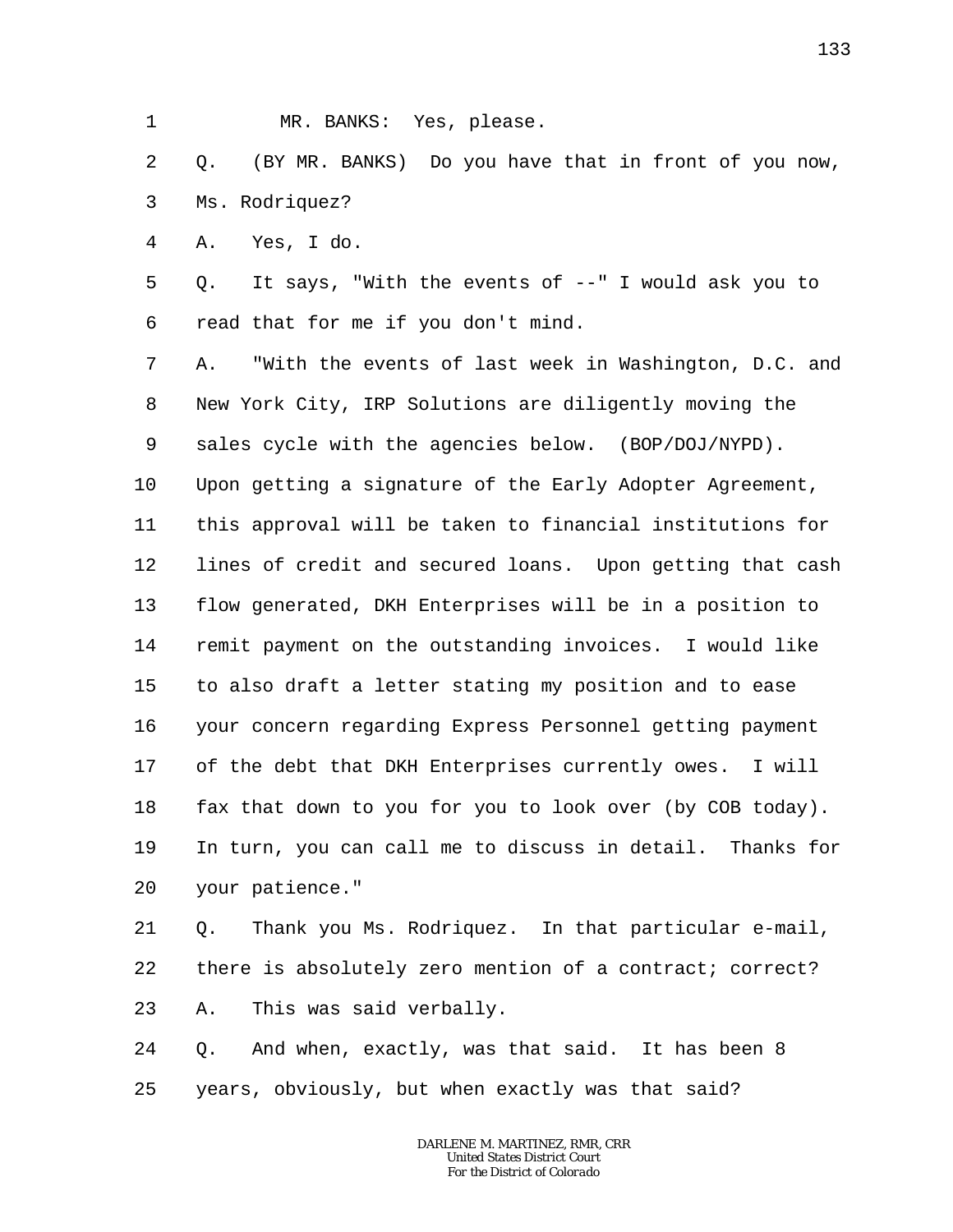1 A. When I met with him.

| 2  | Q.       | When you met with him. So he didn't call you or          |
|----|----------|----------------------------------------------------------|
| 3  |          | e-mail you that there was any sort of contract in place? |
| 4  | Α.       | We talked with one staff member. She passed it to        |
| 5  |          | the other. When I called him, I thought we could discuss |
| 6  |          | that when we met in person. I called and scheduled an    |
| 7  |          | appointment to meet with him.                            |
| 8  | Q.       | Okay. Now, when, exactly, did you pull the D & B         |
| 9  | report?  |                                                          |
| 10 | Α.       | I didn't pull it.                                        |
| 11 |          | Q. When is it customary for your company to actually     |
| 12 |          | pull that report?                                        |
| 13 | Α.       | Any time somebody's invoices have gone over \$10,000.    |
| 14 | Q.       | So yours is an after-the-fact type of deal. You          |
| 15 |          | typically do business the old fashioned way; on a        |
| 16 |          | handshake, typically?                                    |
| 17 |          | A. We try to.                                            |
| 18 | Q.       | Now, I want to make a note, the employees are            |
| 19 |          | contract employees that work for Express Personnel?      |
| 20 | Α.       | Correct.                                                 |
| 21 | Q.       | They're employees of Express Personnel; is that          |
| 22 | correct? |                                                          |
| 23 | Α.       | We are the employer of record.                           |
| 24 |          | Q. Okay. And as being the employer of record, you        |
| 25 |          | created a business relationship between DKH and Express  |
|    |          |                                                          |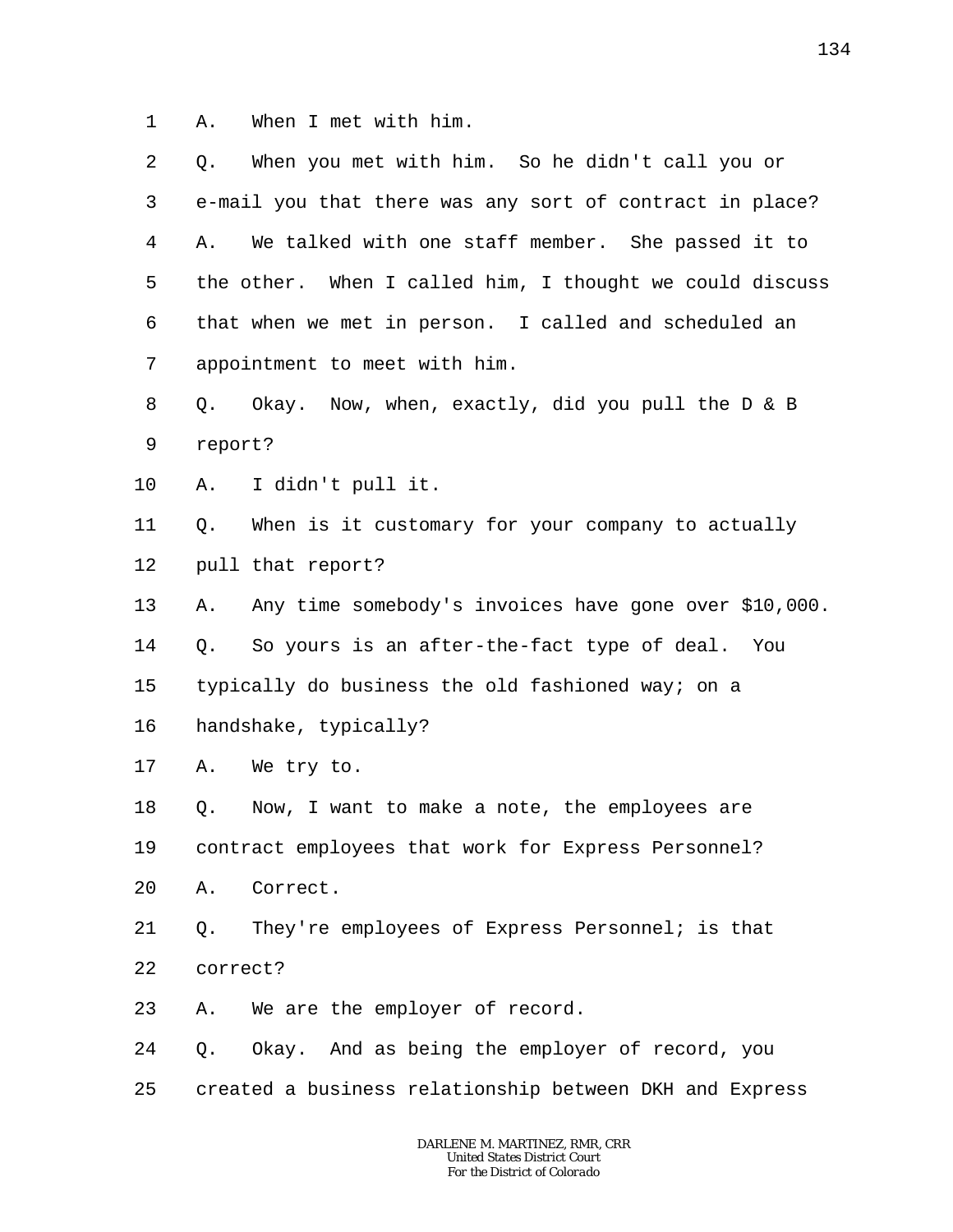1 Personnel; is that correct?

 $\overline{a}$ A. That's correct.

3 4 5 6 7 8 9 10 11 12 13 14 15 16 17 18 19 20 21 22 23 24 25 Q. And to memorialize that relationship, you -- did DKH provide you with a contract, or did you provide DKH with your contract? A. We provided them with our contract. Q. Okay. Now, you said you went to the office space and you were impressed with the facilities; correct? A. Yes. Q. You have been in business a long time. You can identify with you being -- you consider yourself a small business? A. Yes. We are a small business. Q. And how long have you been -- you said 20 years, I believe you have been in business? A. I have been with Express 24 years. Q. Twenty-four years. And the employees are responsible for keeping their time. I want to get clarification on that. Is that correct? A. Yes, that's correct. Q. And if there was something wrong or you saw something suspicious with a time sheet, how would you typically handle that? Or let me ask it this way. Did you see anything suspicious with regards to the employees' time sheets?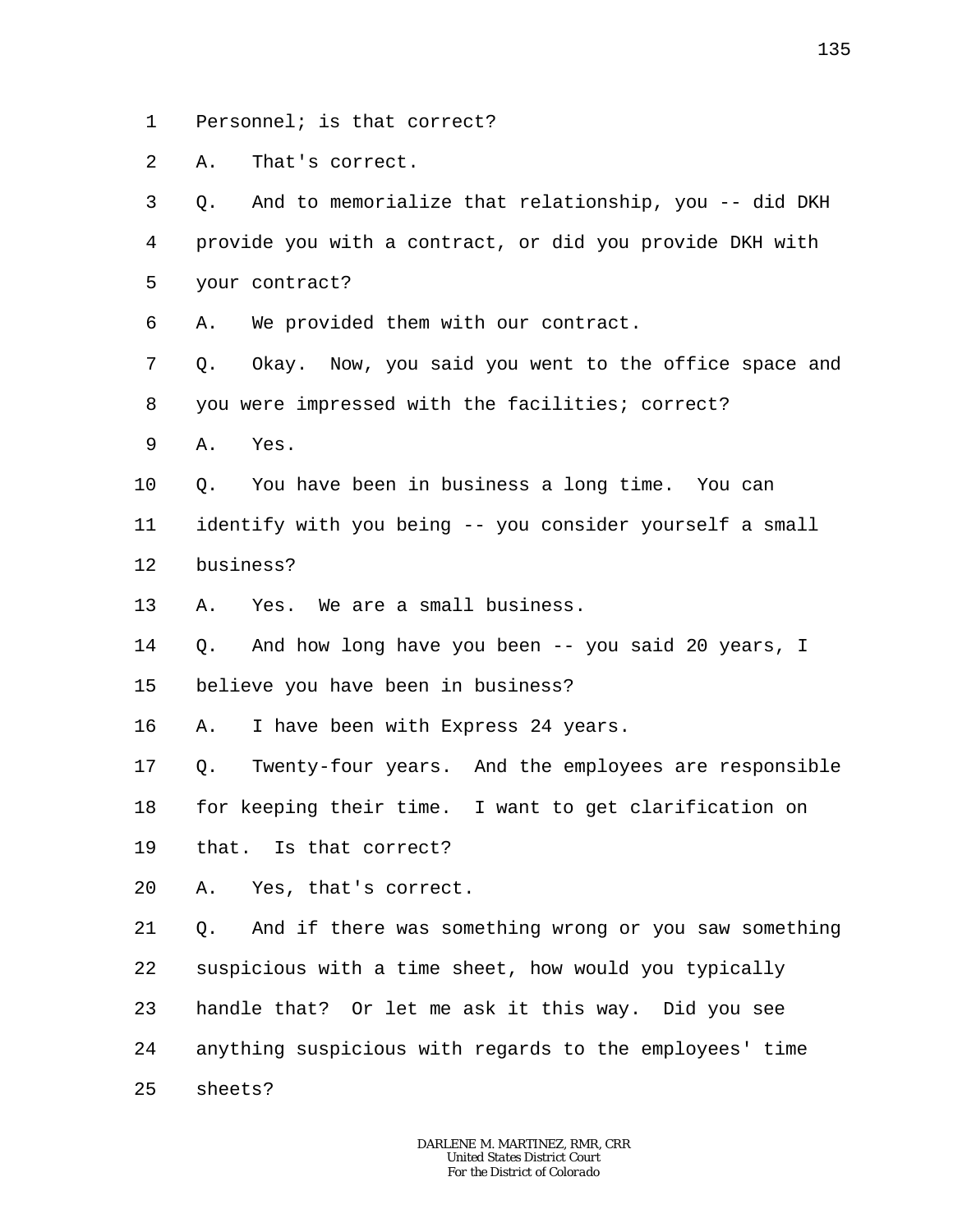1 A. No.

| 2       | Okay. And Mr. Harper processes -- and this is a<br>Q.       |
|---------|-------------------------------------------------------------|
| 3       | standard business process for Express Personnel, is         |
| 4       | employees submit time sheets, hours worked, and invoices    |
| 5       | are sent, and that's the normal conduct of business with    |
| 6       | all of your clients; is that correct?                       |
| 7       | Yes, it is.<br>Α.                                           |
| 8       | Q.<br>Now $--$                                              |
| 9       | MR. BANKS: I have no further questions, Your                |
| $10 \,$ | Honor.                                                      |
| 11      | MR. WALKER: Your Honor, can I continue cross?               |
| 12      | THE COURT: You may.                                         |
| 13      | <b>CROSS-EXAMINATION</b>                                    |
| 14      | BY MR. WALKER:                                              |
| 15      | Q. Ms. Rodriquez, you stated that you ran a Dun &           |
| 16      | Bradstreet on DKH Enterprises?                              |
| 17      | I did not. Not me personally.<br>Α.                         |
| 18      | So did Express, as a company, check the credit of DKH<br>Q. |
| 19      | Enterprises?                                                |
| 20      | That is my understanding.<br>Α.                             |
| 21      | And when your company approves bringing on a client<br>Q.   |
| 22      | to provide services for, do they typically do a Dun &       |
| 23      | Bradstreet credit check?                                    |
| 24      |                                                             |
|         | Only when an invoice has gone over \$10,000 or we've<br>Α.  |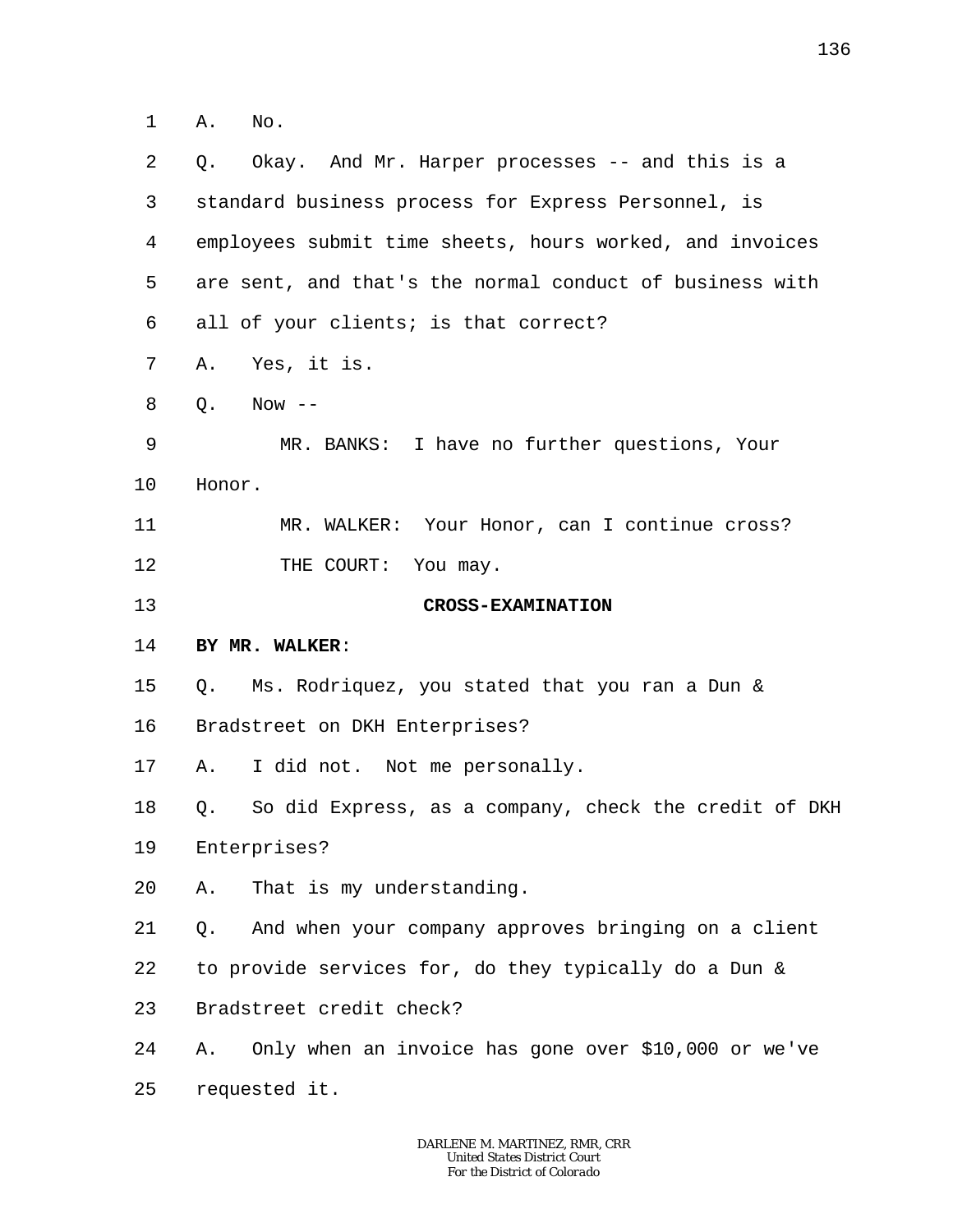1 2 3 Q. So could you explain the evaluation process that Express undertook at that time when a small company comes in requesting your services?

4 5 6 7 8 9 10 A. Well, I will get out new account information form. They will list references. Some companies don't list them, but they have an attachment of companies that we can call for a credit rating. We did try to make contact with three of the credit references on the new account form, and then looked to decide what type of credit limit, with the help of our credit department, our headquarters.

11 Q. So you had established a credit limit for DKH?

12 A. Yes, we did.

13 14 Q. And how did you -- what factors were considered in establishing that credit limit?

15 16 17 18 19 A. I sent them an e-mail talking about the kind of business, the Dun & Bradstreet rating, and there was something else in the e-mail, and I know I submitted that information. But that is how we came to the \$15,000, with the help of our headquarters.

20 Q. You also mentioned you exchanged e-mails with

21 Mr. Harper.

22 A. Correct.

23 24 25 Q. Was there any mention of contracts that were already awarded or close to being awarded that weighed into that decision of approving DKH for credit?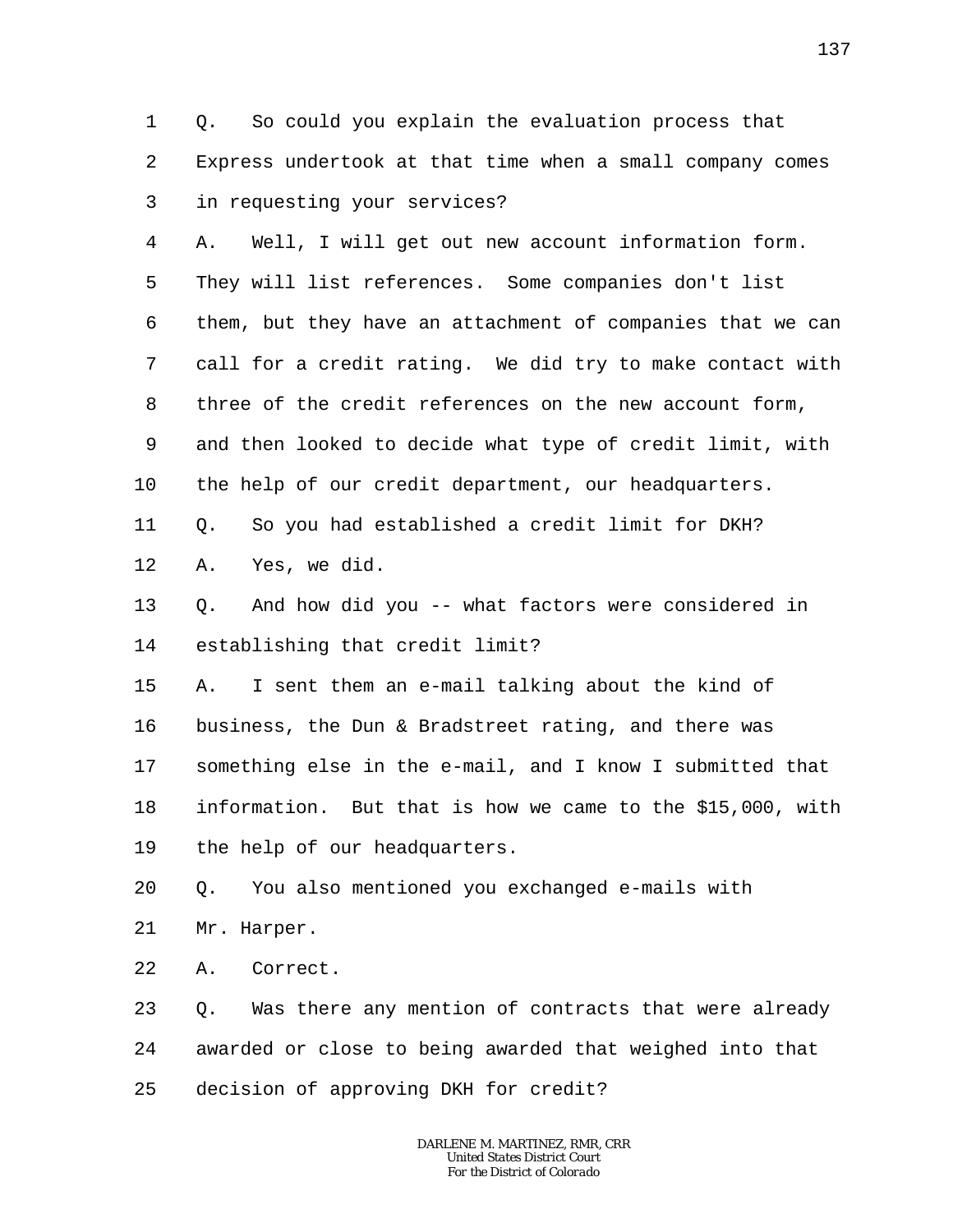| 1       | I don't recall having a conversation like that.<br>Α.    |
|---------|----------------------------------------------------------|
| 2       | MR. WALKER: No further questions.                        |
| 3       | THE COURT: Mr. Zirpolo?                                  |
| 4       | <b>CROSS-EXAMINATION</b>                                 |
| 5       | BY MR. ZIRPOLO:                                          |
| 6       | Ms. Rodriquez, you just said that when you set the<br>Q. |
| 7       | credit limit, you sent an e-mail to your company. Was    |
| 8       | part of the information the D & B?                       |
| 9       | I sent it to Mr. Harper.<br>Α.                           |
| $10 \,$ | You sent the D & B to Mr. Harper?<br>Q.                  |
| 11      | Not the $D \& B$ , about why they came up with the<br>Α. |
| 12      | \$15,000 credit limit.                                   |
| 13      | You said the D & B was part of that?<br>Q.               |
| 14      | That is what I was told, yes.<br>Α.                      |
| 15      | Q. Earlier you said you didn't run a D & B until after   |
| 16      | they billed \$10,000.                                    |
| 17      | We talked about the credit limit two weeks after.<br>Α.  |
| 18      | Q. So you started them without having credit run?        |
| 19      | A. I didn't. I am not part of that process. That was     |
| 20      | my operations' manager.                                  |
| 21      | MR. ZIRPOLO: Okay. Thank you.                            |
| 22      | THE COURT: Any further cross-examination?                |
| 23      | MR. BANKS: Nothing further, Your Honor.                  |
| 24      | THE COURT: Any redirect?                                 |
| 25      | MS. HAZRA: Yes, Your Honor.                              |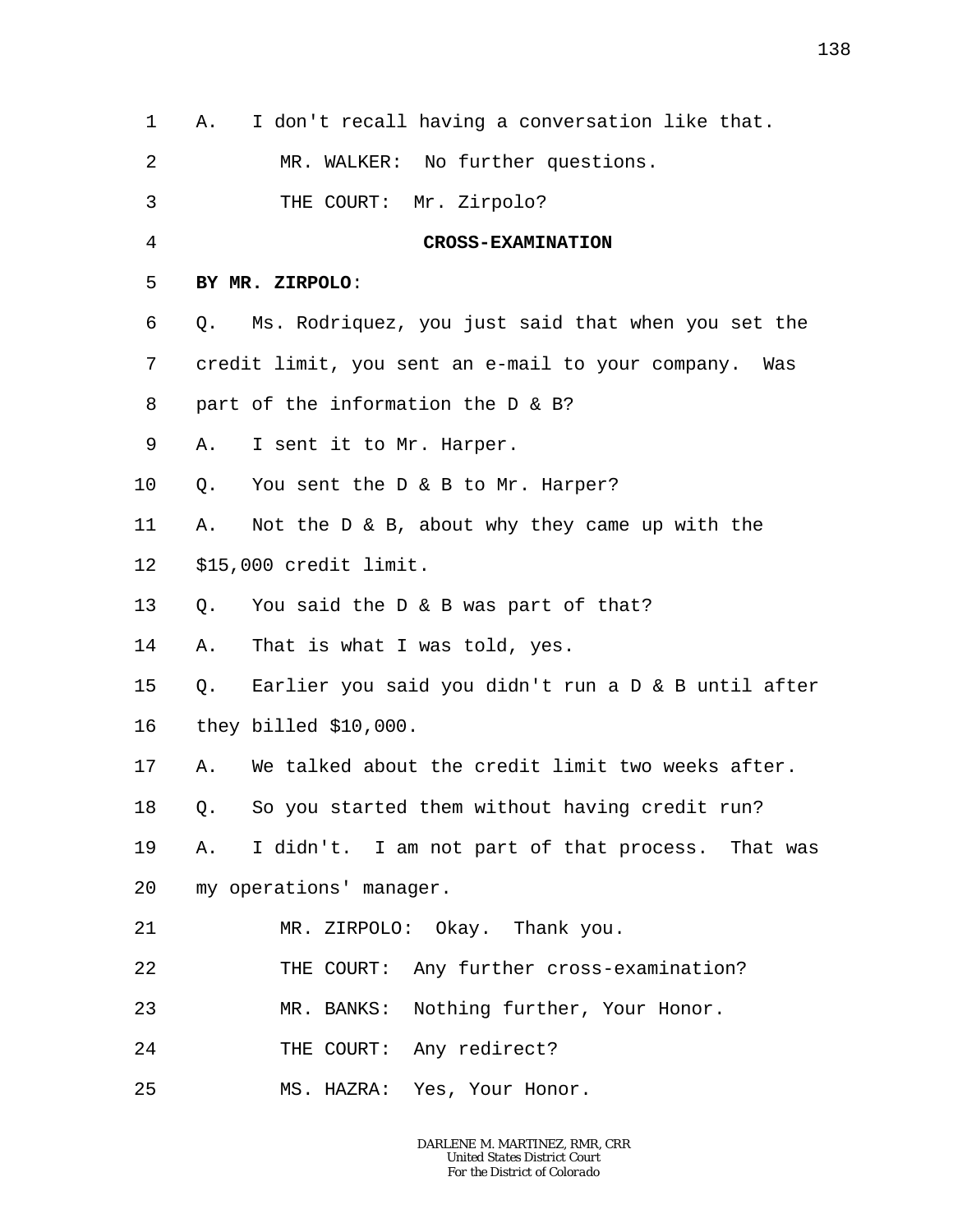| 1  | REDIRECT EXAMINATION                                        |  |
|----|-------------------------------------------------------------|--|
| 2  | BY MS. HAZRA:                                               |  |
| 3  | Ms. Rodriquez, you were asked several questions about<br>Q. |  |
| 4  | your meetings with Mr. Harper, so I want to just clarify.   |  |
| 5  | Did you meet with Mr. Harper, you said, in October of       |  |
| 6  | 2003?                                                       |  |
| 7  | Yes.<br>Α.                                                  |  |
| 8  | Is that before or after Express Personnel had entered<br>Q. |  |
| 9  | into a contract with DKH Enterprises?                       |  |
| 10 | Before.<br>Α.                                               |  |
| 11 | At that meeting, did Mr. Harper tell you anything<br>Q.     |  |
| 12 | about DKH's business?                                       |  |
| 13 | Yes, he did.<br>Α.                                          |  |
| 14 | What did he say about their contracts?<br>Q.                |  |
| 15 | They did software development for police departments.<br>Α. |  |
| 16 | Did he identify any specific police departments?<br>Q.      |  |
| 17 | I remember the New York Police Department, and I<br>Α.      |  |
| 18 | remember Colorado Springs.                                  |  |
| 19 | He told you they did software development for those<br>Q.   |  |
| 20 | two police departments?                                     |  |
| 21 | Correct.<br>Α.                                              |  |
| 22 | What effect, if any, did his statements have on your<br>Q.  |  |
| 23 | decision to enter into a payrolling arrangement with DKH?   |  |
| 24 | A large one. They had stable customers.<br>Α.               |  |
| 25 | You were asked on cross about the new account<br>Q.         |  |
|    |                                                             |  |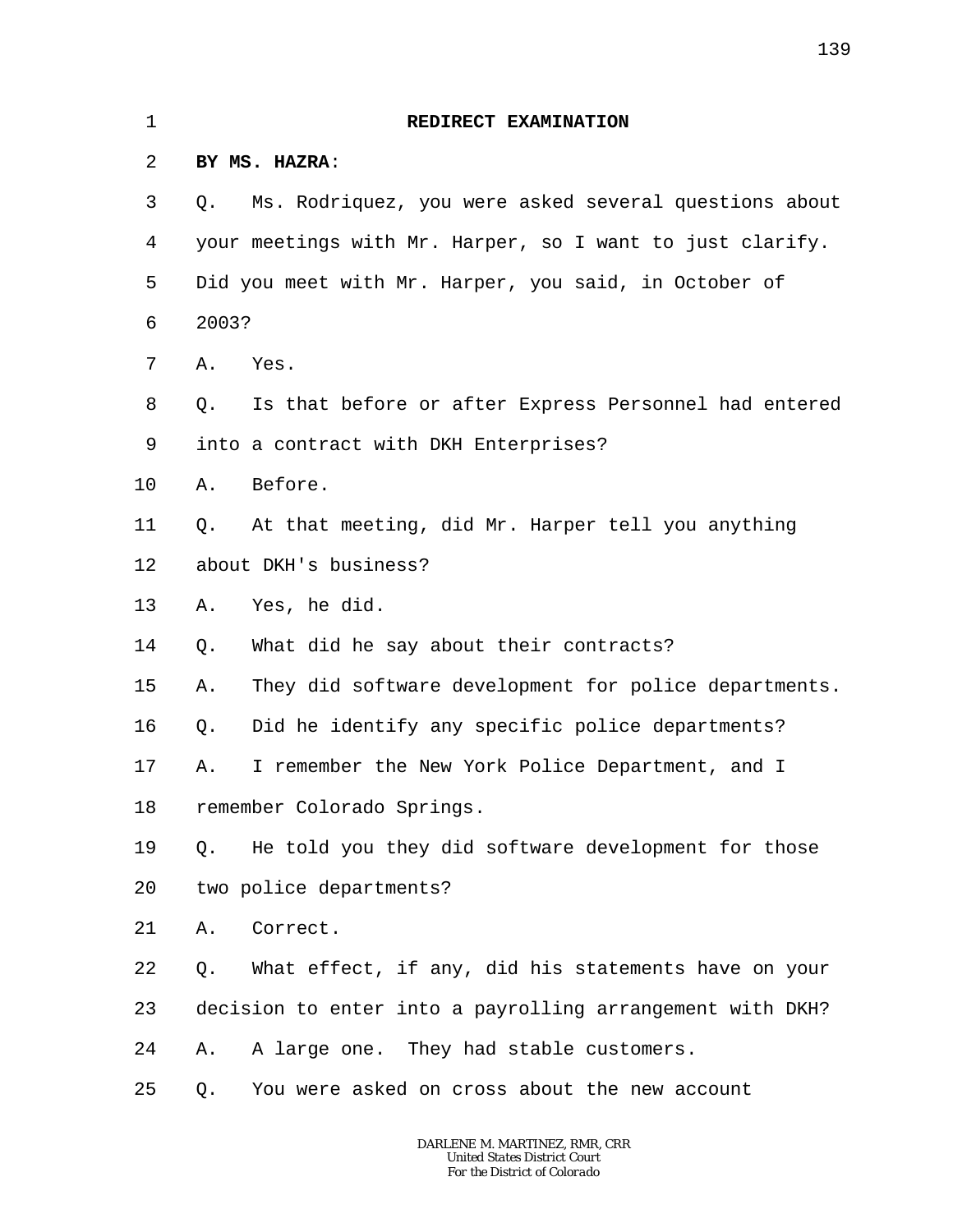1 2 3 4 5 6 7 8 9 10 11 12 13 14 15 16 17 18 19 20 21 22 23 24 25 information sheet that you filled out for DKH. Could you please look at what has been marked for identification purposes as Government's Exhibit 150.01. Do you recognize Government's Exhibit 150.01? A. Yes, I do. It is our new account information sheet. Q. Is that the sheet that you were referring to in response to one of the defendant's questions? A. It is. MS. HAZRA: Your Honor, I would ask that Government's Exhibit 150.01 be admitted. MR. BANKS: No objection. THE COURT: 150.01 will be admitted. (Exhibit No. 150.01 is admitted.) MS. HAZRA: Can that be published to the jury? THE COURT: It can. Q. (BY MS. HAZRA) If we could start just with the top portion. And I think you talked about much of this on your cross, Ms. Rodriquez. But this is the information about the new customers; is that correct? A. Correct. Q. And what does the net 45 mean? A. That they wanted to pay our invoices after 45 days. Q. And there is a checkmark and "No" box. What does that mean? A. He didn't accept our terms.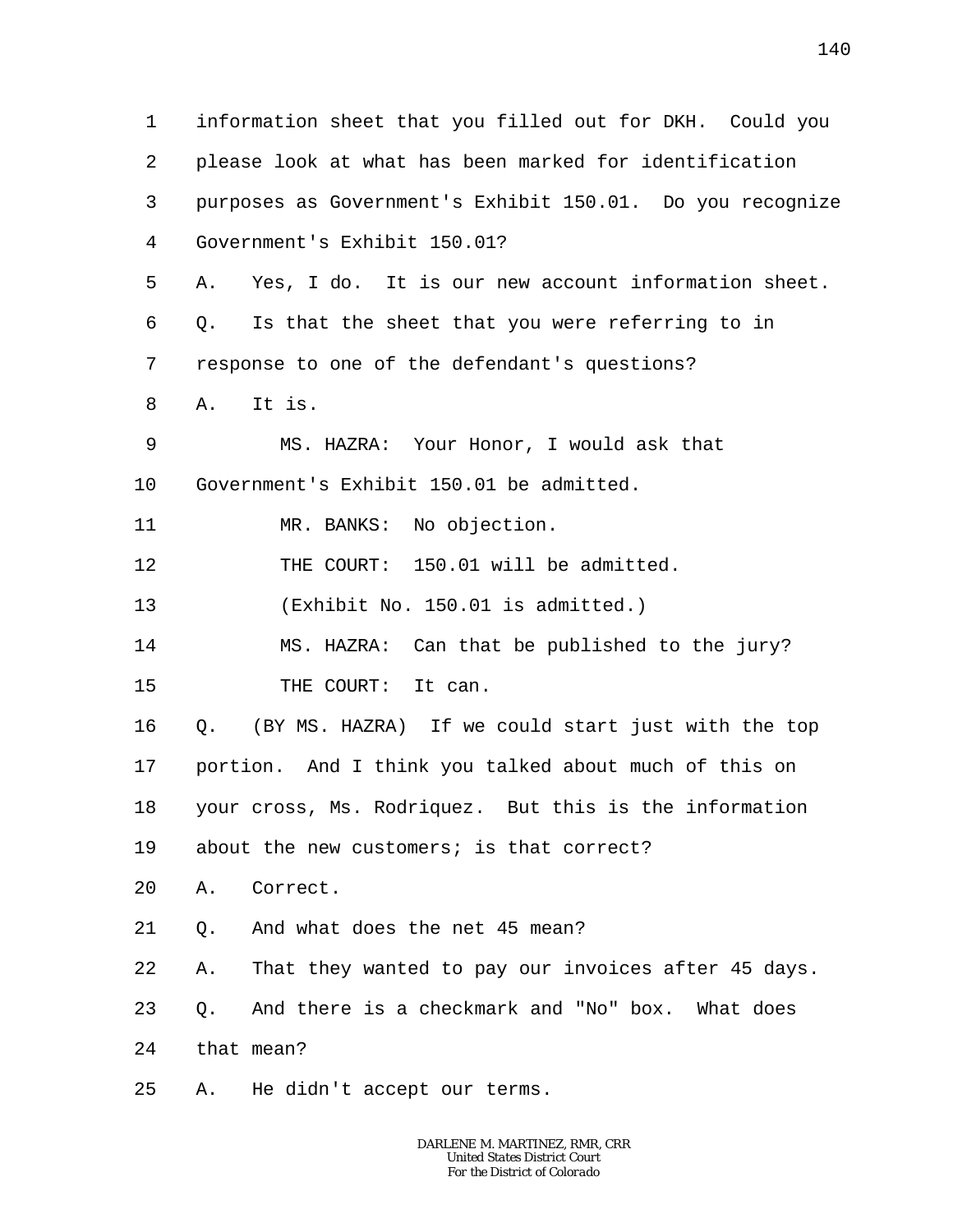1 2 3 4 5 6 7 8 9 10 11 12 13 14 15 16 17 18 19 20 21 22 23 24 25 Q. And if you could go to the second half of that. You testified on cross-examination about the credit references. Are those credit references listed on this Government's exhibit? A. That's the information we received from them, yes. Q. And who -- I think you just said that. Who supplied the credit references for this form? A. Mr. Harper. MR. KIRSCH: May I have just a moment, please, Your Honor? THE COURT: You may. MS. HAZRA: Again, if you could highlight that bottom portion again, Special Agent. Q. (BY MS. HAZRA) And I believe the second credit reference down there, is that SWV, Ms. Rodriquez? A. Yes, it is. Q. Again, did Mr. Harper supply the address for SWV? A. Yes, he did. Q. And that is 7645 North Union Boulevard, Suite 411? A. Correct. Q. The contact is Gail Cross; is that right? A. Yes, it is. Q. If you could please look at what is in evidence as Government's Exhibit 32, which Special Agent Smith can hopefully pull up.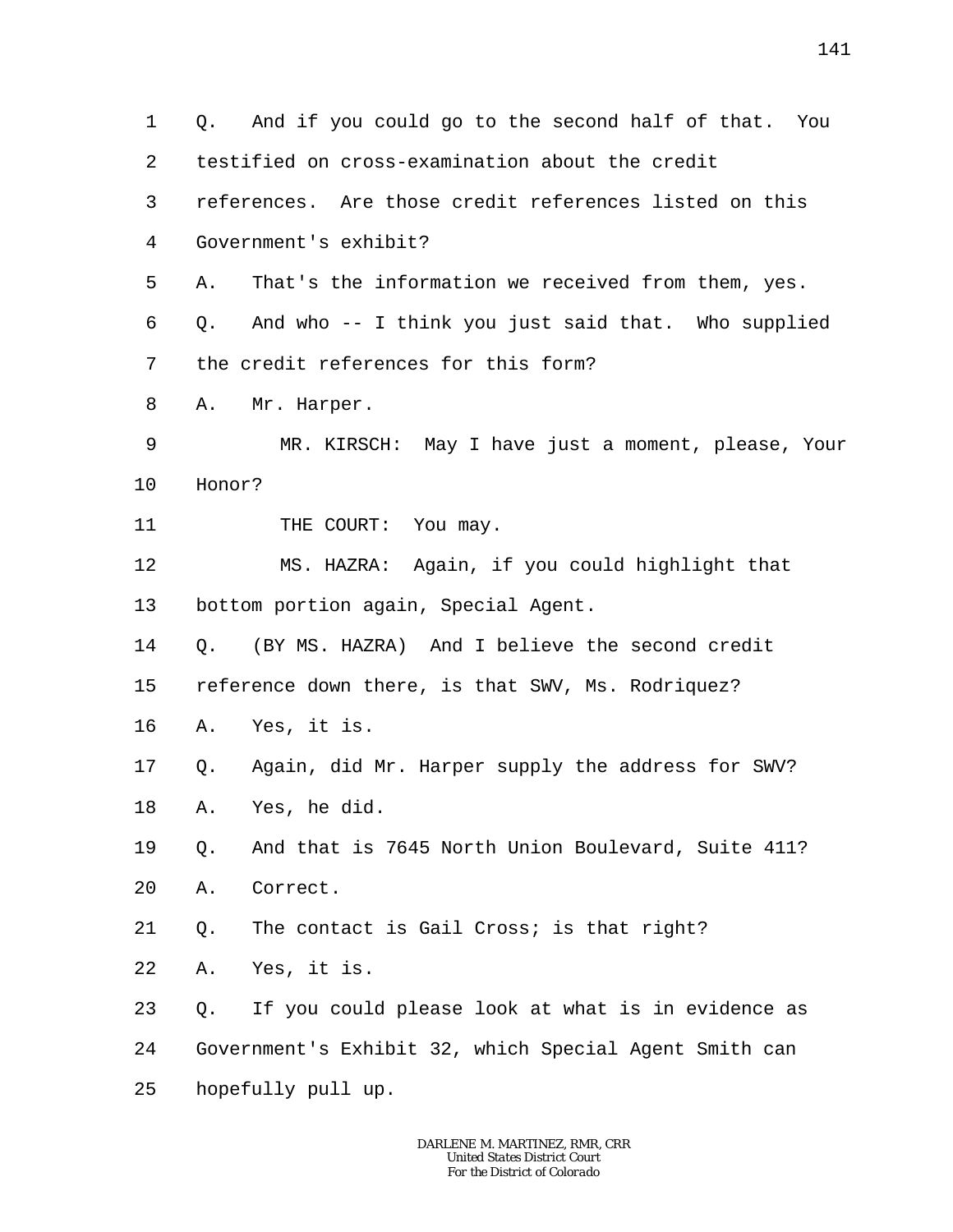1 2 3 4 5 6 7 8 9 10 11 12 13 14 15 16 17 18 19 20 21 22 23 24 25 MS. HAZRA: Special Agent, I don't know if you are able to focus in on the address of Leading Team at the top of this invoice right there. Q. (BY MS. HAZRA) Do you recognize the address that is listed up there for Leading Team? Is that the same address that is listed as the address for SWV? It is hard to see it. A. Yes, it is. Q. Have you heard of Leading Team? Did Mr. Harper talk about Leading Team with you at all? A. No. MS. HAZRA: If I could have one moment, Your Honor. THE COURT: You may. MS. HAZRA: I have nothing further, Your Honor. MR. WALKER: Your Honor, opportunity to recross. THE COURT: On the limited issue, just what was brought up here, you may. **RECROSS-EXAMINATION BY MR. WALKER**: Q. Ms. Rodriquez, if you would look at the exhibit that was just displayed. MR. WALKER: Could we have that exhibit displayed. And if we could go to the address that was just highlighted for DKH Enterprises and for SWV. Q. (BY MR. WALKER) You will notice that the address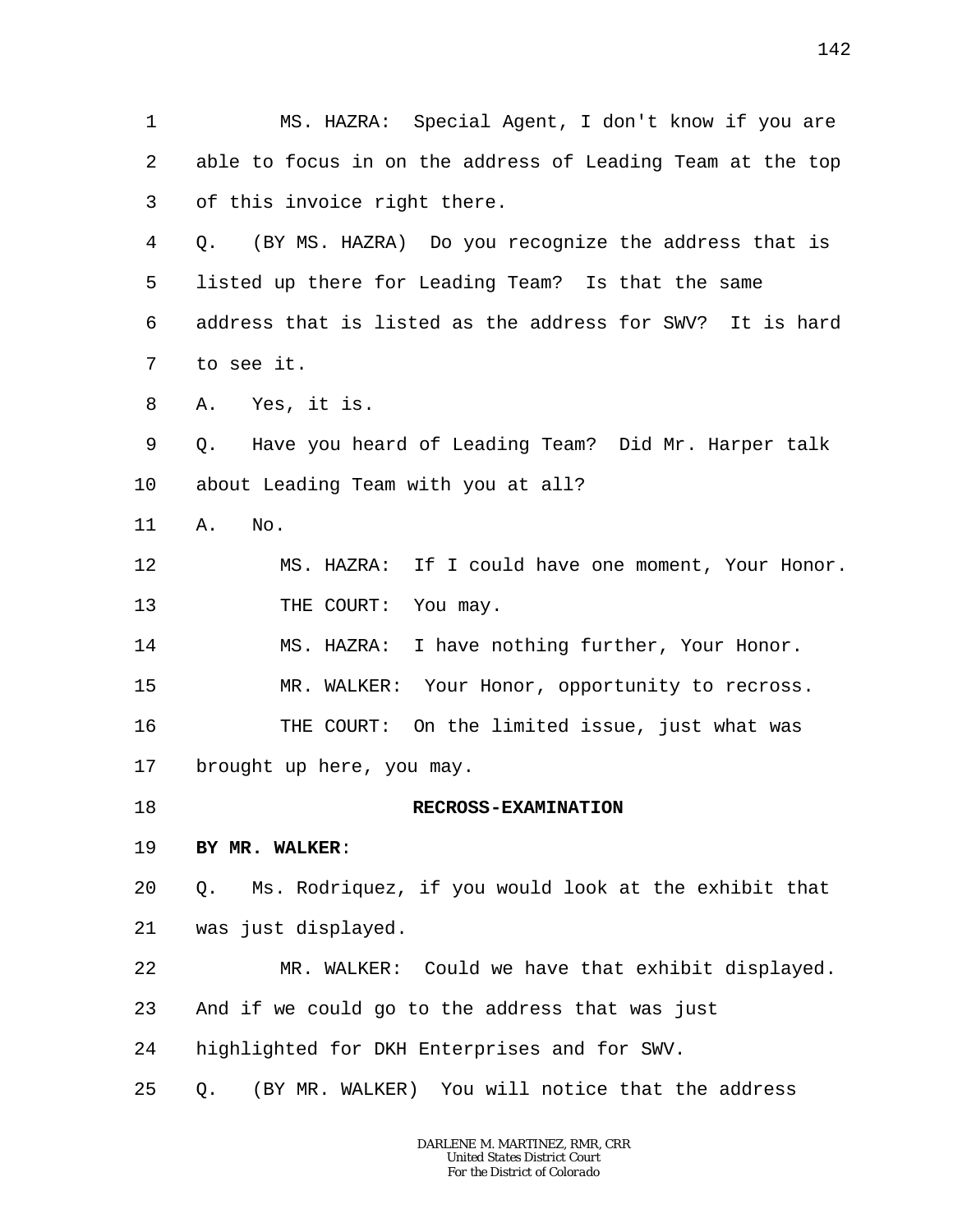1 2 there -- Ms. Rodriquez, could you read the address that you see there?

| 3  | 7645 North Union Boulevard, Suite 441.<br>Α.                |
|----|-------------------------------------------------------------|
| 4  | Do you remember the address that was listed on<br>O.        |
| 5  | DKH's -- for DKH -- I am sorry, for Leading Team?           |
| 6  | 7645 North Union Boulevard, Suite 441.<br>Α.                |
| 7  | If we can bring up the exhibit for the address for<br>Q.    |
| 8  | DKH -- I am sorry, for Leading Team, which is Exhibit 32,   |
| 9  | please. So we just saw the address with the suite number    |
| 10 | of 441. If we could highlight the address for Leading       |
| 11 | Team. Would you read that address please, Ms. Rodriquez.    |
| 12 | 7645 North Union Boulevard, Suite 432.<br>Α.                |
| 13 | So those are two different addresses; correct?<br>Q.        |
| 14 | Two different suites.<br>Α.                                 |
| 15 | So two different addresses; correct?<br>Q.                  |
| 16 | I am a little confused. The address is the same.<br>Α.      |
| 17 | The suite is different.                                     |
| 18 | So would those be the same location or different<br>Q.      |
| 19 | locations? Would they be the same door?                     |
| 20 | A. They are different suites.                               |
| 21 | Also, you mentioned on my original question, that DKH<br>Q. |
| 22 | did not say that they had contracts.                        |
| 23 | MS. HAZRA: Your Honor, I am going to object. This           |
| 24 | is beyond the scope.                                        |
| 25 | THE COURT: Overruled.                                       |
|    |                                                             |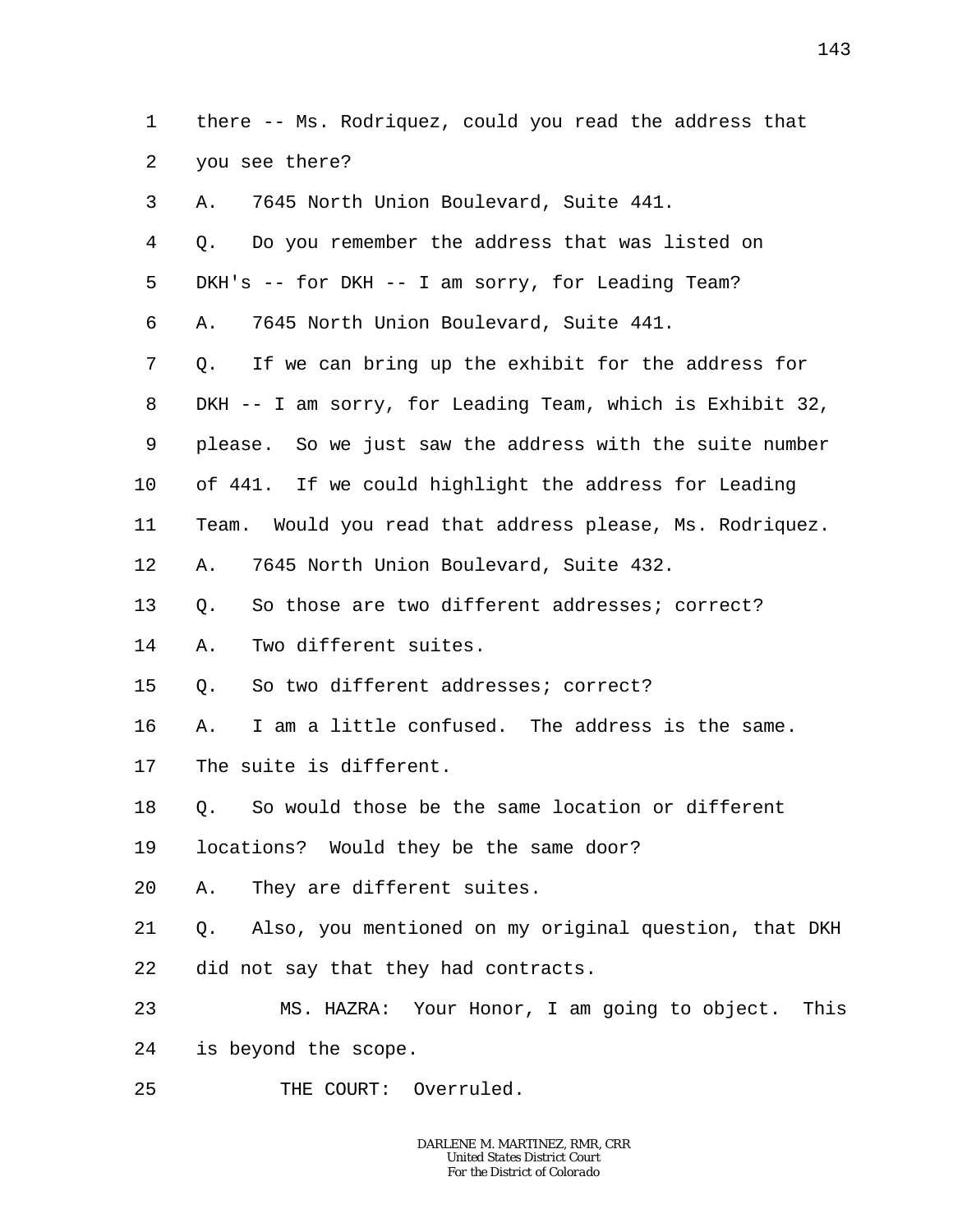1 2 3 4 5 6 7 8 9 10 11 12 13 14 15 16 17 18 19 20 21 22 23 24 25 Q. (BY MR. WALKER) I will begin again. You said when I originally questioned you that Mr. Harper did not say that he had contracts; correct, when you communicated to him via e-mail? A. Via e-mail; correct. Q. He instead said that the company did software for police departments? A. Software development, correct. Q. Software development; correct. And those two statements are clearly different; correct? A. Yes. MR. WALKER: No further questions. THE COURT: All right. May this witness step down? MS. HAZRA: Yes, Your Honor. THE COURT: All right. Thank you very much. You are excused. THE WITNESS: Thank you. THE COURT: All right. The Government may call its next witness. MR. KIRSCH: Thank you, Your Honor. The Government would call Remington Green. If we can have Exhibits 280.01 through 287 available for Mr. Green. COURTROOM DEPUTY: Your attention, please. **REMINGTON GREEN**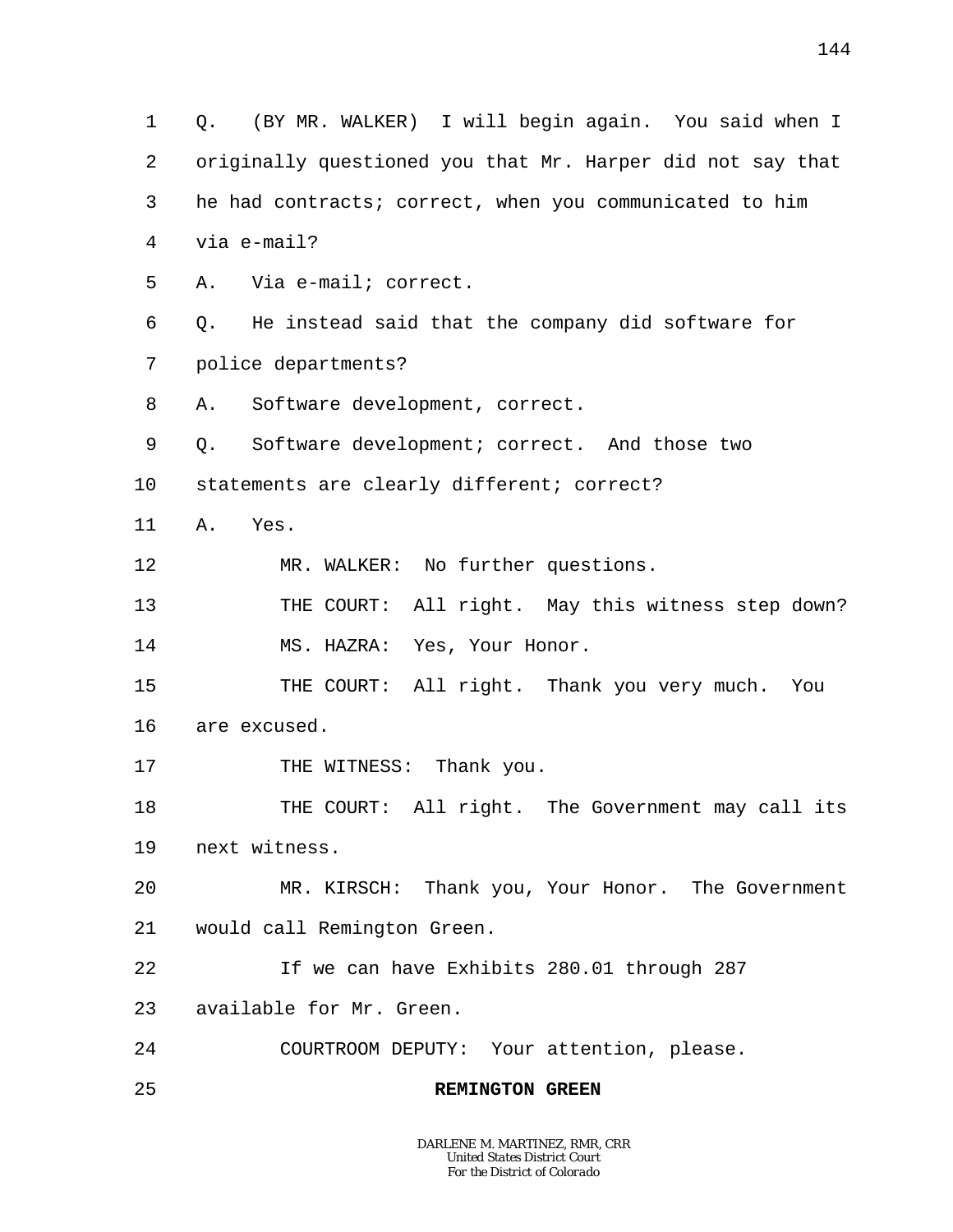1 2 3 4 5 6 7 8 9 10 11 12 13 14 15 16 17 18 19 20 21 22 23 24 25 having been first duly sworn, testified as follows: COURTROOM DEPUTY: Please be seated. Please state your name, and spell your first and last names for the record. THE WITNESS: Remington Thomas Green. First name is spelled R-E-M-I-N-G-T-O-N. Last name is spelled  $G-R-E-E-N$ . MR. KIRSCH: May I proceed? THE COURT: You may proceed. **DIRECT EXAMINATION BY MR. KIRSCH**: Q. (BY MR. KIRSCH) Mr. Green, where do you live? A. Denver. Q. And where do you work? A. Denver. Q. Do you work at a particular company? A. Organic People. Q. And what is your position at that company? A. I was the founder and currently the president. Q. What sort of company is Organic People? A. We are an IT staffing company. Q. And what sorts of services do you provide as part of an IT staffing company? A. We help companies -- we help companies find resources, typically that have a technical aspect to them.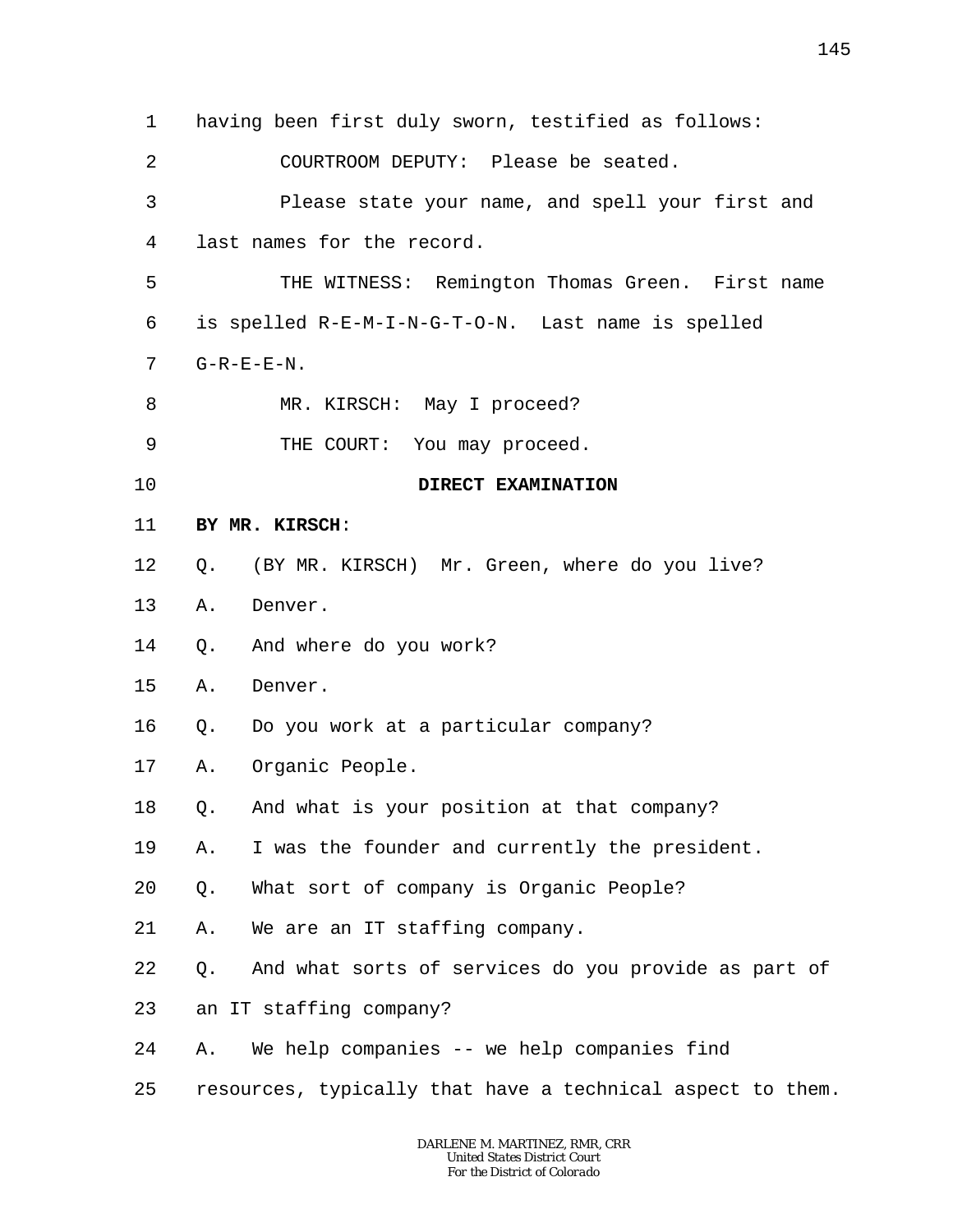- 1 Q. All right. How big is your company?
- 2 A. It's three million.
- 3 Q. That's revenues?
- 4 A. Correct.
- 5 6 Q. How many people do you have that work in the office? A. Today, I am at three.
- 7 8 Q. Okay. And how long have you run this company Organic People?
- 9 A. Since the year 2000.
- 10 Q. Have you worked -- did you work in the IT industry
- 11 prior to starting that company?
- 12 A. I did.
- 13 14 Q. Did you work in the staffing part of the industry, or did you do IT work yourself?
- 15 A. It was primarily staffing.
- 16 Q. All right. Does -- at some point did Organic People
- 17 have a business relationship with a company called DKH
- 18 Enterprises?
- 19 A. Yes.
- 20 Q. Approximately when did that relationship begin? Do
- 21 you remember?
- 22 A. 2003.
- 23 24 Q. Okay. And how is it that that relationship began, if you remember?
- 25 A. We received an e-mail -- actually, one of my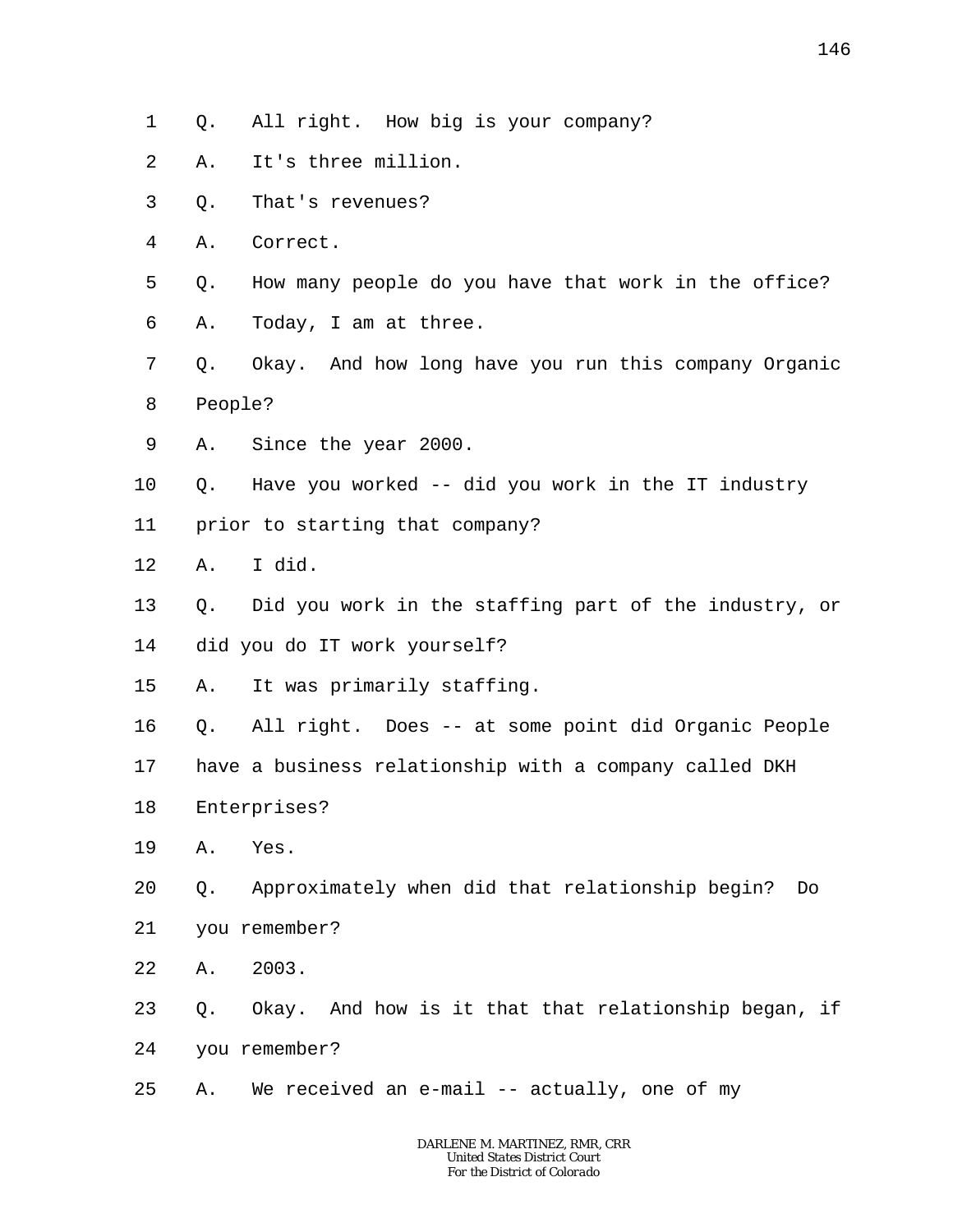1 2 3 4 5 6 7 8 9 10 11 12 13 14 15 16 17 18 19 20 21 22 23 24 25 recruiters received a phone call, followed by an e-mail, with a description of what DKH was looking for. Q. And did you take any further action based on that e-mail? A. Yeah. I called -- I called DKH to try to get more background on the situation. Q. Okay. Let me ask you to take a look at what is marked for identification as Government Exhibit 208.01. It should be in the folder there in front of you. Do you see that exhibit? A. Yes. Q. And are you able to recognize it? A. Yes. Q. What is it? A. This is an e-mail that was sent by DKH, with an explanation of the background of the kinds of people that they were going to be requesting from us in the future. Q. Is this the e-mail that you referenced a minute ago in your testimony that followed up the telephone call? A. Yes. Q. And was this an e-mail that was provided to you around the time that this relationship was beginning? A. Yes. MR. KIRSCH: I move to admit and publish Exhibit 280.01.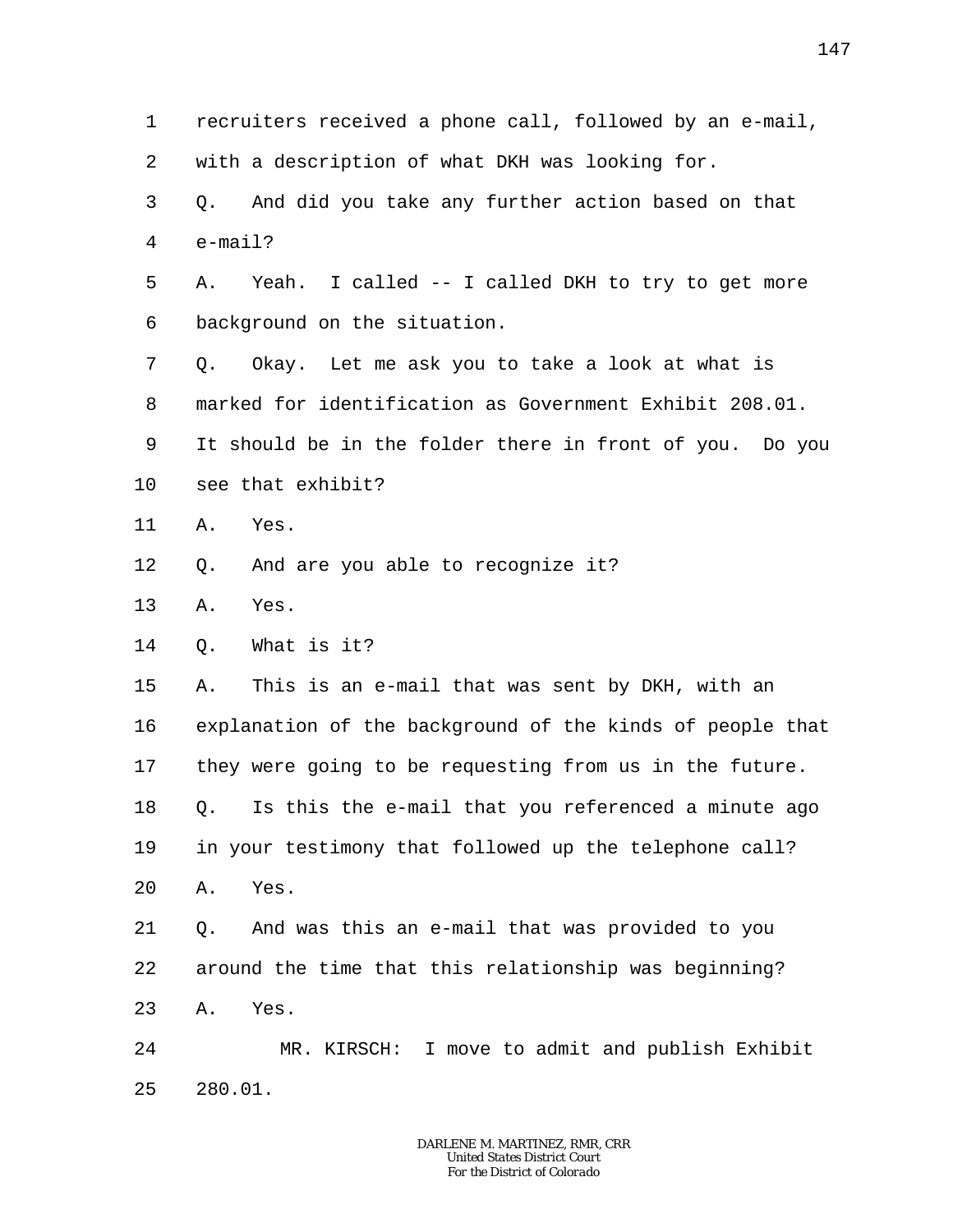| 1  | THE COURT: Any objection?                                  |
|----|------------------------------------------------------------|
| 2  | MR. BANKS: No objection.                                   |
| 3  | THE COURT: Exhibit 280.01 will be admitted, and it         |
| 4  | may be published.                                          |
| 5  | (Exhibit No. 280.01 is admitted.)                          |
| 6  | MR. KIRSCH: Thank you, Your Honor.                         |
| 7  | Can we expand the text of the lower e-mail there,          |
| 8  | please, starting right there.                              |
| 9  | (BY MR. KIRSCH) You said, I think, Mr. Green, that<br>Q.   |
| 10 | you had a conversation with someone at DKH.                |
| 11 | I did.<br>Α.                                               |
| 12 | Who was that?<br>Q.                                        |
| 13 | I had conversations with Clinton Stewart and<br>Α.         |
| 14 | Demetrius Harper.                                          |
| 15 | There is a reference to Clinton Stewart in this<br>Q.      |
| 16 | e-mail. Was that the person that you spoke to at DKH?      |
| 17 | It was the first person I spoke to, yes.<br>Α.             |
| 18 | Okay. And there is some -- there is information in<br>Q.   |
| 19 | this e-mail about staffers related to technical positions. |
| 20 | Is that e-mail consistent with information you got during  |
| 21 | your initial conversation with Mr. Stewart?                |
| 22 | Yes.<br>Α.                                                 |
| 23 | There are two people identified there; Kendra<br>Q.        |
| 24 | Haughton and Thomas Williams. Are those names that you     |
| 25 | discussed with Mr. Stewart?                                |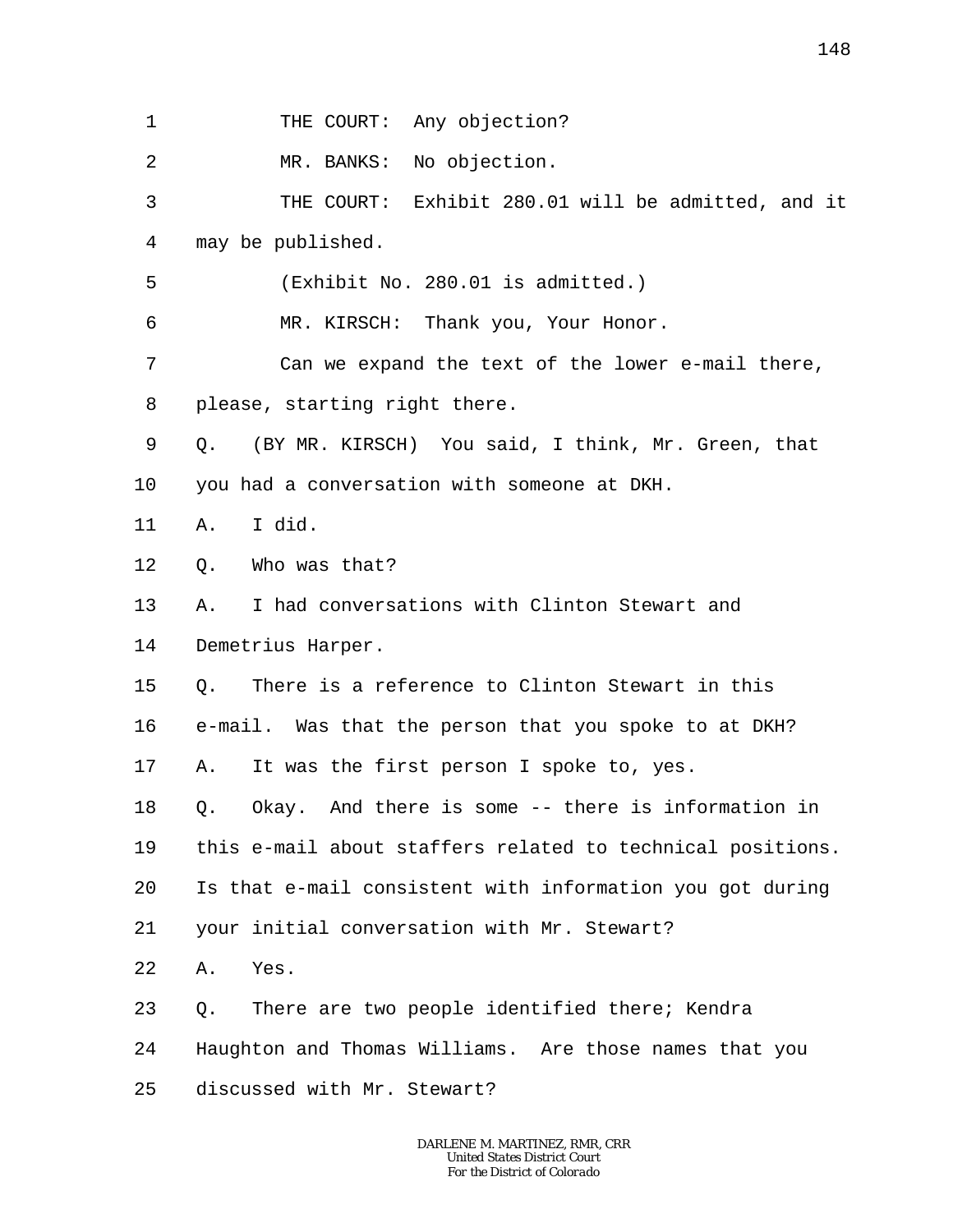1 A. Yes.

 $\overline{a}$ 3 4 5 6 7 8 9 10 11 12 13 14 15 16 17 18 19 20 21 22 23 24 25 Q. Okay. We are finished with that. During your initial conversation with Mr. Stewart, did you talk with him about how it is that he had gotten the name of your company? A. Yes. Q. What did he tell you about that? A. He told me that he had heard great things about us, and he had been referred to us, but he couldn't give me any specific name. Q. A specific name of the referral? A. Correct. Q. Did he explain anything to you about what sort of assistance DKH needed at that time? A. Just clarifying, this is in the initial conversation. Q. Yes. A. Yeah, he explained that they were going to have to bring on a team of 20-plus people, and that he had two people that he had already interviewed that he would like to try to get started with. Q. Okay. And did you talk about how it is that those two people that had been identified would be employed through Organic People? A. Absolutely. Q. Can you explain what that arrangement was?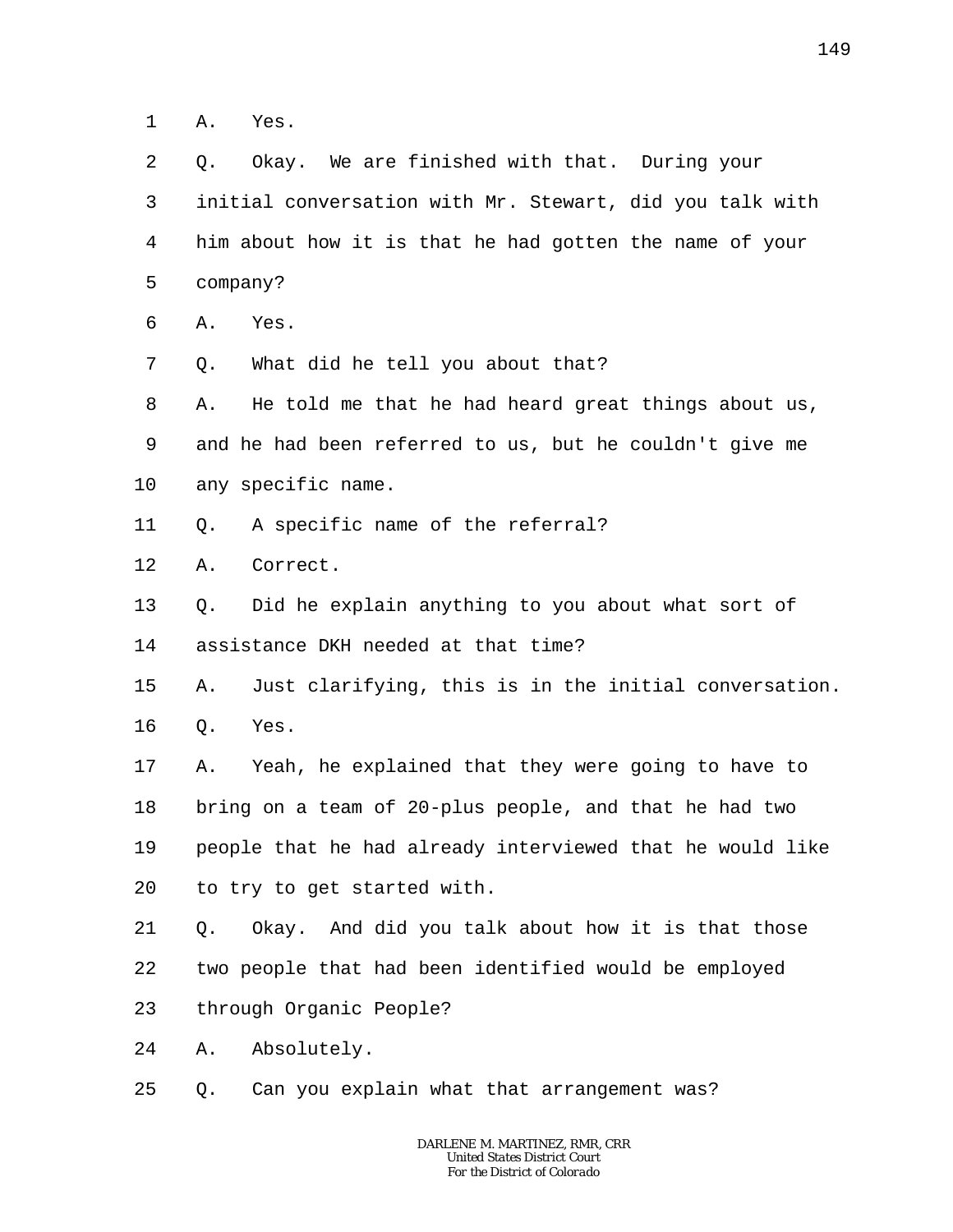1 2 3 4 5 A. So in this particular arrangement, since he had already identified the people, he said he wanted to bring them onto the contract first. And, you know, with the remainder of potential people, he would need us to try to help them find as this contract played out.

6 7 8 9 10 11 Q. All right. From the perspective of your company, Organic People, was there going to be any difference between the profit that you could generate from the employees that Mr. Stewart had identified, as compared to profit you could generate from employees that your company might identify?

- 12 A. No.
- 13 Q. No?
- 14 A. No.

15 16 Q. All right. At some point did you have a meeting in person with people from DKH?

- 17 A. Yes.
- 18 Q. How did that get arranged?

19 A. I asked to go meet them.

20 Q. Why did you do that?

21 22 23 24 25 A. Because typically in this business, we try to meet our customers and get to know them. And this one was a little out of the norm, because oftentimes we're doing business development and creating relationships, and this one just kind of came to us. And so, you know, I wanted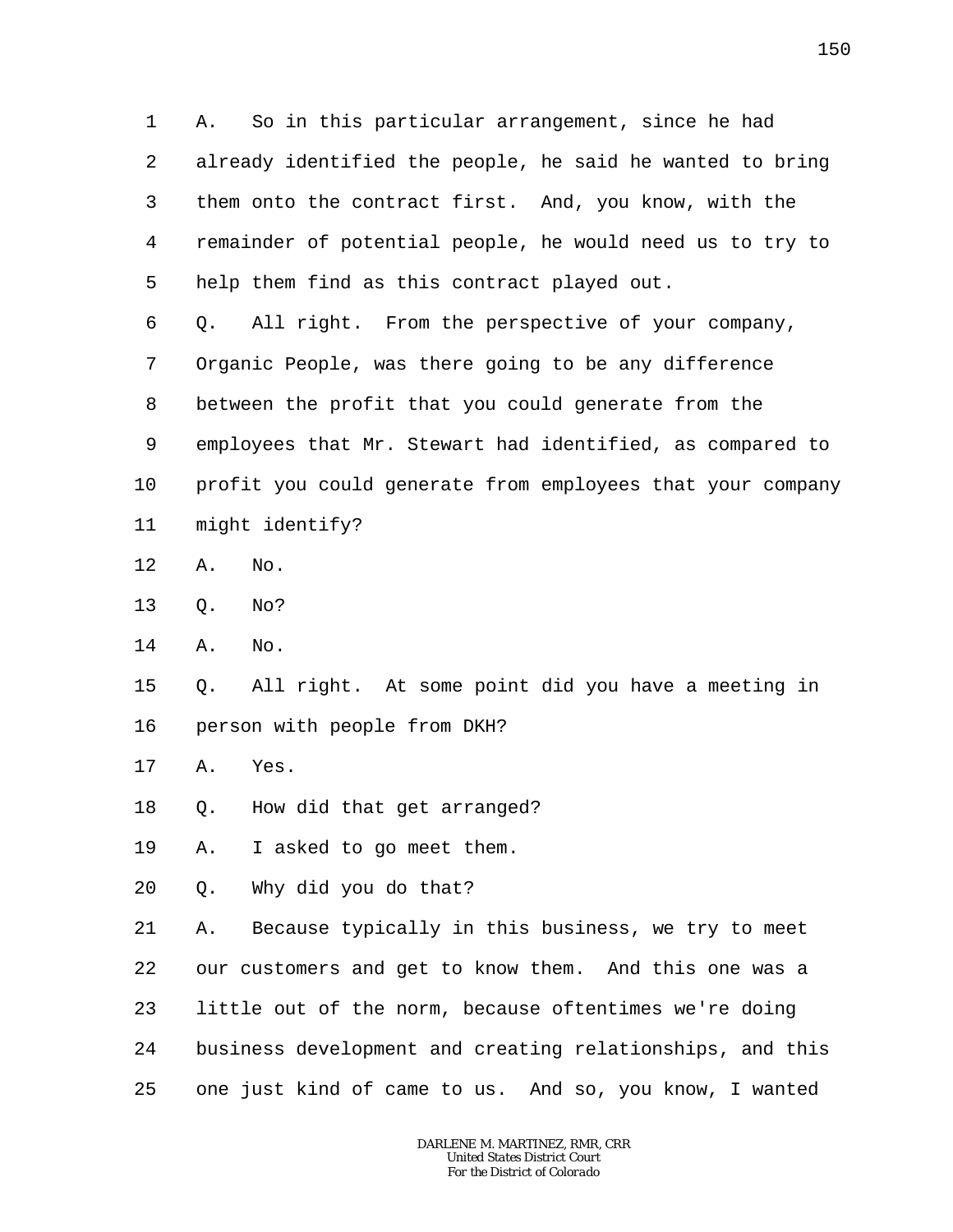- 1 to just make sure that they were a real ongoing business.
- 2 Q. All right. So you went to their business location?
- 3 A. Correct.
- 4 Q. Do you remember where that was?

5 6 7 8 A. Yeah. I remember having some confusion, because the original address they gave me was a UPS facility. And then they actually had me come down and meet them. It is right off of I-25, I believe Cascade was the street.

- 9 Q. In what city?
- 10 A. In Colorado Springs.

11 12 13 Q. Okay. And when you went to this business, how was it -- was it identified? Was the space identified with the particular business?

- 14 15 A. You know, they had warned me that they were leasing space from another company.
- 16 Q. Did they say what the name of that company was?

17 A. I believe it was IRP Solutions.

18 Q. All right. And do you recall Mr. Harper ever

19 20 mentioning any names in connection with that company, IRP Solutions?

- 21 22 A. I remember the name David Banks in connection with that company.
- 23 Q. All right. Who is it that you met with once you got
- 24 to this office in Colorado Springs?
- 25 A. The four main people I met with were Demetrius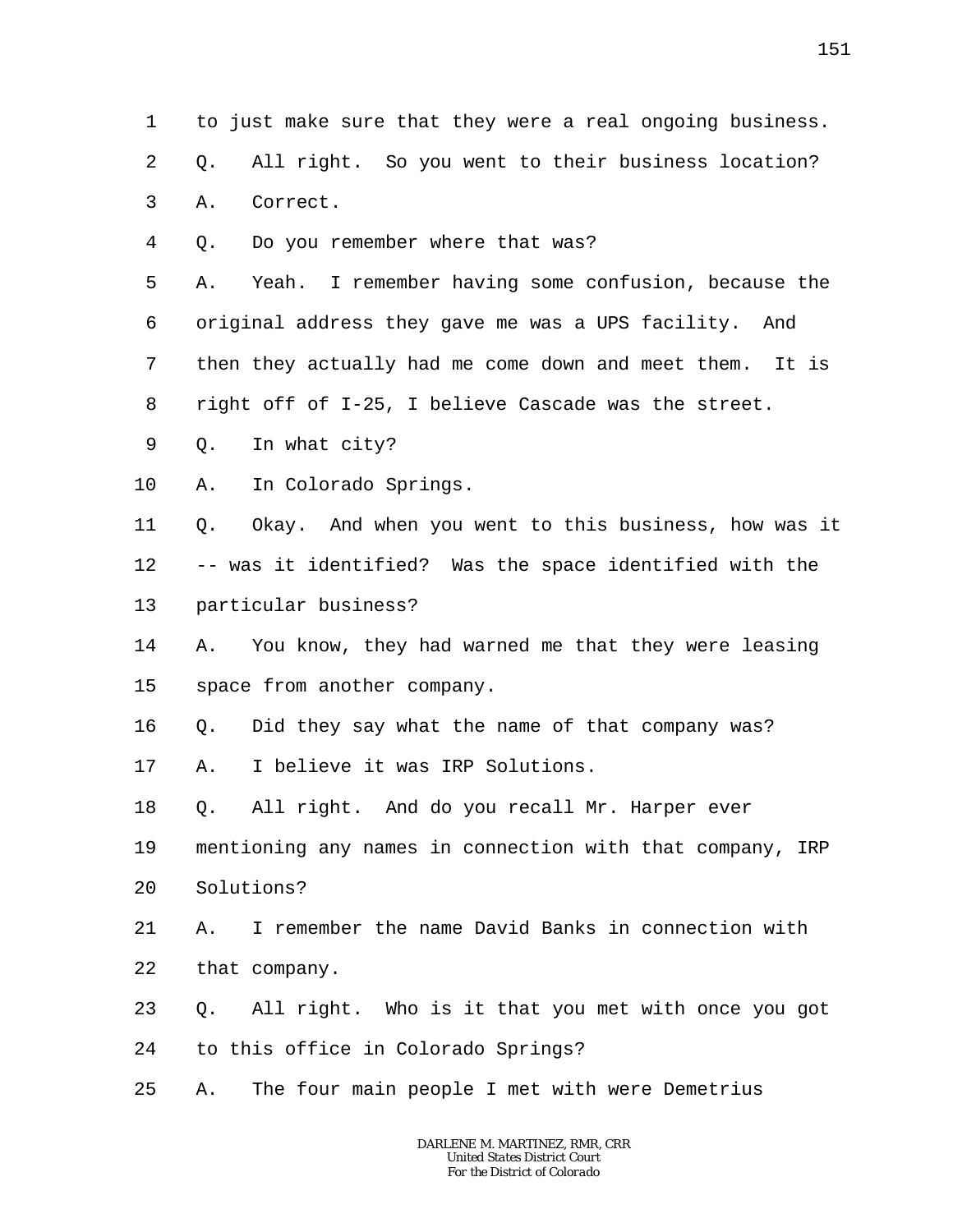1 2 3 4 5 6 7 8 9 10 11 12 13 14 15 16 17 18 19 20 21 22 23 24 25 Harper, Clint Stewart, and then the two employees. Q. All right. Did you meet with all four of those people at the beginning of the meeting, or did you meet with some subset? A. At the beginning of the meeting, I met with Demetrius Harper and Clinton Stewart. Q. Let's talk about that part of the meeting for right now. During that part of the meeting, did either Mr. Stewart or Mr. Harper give you an explanation about what sort of work DKH was doing? A. Yeah. Q. What was said about that? A. They talked about how they had created a prototype of a piece of software that was partially implemented at -- I believe it was a county in Florida. And that was -- that software helped them with, like, being more -- helping municipalities become more efficient at responding to emergencies. Q. Did you receive any sort of a presentation that day as part of the meeting? A. Yeah. I mean, they mapped it out on a white board for me and showed me kind of, you know, an example of what the software did, like what solution it did and how it allowed the first responders to get the most effective car to the scene first.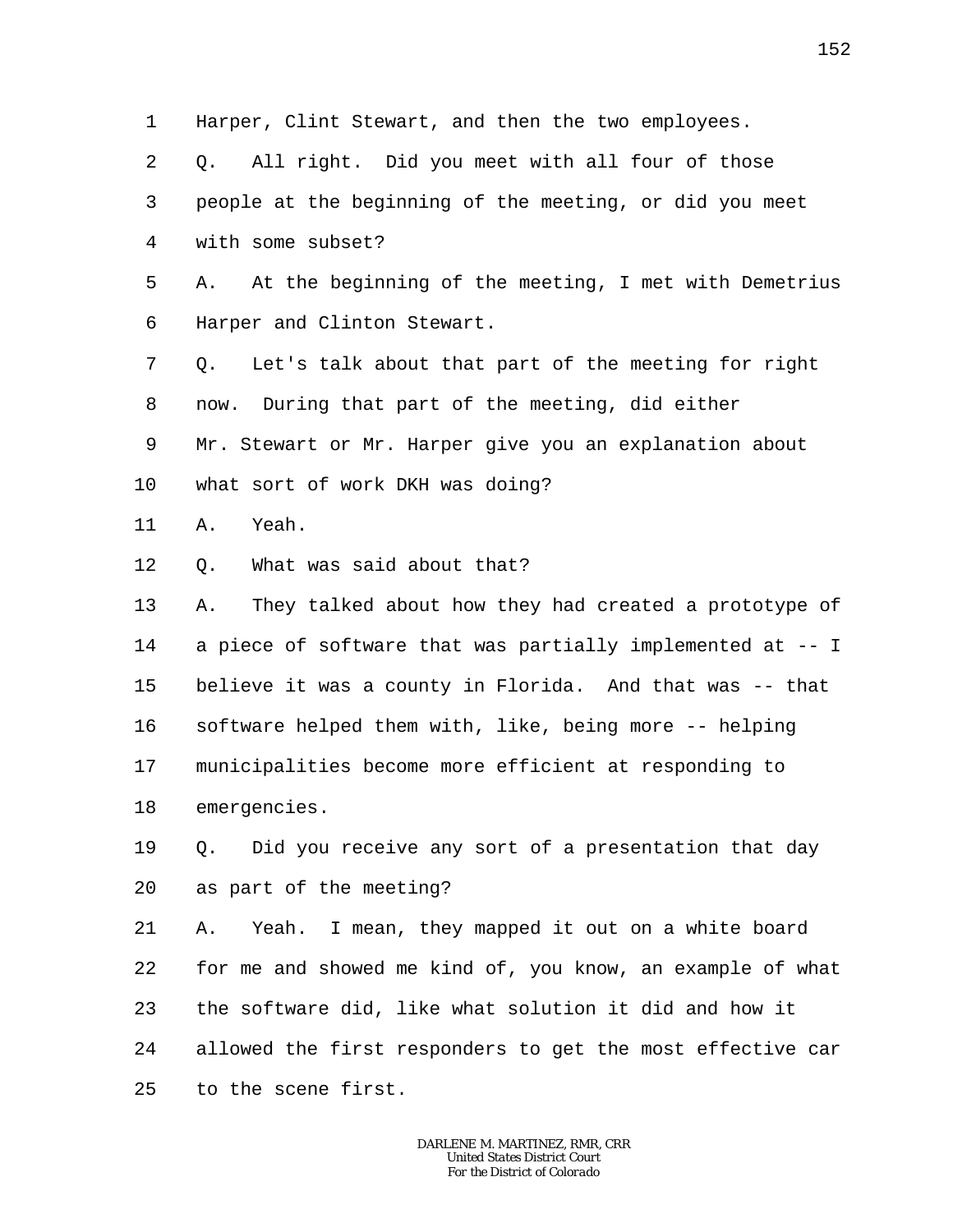1 2 3 4 Q. Did either Mr. Stewart or Mr. Harper say anything about whether or not DKH had any active contracts to sell -- to sell their software to law enforcement agencies?

5 6 7 8 9 10 A. Well, they said that they had an existing engagement with a municipality in Florida, and that they had just recently been awarded a contract through the Department of Homeland Security. And that was what was primarily driving this need for all these contractors and, thus, the phone call to me.

11 12 13 14 Q. And these representations that were made to you about their business, did those have some effect on your decision about whether or not you should hire those employees and place them there?

15 16 17 18 19 20 21 22 A. Absolutely. Once again, in my business, when we get new clients, you know, it's rare to get them this easily. And so I definitely had some concern. But seeing this presentation and being at the point in time we were in, the world with 9/11, you know, the Department of Homeland Security contracts gave me comfort in doing business with them, because I felt they were -- since that was something already they had, then I would get paid.

23 24 25 Q. You said that at some point in the meeting you also met with the people that you were actually going to hire? A. Yes.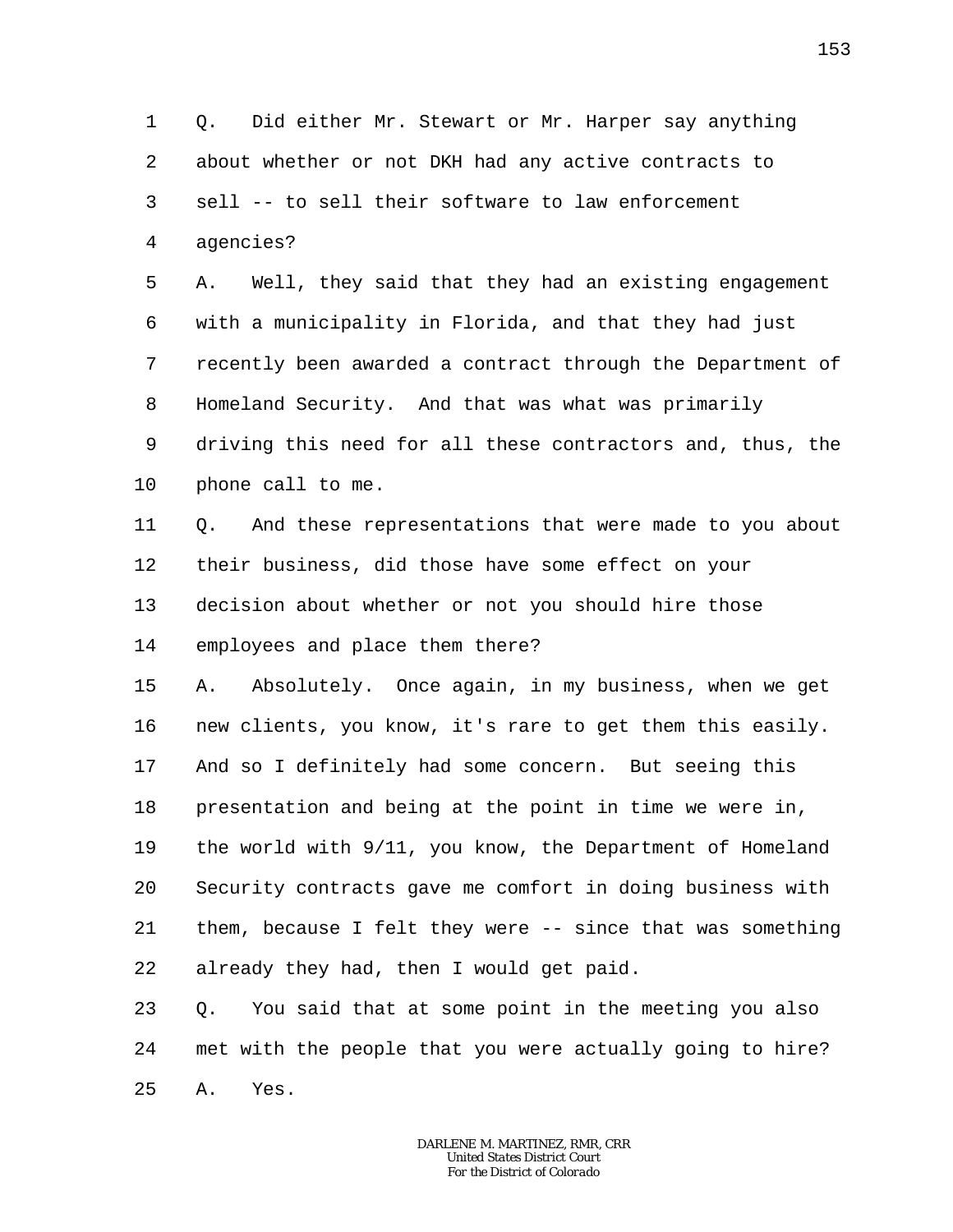- 1 2 3 Q. And to be clear, did those people -- those were the people whose names were on the board a minute ago; is that right?
- 4  $A.$  Who  $-$
- 5 Q. Who were mentioned in the e-mail?
- 6 A. Correct.
- 7 8 Q. Okay. And did those people -- were those people hired as employees of Organic People?
- 9 A. Yes.
- 10 Q. Did you get a chance to meet with -- you did get a
- 11 chance to meet with those employees that day?
- 12 A. I did.
- 13 Q. And did you have any concerns, after that meeting,
- 14 about whether or not those employees had the right skills
- 15 to fill those positions?
- 16 17 18 19 20 21 22 23 A. I didn't. Now, we had the initial meeting in the office with the white board, and then we actually went to lunch with the four of them. Then, after we came back from lunch is when I met with each of them individually. Q. And after that meeting, did you ever have a conversation with Mr. Harper about how well those two people fit the expressed needs as they had been expressed to you?
- 24 25 A. I did. And the concern was whether or not they were going to be the right fit. Because, you know, in my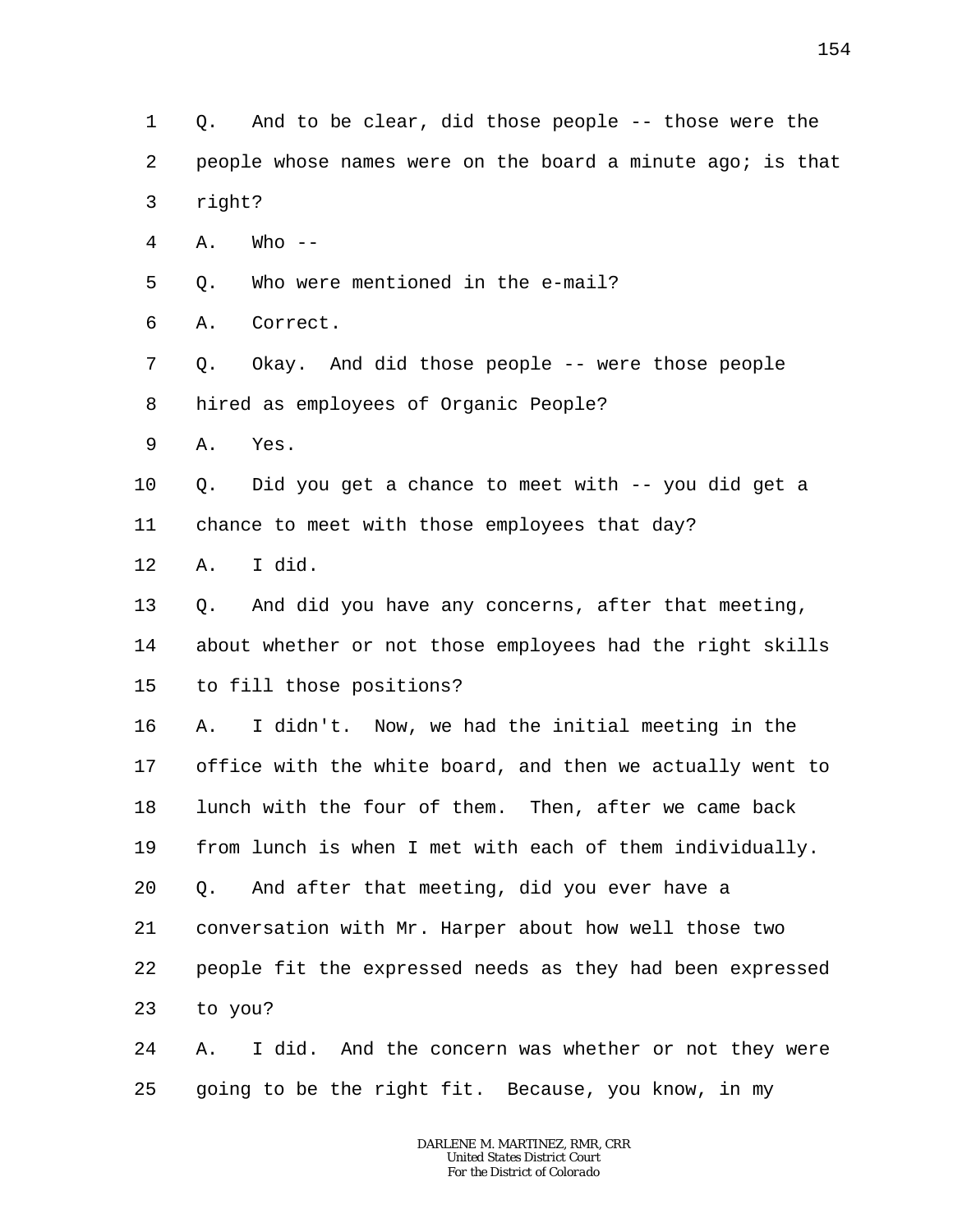1 2 3 4 5 business, the value we bring to the table is providing somebody with the right fit. And the -- you know, the explanation of what they were looking for here is pretty all encompassing, and it would be very difficult to find somebody with all of these skills.

6 7 8 9 But the response was this contract is so big, that these -- you know, these two people are a good fit for certain parts of what they were going to need for this contract.

10 11 Q. Now, was there an agreement that you ultimately signed with a representative of DKH?

12 A. Yes.

13 14 15 Q. Let me ask you now to look at what has been marked for identification as Government Exhibit 280.02. Do you recognize that document?

16 A. I do.

17 Q. What is it?

18 19 20 A. This is the agreement that -- the documentation of the agreement that we had for how we were going to commence our business relationship.

21 22 Q. Is that your signature on the last page of the agreement?

23 A. Yes.

24 25 MR. KIRSCH: Your Honor, I move to admit Government Exhibit 280.02, and publish it.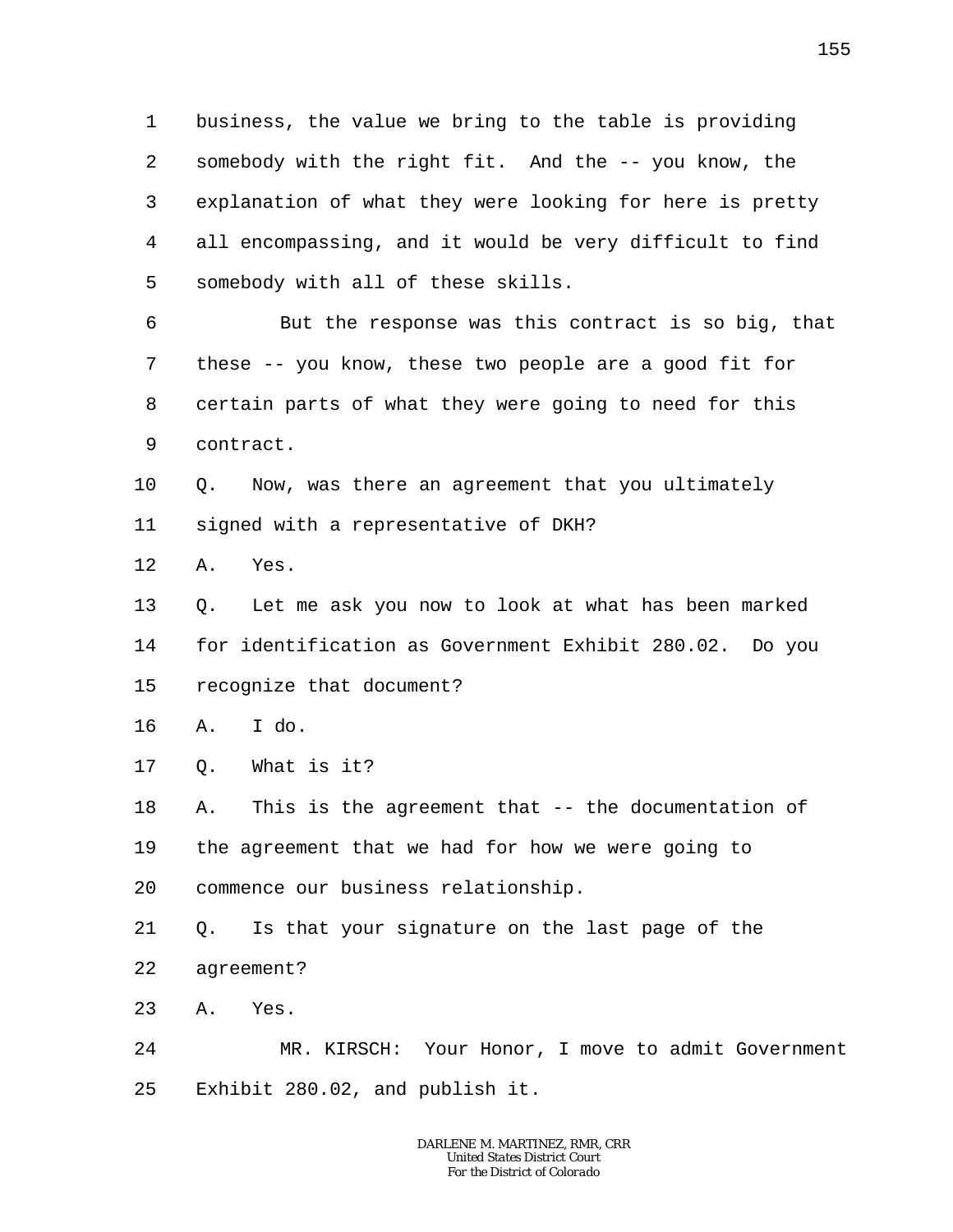| THE COURT: Any objection? |  |  |
|---------------------------|--|--|
|---------------------------|--|--|

2 MR. BANKS: No objection.

3 4 5 MR. WALKER: Objection on relevance, Your Honor. THE COURT: Overruled. 280.02 will be admitted. (Exhibit No. 280.02 is admitted.)

6 MR. KIRSCH: May we publish it, Your Honor?

7 THE COURT: You may.

8 MR. KIRSCH: Thank you.

9 Can you expand the first paragraph?

10 Q. (BY MR. KIRSCH) Are you able to see that on your

11 screen now, Mr. Green?

12 A. Yes.

13 14 15 Q. The date that is referenced there, does that comport with your memory about when this agreement was entered? A. When the agreement was entered?

16 17 Q. Tell me what that date means. Let me ask it that way.

18 A. That is the date the contract was written up.

19 Q. Okay. Were the people actually working by that time,

20 or did that happen a little bit later? Do you recall?

21 A. I believe they were working a little bit later.

22 23 MR. KIRSCH: All right. And then if we can display page 5 of that agreement, please. Just expand the lower

24 part of the page.

25 Q. (BY MR. KIRSCH) The signature on the left,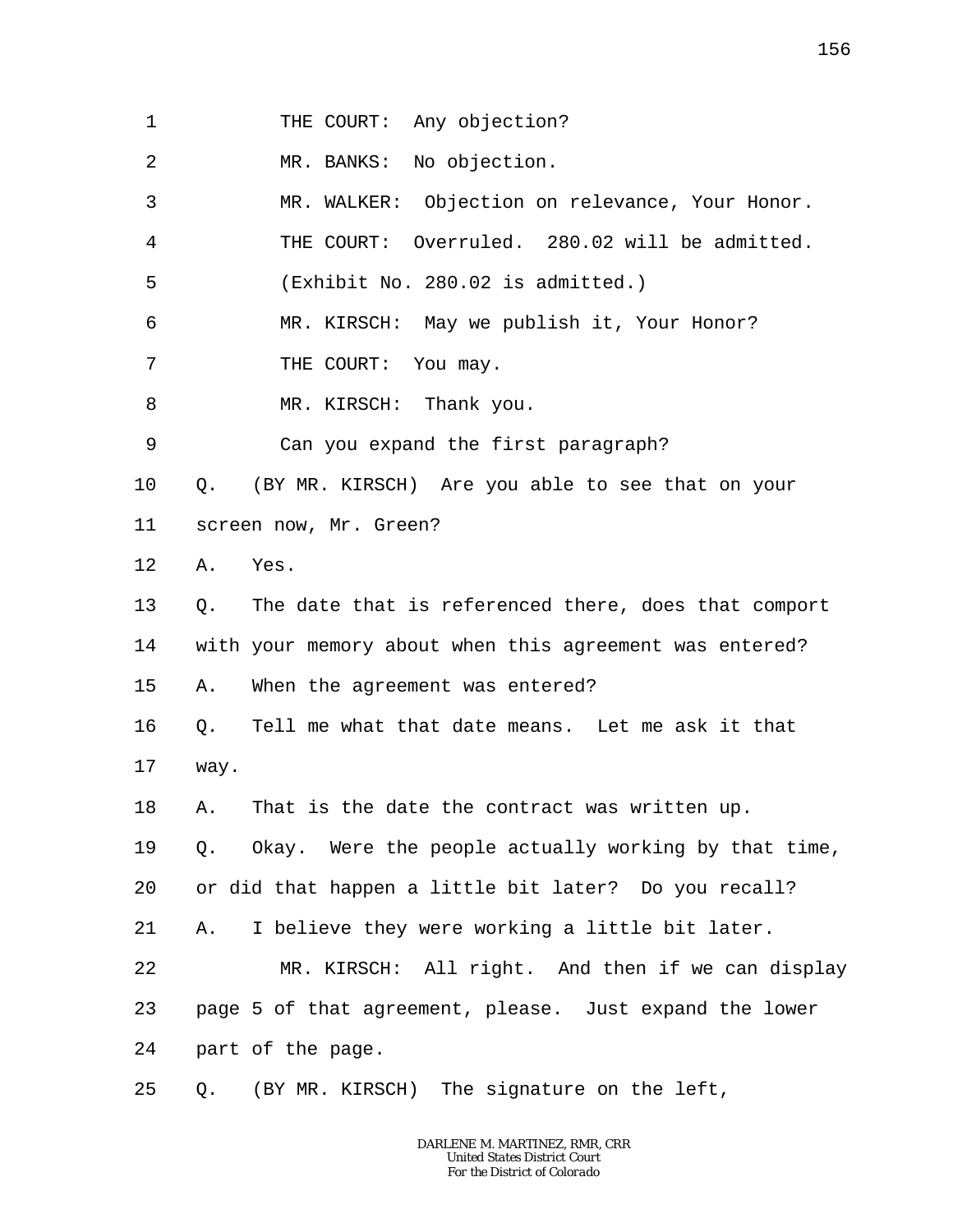- 1 2 Mr. Green, is that the signature you identified as your own?
- 3 A. Yes.
- 4 5 Q. And then did you see this document get signed by the other party?
- 6 A. I did.
- 7 Q. Was it -- who signed it?
- 8 A. Mr. Harper.
- 9 Q. Can I now direct your attention to what is marked for
- 10 identification as Exhibit 280.03. Do you have that
- 11 exhibit in front of you, 280.03?
- 12 A. I do.
- 13 Q. Do you recognize that exhibit?
- 14 A. I do.
- 15 Q. What is it?
- 16 17 18 A. This is the -- this is called a purchase order. And it is a document that describes in a more specific way the details of what's going -- what we were agreeing on.
- 19 Q. Was this the purchase order between Organic People
- 20 and DKH?
- 21 A. Yes.
- 22 MR. KIRSCH: I move to admit 280.03.
- 23 MR. BANKS: No objection, Your Honor.
- 24 THE COURT: Exhibit 280.03 will be admitted.
- 25 (Exhibit No. 280.03 is admitted.)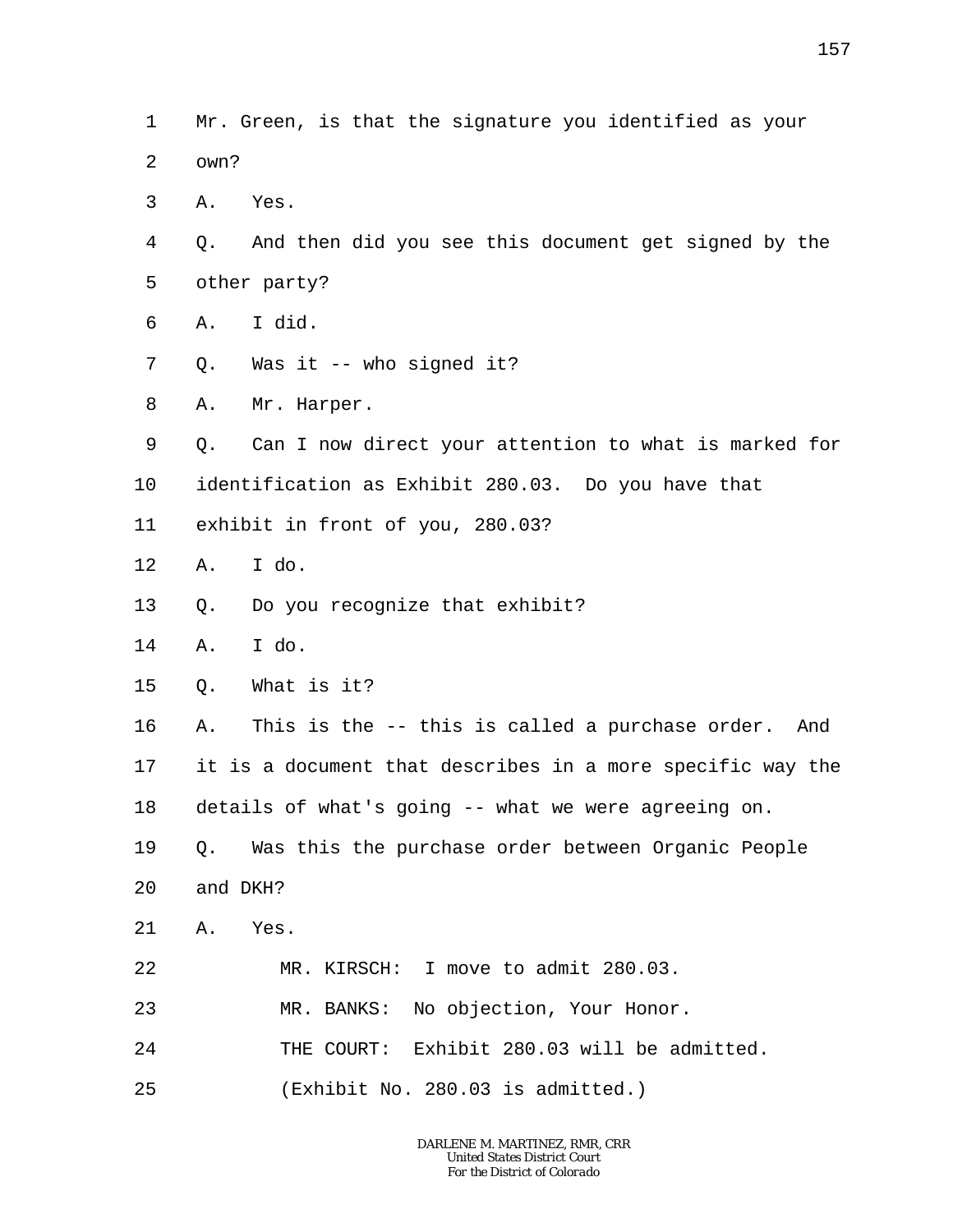1 2 MR. KIRSCH: May we publish that please, Your Honor?

3 THE COURT: Yes.

4 5 6 MR. KIRSCH: Then, Special Agent Smith, can you please expand the text of that document down to the signatures.

7 8 Q. (BY MR. KIRSCH) Can you see that document on your screen, Mr. Green?

9 A. Yes.

10 11 Q. That shows a start date of July 21, 2003. Does that seem about right to you?

12 A. Yes.

13 14 15 16 Q. Okay. And then the personnel, can you explain what those entries mean there under the heading "Personnel"? A. Those were the names of the people that I hired on as employees to provide services to DKH with.

17 Q. And the "To Bill," is that the amount that you were

18 going to pay those employees, or is that what you were

- 19 going to charge DKH?
- 20 A. That was the amount I was going to bill DKH per hour.

21 Q. So is it fair to me to say that the employees were

22 going to be paid something less than that?

- 23 A. Yes.
- 24 Q. Did you take any other steps to try to assure
- 25 yourself, besides the meeting that you have described,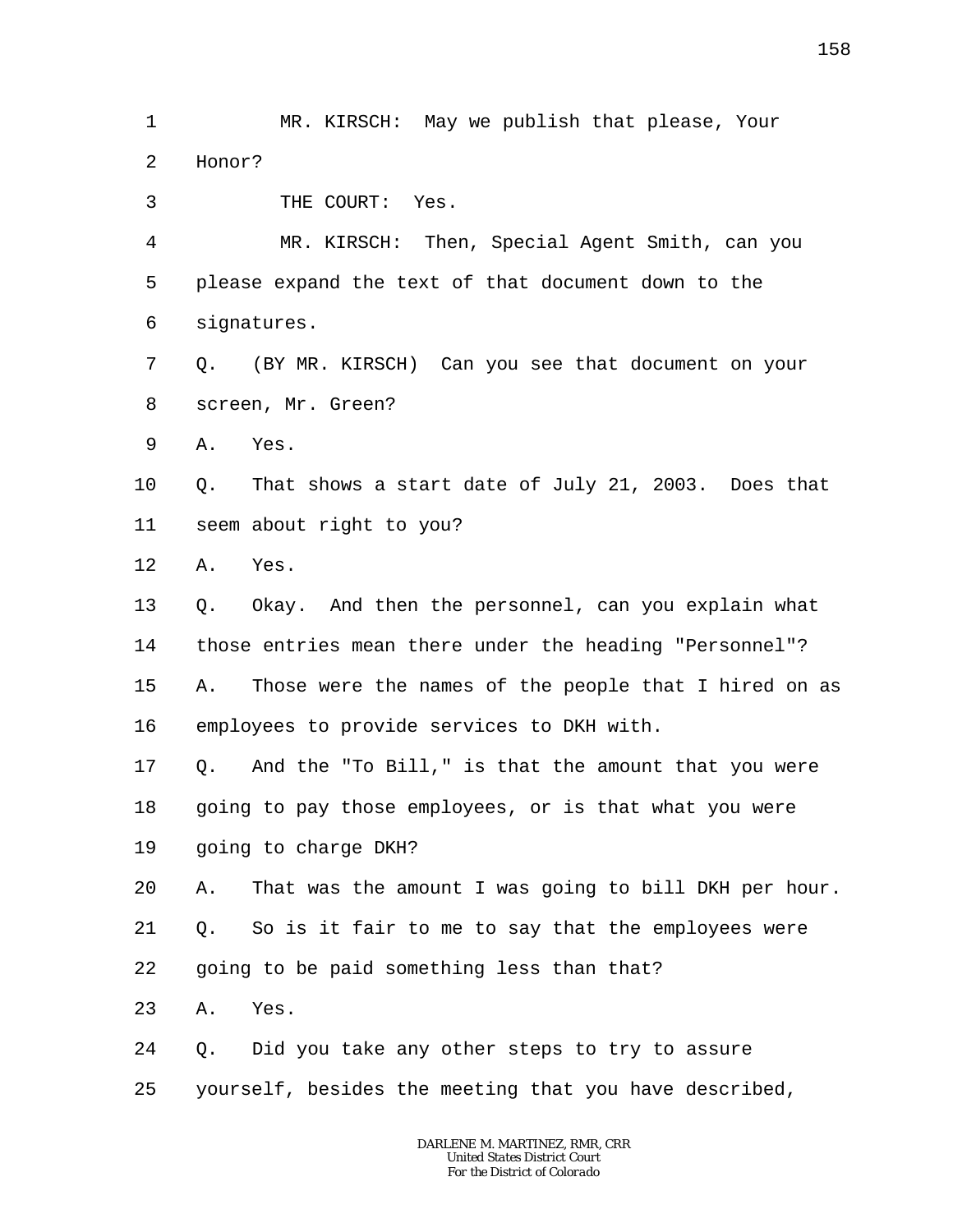- 1 that DKH would be able to satisfy its obligations to you?
- 2 A. I did, yes.
- 3 Q. What did you do?
- 4 A. I had Mr. Harper sign a personal guarantee.
- 5 Q. Is that something that you typically did?
- 6 A. No.
- 7 Q. All right. Was that your idea?
- 8 A. Yes.
- 9 10 Q. How is it that once the agreement is in place and the people -- your employees are working there; Thomas
- 11 Williams and Kendra Haughton are working there, how is it
- 12 that you keep track of what work is being done and what
- 13 you need to bill DKH?
- 14 15 16 A. You know, it is standard in my business, in my industry that they fill out weekly time sheets, and they send them in to us.
- 17 18 Q. All right. And who puts the information into those time sheets?
- 19 A. The employees.
- 20 Q. And is there any verification of those time sheets
- 21 made by anyone else before they come to you?
- 22 A. You know, with different clients, sometimes the
- 23 managers will sign off on them.
- 24 Q. All right. Do you recall if that happened with DKH?
- 25 A. I don't.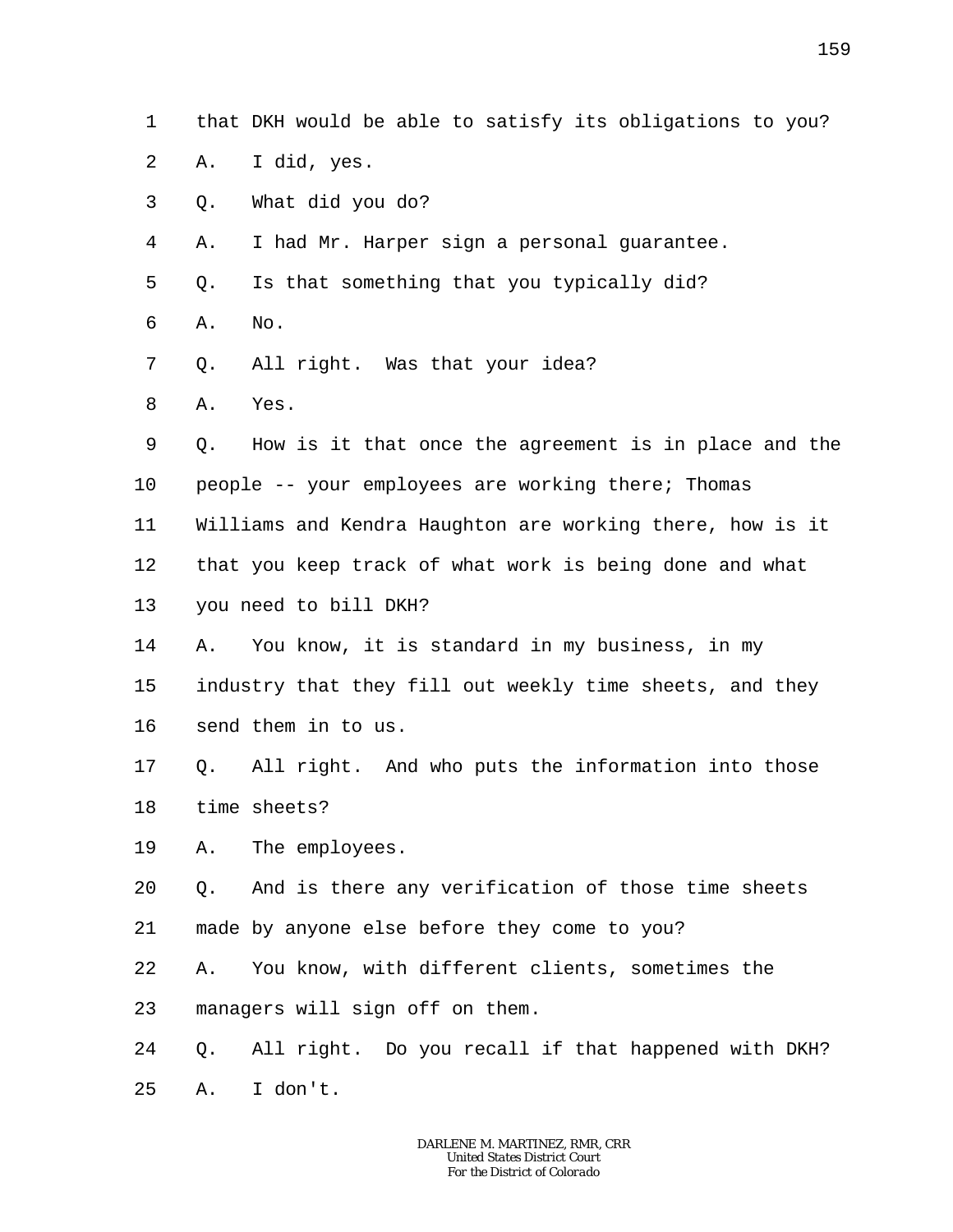1 2 3 4 5 6 7 8 9 10 11 12 13 14 15 16 17 18 19 20 21 22 23 24 25 Q. Okay. How is it that your company used the time sheets once they were received? A. We would use those to pay the employees, as well as to invoice DKH. Q. Okay. Can I ask you to look now at what is marked for identification as Government Exhibit 282.00. A. Okay. Q. Do you have those in front of you? A. Yes. Q. And can you explain what those documents are? A. This is the personal guarantee that I asked Mr. Harper to sign. Q. I am sorry, I think I intended to have you look at Exhibit 282.00. A. Sorry. Q. That's all right. A. Okay. Q. Do you have that in front of you now? A. You bet. Q. What is that exhibit, if you know? A. These are the monthly invoices that we would send DKH. Q. Okay. And are those all of the invoices that were sent from your company to DKH, as far as you know? A. Yes.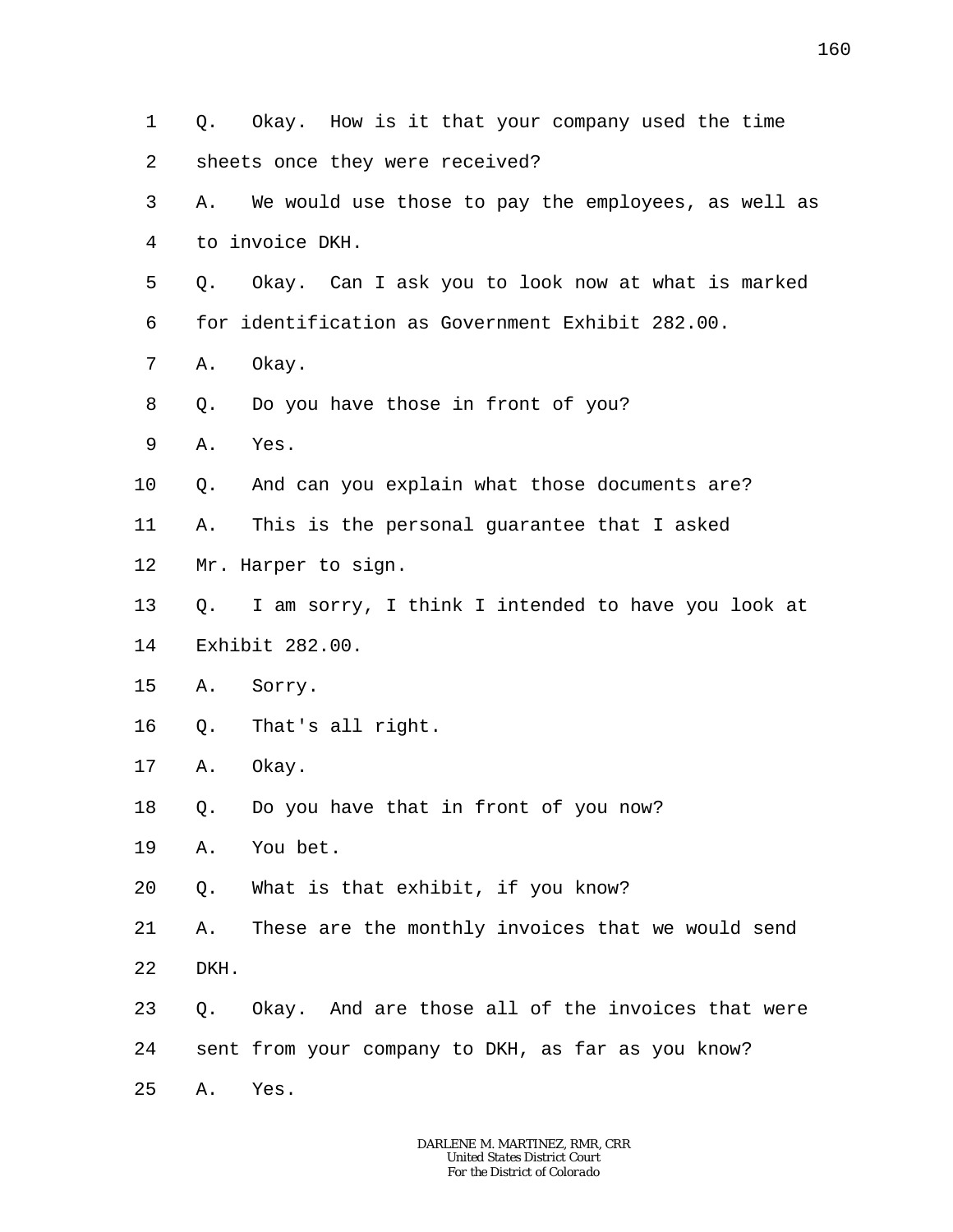1 2 3 Q. And do they accurately reflect the amounts of money that your company was owed by DKH for the work performed by those two employees?

4 A. Yes.

5 6 MR. KIRSCH: Your Honor, I would ask the Court to find that Government Exhibit 282.00 is admissible.

7 THE COURT: Any objection?

8 MR. BANKS: No objection, Your Honor.

9 THE COURT: 282.00 is found admissible.

10 (Exhibit No. 282.00 is found admissible.)

11 MR. KIRSCH: Thank you, Your Honor.

12 Q. (BY MR. KIRSCH) Mr. Green, let me ask you about

13 payments from DKH on those invoices. Did you get any?

14 A. No.

15 16 Q. Did you take any steps to try to find out why you weren't getting payments?

- 17 A. Yes.
- 18 Q. What did you do?

19 A. I contacted DKH to try to, you know, find out why.

20 You know, to try to see when we were going to get paid.

21 Q. Who did you try to contact there?

22 A. Originally, Mr. Stewart, who then told me I needed to

23 contact Mr. Harper.

24 Q. All right. Did you talk to Mr. Harper?

25 A. I did.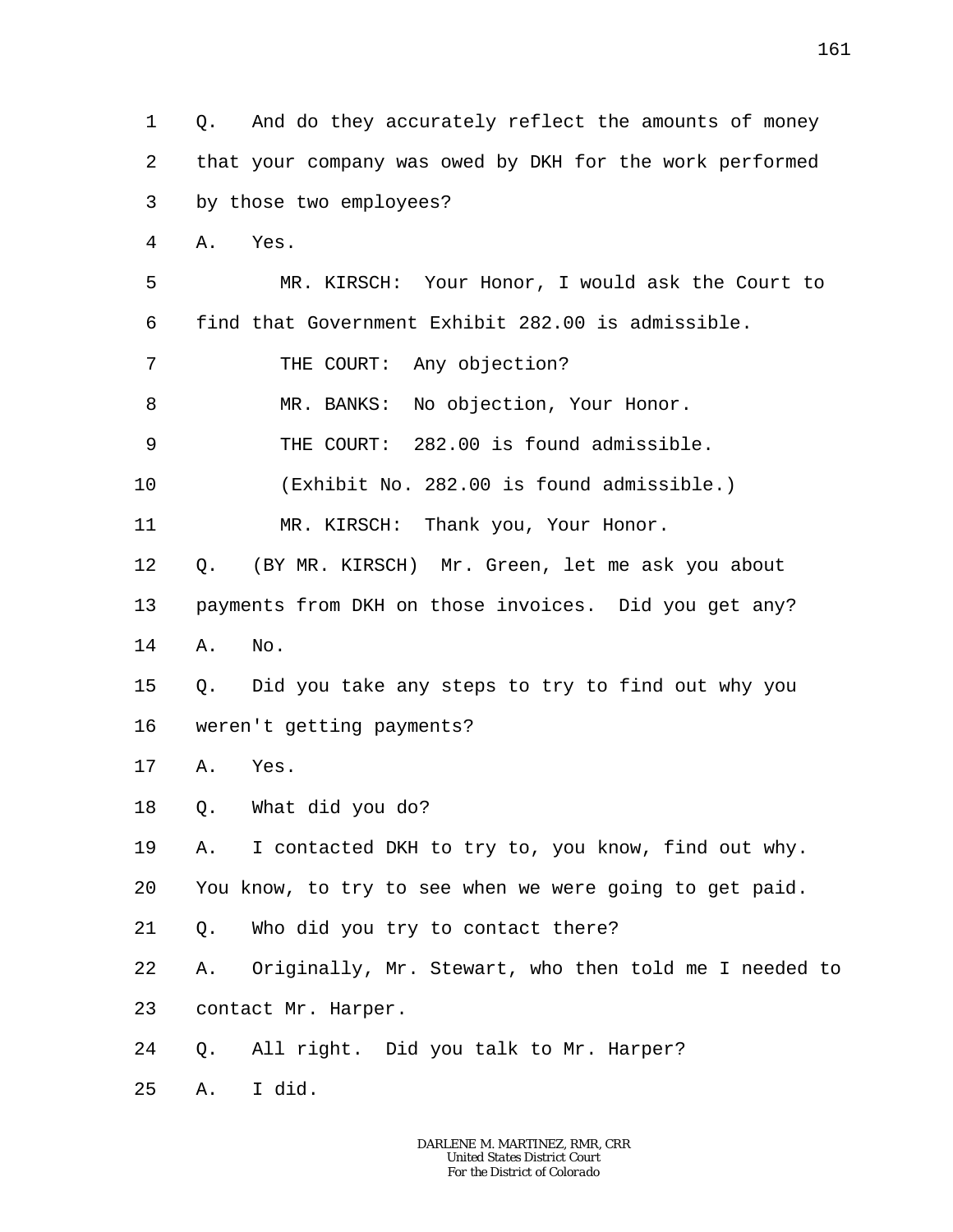1 Q. And did you explain to him why you were calling?

- 2 A. Absolutely.
- 3 Q. What did he say?

4 5 A. These conversations -- there were multiple of these conversations.

6 Q. Okay.

7 8 9 10 11 A. And one of the conversations, the response was that the government is very slow in paying. And, you know, we've just got to try to be patient. They are doing the best they can. In another conversation, he told me to contact their bookkeeper.

- 12 Q. Did he give you a name for that person?
- 13 A. He did.
- 14 Q. Do you remember that name?
- 15 A. Off the top of my head, I believe it was -- I
- 16 remember the first name, Yolanda.
- 17 Q. Okay. Did you attempt to contact Yolanda?
- 18 A. I did.
- 19 Q. Did you get any response?
- 20 A. Never.

21 22 Q. When is it you started having these conversations with Mr. Harper?

- 23 A. So we billed on a calendar month. We billed the
- 24 first day of the previous month for the calendar month.
- 25 You know, typically, you know, we get paid within 30 days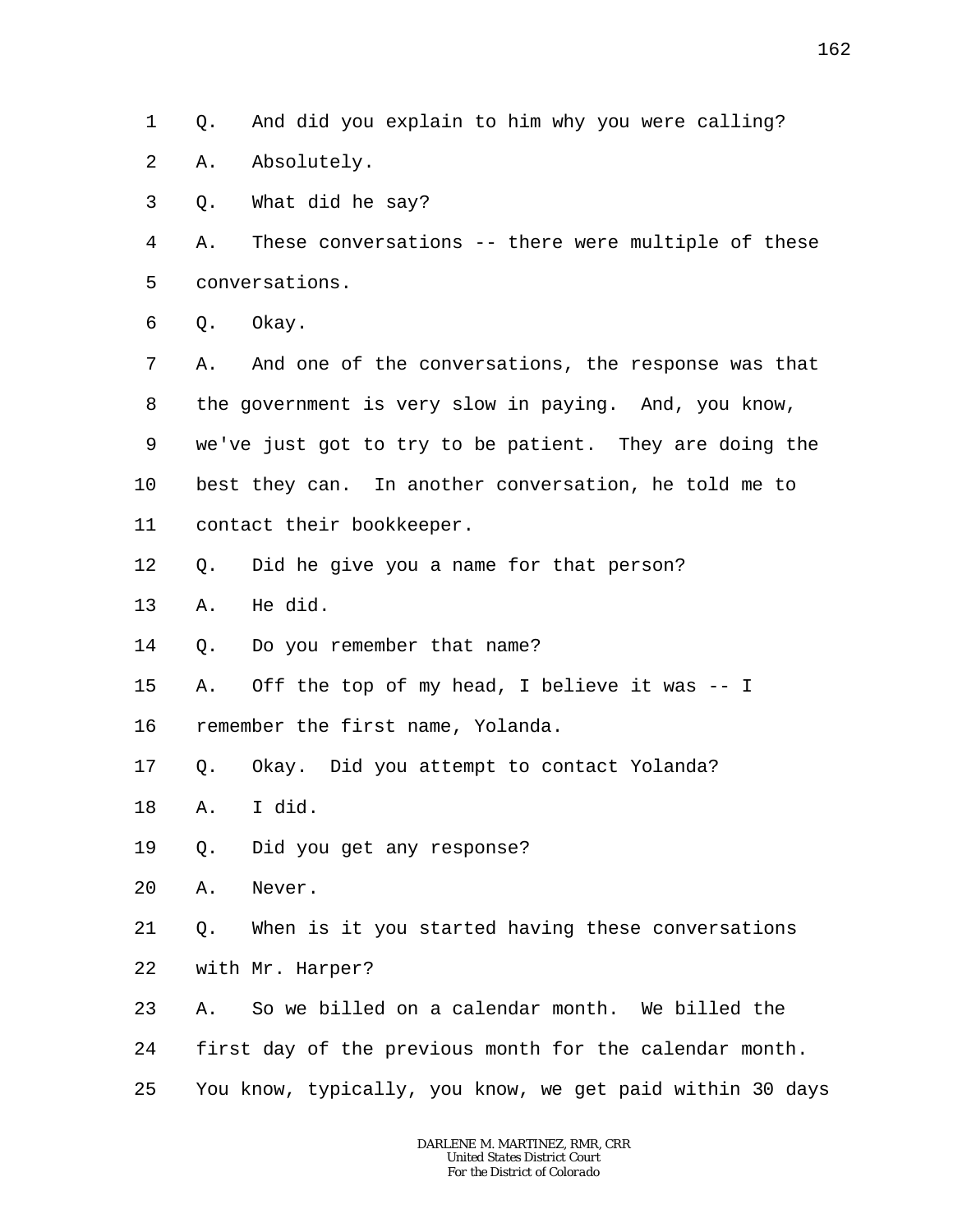1 2 3 4 5 6 7 8 9 10 11 12 13 14 15 16 17 18 19 20 after that. So it was from the -- I would say it was 30 days -- in the time frame of about 30 days after the first invoice. Q. All right. Were Mr. Williams and Ms. Haughton, were they still working there when you first started having these conversations with Mr. Harper? A. Yes. Q. And the responses that he gave you about the slow payments from the government, did those have any effect on your decision to keep those employees there? A. Absolutely, yes. Q. What effect did they have? A. You know, you have to think back to the time period, and, you know, the fact that this was a new department, you know, that came into play; the Department of Homeland Security. And, you know, we knew they had a lot of money to spend, and we knew they were spending it with DKH, you know. And DKH's response was, hey, it's coming. It's just a matter of -- you know, we are not in control of how quickly we are going to get paid.

21 22 23 So that gave me a little bit more comfort, as a business owner, that this was a risk probably worth continuing to take.

24 25 Q. Okay. At some point did you make the decision that that risk was no longer worth taking?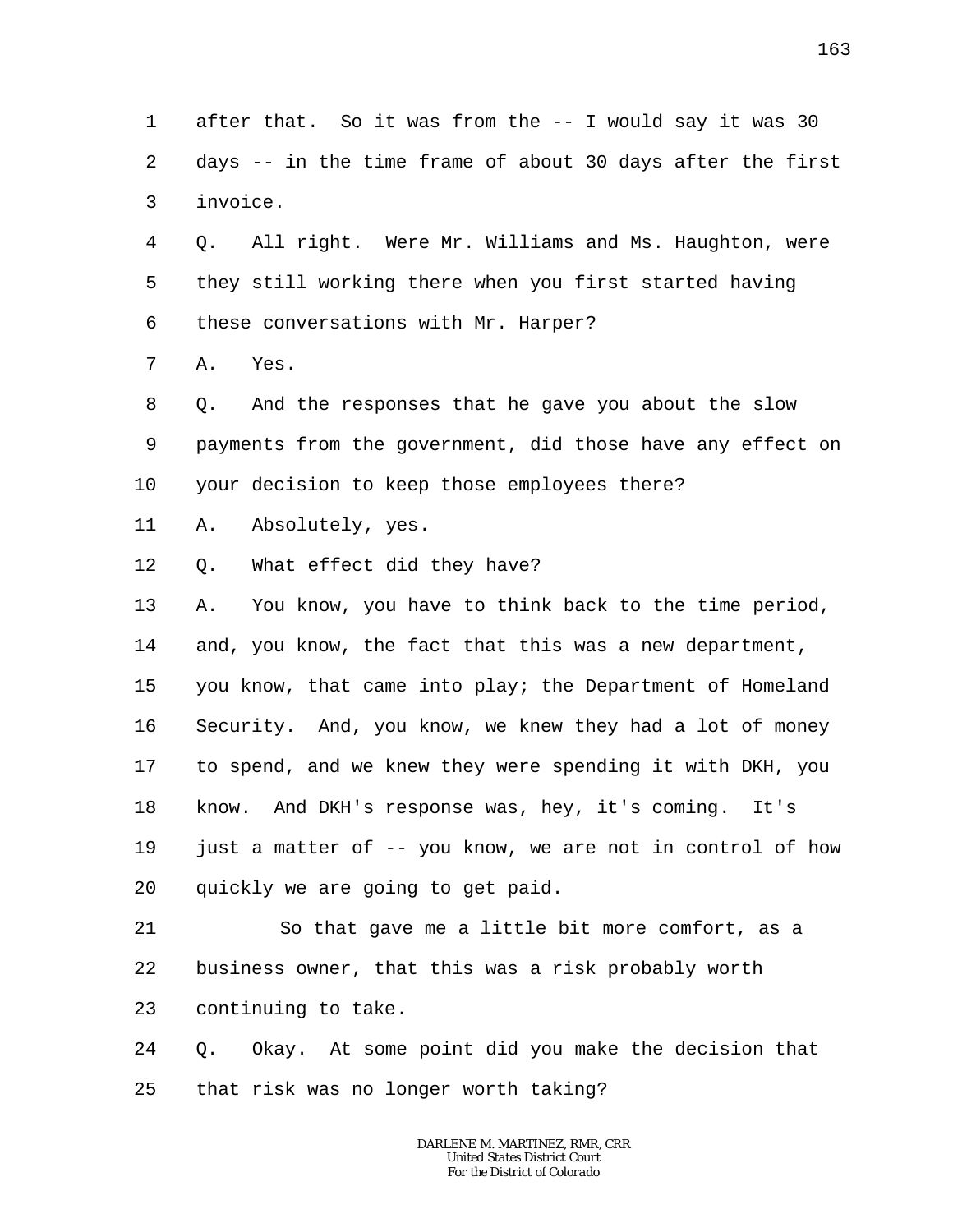1 A. Yes.

2 Q. Did you notify the employees about that?

- 3 A. Yes.
- 4 5 Q. Did you -- do you recall notifying Ms. Haughton about that?
- 6 A. Yes.
- 7 Q. How did you do that?

8 A. I called her on her cell phone.

9 Q. What did you tell her?

10 11 12 13 14 A. Now, keep in mind, in my industry, or just as a general moral compass, when somebody is losing their job, you know, I try to make it -- I try to make it as comfortable as possible for them, and try to give them the reason why, because I feel like I owe that to them as

15 their employer.

16 17 18 19 20 21 22 23 24 And when I called Ms. Haughton, I was quite shocked, because I let her know that, you know, we had struggled to get paid from DKH, and as a result, we were going to have to let her go. And, you know, typically I am expecting to have a lengthy conversation after that, because, you know, these people are literally without a job that day. And her response was, "Oh." And then click. And, you know, that is when I just -- it just didn't feel right.

25 Q. All right. Now, did you notify Mr. Harper that you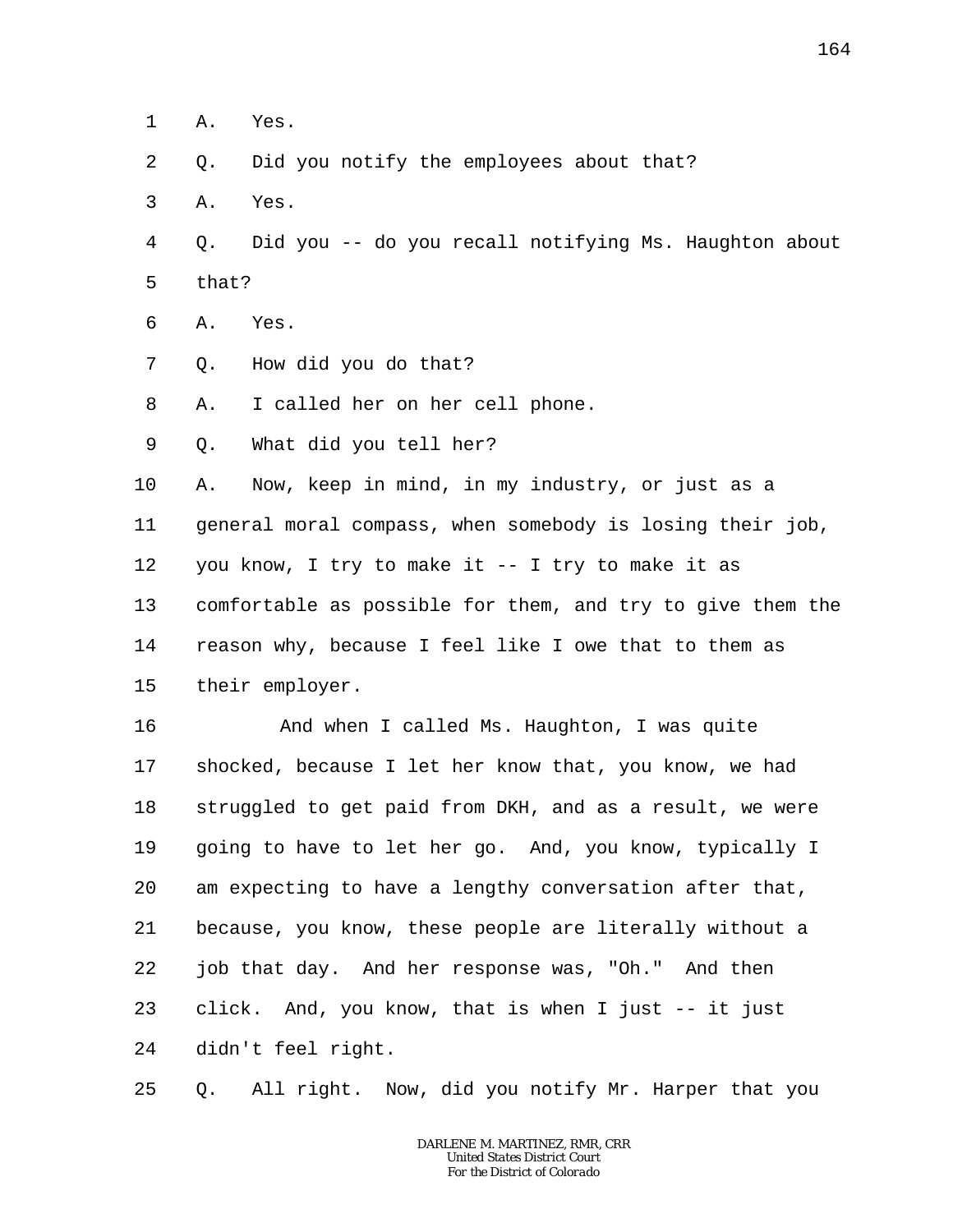- 2 A. I did.
- 3 4 Q. And did you get a response from him by e-mail after you sent that notification?
- 5 A. I did.
- 6 Q. Can I ask you to look at what is marked for

7 identification as Government Exhibit 286.02.

- 8  $A. -02?$
- 9 Q. Yes.
- 10 A. Okay.
- 11 Q. Do you recognize that exhibit?
- 12 A. Yes.
- 13 Q. What is it, please?
- 14 A. This is a cancellation acknowledgment, letting him
- 15 know that we were going to have to, you know, to pull the
- 16 consultants off of the contract.
- 17 Q. Does this exhibit also contain a response to that
- 18 acknowledgment that you described?
- 19 A. Yes.
- 20 Q. And who did that response come from?
- 21 A. Mr. Harper.
- 22 MR. KIRSCH: I move to admit and publish Government
- 23 Exhibit 286.02.
- 24 MR. BANKS: Without objection.
- 25 THE COURT: Exhibit 286.02 will be admitted, and it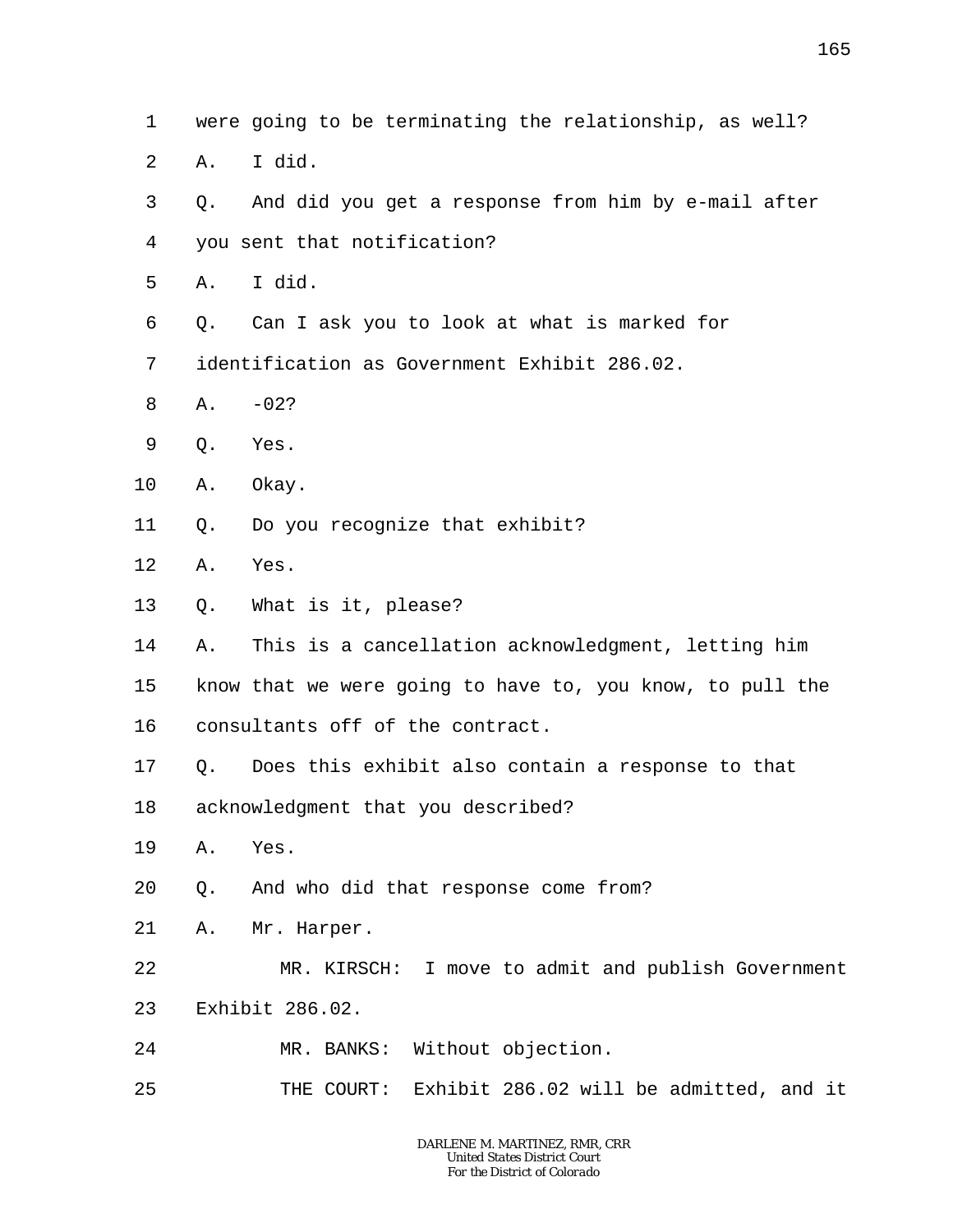1 may be published.

| 2              | (Exhibit No. 286.02 is admitted.)                          |
|----------------|------------------------------------------------------------|
| $\mathfrak{Z}$ | MR. KIRSCH: Thank you, Your Honor.                         |
| $\overline{4}$ | Can we expand the top half of that, please?                |
| 5              | (BY MR. KIRSCH) Now, Mr. Green, there is a reference<br>Q. |
| 6              | here in the second sentence to the "slowness of the        |
| 7              | government business cycle." How does that reference        |
| 8              | compare to the previous statements that you had received   |
| 9              | from Mr. Harper about why payments weren't coming?         |
| 10             | It was just consistent with the explanation for why<br>Α.  |
| 11             | we weren't getting paid; because of the way the government |
| 12             | is slow in paying.                                         |
| 13             | Q. Do you recall the total amount of, or the approximate   |
| 14             | total amount of money that DKH owed Organic People by this |
| 15             | time?                                                      |
| 16             | A. Off the top of my head, I want to say it was in the     |
| 17             | 70-, \$75,000 range.                                       |
| 18             | Did you get payment -- any payments within the next<br>Q.  |
| 19             | 30 to 60 days after that e-mail on that debt?              |
| 20             | No.<br>Α.                                                  |
| 21             | Did you ever get any payments from DKH on that debt?<br>Q. |
| 22             | No.<br>Α.                                                  |
| 23             | MR. KIRSCH: Thank you, Mr. Green. Those are my             |
| 24             | questions, Your Honor.                                     |
| 25             | All right.<br>THE COURT:                                   |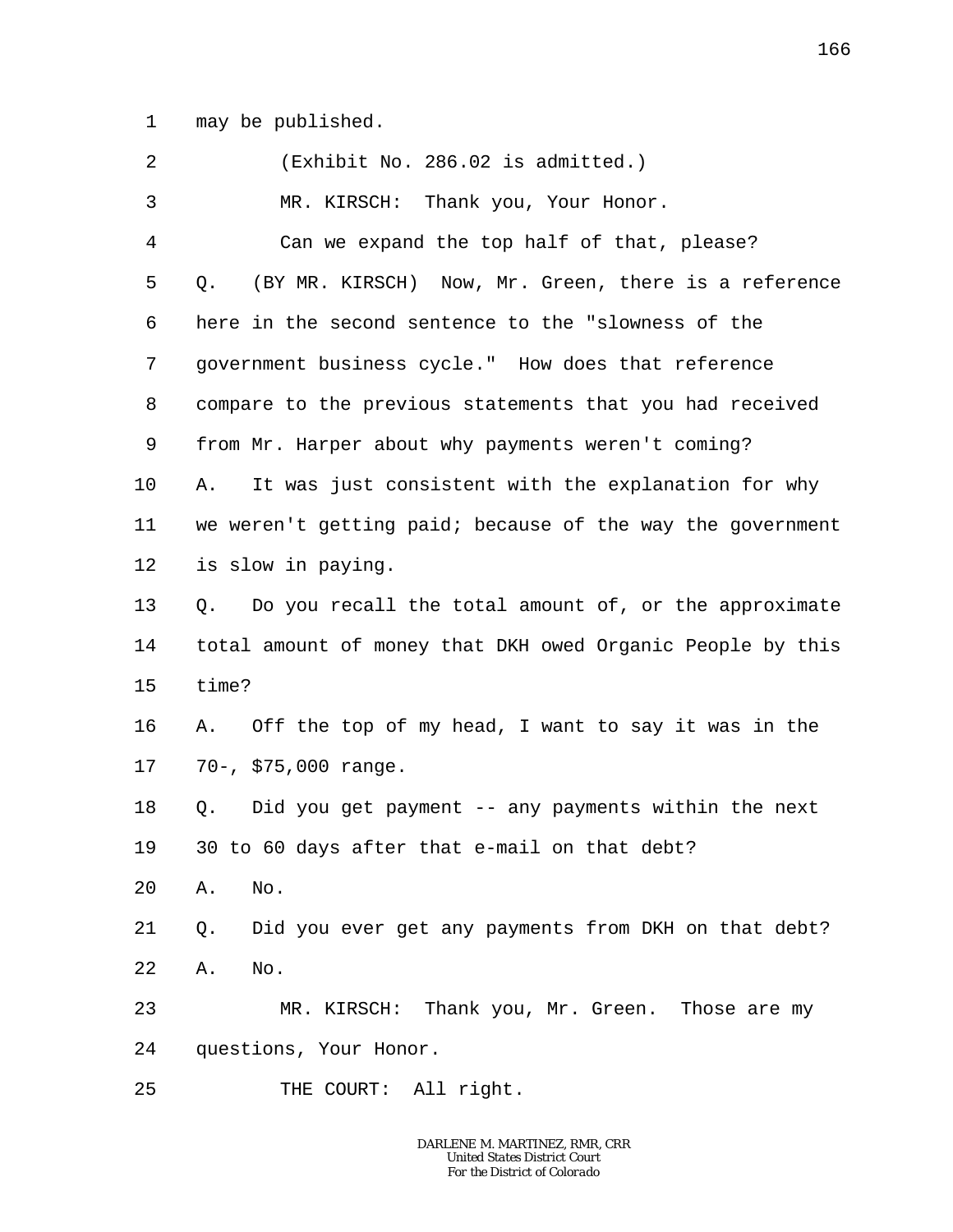| 1  |    | <b>CROSS-EXAMINATION</b>                             |
|----|----|------------------------------------------------------|
| 2  |    | BY MR. BANKS:                                        |
| 3  | Q. | Mr. Green, how long have you been in the staffing    |
| 4  |    | industry?                                            |
| 5  | Α. | Since 1987.                                          |
| 6  | Q. | 1987?                                                |
| 7  | Α. | I am sorry '97.                                      |
| 8  | Q. | 1997. Okay. One quick question. Do you belong to     |
| 9  |    | an organization called Staffing Industry Analysts?   |
| 10 | Α. | I don't today, but I have in the past.               |
| 11 | Q. | And when was the last time you belonged to that      |
| 12 |    | organization?                                        |
| 13 | Α. | I believe 2007.                                      |
| 14 | Q. | Thank you. Now, you have been in business a long     |
| 15 |    | time. That is what I am assuming; correct?           |
| 16 | Α. | Yes.                                                 |
| 17 | Q. | Now, is it uncommon for a business to have a mailing |
| 18 |    | address and a physical address?                      |
| 19 | Α. | Is it uncommon for -- no.                            |
| 20 | Q. | Okay. Do you have a mailing address, or you just use |
| 21 |    | the same physical address as your mailing address?   |
| 22 | Α. | I have a physical address.                           |
| 23 | Q. | Okay.                                                |
| 24 | Α. | And I have a P.O. Box.                               |
| 25 |    | Q. A P.O. Box?                                       |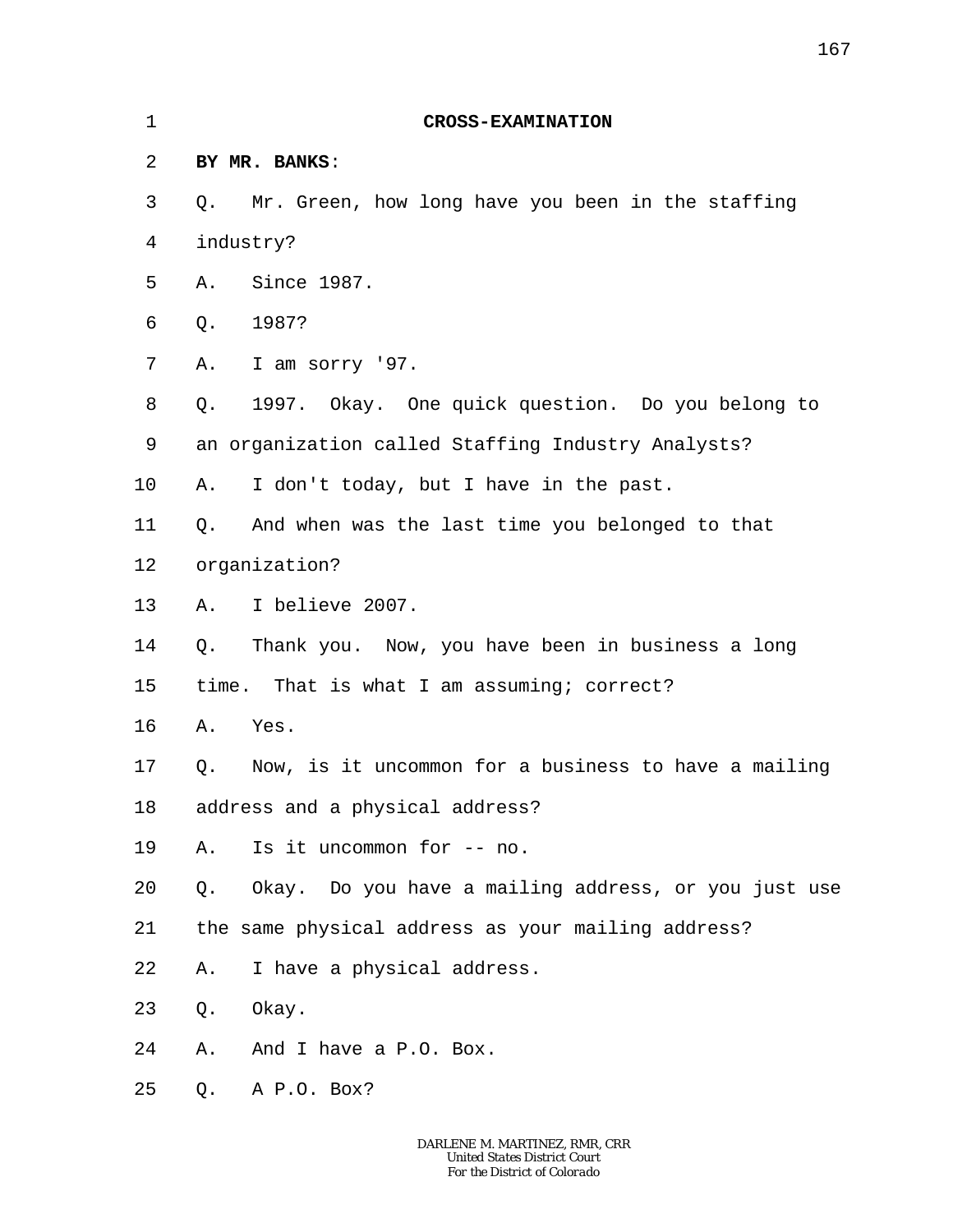1 A. But it is a mailing address.

| 2  | Thank you very much. Now, you testified about<br>Q.       |
|----|-----------------------------------------------------------|
| 3  | calling Ms. Haughton with regards to terminating her as   |
| 4  | far as her employment is concerned. And you expressed     |
| 5  | your view with regard to her reaction. Surely -- are you  |
| 6  | telling this Court that you -- that the way that you view |
| 7  | somebody's reaction is necessarily accurate to what       |
| 8  | they're feeling?                                          |
| 9  | I'm trying to make sure I understand the question.<br>Α.  |
| 10 | In other words, sir, you cannot speak to the mental<br>Q. |
| 11 | state of another person based on some reaction they gave  |
| 12 | to you; is that correct?                                  |
| 13 | Let me just repeat the question. The question is, I<br>Α. |
| 14 | cannot speak to the mental state of a person based on     |
| 15 | their reaction they gave me?                              |
| 16 | Q.<br>Let me make it a little more specific for you. You  |
| 17 | said Ms. Haughton's reaction to you was something so      |
| 18 | unexpected. Do you know Ms. Haughton personally? Have     |
| 19 | you spent time with her?                                  |
| 20 | I have spoken with Ms. Haughton on multiple<br>Α.         |
| 21 | occasions, and I have had lunch with her.                 |
| 22 | But do you know her personally?<br>Q.                     |
| 23 | I know her as personally as I can get, eating lunch<br>Α. |
| 24 | $with$ $-$                                                |
| 25 | I am sorry, sir, I didn't mean to interrupt you.<br>Q.    |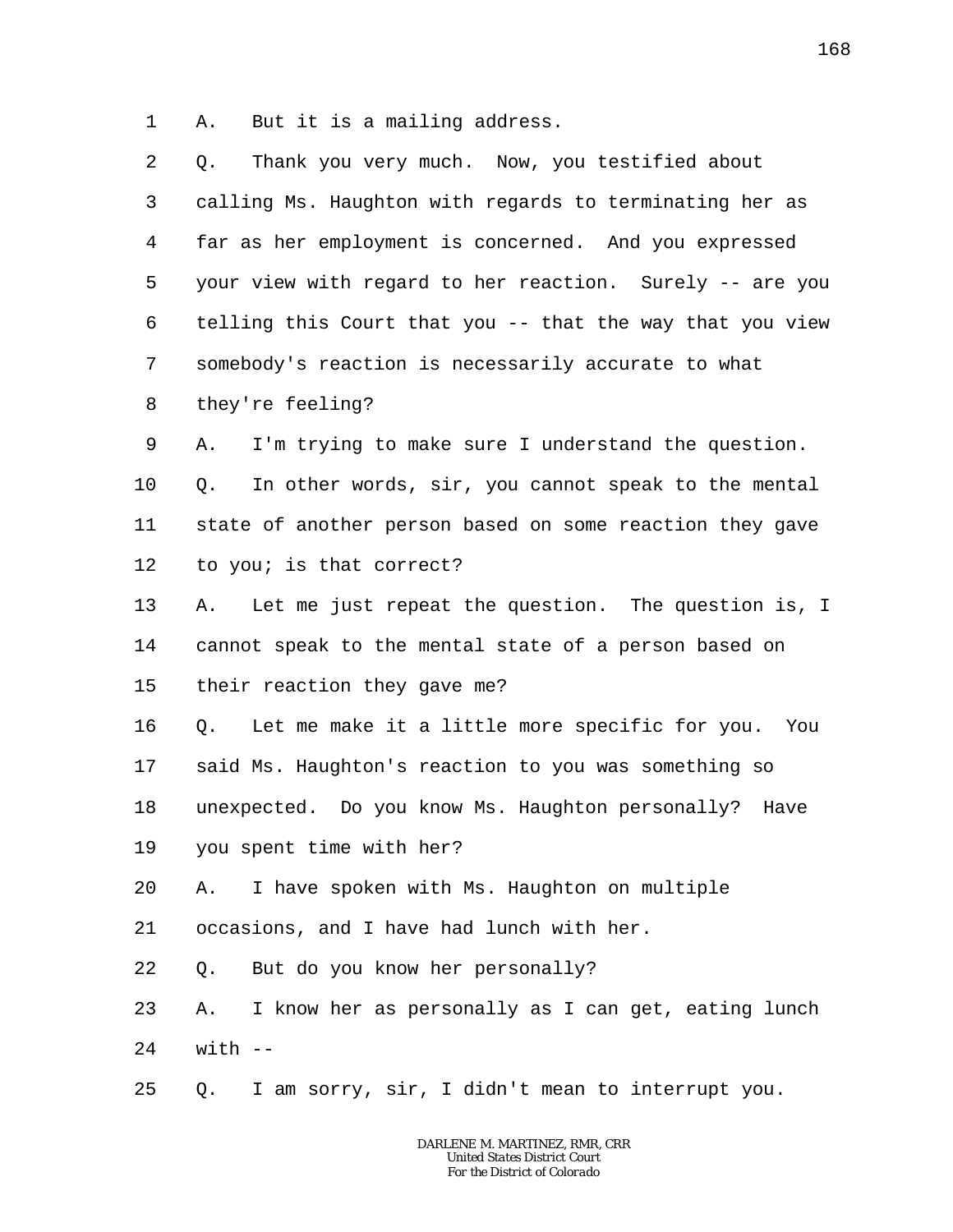- 1 A. I'm finished.
- 2 3 Q. Okay. Do you know her well enough to know how she responds to different sorts of events in her life?
- 4 A. No.

5 6 7 Q. Thank you. Now, you mentioned that you had Mr. Harper sign a personal guarantee; is that correct? A. Yes.

8 Q. And why did you do that?

9 10 A. Because I was concerned about the viability of getting paid.

11 12 13 Q. So you assumed the risk; correct, to move forward in a business relationship with Mr. Harper; is that correct? A. With a personal guarantee, yes.

14 15 16 17 Q. With a personal guarantee. So you already knew, as a businessman, an owner of a company, that business is a risky proposition for anyone that is actually in business; is that correct?

18 A. Absolutely.

19 20 21 22 Q. Okay. Now, have you ever known of companies -- let me ask you this. You were also there during the dot com boom. Were you doing business in the staffing industry at that time?

23 A. Yes.

24 25 Q. And are you aware that during the dot com boom, there were a lot of companies that went out of business during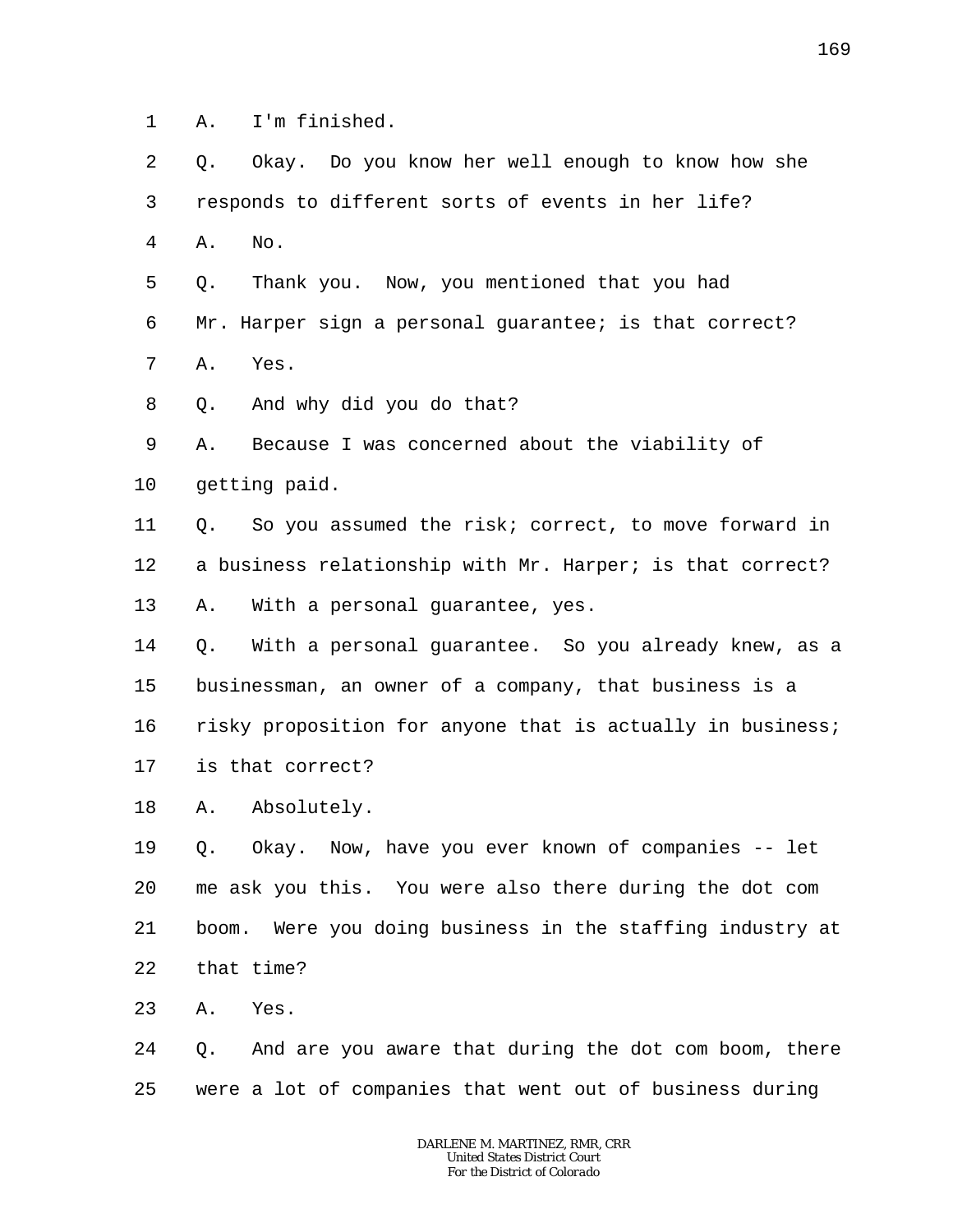- 1 the dot com boom, and are you aware of that, sir?
- $\overline{a}$ A. Yes.
- 3 4 Q. Are you also aware that a lot of companies lost money during that particular time?
- 5 A. Yes.
- 6 Q. Were you one of those companies?
- 7 A. No.
- 8 9 Q. Okay. Do you have friends that you know in the staffing industry that lost money?
- 10 A. Yes.
- 11 Q. Now, you also mentioned that when you contacted

12 Mr. Harper, that you could reach him, and you did have a

13 conversation with him; is that correct?

14 A. Yes.

15 16 17 18 19 20 21 22 Q. Do you have any e-mail communication, outside of what you remember in 2003, 8 years ago, that you recollect on the exact thing Mr. Harper told you? Is there any other evidence that you can provide, via e-mail or a fax or something along those lines, with a particular representation from Mr. Harper with regards to what -- as far as what you assert as government payment cycles? There is the one e-mail, as far as the government business

23 cycle is concerned?

24 A. Yes.

25 THE COURT: Mr. Banks, you have gone quite a bit.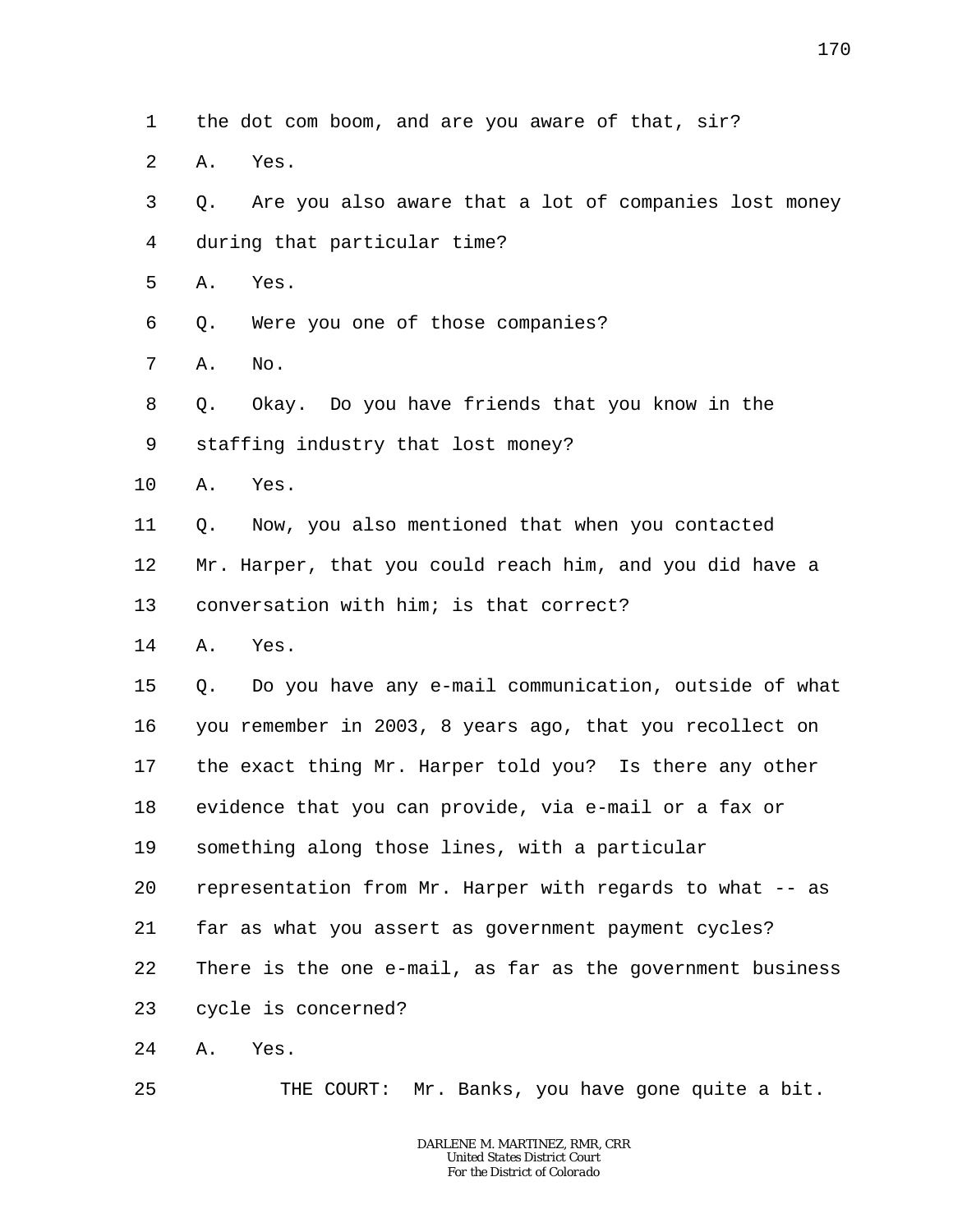1 2 3 4 5 6 7 8 9 10 11 12 13 14 15 16 17 18 19 20 21 22 23 24 25 Can you just narrow it down to a simple question? MR. BANKS: Will do, Your Honor. Q. (BY MR. BANKS) Are there any more communications, e-mail communications, that you have where Mr. Harper mentioned that there was a contract in place with any police agency? A. Not e-mail communications, no. Q. And it is your testimony, after 8 years, you remember clearly that Mr. Harper told you specifically he had contracts in place with these agencies? A. It is how I made my decision to go forward, yes. Q. Okay. Thank you, sir. Did you have opportunity to do an interview with Staffing Industry Analysts concerning some alleged fraud that you had received at the hands of Mr. Harper? A. Yes. Q. Now, did you personally run a D & B report on Mr. Harper -- on DKH Enterprises? A. I did not personally, no. Q. How does your company -- because you just said business is a risky proposition, how does your company manage the risk? A. That is a pretty wide open question. In respect to what? Q. Do you have a credit policy? Before you extend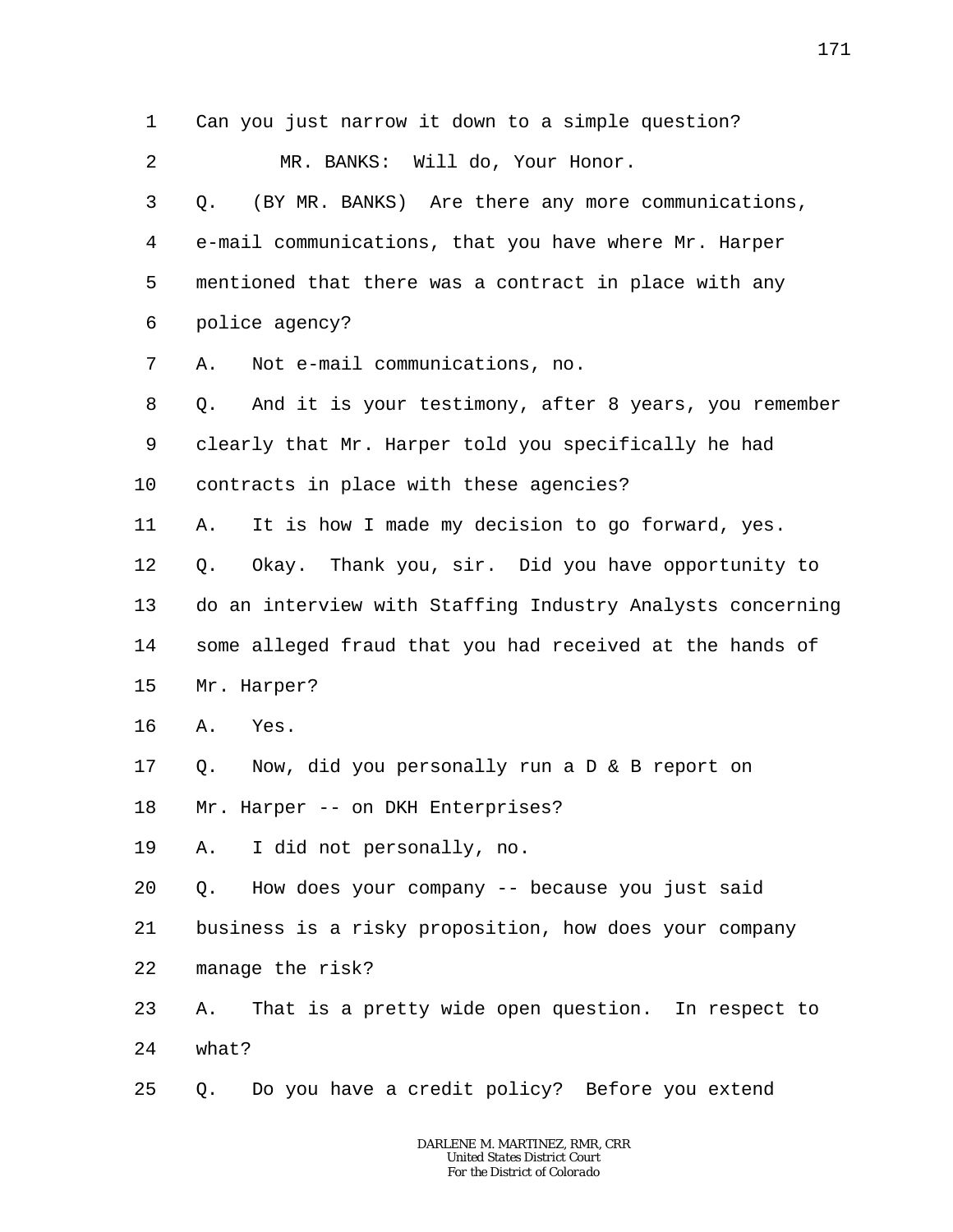1 credit, do you have a credit policy?

| 2  | My company, as a general rule, primarily has done<br>Α.   |
|----|-----------------------------------------------------------|
| 3  | business with Fortune 1000 clients. So the DKH            |
| 4  | opportunity was out of the norm for us. It was            |
| 5  | extraordinary.                                            |
| 6  | Okay. So you, yourself, were entering into a new<br>Q.    |
| 7  | frontier, if you will, as far as the type of business you |
| 8  | were going to be doing; correct?                          |
| 9  | I wouldn't -- no, I wouldn't say that is correct.<br>Α.   |
| 10 | Not the type of business, no.                             |
| 11 | Well, you just mentioned -- I am talking about the<br>Q.  |
| 12 | size of business; is that correct? You said you normally  |
| 13 | do business with Fortune 1000 clients.                    |
| 14 | The size of business would be correct.<br>Α.              |
| 15 | So you really don't have experience dealing with<br>Q.    |
| 16 | small businesses, or you really don't understand how they |
| 17 | actually function and the risk associated with that; is   |
| 18 | that correct?                                             |
| 19 | A. I would disagree. I think I have a lot of experience   |
| 20 | there.                                                    |
| 21 | But you just said you only deal with Fortune 1000<br>Q.   |
| 22 | companies.                                                |
| 23 | I owned multiple businesses, and I have other<br>Α.       |
| 24 | businesses that do a lot of business with small entities. |
| 25 | So if your question is as it relates to Organic People -- |
|    |                                                           |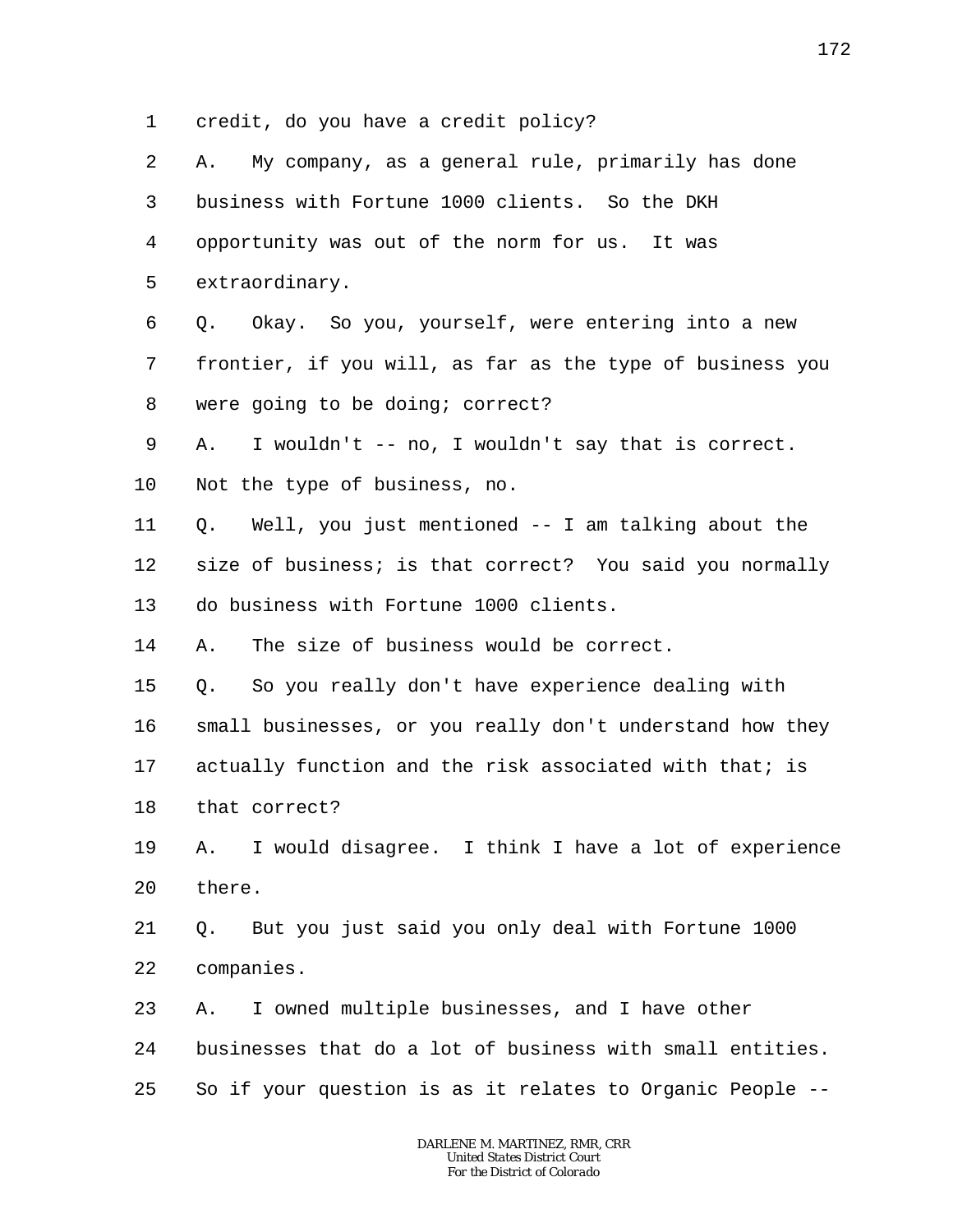1 Q. Yes.

2 3 4 A. -- then in the DKH situation, it was extraordinary. Q. Thank you. On -- can you open up Exhibit 280.02, please.

5 A. Okay.

6 Q. And can you go to Section 18.

7 A. Okay.

8 9 10 11 12 13 14 Q. Can you read Section 18 for the Court, please? A. 18, "Complete agreement and amendment. This amendment, including specifically the personal guarantee of the end hereof, and any written purchase orders executed hereunder, contain the entire agreement between the parties hereto with respect to the matters covered herein.

15 16 17 18 19 20 Client acknowledges that it is entering into this agreement solely on the basis of the agreement and representations contained herein. This agreement shall not be modified in any way except in writing, signed by both parties, and stating expressly that it constitutes a modification of this agreement."

21 22 23 24 25 Q. Okay. I am going to read -- I will re-read a piece there. "Client acknowledges that it is entering into this agreement solely on the basis of the agreement and representations contained herein." So is that correct? As far as you are concerned, was that the final -- this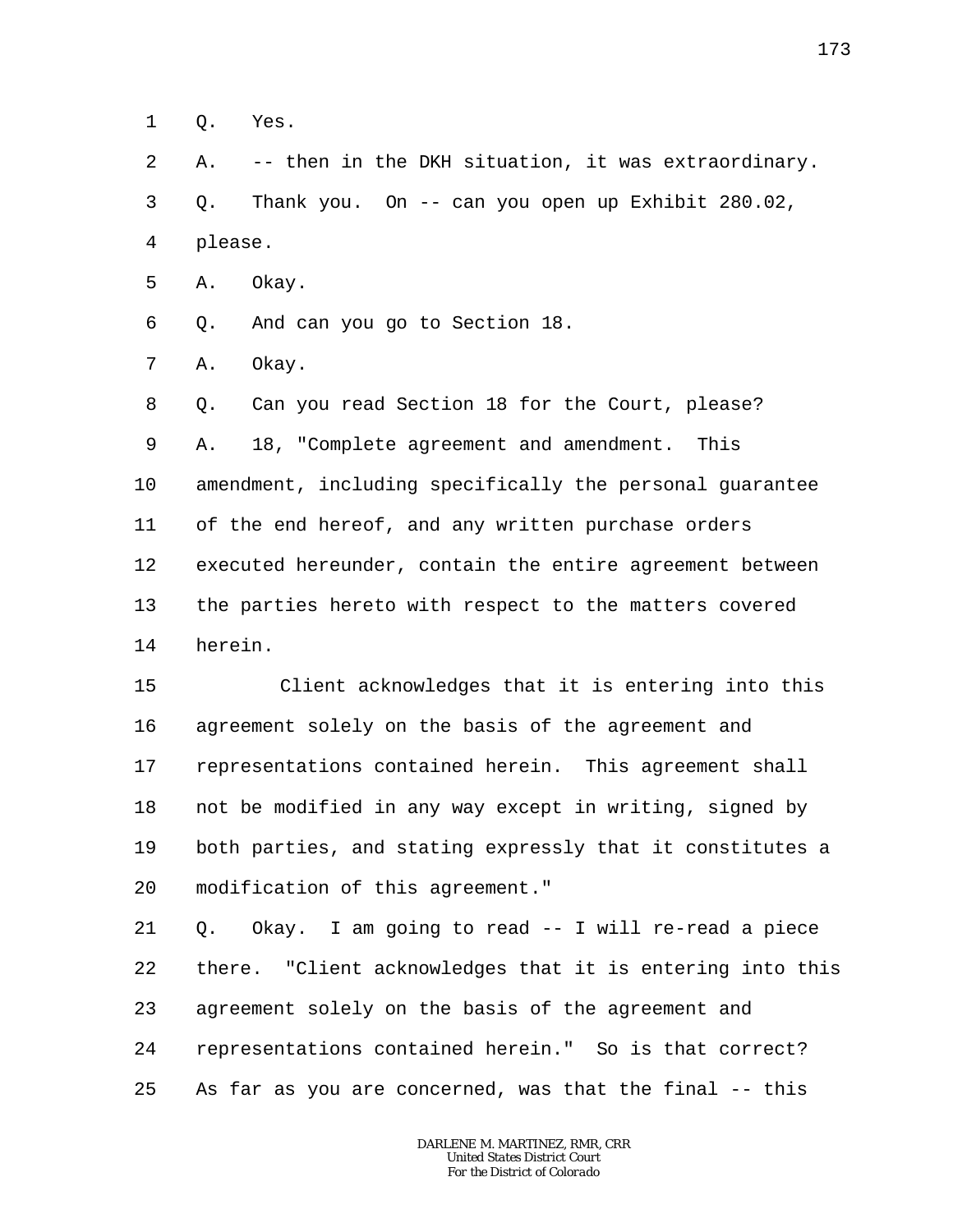1 2 3 4 5 6 7 8 9 10 11 12 13 14 15 16 17 18 19 20 21 22 23 24 25 agreement was the final document, as far as the relationship between you and DKH, as far as the final agreement, and that all of the language contained herein is what governed the entire relationship? A. The final -- Q. Let me re-ask the question. I am sorry to confuse you, Mr. Green. The representations that you have -- is this final contract the final representation, and no other representations earlier had anything to do with you engaging in business with Mr. Harper? A. No. I'm not sure I understand the question. No other representations earlier? Q. Yeah. That's the way I am reading this language. Is that the way you read this language; that the total agreement is contained herein, and no other representations or assumptions that were made earlier are relevant except for the terms of this agreement. Is that how you view this language in your contract? A. I view this language as this is an explanation of how we've agreed to do business together. Q. I am going to read this again, then I will ask you another question. MR. KIRSCH: Your Honor, I object to the repeated reading of the exhibit. It is already in evidence.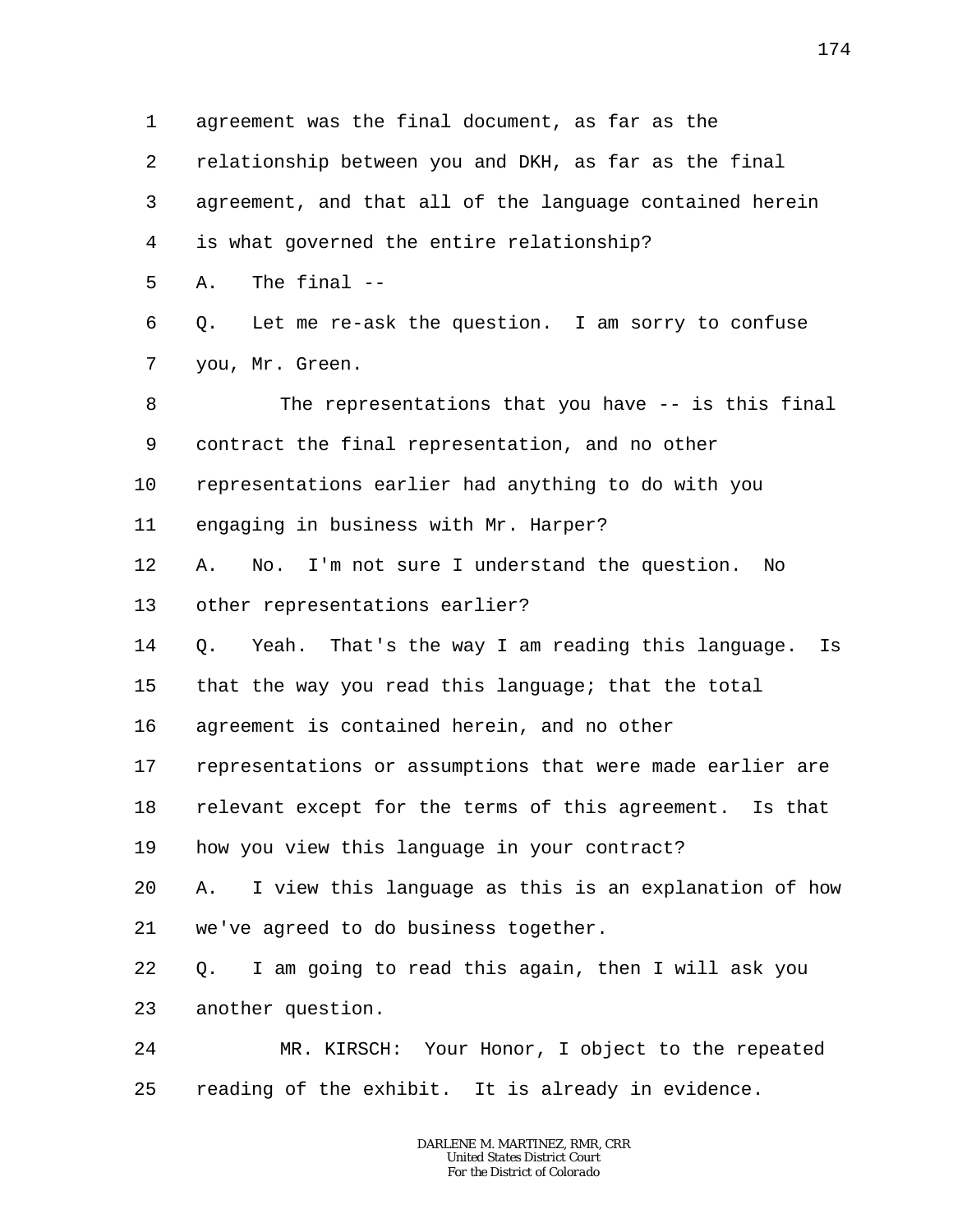2 3 4 5 6 7 8 9 10 11 12 13 14 15 16 17 18 19 20 already read? MR. BANKS: Yes. THE COURT: You have already read it. It says "Client acknowledges." And client is DKH, LLC. MR. BANKS: That's correct, Your Honor. THE COURT: All right. MR. BANKS: It says "this agreement cannot be modified -- " MR. KIRSCH: Your Honor, this is my objection. MR. BANKS: I will move on, Your Honor. Q. (BY MR. BANKS) Have you lost money from other clients in the past, Mr. Green? A. Not with Organic People. Q. But in business, you have lost money? A. Yes. Q. And we understand -- how many businesses did you say you owned? A. Today, three. Q. Have you ever owned a business and went out of

THE COURT: Are you reading the same thing you

21 business?

1

- 22 MR. KIRSCH: Objection, relevance, Your Honor.
- 23 THE COURT: Sustained.
- 24 25 MR. BANKS: Your Honor, Mr. Green brought forward that he owns multiple businesses, and I am trying to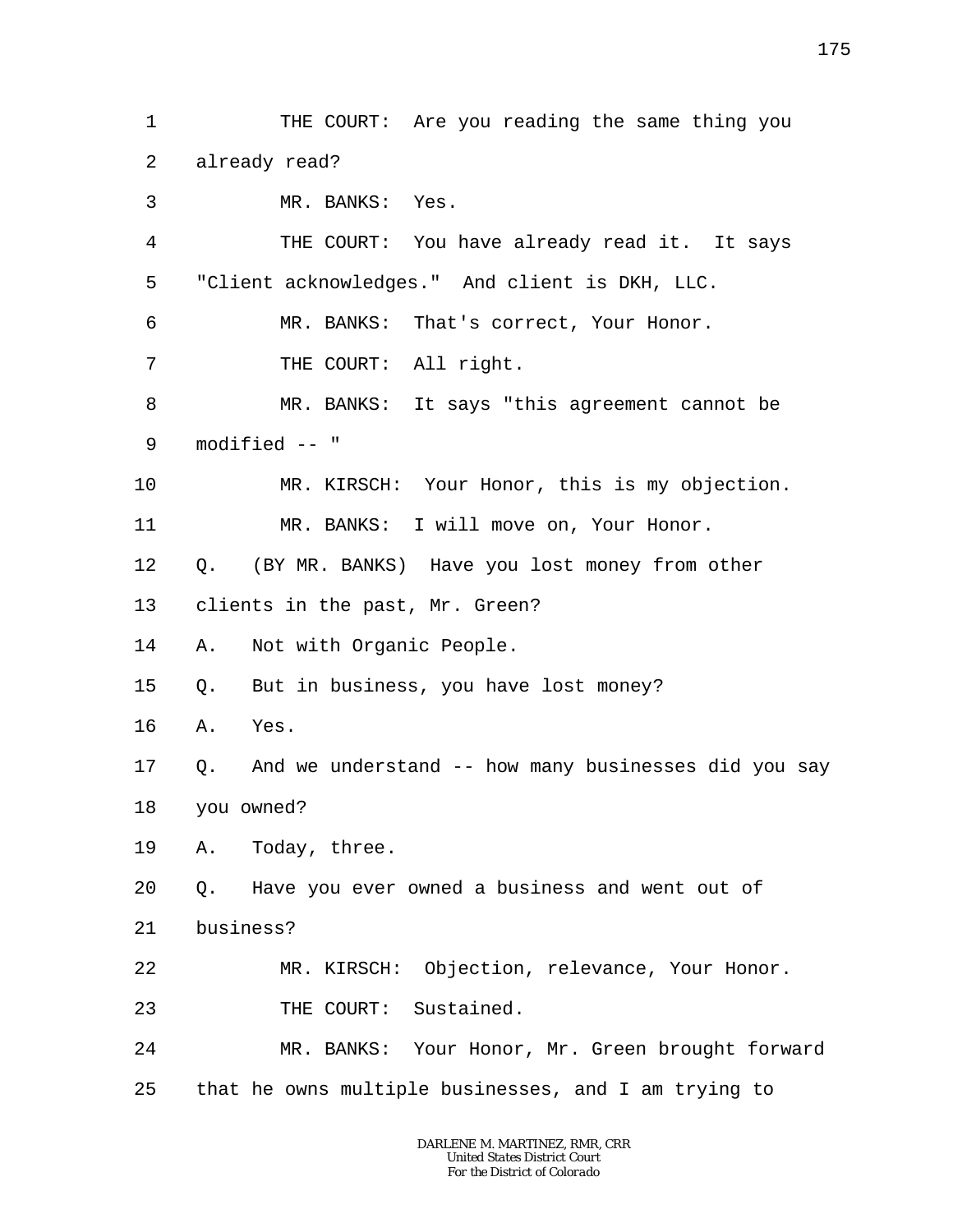1 2 establish the fact that if he's been in business and lost money and lost businesses --

3 4 THE COURT: Okay. He already responded that in this business he has not lost money.

5 6 MR. BANKS: I cannot ask him about his other businesses?

7 8 THE COURT: It is getting way beyond what is at issue in this case.

9 10 MR. BANKS: Okay. Thank you, Your Honor. I have no further questions.

11 12 MR. WALKER: Your Honor, ability to resume cross? THE COURT: You may resume cross.

13

## **CROSS-EXAMINATION**

## 14 **BY MR. WALKER**:

15 Q. Mr. Green, you made the statement that, quote, you

16 were told or you understood that this contract was so big.

17 Do you recall making that statement?

18 A. Yeah.

19 Q. And is that a statement that you are repeating that

20 was made from -- by Mr. Harper or Mr. Stewart?

21 A. Mr. Harper, specifically.

22 Q. Can you tell us some of the other details that he

23 told you about a contract?

24 A. You know, they had a big white board in the office,

25 and as they showed kind of the end result of what the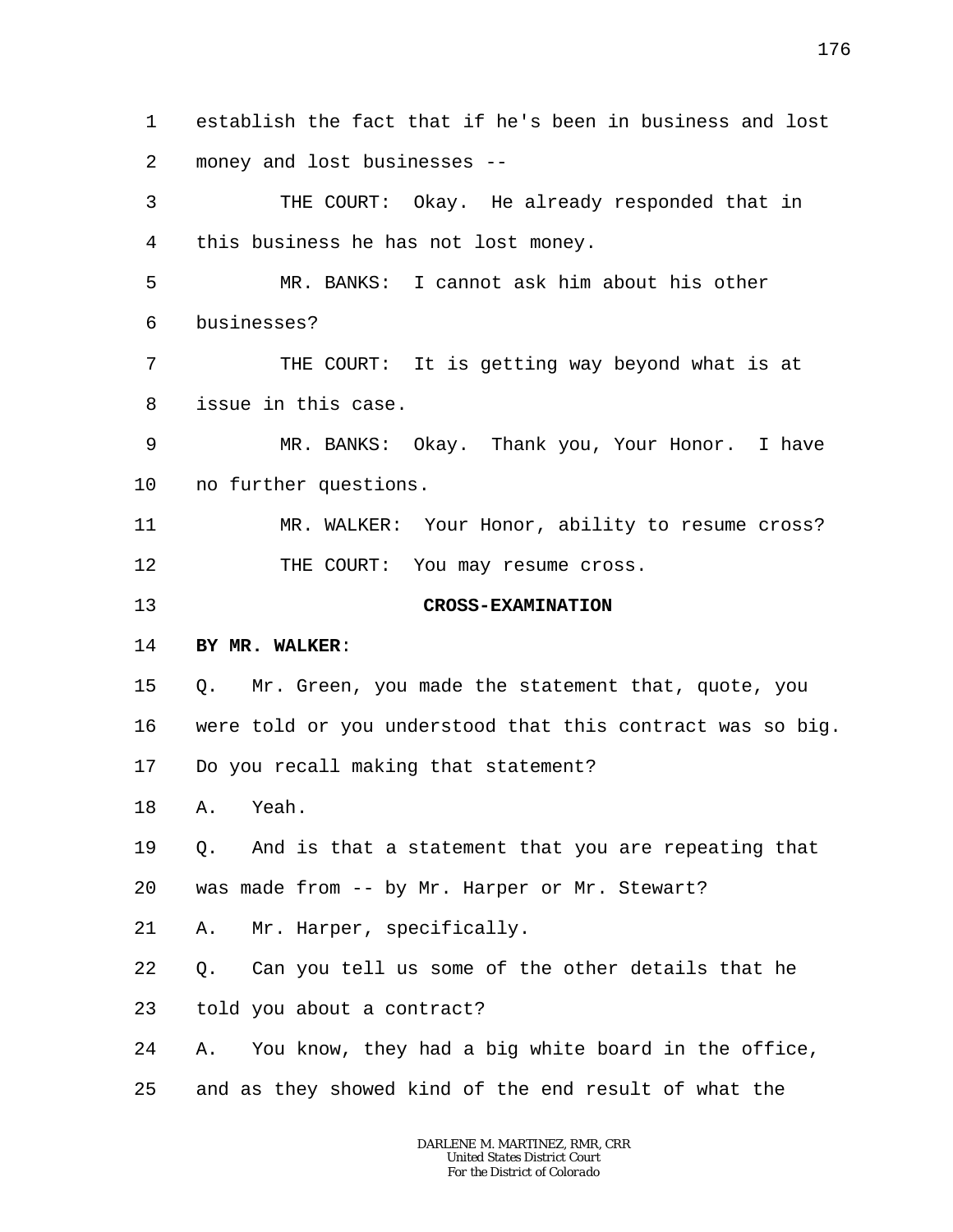1 2 3 4 5 software did, and how -- if there was an incident and certain geography, it would alert the dispatchers, if you will, to the cars that were -- the cars or vehicles that were closest that had the greatest probability of being able to get to that incident the quickest.

6 7 8 9 10 11 12 13 And then -- and then, you know, pointed out the fact that the Department of Homeland Security loves this, because, you know -- you know, they are trying to prepare for another terrorist incident. And, as a result, they have got this contract. And, as you can see in the e-mail, they are going to be needing quite a few resources. And those were just the first two to get the contract started.

14 15 Q. So at the beginning of your explanation there, you said that on the board was a diagram. And your

16 17 description is really talking about the diagram and the associated program was big; correct?

18 A. Correct.

19 Q. Not that the contract was big?

20 21 22 23 24 A. So, there are two different things we are talking about here. The opportunity for this was big. But the contract was large enough to require 20-plus resources. Q. If you could clarify for me what you mean when you say the contract is big enough to need additional

25 resources?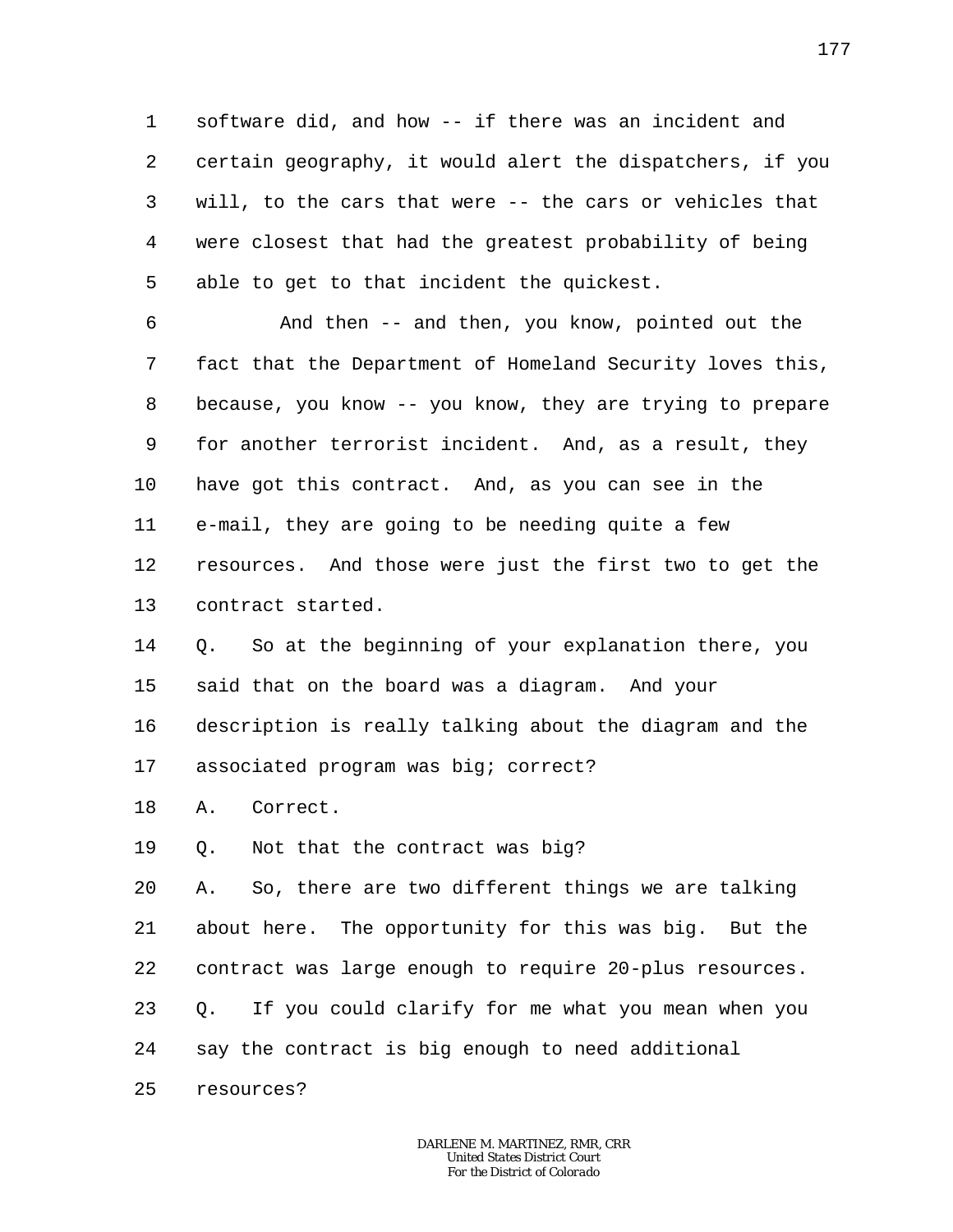1 2 3 A. The contract that DKH had been awarded by the Department of Homeland Security that they now needed my help to staff.

4 5 6 7 8 Q. And your understanding of the bigness of the contract -- did anyone at DKH tell you the details of monetary values, terms of the contract, how long they would be in contract with DKH; I am sorry, with DHS? A. No.

9 10 11 Q. So would it be fair to say that you interpreted that the contract was big, given the fact what you saw on the board about the application?

12 13 14 15 A. I would say given the fact of what I saw on the board, and given the fact that you can read in the exhibit the e-mail acknowledging they were going to need a large number of resources.

16 17 18 Q. And, also, when you made the statement that the government was slow in paying, is that a statement that Mr. Harper sent to you in e-mail?

19 20 21 22 23 A. I don't remember the specific e-mail. I think it said the payments -- in the e-mail, I think it said the government's pay cycle was slow. I just know what he said to me was that the government is slow at paying at the beginning of these contracts.

24 25 Q. But yet in another e-mail that we saw, the wording was "slowness of government business cycle." Do you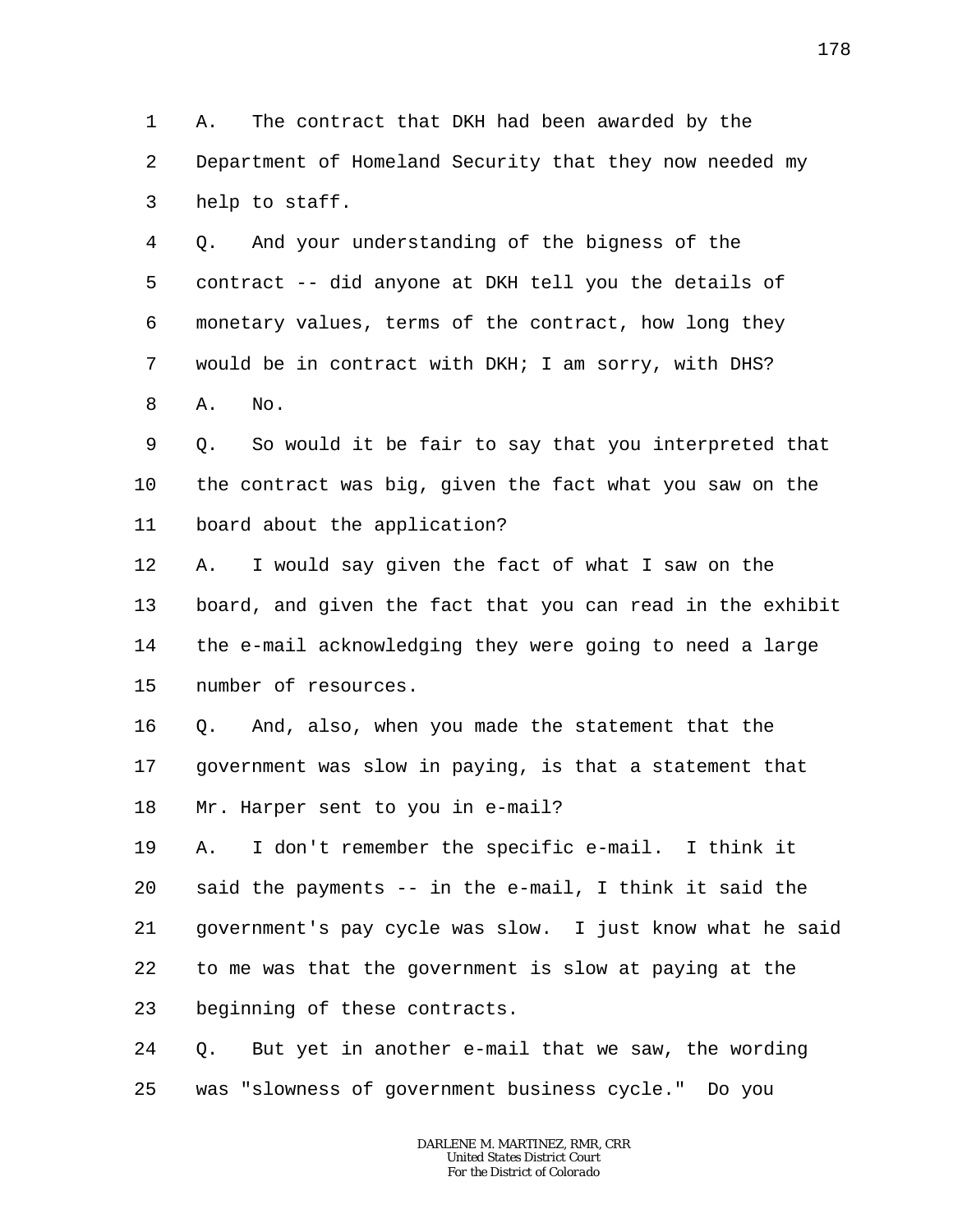1 recall seeing that in the e-mail?

2 A. Yes.

| 3  | Q. | And can you tell me in your interpretation, slowness     |
|----|----|----------------------------------------------------------|
| 4  |    | of government business cycle, is that the same as        |
| 5  |    | government is slow to pay?                               |
| 6  | Α. | When the content or the subject of the e-mail is         |
| 7  |    | about getting paid, and the response is, I'm not getting |
| 8  |    | paid because of the slowness of the government cycle,    |
| 9  |    | yeah, sure. For me it was easy to connect the dots.      |
| 10 | Q. | So in your mind it was easy to connect the dots?         |
| 11 | Α. | Yes.                                                     |
| 12 | Q. | And being an experienced businessman, you understand     |
| 13 |    | and know the difference between a business cycle and a   |
| 14 |    | payment cycle correct?                                   |
| 15 | Α. | I think it just depends how -- I know how I would        |
| 16 |    | define it.                                               |
| 17 | Q. | Okay. So we can agree there may be different             |
| 18 |    | definitions or interpretations of a business cycle?      |
| 19 | Α. | Sure.                                                    |
| 20 |    | Q. And Mr. Harper used the term in one e-mail, "the      |
| 21 |    | slowness of the government business cycle," correct?     |
| 22 | Α. | Correct.                                                 |
| 23 | О. | And in another e-mail, we see "the government is slow    |
| 24 |    | to pay, " correct?                                       |
| 25 | Α. | Is that an e-mail that I have in front of me?            |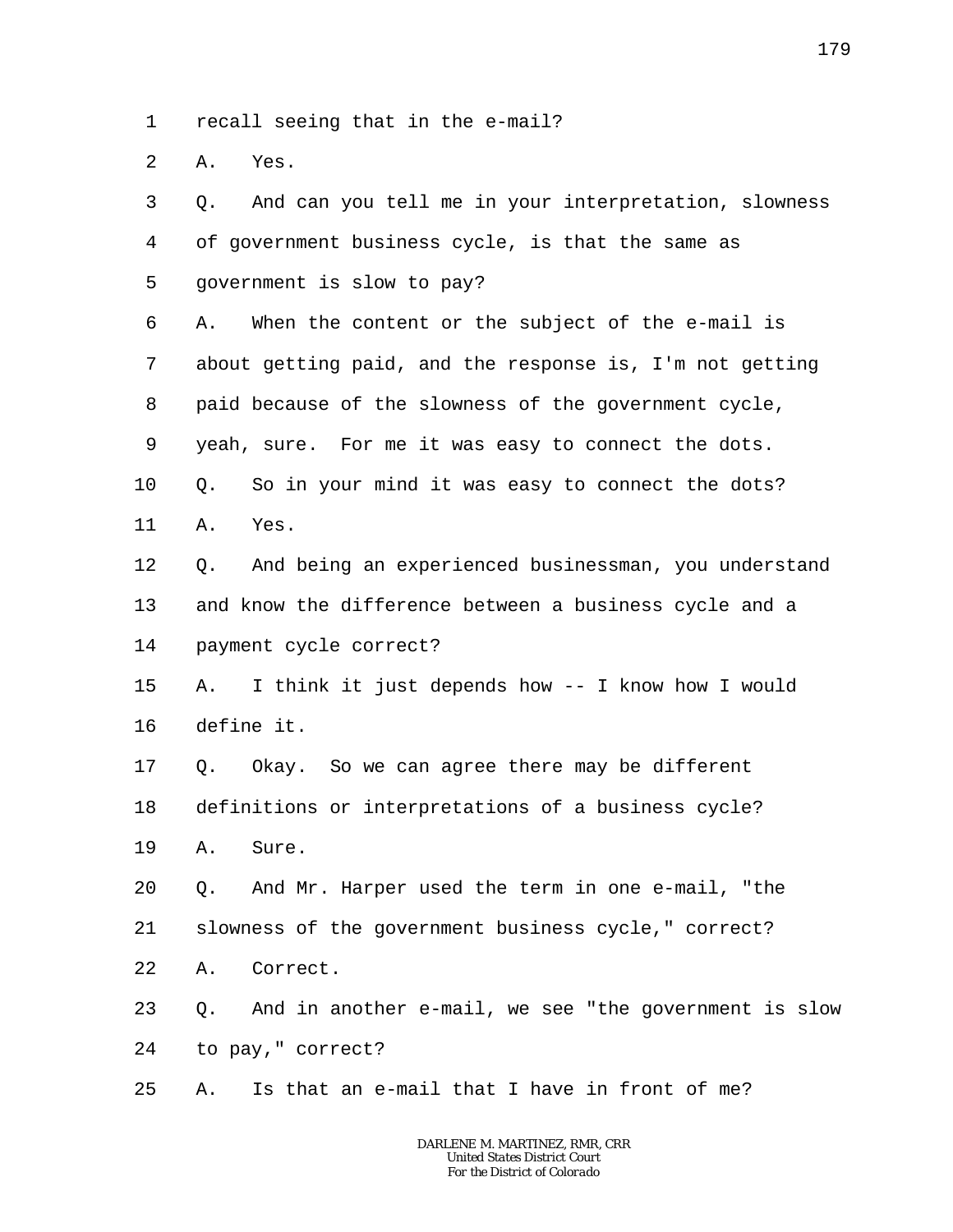1 2 3 4 5 6 7 8 9 10 11 12 13 14 15 16 17 18 19  $2.0$ 21 22 23 24 25 Q. Well, I am sorry, let me redirect you. You say that Mr. Harper said the government was slow to pay? A. Yes. Q. And in the e-mail we just discussed, you saw the quote is "the slowness of the government business cycle." A. Correct. Q. And there -- those interpretations of the term "business cycle," for some could mean, I am trying to get my product into the hands of the government, and others might think, I am trying to get paid by the government? MR. KIRSCH: Objection, lack of foundation as it pertains to anyone other than the witness' interpretation. THE COURT: Sustained. Asks for a conclusion. Q. (BY MR. WALKER) So, Mr. Green, would you be able to agree that there could be an interpretation by you different from Mr. Harper of business cycle? A. Yes. MR. WALKER: No further questions. THE COURT: Any further cross-examination for the defendants? MR. BANKS: Your Honor, we reserve the right to recall this witness. THE COURT: All right. We discussed how you need to go about doing that. Any further redirect?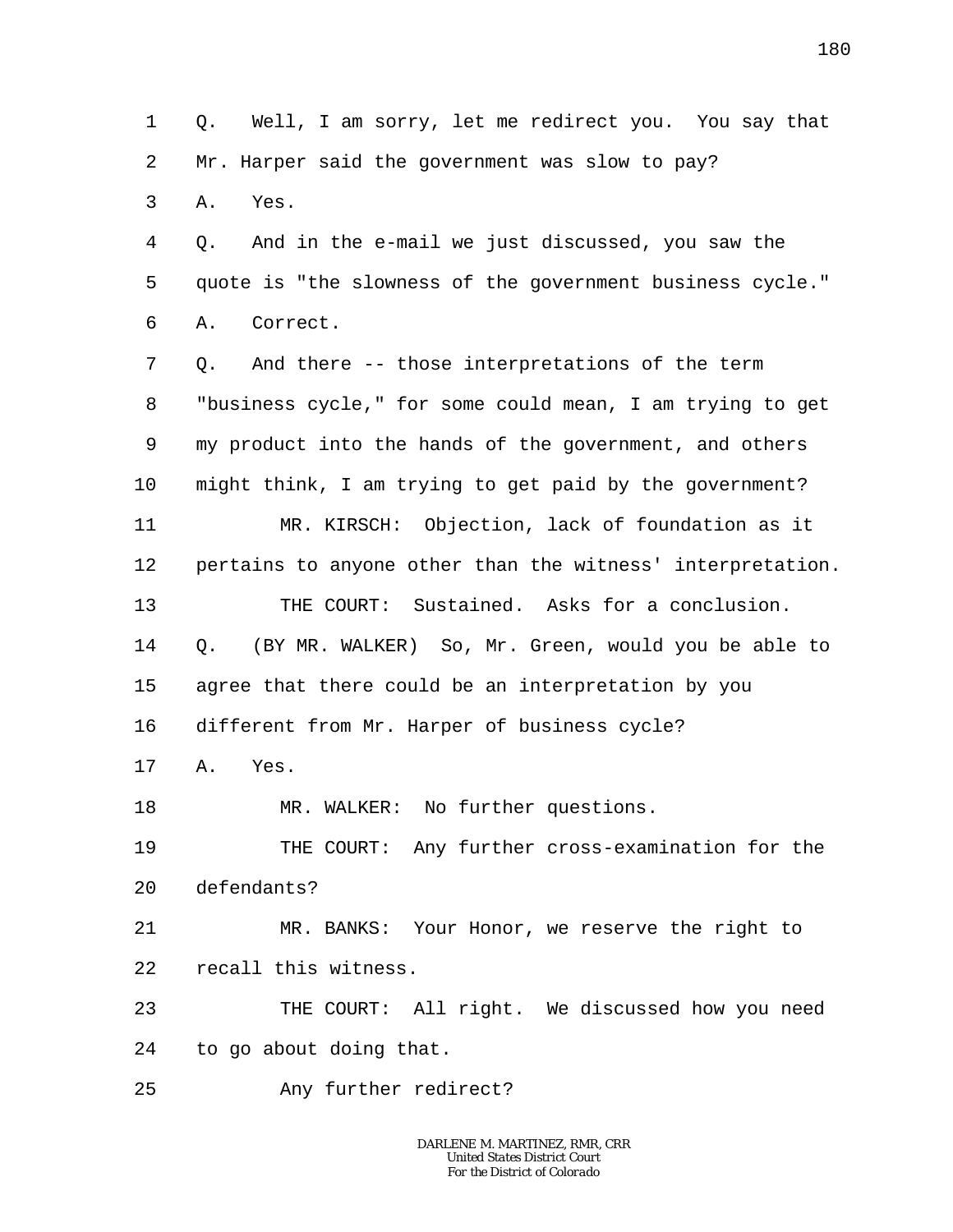1 2 MR. KIRSCH: Your Honor, I expect everyone will be pleased to hear, no.

3 4 THE COURT: Yes, I think they will. Thank you very much, you may step down.

5 6 7 8 9 10 11 All right, ladies and gentlemen, I am going to recess for the day and allow you to get home. We will reconvene -- and I do promise you we will start at 9:00 a.m. tomorrow, unless there is some catastrophe. I won't bring you in and make you sit in that room and wait. So if you could be back at 9 o'clock, we will start sharply at 9:00.

12 13 14 15 16 17 18 Please remember my instructions. And you can read it in the jury room, but do not take those home with you. Your notes and the jury instructions are to stay here. But, remember, you are not to talk to anyone. You are not to do any research; not to get on the computer, nothing like that, because everything has to be decided based on what is presented in court. Have a good evening.

19 20 21 22 23 24 I would like for the parties to please stay. I have a few -- before I do that, I need to let you know, you will be happy with this, I hope, Friday I am going to need to recess at noon because I have another criminal matter that I need to hear in the afternoon. So you all will be excused at noon on Friday.

25 All right. We will allow the jury to go, parties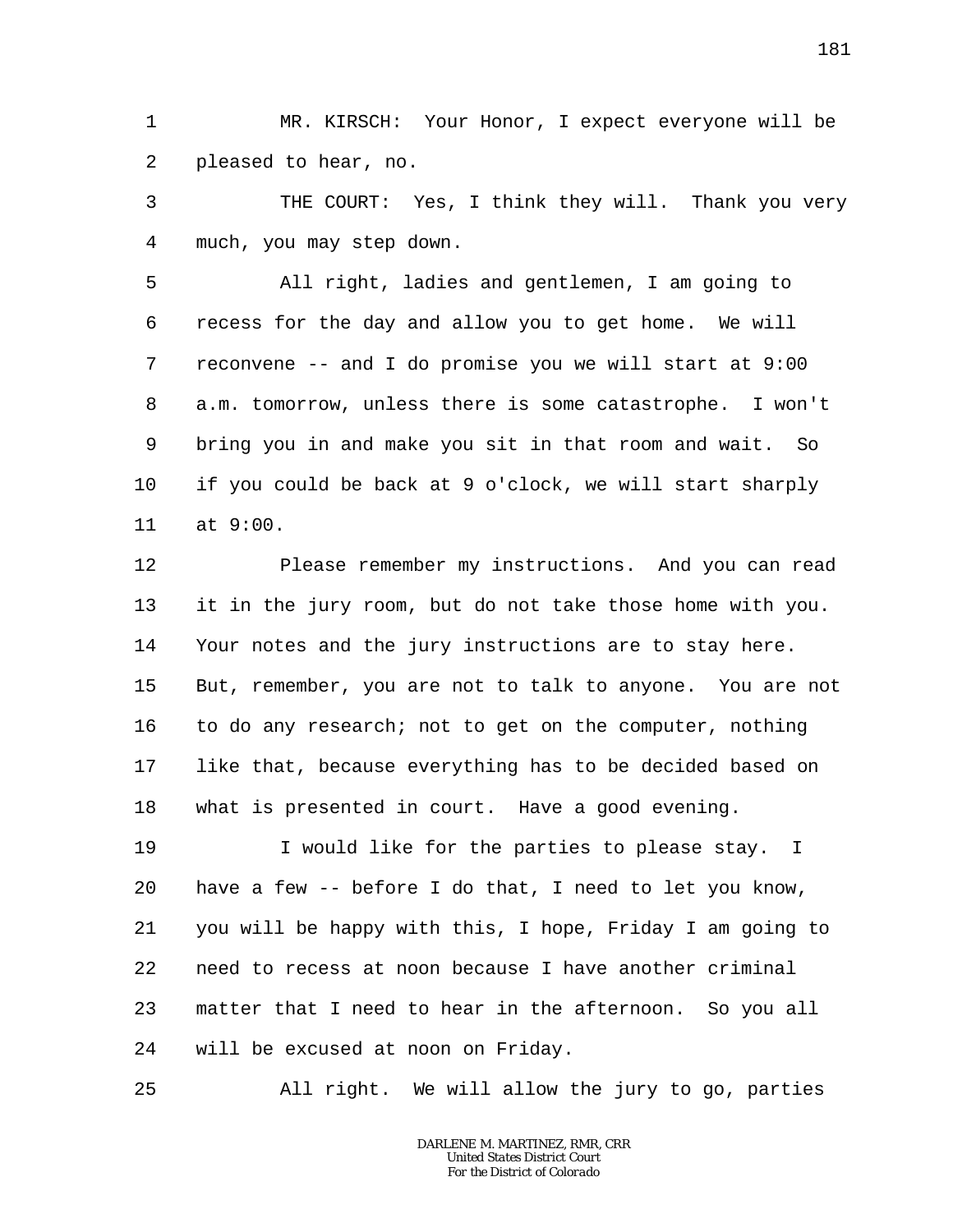1 to remain.

25

2 3 (The following is had in open court, outside the hearing and presence of the jury.)

4 5 6 7 8 9 10 THE COURT: All right. You may be seated. Just a couple of matters that I need to clarify. I understand that there are still a couple of jury lists that are out. I still need two to be returned from the defendants. You need to return those tomorrow. Remember, you cannot make a copy of that. That information is not to be distributed. So I need those returned.

11 12 13 14 15 16 17 18 Also, just to make this flow easier -- and it is really not appropriate to have the government have to show the exhibits each time, that is your responsibility. So if you are going to use exhibits, you need to have the exhibits available. You can use the elmo or you can use your computer. And if you need help on how to accomplish that, Ms. Barnes can help you if you come in early tomorrow morning.

19 20 MR. BANKS: Your Honor, we very much agree with that. Does the elmo exist at this table?

21 22 23 24 THE COURT: You can plug the computer in, but you need to get training on that. Ms. Barnes is already over her time here, so you have to come in early tomorrow morning.

MR. BANKS: We have received training on the elmo,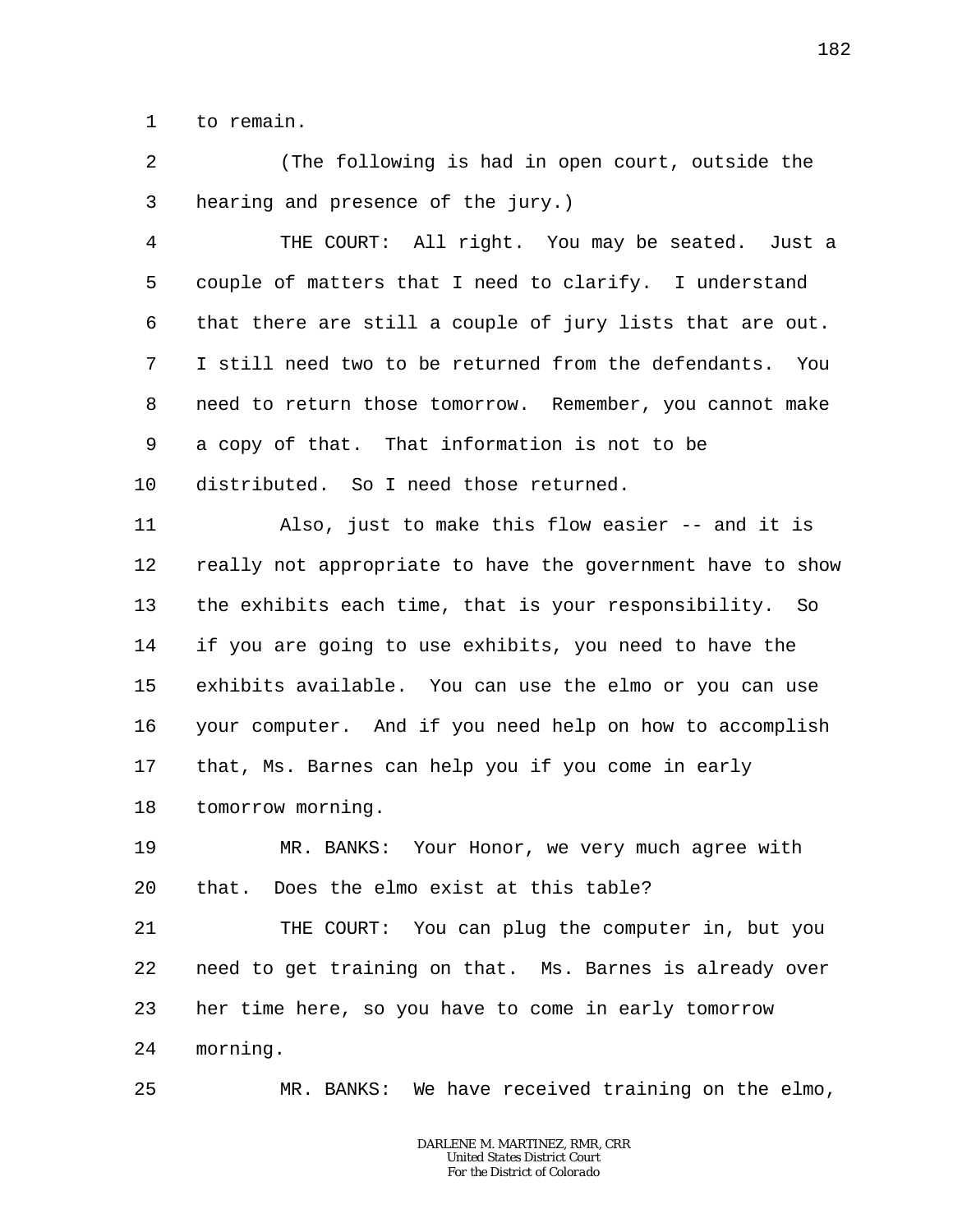1 2 and we know how to use it, but we weren't sure if it was actually connected at this table.

3 4 5 6 7 8 9 10 11 12 13 14 15 16 17 18 19 20 21 22 THE COURT: It is connected on all tables. The same that the government has, the defense has. MR. BANKS: Thank you, Your Honor. THE COURT: It appears to me we are having some documents that are admissible and some that are not. I will need a jury instruction on the summary charts, Rule 1006. We don't need this until the end of trial. I think it is necessary to explain why some were only admissible and some are admitted. So the Government should be thinking about proposed instructions so the jury is not confused as to the distinction between the two; what the summary exhibits are all about. All right, anything you all need to bring to my attention? MR. KIRSCH: I wanted to raise one issue, Your Honor. During the opening statements of the defendants, there were references made to -- there were no references, at least that I heard, that were made to the expert Mr. Vilfer, that they have given us notice about. There

23 24 25 were, however, references made to two other categories of experts, neither of which we have been provided with any notice about.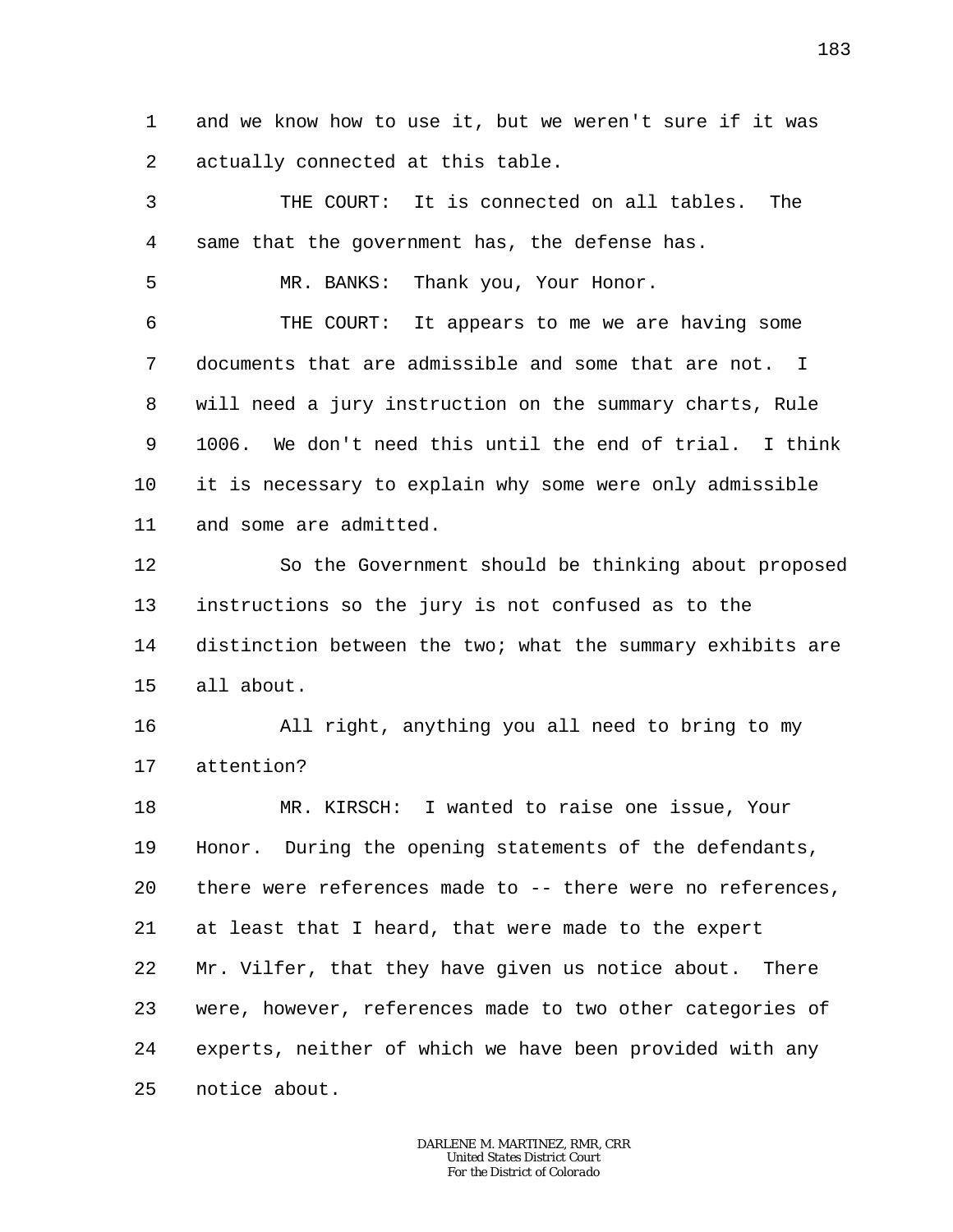1 2 3 4 5 6 7 8 9 One was a person who was an expert in -- on entrepreneurial studies, then several references to experts who supposedly would be able to talk about industry practices and similar kinds of things in the staffing industry. We have received no 702 or Rule 16 disclosures about any such experts. We will be objecting to any testimony from any such experts in any of those fields, and our objection to the previously noticed expert is already of record.

10 11 THE COURT: All right. And that will be something that we will deal with if and when it is offered.

12 13 14 MR. KIRSCH: I just wanted to be on the record as early as I could on that issue, Your Honor, with respect to the lack of notice.

15 16 17 18 19 20 I did want to raise one other thing, if I could, with respect to Mr. Green. I don't know this, and perhaps the defendants can clarify for me, but I am guessing that the reason they would want to recall him is that they believe that they might be able to impeach his testimony based upon an interview that he gave that Mr. Banks

21 referred to in his cross-examination.

22 23 24 25 If, in fact, that is the case, then I would argue that it would be improper to recall him for the purposes of impeachment if that is the soul purpose for which they would recall him. I would ask the Court to rule right now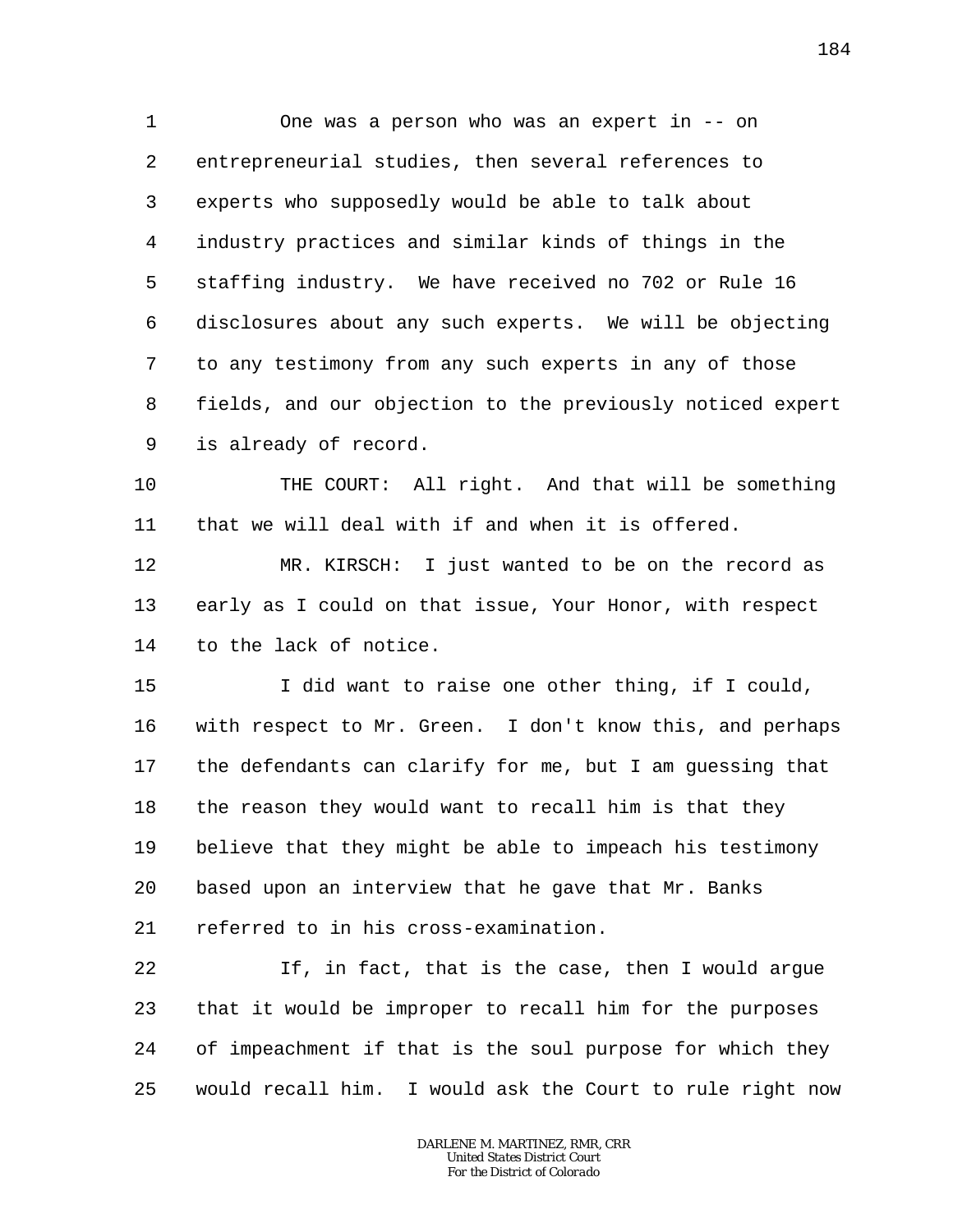1 that he can't be recalled for that purpose.

2 3 THE COURT: All right. Is that the purpose for which you will be recalling him?

4 5 6 7 8 MR. BANKS: Well, Your Honor, we did establish that he has made statements regarding his particular testimony, and we want to clarify if the same statements he has made in this court are the same statements he made in an interview to Staffing Industry Analysts.

9 10 11 12 13 THE COURT: That was examination that should have been covered on cross-examination. If you are trying to impeach him using a prior statement, you had to do that when you were cross-examining. That is not appropriate for recalling a witness later in your case.

14 15 MR. BANKS: But we still have the option to subpoena him as a witness in our case.

16 17 18 19 20 21 22 23 THE COURT: As long as you are subpoenaing him for putting on testimony that relates not merely for cross-examination -- not merely for impeachment purposes. MR. BANKS: It's not merely for impeachment purposes, Your Honor. Mr. Green said a lot of things, and we want to ask a lot of various questions based on the evidence that we would actually have in our exhibits. THE COURT: All right. But that's essentially what

24 25 cross-examination is for. You cannot just make a witness come back to trial to question him when you want to

> *DARLENE M. MARTINEZ, RMR, CRR United States District Court For the District of Colorado*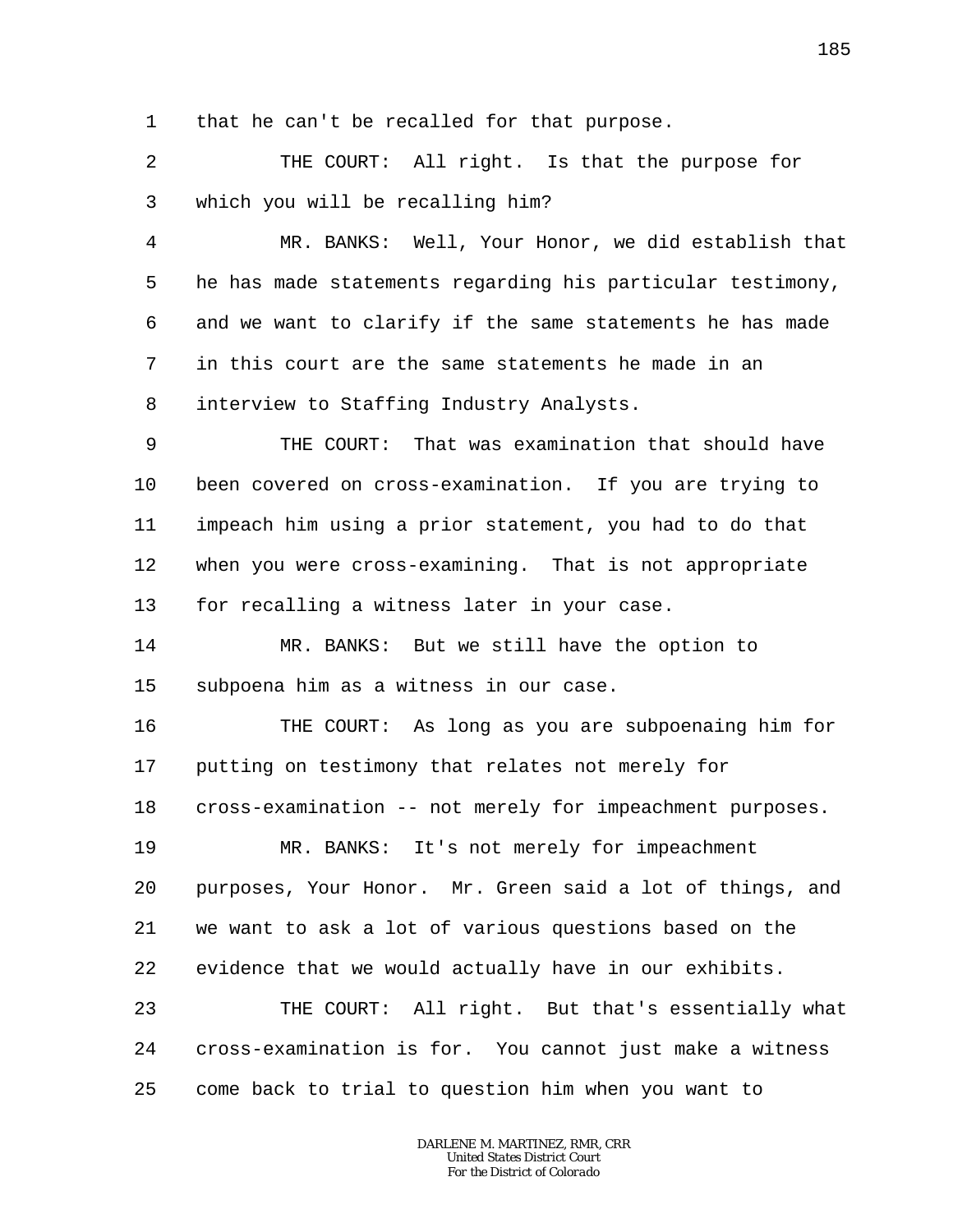1 2 3 4 5 6 question him, unless he is going to be your witness. Now, if you subpoena him -- and I am not sure where Mr. Green comes from, and it was inappropriate for you to have brought him in, there is nothing he is going to add to your case directly, that is something you all need to do on cross-examination.

7 8 9 10 You cannot inconvenience witnesses merely because you want to do it on your own time. If it is appropriate for cross-examination, then you need to do it on cross-examination.

11 MR. BANKS: Very well, Your Honor.

12 THE COURT: All right. Anything further?

13 MR. KIRSCH: No, thank you, Your Honor.

14 THE COURT: Anything further?

15 MR. BANKS: No, Your Honor.

16 17 18 19 20 21 22 23 24 25 THE COURT: All right. Thank you very much. We will be in recess until tomorrow at 9 o'clock. If you have anything that needs to be done before that, because I am not going to keep this jury waiting, we will bring them back in at 9:00, you need to let me know, so we will be back here at 8:30 to deal with it. So I am assuming there is nothing more we need to discuss at this point, and I can bring the jury back in at 9:00. So you need to be here on time so that the jury can walk in at 9:00, and we will get going with the next witness.

> *DARLENE M. MARTINEZ, RMR, CRR United States District Court For the District of Colorado*